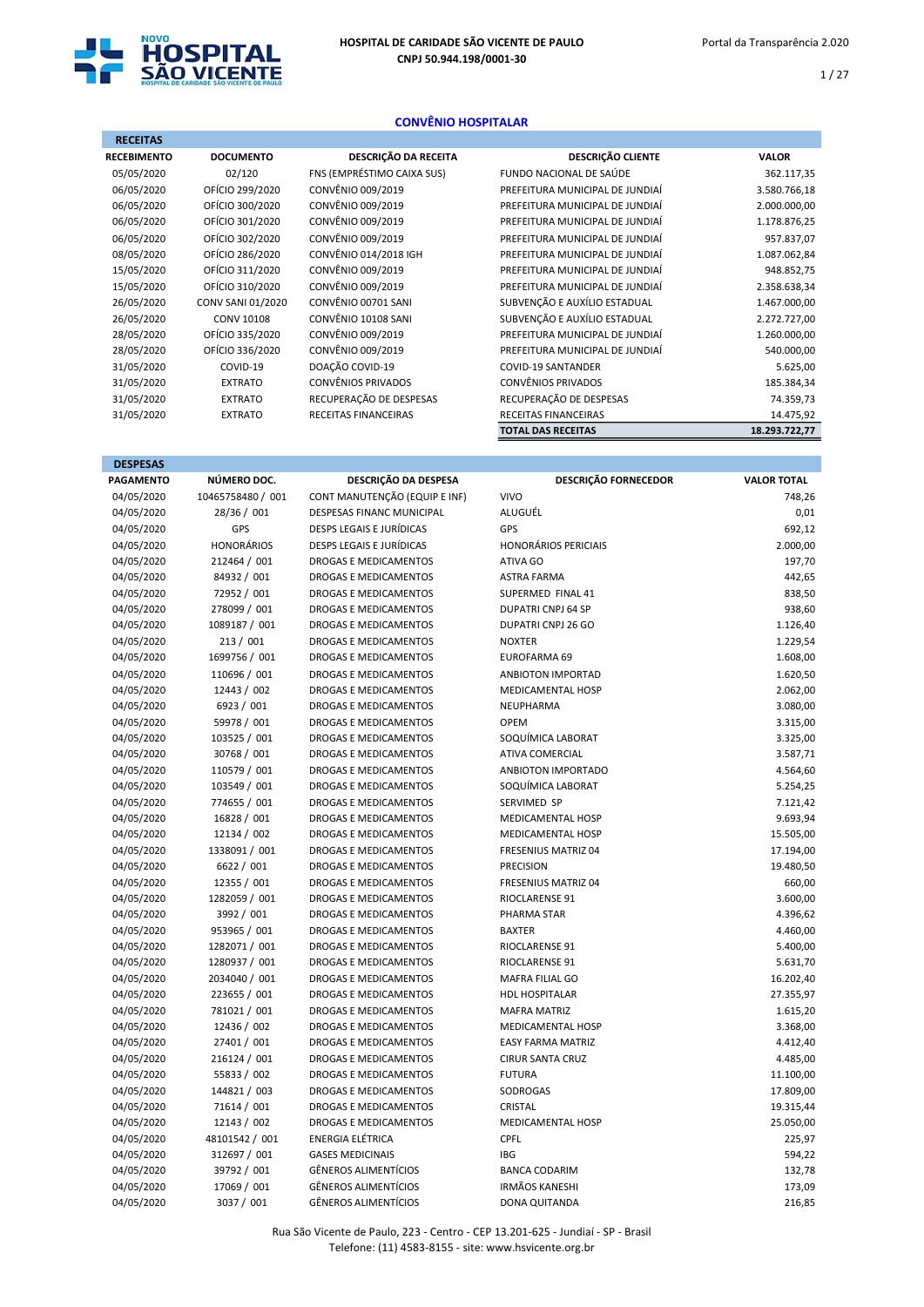

| 04/05/2020 | 3055 / 001       | <b>GÊNEROS ALIMENTÍCIOS</b>  | DONA QUITANDA              | 256,90    |
|------------|------------------|------------------------------|----------------------------|-----------|
| 04/05/2020 | 470190 / 001     | <b>GÊNEROS ALIMENTÍCIOS</b>  | LATICÍNIO ATILATTE         | 528,00    |
| 04/05/2020 | 17070 / 001      | <b>GÊNEROS ALIMENTÍCIOS</b>  | <b>IRMÃOS KANESHI</b>      | 545,93    |
| 04/05/2020 | 914344 / 001     | <b>GÊNEROS ALIMENTÍCIOS</b>  | PAPEL ITUPEVA              | 580,00    |
| 04/05/2020 | 1878926 / 001    | <b>GÊNEROS ALIMENTÍCIOS</b>  | <b>FRANGO ADORO FILIAL</b> | 1.348,00  |
| 04/05/2020 | 1337736 / 001    | <b>GÊNEROS ALIMENTÍCIOS</b>  | <b>FRESENIUS MATRIZ 04</b> | 6.600,00  |
| 04/05/2020 | 470369 / 001     | <b>GÊNEROS ALIMENTÍCIOS</b>  | LATICÍNIO ATILATTE         | 220,00    |
| 04/05/2020 | 1880271 / 001    | <b>GÊNEROS ALIMENTÍCIOS</b>  | <b>FRANGO ADORO FILIAL</b> | 284,00    |
| 04/05/2020 | 39801 / 001      | <b>GÊNEROS ALIMENTÍCIOS</b>  | <b>BANCA CODARIM</b>       | 370,44    |
| 04/05/2020 | 9217 / 003       | <b>GÊNEROS ALIMENTÍCIOS</b>  | PRODIET NUTRIÇÃO           | 398,40    |
| 04/05/2020 | 100785 / 001     | <b>GÊNEROS ALIMENTÍCIOS</b>  | JOATE COM E REP            | 764,00    |
| 04/05/2020 | 703469 / 001     | <b>GÊNEROS ALIMENTÍCIOS</b>  | <b>PRIETO</b>              | 768,00    |
| 04/05/2020 | 3056 / 001       | <b>GÊNEROS ALIMENTÍCIOS</b>  | DONA QUITANDA              | 906,40    |
| 04/05/2020 | 100103 / 001     | <b>GÊNEROS ALIMENTÍCIOS</b>  | <b>OVOS PRETI</b>          | 1.048,00  |
| 04/05/2020 | 56791 / 001      | <b>GÊNEROS ALIMENTÍCIOS</b>  | SB ALIMENT SUPERMERC       | 1.248,00  |
| 04/05/2020 | 1322683 / 001    | <b>GÊNEROS ALIMENTÍCIOS</b>  | <b>FRESENIUS MATRIZ 04</b> | 1.260,00  |
| 04/05/2020 | 42535 / 001      | <b>GÊNEROS ALIMENTÍCIOS</b>  | VIEIRA E COUTO PESCA       | 2.460,00  |
| 04/05/2020 | 15411 / 001      | <b>GÊNEROS ALIMENTÍCIOS</b>  | <b>ELITE</b>               | 5.205,41  |
| 04/05/2020 | 1323220 / 001    | <b>GÊNEROS ALIMENTÍCIOS</b>  | <b>FRESENIUS MATRIZ 04</b> | 13.496,00 |
| 04/05/2020 | 5501884086 / 001 | LOCAÇÃO (EQUIP, MÁQ. ESPAÇO) | <b>FRESENIUS MATRIZ 04</b> | 1.050,00  |
| 04/05/2020 | ALUGUÉL          | LOCAÇÃO DE IMÓVEIS           | ALUGUÉL                    | 2.325,13  |
| 04/05/2020 | ALUGUÉL          | LOCAÇÃO DE IMÓVEIS           | ALUGUÉL                    | 2.325,14  |
| 04/05/2020 | ALUGUÉL          | LOCAÇÃO DE IMÓVEIS           | ALUGUÉL                    | 7.127,27  |
| 04/05/2020 | 7898 / 001       | MANUTENÇÃO PREDIAL GERAL     | MERCANTIL UNIÃO            | 45,00     |
| 04/05/2020 | 20248 / 001      | MANUTENÇÃO PREDIAL GERAL     | <b>INTERFRIO</b>           | 250,00    |
| 04/05/2020 | 423389 / 001     | MANUTENÇÃO PREDIAL GERAL     | SCHIOPPA - RODÍZIOS        | 449,48    |
| 04/05/2020 | 7900 / 001       | MANUTENÇÃO PREDIAL GERAL     | MERCANTIL UNIÃO            | 468,00    |
| 04/05/2020 | 689749 / 001     | MANUTENÇÃO PREDIAL GERAL     | ELÉTRICA NEBLINA           | 938,35    |
| 04/05/2020 | 221612 / 001     | MANUTENÇÃO PREDIAL GERAL     | <b>SANTIL FILIAL</b>       | 1.208,19  |
| 04/05/2020 | 7899 / 001       | MANUTENÇÃO PREDIAL GERAL     | MERCANTIL UNIÃO            | 1.234,40  |
| 04/05/2020 | 61129 / 001      | MANUTENÇÃO PREDIAL GERAL     | <b>AMARELINHA TINTAS</b>   | 3.231,64  |
| 04/05/2020 | 6240 / 001       | MATERIAL DE LIMPEZA          | SANDPLAST                  | 3.302,00  |
| 04/05/2020 | 22857 / 001      | MATERIAL DE LIMPEZA          | H MAX                      | 560,00    |
| 04/05/2020 | 96487 / 001      | MATERIAL DE LIMPEZA          | <b>TERRÃO</b>              | 2.460,00  |
| 04/05/2020 | 7975 / 001       | MATERIAL DE LIMPEZA          | TECNOCLEAN                 | 360,00    |
| 04/05/2020 | 15410 / 001      | MATERIAL DE LIMPEZA          | <b>ELITE</b>               | 1.248,76  |
| 04/05/2020 | 15408 / 001      | MATERIAL DE LIMPEZA          | <b>ELITE</b>               | 1.343,52  |
| 04/05/2020 | 7976 / 001       | MATERIAL DE LIMPEZA          | TECNOCLEAN                 | 3.173,10  |
| 04/05/2020 | 15409 / 001      | MATERIAL DE LIMPEZA          | <b>ELITE</b>               | 8.706,96  |
| 04/05/2020 | 221612 / 001     | MATERIAL DE REPOSIÇÃO        | <b>SANTIL FILIAL</b>       | 51,50     |
| 04/05/2020 | 20248 / 001      | MATERIAL DE REPOSIÇÃO        | <b>INTERFRIO</b>           | 190,00    |
| 04/05/2020 | 20249 / 001      | MATERIAL DE REPOSIÇÃO        | <b>INTERFRIO</b>           | 220,00    |
| 04/05/2020 | 2203 / 001       | MATERIAL DE REPOSIÇÃO        | REFRIGERAÇÃO PITANG.       | 330,00    |
| 04/05/2020 | 7899 / 001       | MATERIAL DE REPOSIÇÃO        | MERCANTIL UNIÃO            | 331,50    |
| 04/05/2020 | 4506 / 001       | MATERIAL DE REPOSIÇÃO        | <b>INTER LIFE MATRIZ</b>   | 1.950,00  |
| 04/05/2020 | 4505 / 001       | MATERIAL DE REPOSIÇÃO        | <b>INTER LIFE MATRIZ</b>   | 3.500,67  |
| 04/05/2020 | 6240 / 001       | MATERIAL PERMANENTE          | SANDPLAST                  | 32,00     |
| 04/05/2020 | 5569 / 001       | MATERIAL PERMANENTE          | AMBIARTE                   | 2.800,00  |
| 04/05/2020 | 122762 / 002     | MATL MÉDICO REEMBOLSÁVEL     | LAB B BRAUN 51             | 949,85    |
| 04/05/2020 | 68611 / 001      | MATL MÉDICO REEMBOLSÁVEL     | <b>MAX MEDICAL</b>         | 1.280,00  |
| 04/05/2020 | 539526 / 001     | MATL MÉDICO REEMBOLSÁVEL     | SUPRIMED                   | 4.227,04  |
| 04/05/2020 | 172939 / 001     | MATL MÉDICO REEMBOLSÁVEL     | <b>DIFARMIG</b>            | 912,00    |
| 04/05/2020 | 121290 / 001     | MATL MÉDICO REEMBOLSÁVEL     | <b>BACE</b>                | 1.057,50  |
| 04/05/2020 | 98747 / 001      | MATL MÉDICO REEMBOLSÁVEL     | <b>GFE BRASIL</b>          | 1.880,00  |
| 04/05/2020 | 72380 / 001      | MATL MÉDICO REEMBOLSÁVEL     | SUPERMED FINAL 41          | 5.400,00  |
| 04/05/2020 | 378300 / 001     | MATL MÉDICO REEMBOLSÁVEL     | SMITH E NEPHEW FILIAL      | 7.107,00  |
| 04/05/2020 | 16475 / 002      | MATL MÉDICO REEMBOLSÁVEL     | <b>ALIANÇA</b>             | 8.400,00  |
| 04/05/2020 | 1089187 / 001    | MEDICAMENTOS CONTROLADOS     | DUPATRI CNPJ 26 GO         | 54,00     |
| 04/05/2020 | 84932 / 001      | MEDICAMENTOS CONTROLADOS     | <b>ASTRA FARMA</b>         | 180,25    |
| 04/05/2020 | 212464 / 001     | MEDICAMENTOS CONTROLADOS     | ATIVA GO                   | 237,12    |
| 04/05/2020 | 110696 / 001     | MEDICAMENTOS CONTROLADOS     | ANBIOTON IMPORTAD          | 349,92    |
| 04/05/2020 | 16828 / 001      | MEDICAMENTOS CONTROLADOS     | MEDICAMENTAL HOSP          | 3.612,54  |
| 04/05/2020 | 30768 / 001      | MEDICAMENTOS CONTROLADOS     | ATIVA COMERCIAL            | 6.199,73  |
| 04/05/2020 | 223655 / 001     | MEDICAMENTOS CONTROLADOS     | HDL HOSPITALAR             | 421,76    |
| 04/05/2020 | 5519 / 001       | ÓRTESE E PRÓTESE (OPME)      | <b>INTERMEDICAL EQUIP</b>  | 180,00    |
| 04/05/2020 | 5521/001         | ÓRTESE E PRÓTESE (OPME)      | INTERMEDICAL EQUIP         | 180,00    |
| 04/05/2020 | 5520 / 001       | ÓRTESE E PRÓTESE (OPME)      | <b>INTERMEDICAL EQUIP</b>  | 180,00    |
| 04/05/2020 | 3040 / 001       | ÓRTESE E PRÓTESE (OPME)      | SPINE HEALTH               | 600,00    |
| 04/05/2020 | 3041 / 001       | ÓRTESE E PRÓTESE (OPME)      | SPINE HEALTH               | 600,00    |

| 04/05/2020               | 3055 / 001                 | <b>GÊNEROS ALIMENTÍCIOS</b>                | DONA QUITANDA                | 256,90               |
|--------------------------|----------------------------|--------------------------------------------|------------------------------|----------------------|
| 04/05/2020               | 470190 / 001               | <b>GÊNEROS ALIMENTÍCIOS</b>                | LATICÍNIO ATILATTE           | 528,00               |
| 04/05/2020               | 17070 / 001                | <b>GÊNEROS ALIMENTÍCIOS</b>                | <b>IRMÃOS KANESHI</b>        | 545,93               |
| 04/05/2020               | 914344 / 001               | <b>GÊNEROS ALIMENTÍCIOS</b>                | <b>PAPEL ITUPEVA</b>         | 580,00               |
| 04/05/2020               | 1878926 / 001              | <b>GÊNEROS ALIMENTÍCIOS</b>                | <b>FRANGO ADORO FILIAL</b>   | 1.348,00             |
| 04/05/2020               | 1337736 / 001              | <b>GÊNEROS ALIMENTÍCIOS</b>                | <b>FRESENIUS MATRIZ 04</b>   | 6.600,00             |
| 04/05/2020               | 470369 / 001               | <b>GÊNEROS ALIMENTÍCIOS</b>                | LATICÍNIO ATILATTE           | 220,00               |
| 04/05/2020               | 1880271 / 001              | <b>GÊNEROS ALIMENTÍCIOS</b>                | FRANGO ADORO FILIAL          | 284,00               |
| 04/05/2020               | 39801 / 001                | <b>GÊNEROS ALIMENTÍCIOS</b>                | <b>BANCA CODARIM</b>         | 370,44               |
| 04/05/2020               | 9217 / 003                 | <b>GÊNEROS ALIMENTÍCIOS</b>                | PRODIET NUTRIÇÃO             | 398,40               |
| 04/05/2020               | 100785 / 001               | <b>GÊNEROS ALIMENTÍCIOS</b>                | JOATE COM E REP              | 764,00               |
| 04/05/2020               | 703469 / 001               | <b>GÊNEROS ALIMENTÍCIOS</b>                | PRIETO                       | 768,00               |
| 04/05/2020               | 3056 / 001                 | <b>GÊNEROS ALIMENTÍCIOS</b>                | DONA QUITANDA                | 906,40               |
| 04/05/2020               | 100103 / 001               | <b>GÊNEROS ALIMENTÍCIOS</b>                | <b>OVOS PRETI</b>            | 1.048,00             |
| 04/05/2020               | 56791 / 001                | <b>GÊNEROS ALIMENTÍCIOS</b>                | SB ALIMENT SUPERMERC         | 1.248,00             |
| 04/05/2020               | 1322683 / 001              | <b>GÊNEROS ALIMENTÍCIOS</b>                | <b>FRESENIUS MATRIZ 04</b>   | 1.260,00             |
| 04/05/2020               | 42535 / 001                | <b>GÊNEROS ALIMENTÍCIOS</b>                | VIEIRA E COUTO PESCA         | 2.460,00             |
| 04/05/2020               | 15411 / 001                | <b>GÊNEROS ALIMENTÍCIOS</b>                | <b>ELITE</b>                 | 5.205,41             |
| 04/05/2020               | 1323220 / 001              | <b>GÊNEROS ALIMENTÍCIOS</b>                | <b>FRESENIUS MATRIZ 04</b>   | 13.496,00            |
| 04/05/2020               | 5501884086 / 001           | LOCAÇÃO (EQUIP, MÁQ. ESPAÇO)               | <b>FRESENIUS MATRIZ 04</b>   | 1.050,00             |
| 04/05/2020               | ALUGUÉL                    | LOCAÇÃO DE IMÓVEIS                         | ALUGUÉL                      | 2.325,13             |
| 04/05/2020               | ALUGUÉL                    | LOCAÇÃO DE IMÓVEIS                         | ALUGUÉL                      | 2.325,14             |
| 04/05/2020               | ALUGUÉL                    | LOCAÇÃO DE IMÓVEIS                         | ALUGUÉL                      | 7.127,27             |
| 04/05/2020               | 7898 / 001                 | MANUTENÇÃO PREDIAL GERAL                   | MERCANTIL UNIÃO              | 45,00                |
| 04/05/2020               | 20248 / 001                | MANUTENÇÃO PREDIAL GERAL                   | <b>INTERFRIO</b>             | 250,00               |
| 04/05/2020               | 423389 / 001               | MANUTENÇÃO PREDIAL GERAL                   | SCHIOPPA - RODÍZIOS          | 449,48               |
| 04/05/2020               | 7900 / 001                 | MANUTENÇÃO PREDIAL GERAL                   | MERCANTIL UNIÃO              | 468,00               |
| 04/05/2020               | 689749 / 001               | MANUTENÇÃO PREDIAL GERAL                   | ELÉTRICA NEBLINA             | 938,35               |
| 04/05/2020               | 221612 / 001               | MANUTENÇÃO PREDIAL GERAL                   | SANTIL FILIAL                | 1.208,19             |
| 04/05/2020               | 7899 / 001                 | MANUTENÇÃO PREDIAL GERAL                   | MERCANTIL UNIÃO              | 1.234,40             |
| 04/05/2020               | 61129 / 001                | MANUTENÇÃO PREDIAL GERAL                   | <b>AMARELINHA TINTAS</b>     | 3.231,64             |
| 04/05/2020               | 6240 / 001                 | MATERIAL DE LIMPEZA                        | SANDPLAST                    | 3.302,00             |
| 04/05/2020               | 22857 / 001                | MATERIAL DE LIMPEZA                        | H MAX                        | 560,00               |
| 04/05/2020               | 96487 / 001                | MATERIAL DE LIMPEZA                        | <b>TERRÃO</b>                | 2.460,00             |
| 04/05/2020               | 7975 / 001                 | MATERIAL DE LIMPEZA                        | <b>TECNOCLEAN</b>            | 360,00               |
| 04/05/2020<br>04/05/2020 | 15410 / 001<br>15408 / 001 | MATERIAL DE LIMPEZA<br>MATERIAL DE LIMPEZA | <b>ELITE</b><br><b>ELITE</b> | 1.248,76             |
| 04/05/2020               | 7976 / 001                 | MATERIAL DE LIMPEZA                        | TECNOCLEAN                   | 1.343,52<br>3.173,10 |
| 04/05/2020               | 15409 / 001                | MATERIAL DE LIMPEZA                        | <b>ELITE</b>                 | 8.706,96             |
| 04/05/2020               | 221612 / 001               | MATERIAL DE REPOSIÇÃO                      | <b>SANTIL FILIAL</b>         | 51,50                |
| 04/05/2020               | 20248 / 001                | MATERIAL DE REPOSIÇÃO                      | <b>INTERFRIO</b>             | 190,00               |
| 04/05/2020               | 20249 / 001                | MATERIAL DE REPOSIÇÃO                      | <b>INTERFRIO</b>             | 220,00               |
| 04/05/2020               | 2203 / 001                 | MATERIAL DE REPOSIÇÃO                      | REFRIGERAÇÃO PITANG.         | 330,00               |
| 04/05/2020               | 7899 / 001                 | MATERIAL DE REPOSIÇÃO                      | MERCANTIL UNIÃO              | 331,50               |
| 04/05/2020               | 4506 / 001                 | MATERIAL DE REPOSIÇÃO                      | <b>INTER LIFE MATRIZ</b>     | 1.950,00             |
| 04/05/2020               | 4505 / 001                 | MATERIAL DE REPOSIÇÃO                      | <b>INTER LIFE MATRIZ</b>     | 3.500,67             |
| 04/05/2020               | 6240 / 001                 | MATERIAL PERMANENTE                        | SANDPLAST                    | 32,00                |
| 04/05/2020               | 5569 / 001                 | <b>MATERIAL PERMANENTE</b>                 | AMBIARTE                     | 2.800,00             |
| 04/05/2020               | 122762 / 002               | MATL MÉDICO REEMBOLSÁVEL                   | LAB B BRAUN 51               | 949,85               |
| 04/05/2020               | 68611 / 001                | MATL MÉDICO REEMBOLSÁVEL                   | <b>MAX MEDICAL</b>           | 1.280,00             |
| 04/05/2020               | 539526 / 001               | MATL MÉDICO REEMBOLSÁVEL                   | SUPRIMED                     | 4.227,04             |
| 04/05/2020               | 172939 / 001               | MATL MÉDICO REEMBOLSÁVEL                   | <b>DIFARMIG</b>              | 912,00               |
| 04/05/2020               | 121290 / 001               | MATL MÉDICO REEMBOLSÁVEL                   | <b>BACE</b>                  | 1.057,50             |
| 04/05/2020               | 98747 / 001                | MATL MÉDICO REEMBOLSÁVEL                   | <b>GFE BRASIL</b>            | 1.880,00             |
| 04/05/2020               | 72380 / 001                | MATL MÉDICO REEMBOLSÁVEL                   | SUPERMED FINAL 41            | 5.400,00             |
| 04/05/2020               | 378300 / 001               | MATL MÉDICO REEMBOLSÁVEL                   | SMITH E NEPHEW FILIAL        | 7.107,00             |
| 04/05/2020               | 16475 / 002                | MATL MÉDICO REEMBOLSÁVEL                   | <b>ALIANÇA</b>               | 8.400,00             |
| 04/05/2020               | 1089187 / 001              | MEDICAMENTOS CONTROLADOS                   | DUPATRI CNPJ 26 GO           | 54,00                |
| 04/05/2020               | 84932 / 001                | MEDICAMENTOS CONTROLADOS                   | ASTRA FARMA                  | 180,25               |
| 04/05/2020               | 212464 / 001               | MEDICAMENTOS CONTROLADOS                   | ATIVA GO                     | 237,12               |
| 04/05/2020               | 110696 / 001               | MEDICAMENTOS CONTROLADOS                   | ANBIOTON IMPORTAD            | 349,92               |
| 04/05/2020               | 16828 / 001                | MEDICAMENTOS CONTROLADOS                   | MEDICAMENTAL HOSP            | 3.612,54             |
| 04/05/2020               | 30768 / 001                | MEDICAMENTOS CONTROLADOS                   | ATIVA COMERCIAL              | 6.199,73             |
| 04/05/2020               | 223655 / 001               | MEDICAMENTOS CONTROLADOS                   | <b>HDL HOSPITALAR</b>        | 421,76               |
| 04/05/2020               | 5519 / 001                 | ÓRTESE E PRÓTESE (OPME)                    | <b>INTERMEDICAL EQUIP</b>    | 180,00               |
| 04/05/2020               | 5521/001                   | ÓRTESE E PRÓTESE (OPME)                    | <b>INTERMEDICAL EQUIP</b>    | 180,00               |
| 04/05/2020               | 5520 / 001                 | ÓRTESE E PRÓTESE (OPME)                    | <b>INTERMEDICAL EQUIP</b>    | 180,00               |
| 04/05/2020               | 3040 / 001                 | ÓRTESE E PRÓTESE (OPME)                    | SPINE HEALTH                 | 600,00               |
|                          |                            |                                            |                              |                      |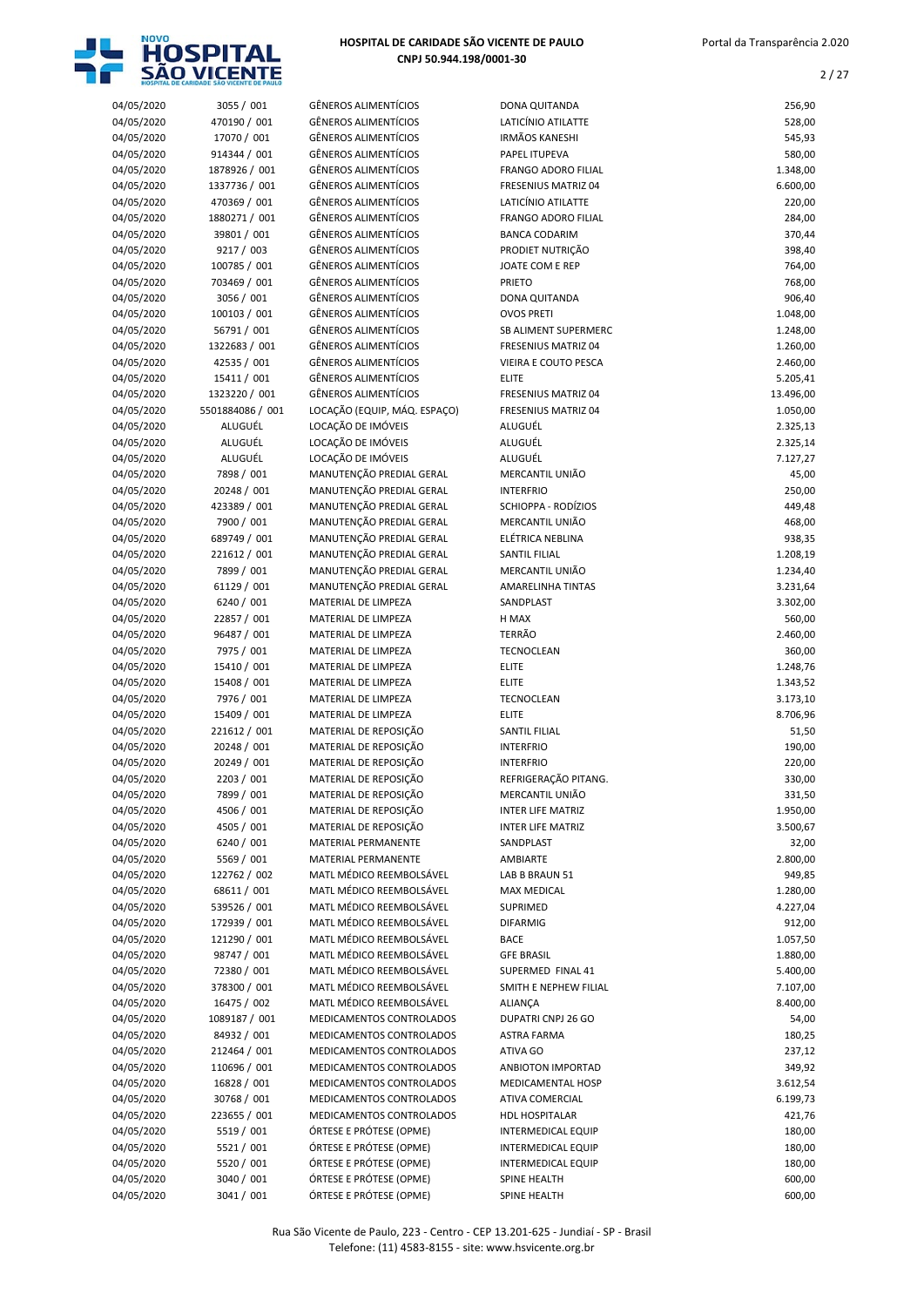

| 04/05/2020 | 3044 / 001            | ÓRTESE E PRÓTESE (OPME)        | <b>SPINE HEALTH</b>         | 600,00    |
|------------|-----------------------|--------------------------------|-----------------------------|-----------|
| 04/05/2020 | 63426 / 001           | ÓRTESE E PRÓTESE (OPME)        | LUMINAL PRODUTOS MED        | 890,90    |
|            | 536844 / 001          |                                |                             |           |
| 04/05/2020 |                       | ÓRTESE E PRÓTESE (OPME)        | <b>SUPRIMED</b>             | 959,40    |
| 04/05/2020 | 523384 / 001          | ÓRTESE E PRÓTESE (OPME)        | <b>EMPÓRIO HOSPITALAR</b>   | 1.033,00  |
| 04/05/2020 | 552 / 001             | ÓRTESE E PRÓTESE (OPME)        | OSTEO21                     | 1.203,62  |
| 04/05/2020 | 52524 / 001           | ÓRTESE E PRÓTESE (OPME)        | <b>GADALI MED</b>           | 1.260,00  |
| 04/05/2020 | 523388 / 001          | ÓRTESE E PRÓTESE (OPME)        | <b>EMPÓRIO HOSPITALAR</b>   | 1.287,00  |
| 04/05/2020 | 523386 / 001          | ÓRTESE E PRÓTESE (OPME)        | EMPÓRIO HOSPITALAR          | 2.049,00  |
| 04/05/2020 | 523129 / 001          | ÓRTESE E PRÓTESE (OPME)        | <b>EMPÓRIO HOSPITALAR</b>   | 2.066,00  |
| 04/05/2020 | 19830 / 001           | ÓRTESE E PRÓTESE (OPME)        | <b>FOR ORTICS</b>           | 2.161,50  |
| 04/05/2020 | 19831 / 001           | ÓRTESE E PRÓTESE (OPME)        | <b>FOR ORTICS</b>           | 2.161,50  |
| 04/05/2020 | 19829 / 001           | ÓRTESE E PRÓTESE (OPME)        | <b>FOR ORTICS</b>           | 2.161,50  |
| 04/05/2020 | 64280 / 001           | ÓRTESE E PRÓTESE (OPME)        | LUMINAL PRODUTOS MED        | 2.229,95  |
| 04/05/2020 | 63425 / 001           | ÓRTESE E PRÓTESE (OPME)        | LUMINAL PRODUTOS MED        | 2.534,50  |
| 04/05/2020 | 23150 / 001           | ÓRTESE E PRÓTESE (OPME)        | DOC MED                     | 2.534,50  |
| 04/05/2020 | 145088 / 001          | ÓRTESE E PRÓTESE (OPME)        | <b>ISOMEDICAL COMERCIAL</b> | 2.600,00  |
| 04/05/2020 | 27904 / 001           | ÓRTESE E PRÓTESE (OPME)        | LUGANO BIOMÉDICA            | 3.600,00  |
| 04/05/2020 | 63424 / 001           | ÓRTESE E PRÓTESE (OPME)        | <b>LUMINAL PRODUTOS MED</b> | 4.069,00  |
| 04/05/2020 | 4425 / 001            | <b>OUTROS CUSTOS GERAIS</b>    | D VIEZ                      | 2.856,00  |
| 04/05/2020 | 599567 / 001          | <b>OUTROS MATERIAIS</b>        | <b>BALASKA</b>              | 43,08     |
| 04/05/2020 | 599566 / 001          | <b>OUTROS MATERIAIS</b>        | <b>BALASKA</b>              | 104,92    |
|            |                       | <b>OUTROS MATERIAIS</b>        |                             |           |
| 04/05/2020 | 599568 / 001          |                                | <b>BALASKA</b>              | 156,09    |
| 04/05/2020 | 22857 / 001           | <b>OUTROS MATERIAIS</b>        | H MAX                       | 460,00    |
| 04/05/2020 | 599565 / 001          | <b>OUTROS MATERIAIS</b>        | <b>BALASKA</b>              | 26,81     |
| 04/05/2020 | 599564 / 001          | <b>OUTROS MATERIAIS</b>        | <b>BALASKA</b>              | 82,48     |
| 04/05/2020 | <b>RESCISÃO</b>       | <b>RESCISÕES</b>               | <b>RESCISÃO</b>             | 2.702,75  |
| 04/05/2020 | 202000000000728 / 001 | SERVS PRESTADOS - PJ           | DIGITAL WAY SERVICE         | 220,00    |
| 04/05/2020 | 225 / 001             | SERVS PRESTADOS - PJ           | AMÉRICA ESQUADRIAS          | 205,00    |
| 04/05/2020 | 31817 / 001           | SERVS PRESTADOS - PJ           | <b>DD INSETOS</b>           | 1.668,59  |
| 04/05/2020 | 4543 / 001            | <b>SERVS PRESTADOS - PJ</b>    | IMEX MEDICAL COMÉRCIO       | 2.145,37  |
| 04/05/2020 | 1611 / 001            | SERVS PRESTADOS - PJ           | <b>CERRI</b>                | 4.811,20  |
| 05/05/2020 | 8454 / 001            | CONT MANUTENÇÃO (EQUIP E INF)  | SPHERE IT                   | 3.070,45  |
| 05/05/2020 | 45 / 001              | DESPESAS FINANC MUNICIPAL      | <b>BEL HORTIFRUTI</b>       | 20,01     |
| 05/05/2020 | 1688433 / 003         | DESPESAS FINANC MUNICIPAL      | EUROFARMA 69                | 66,02     |
| 05/05/2020 | 1699915 / 001         | DESPESAS FINANC MUNICIPAL      | EUROFARMA 69                | 159,81    |
| 05/05/2020 | 62127 / 001           | DROGAS E MEDICAMENTOS          | <b>BELIVE</b>               | 3.750,00  |
| 05/05/2020 | 3982 / 001            | DROGAS E MEDICAMENTOS          | PHARMA STAR                 | 4.233,50  |
| 05/05/2020 | 1688433 / 003         | <b>DROGAS E MEDICAMENTOS</b>   | EUROFARMA 69                | 18.870,44 |
| 05/05/2020 | 1699915 / 001         | <b>DROGAS E MEDICAMENTOS</b>   | EUROFARMA 69                | 34.250,00 |
| 05/05/2020 | 937768 / 001          | DROGAS E MEDICAMENTOS          | <b>SANTA RITA</b>           | 500,00    |
| 05/05/2020 | 436358 / 001          | EQUIP. PROC. ELETRÔNICO        | <b>GAZIN CENTRO OESTE</b>   | 441,98    |
| 05/05/2020 | 436357 / 001          | EQUIP. PROC. ELETRÔNICO        | <b>GAZIN CENTRO OESTE</b>   | 441,98    |
| 05/05/2020 | 62820 / 001           | <b>GASES MEDICINAIS</b>        | <b>OXILUZ</b>               | 575,00    |
| 05/05/2020 | 62822 / 001           | <b>GASES MEDICINAIS</b>        | <b>OXILUZ</b>               | 8.113,00  |
|            |                       |                                |                             |           |
| 05/05/2020 | 53820 / 001           | <b>GASES MEDICINAIS</b>        | <b>IBG CRYO FILIAL</b>      | 3.566,43  |
| 05/05/2020 | 45 / 001              | GÊNEROS ALIMENTÍCIOS           | <b>BEL HORTIFRUTI</b>       | 86,00     |
| 05/05/2020 | 39811 / 001           | GÊNEROS ALIMENTÍCIOS           | <b>BANCA CODARIM</b>        | 67,75     |
| 05/05/2020 | 17074 / 001           | <b>GÊNEROS ALIMENTÍCIOS</b>    | <b>IRMÃOS KANESHI</b>       | 85,42     |
| 05/05/2020 | 100896 / 001          | <b>GÊNEROS ALIMENTÍCIOS</b>    | JOATE COM E REP             | 85,50     |
| 05/05/2020 | 39802 / 001           | <b>GÊNEROS ALIMENTÍCIOS</b>    | <b>BANCA CODARIM</b>        | 99,30     |
| 05/05/2020 | 17073 / 001           | GÊNEROS ALIMENTÍCIOS           | <b>IRMÃOS KANESHI</b>       | 272,40    |
| 05/05/2020 | 1881250 / 001         | GÊNEROS ALIMENTÍCIOS           | <b>FRANGO ADORO FILIAL</b>  | 284,00    |
| 05/05/2020 | 474856 / 001          | GÊNEROS ALIMENTÍCIOS           | <b>PLATINA</b>              | 872,00    |
| 05/05/2020 | 3063 / 001            | <b>GÊNEROS ALIMENTÍCIOS</b>    | DONA QUITANDA               | 1.086,75  |
| 05/05/2020 | 2020 / 003            | <b>IMPOSTO MUNICIPAL</b>       | <b>IPTU 2020</b>            | 106,26    |
| 05/05/2020 | 51111 / 001           | LOCAÇÃO DE EQUIPAMENTOS        | CAFÉ CAIÇARA                | 128,00    |
| 05/05/2020 | <b>ALUGUEL</b>        | LOCAÇÃO DE IMÓVEIS             | ALUGUEL                     | 2.270,30  |
| 05/05/2020 | 621746 / 001          | MANUTENÇÃO PREDIAL GERAL       | <b>FRIGELAR OSASCO</b>      | 150,54    |
| 05/05/2020 | 958 / 001             | MÃO-DE-OBRA - PROJETO ACOLHA U | OPERACIONAL PROJETOS        | 10.452,52 |
| 05/05/2020 | 62822 / 001           | MATERIAL DE REPOSIÇÃO          | <b>OXILUZ</b>               | 221,60    |
| 05/05/2020 | 621746 / 001          | MATERIAL DE REPOSIÇÃO          | <b>FRIGELAR OSASCO</b>      | 659,00    |
| 05/05/2020 | 23979 / 001           | MATERIAL DE REPOSIÇÃO          | SANDRA CRISTIANE GOD        | 961,08    |
| 05/05/2020 | 98789 / 001           | MATL MÉDICO REEMBOLSÁVEL       | <b>GFE BRASIL</b>           | 2.350,00  |
|            |                       |                                |                             |           |
| 05/05/2020 | 23291 / 001           | ÓRTESE E PRÓTESE (OPME)        | DOC MED                     | 500,00    |
| 05/05/2020 | 82244 / 001           | ÓRTESE E PRÓTESE (OPME)        | MM MEDICAL                  | 6.193,96  |
| 05/05/2020 | 5699 / 003            | <b>OUTROS MATERIAIS</b>        | ALFALAGOS FILIAL 67         | 2.666,66  |
| 05/05/2020 | 3402 / 001            | <b>OUTROS MATERIAIS</b>        | FOX INDÚSTRIA               | 3.500,00  |
| 05/05/2020 | 957 / 001             | SERVS PRESTADOS - PJ           | OPERACIONAL PROJETOS        | 3.480,77  |
| 05/05/2020 | 3167 / 001            | SERVS PRESTADOS - PJ           | LABPAC ANATOMIA             | 938,50    |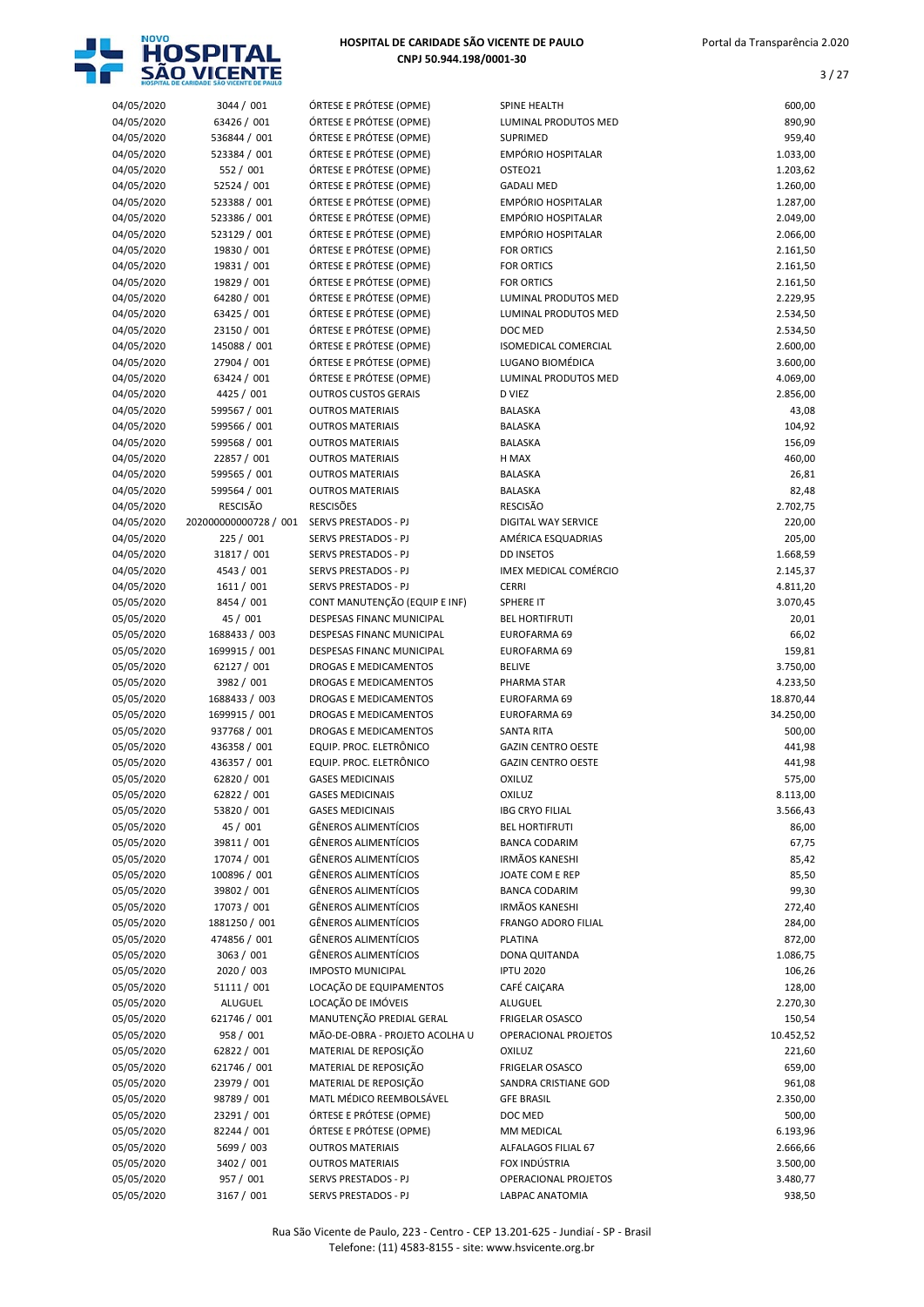

| 05/05/2020               | 7061013 / 001               | SERVS PRESTADOS - PJ                                 | SERASA                                       | 1.536,12             |
|--------------------------|-----------------------------|------------------------------------------------------|----------------------------------------------|----------------------|
| 05/05/2020               | 518 / 001                   | SERVS PRESTADOS - PJ                                 | DEXTERMED                                    | 3.072,80             |
| 05/05/2020               | 12801 / 001                 | SERVS PRESTADOS - PJ                                 | <b>CIRAR</b>                                 | 7.766,73             |
| 06/05/2020               | <b>PROCESSO</b>             | CONTINGÊNCIAS CÍVEIS                                 | PROCESSO                                     | 5.000,00             |
| 06/05/2020               | <b>PROCESSO</b>             | CONTINGÊNCIAS TRABALHISTAS                           | <b>PROCESSO</b>                              | 159,85               |
| 06/05/2020               | 11119 / 001                 | DROGAS E MEDICAMENTOS                                | <b>FARMATER</b>                              | 767,30               |
| 06/05/2020               | 1282102 / 001               | DROGAS E MEDICAMENTOS                                | <b>RIOCLARENSE 91</b>                        | 840,00               |
| 06/05/2020               | 17715 / 001                 | DROGAS E MEDICAMENTOS                                | POLI MEDICAL                                 | 984,00               |
| 06/05/2020               | 7230 / 001                  | DROGAS E MEDICAMENTOS                                | <b>AGILLE ES</b>                             | 1.368,50             |
| 06/05/2020               | 1282264 / 001               | DROGAS E MEDICAMENTOS                                | RIOCLARENSE 91                               | 9.000,00             |
| 06/05/2020               | 232492 / 001                | DROGAS E MEDICAMENTOS                                | <b>BIOHOSP</b>                               | 1.519,67             |
| 06/05/2020               | 144562 / 001                | DROGAS E MEDICAMENTOS                                | SOMA SP                                      | 12.801,39            |
| 06/05/2020               | 818720 / 001                | <b>DROGAS E MEDICAMENTOS</b>                         | SERVIMED SP                                  | 19.938,24            |
| 06/05/2020               | 202675 / 001                | DROGAS E MEDICAMENTOS                                | SOMA MG                                      | 30.105,00            |
| 06/05/2020               | <b>RESCISÃO</b>             | <b>FGTS RESCISÓRIO</b>                               | <b>GRRF RESCISÃO</b>                         | 45,83                |
| 06/05/2020               | <b>RESCISÃO</b>             | <b>FGTS RESCISÓRIO</b>                               | <b>GRRF RESCISÃO</b>                         | 19.588,42            |
| 06/05/2020               | 62862 / 001                 | <b>GASES MEDICINAIS</b>                              | <b>OXILUZ</b>                                | 1.173,00             |
| 06/05/2020               | 62863 / 001                 | <b>GASES MEDICINAIS</b>                              | OXILUZ                                       | 7.425,00             |
| 06/05/2020               | 470746 / 001                | <b>GÊNEROS ALIMENTÍCIOS</b>                          | LATICÍNIO ATILATTE                           | 418,00               |
| 06/05/2020               | 56883 / 001                 | <b>GÊNEROS ALIMENTÍCIOS</b>                          | <b>SB ALIMENT SUPERMERC</b>                  | 956,00               |
| 06/05/2020               | 1882269 / 001               | <b>GÊNEROS ALIMENTÍCIOS</b>                          | <b>FRANGO ADORO FILIAL</b>                   | 1.140,00             |
| 06/05/2020               | 16752 / 001<br>346632 / 001 | <b>GÊNEROS ALIMENTÍCIOS</b>                          | <b>ALIANÇA</b>                               | 1.431,00             |
| 06/05/2020               |                             | <b>IMPOSTO MUNICIPAL</b>                             | PREFEITURA JUNDIAÍ                           | 70,00                |
| 06/05/2020               | 915341 / 001                | IMPRESSOS E MATL DE EXP.<br>IMPRESSOS E MATL DE EXP. | PAPEL ITUPEVA<br><b>GCE COMÉRCIO INTERN</b>  | 796,50               |
| 06/05/2020<br>06/05/2020 | 71271 / 001<br>ALUGUEL      | LOCAÇÃO DE IMÓVEIS                                   | ALUGUEL                                      | 4.170,00<br>1.992,80 |
| 06/05/2020               | 7917 / 001                  | MANUTENÇÃO PREDIAL GERAL                             | MERCANTIL UNIÃO                              | 396,10               |
| 06/05/2020               | 97122 / 001                 | MANUTENÇÃO PREDIAL GERAL                             | ELETRIZEL                                    | 1.033,68             |
| 06/05/2020               | 7916 / 001                  | MANUTENÇÃO PREDIAL GERAL                             | MERCANTIL UNIÃO                              | 1.515,00             |
| 06/05/2020               | 197974 / 001                | MATERIAL DE LIMPEZA                                  | <b>COMERCIAL 3 ALBE</b>                      | 2.500,00             |
| 06/05/2020               | 706798 / 001                | MATERIAL DE LIMPEZA                                  | NACIONAL MEDICAMENTO                         | 2.947,20             |
| 06/05/2020               | 627221 / 001                | MATERIAL DE LIMPEZA                                  | AMADE                                        | 518,00               |
| 06/05/2020               | 62863 / 001                 | MATERIAL DE REPOSIÇÃO                                | <b>OXILUZ</b>                                | 16,90                |
| 06/05/2020               | 7916 / 001                  | MATERIAL DE REPOSIÇÃO                                | MERCANTIL UNIÃO                              | 51,60                |
| 06/05/2020               | 4516 / 001                  | MATERIAL DE REPOSIÇÃO                                | <b>INTER LIFE MATRIZ</b>                     | 657,50               |
| 06/05/2020               | 5961 / 001                  | MATERIAL DE REPOSIÇÃO                                | <b>BIO INFINITY</b>                          | 1.748,80             |
| 06/05/2020               | 601 / 001                   | MATERIAL DE REPOSIÇÃO                                | <b>BIOCOM</b>                                | 3.795,40             |
| 06/05/2020               | 5960 / 001                  | MATERIAL DE REPOSIÇÃO                                | <b>BIO INFINITY</b>                          | 4.390,00             |
| 06/05/2020               | 133794 / 001                | MATL MÉDICO REEMBOLSÁVEL                             | SCITECH MEDICAL                              | 1.424,95             |
| 06/05/2020               | 121732 / 001                | MATL MÉDICO REEMBOLSÁVEL                             | ZAMMI                                        | 1.765,20             |
| 06/05/2020               | 202676 / 001                | MEDICAMENTOS CONTROLADOS                             | SOMA SP                                      | 769,45               |
| 06/05/2020               | 523781 / 001                | ÓRTESE E PRÓTESE (OPME)                              | EMPÓRIO HOSPITALAR                           | 1.287,00             |
| 06/05/2020               | 523786 / 001                | ÓRTESE E PRÓTESE (OPME)                              | <b>EMPÓRIO HOSPITALAR</b>                    | 1.287,00             |
| 06/05/2020               | 38310 / 001                 | <b>OUTROS MATERIAIS</b>                              | DAMARI                                       | 293,00               |
| 06/05/2020               | 22658 / 001                 | <b>OUTROS MATERIAIS</b>                              | ZEDAMED                                      | 2.744,00             |
| 06/05/2020               | <b>RESCISÃO</b>             | <b>RESCISÕES</b>                                     | <b>RESCISÃO</b>                              | 230,62               |
| 06/05/2020               | RESCISÃO                    | <b>RESCISÕES</b>                                     | <b>RESCISÃO</b>                              | 696,64               |
| 06/05/2020               | RESCISÃO<br>969 / 001       | <b>RESCISÕES</b>                                     | <b>RESCISÃO</b>                              | 59.782,15            |
| 06/05/2020               |                             | SERVS PRESTADOS - PJ                                 | DISTRIBUIDORA PAULIS                         | 820,00               |
| 06/05/2020<br>06/05/2020 | 970 / 001<br>966 / 001      | SERVS PRESTADOS - PJ<br>SERVS PRESTADOS - PJ         | DISTRIBUIDORA PAULIS<br>DISTRIBUIDORA PAULIS | 980,00<br>1.200,00   |
| 06/05/2020               | 968 / 001                   | SERVS PRESTADOS - PJ                                 | DISTRIBUIDORA PAULIS                         | 1.500,00             |
| 06/05/2020               | 971 / 001                   | SERVS PRESTADOS - PJ                                 | DISTRIBUIDORA PAULIS                         | 1.500,00             |
| 06/05/2020               | 9486 / 001                  | SERVS PRESTADOS - PJ                                 | CAÇAMBINHAS                                  | 173,86               |
| 07/05/2020               | 477 / 001                   | CONT MANUTENÇÃO (EQUIP E INF)                        | PROMAN                                       | 23.246,21            |
| 07/05/2020               | 1089973 / 001               | DROGAS E MEDICAMENTOS                                | DUPATRI CNPJ 26 GO                           | 375,30               |
| 07/05/2020               | 1283110 / 001               | DROGAS E MEDICAMENTOS                                | RIOCLARENSE 91                               | 533,97               |
| 07/05/2020               | 312315 / 001                | DROGAS E MEDICAMENTOS                                | MAFRA FILIAL DF                              | 790,00               |
| 07/05/2020               | 328385 / 001                | DROGAS E MEDICAMENTOS                                | ELI LILLY                                    | 1.338,40             |
| 07/05/2020               | 17288 / 001                 | DROGAS E MEDICAMENTOS                                | MEDICAMENTAL HOSP                            | 1.832,40             |
| 07/05/2020               | 57568 / 001                 | DROGAS E MEDICAMENTOS                                | <b>FUTURA</b>                                | 2.031,36             |
| 07/05/2020               | 241388 / 001                | DROGAS E MEDICAMENTOS                                | <b>FARMARIN</b>                              | 2.401,36             |
| 07/05/2020               | ABR/2020 / 001              | FÉRIAS                                               | FÉRIAS FOLHA ABRIL/2020                      | 8.890,06             |
| 07/05/2020               | ABR/2020 / 001              | FÉRIAS                                               | FÉRIAS FOLHA ABRIL/2020                      | 140.561,51           |
| 07/05/2020               | ABR/2020 / 001              | <b>FGTS FOLHA</b>                                    | FGTS FOLHA ABRIL/2020 - APRENDIZ             | 756,40               |
| 07/05/2020               | ABR/2020 / 001              | <b>FGTS FOLHA</b>                                    | FGTS FOLHA ABRIL/2020                        | 605.293,05           |
| 07/05/2020               | 313184 / 001                | <b>GASES MEDICINAIS</b>                              | <b>IBG</b>                                   | 297,11               |
| 07/05/2020               | 39814 / 001                 | GÊNEROS ALIMENTÍCIOS                                 | <b>BANCA CODARIM</b>                         | 86,30                |
| 07/05/2020               | 17097 / 001                 | GÊNEROS ALIMENTÍCIOS                                 | <b>IRMÃOS KANESHI</b>                        | 112,08               |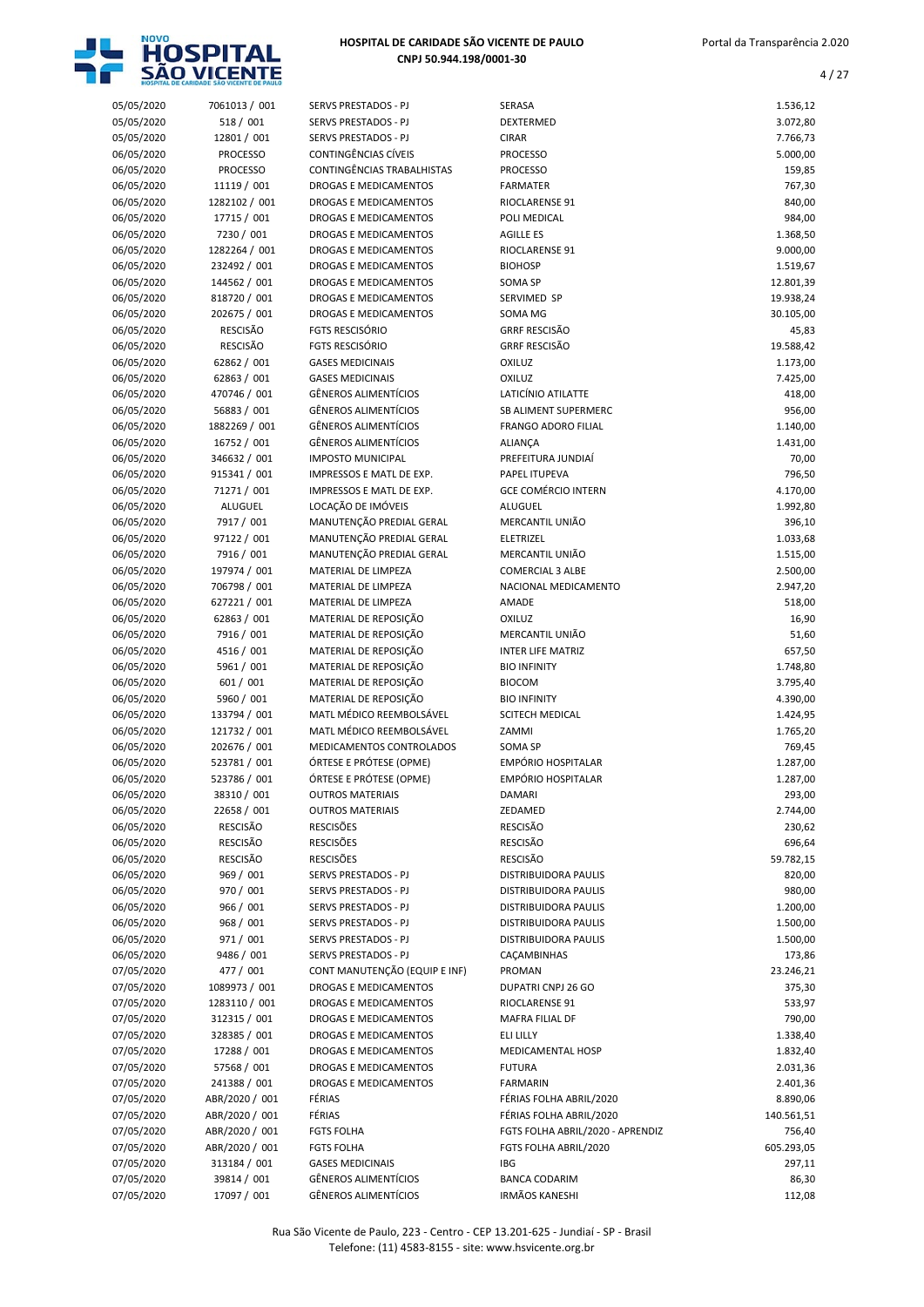

| 07/05/2020 | 17098 / 001                       | <b>GÊNEROS ALIMENTÍCIOS</b>                                | <b>IRMÃOS KANESHI</b>                       | 243,08                |
|------------|-----------------------------------|------------------------------------------------------------|---------------------------------------------|-----------------------|
| 07/05/2020 | 915833 / 001                      | <b>GÊNEROS ALIMENTÍCIOS</b>                                | PAPEL ITUPEVA                               | 303,80                |
| 07/05/2020 | 3079 / 001                        | <b>GÊNEROS ALIMENTÍCIOS</b>                                | DONA QUITANDA                               | 321,80                |
| 07/05/2020 | 471039 / 001                      | <b>GÊNEROS ALIMENTÍCIOS</b>                                | LATICÍNIO ATILATTE                          | 550,00                |
| 07/05/2020 | 102917 / 001                      | <b>GÊNEROS ALIMENTÍCIOS</b>                                | CASA IRMÃOS UNIDOS                          | 557,20                |
| 07/05/2020 | 1883803 / 001                     | <b>GÊNEROS ALIMENTÍCIOS</b>                                | <b>FRANGO ADORO FILIAL</b>                  | 994,00                |
| 07/05/2020 | 305870 / 001                      | <b>GÊNEROS ALIMENTÍCIOS</b>                                | <b>JCA FOODS</b>                            | 1.234,80              |
| 07/05/2020 | 4246648 / 001                     | <b>GÊNEROS ALIMENTÍCIOS</b>                                | <b>FRIBOI FILIAL</b>                        | 1.962,21              |
| 07/05/2020 | 90720 / 001                       | MANUTENÇÃO PREDIAL GERAL                                   | <b>MULTIBOR</b>                             | 330,00                |
| 07/05/2020 | 156096 / 001                      | MANUTENÇÃO PREDIAL GERAL                                   | <b>SACI TINTAS</b>                          | 410,40                |
| 07/05/2020 | 10571 / 004                       | MÁQUINAS E EQUIPAMENTOS                                    | <b>APONTO SISTEMAS</b>                      | 1.380,00              |
| 07/05/2020 | 590547 / 001                      | MATERIAL DE LIMPEZA                                        | COLUMBIA                                    | 1.138,50              |
| 07/05/2020 | 20265 / 001                       | MATERIAL DE REPOSIÇÃO                                      | <b>INTERFRIO</b>                            | 416,00                |
| 07/05/2020 | 34346 / 001                       | MATERIAL DE REPOSIÇÃO                                      | SAUBERN                                     | 952,00                |
| 07/05/2020 | 8857 / 001                        | MATERIAL DE REPOSIÇÃO                                      | <b>TUDO EM ACRILICO</b>                     | 1.221,00              |
| 07/05/2020 | 4713 / 001                        | MATERIAL DE REPOSIÇÃO                                      | DATRIX IND COM PROD                         | 1.250,00              |
| 07/05/2020 | 902 / 001                         | MATERIAL DE REPOSIÇÃO                                      | MCA INDÚSTRIA                               | 1.963,93              |
| 07/05/2020 | 47734 / 001                       | <b>MATERIAL PERMANENTE</b>                                 | <b>RHOSSE</b>                               | 1.171,00              |
| 07/05/2020 | 1341323 / 001                     | MATL MÉDICO REEMBOLSÁVEL                                   | FRESENIUS MATRIZ 04                         | 1.400,00              |
| 07/05/2020 | 1341372 / 001                     | MATL MÉDICO REEMBOLSÁVEL                                   | <b>FRESENIUS MATRIZ 04</b>                  | 2.400,00              |
| 07/05/2020 | 119863 / 001                      | MATL MÉDICO REEMBOLSÁVEL                                   | <b>BIOMEDICAL EQUIP</b>                     | 4.005,00              |
| 07/05/2020 | 66789 / 002                       | MATL MÉDICO REEMBOLSÁVEL                                   | SUPERMED FINAL 41                           | 4.584,58              |
| 07/05/2020 | ABR/2020 / 001                    | PENSÃO ALIMENTÍCIA                                         | PENSÃO ALIMENTÍCIA FOLHA ABRIL/2020         | 41.989,93             |
| 07/05/2020 | ABR/2020 / 001                    | SALÁRIOS E ORDENADOS                                       | FOLHA ABRIL/2020                            | 11.095,93             |
| 07/05/2020 | ABR/2020 / 001                    | SALÁRIOS E ORDENADOS                                       | FOLHA ABRIL/2020                            | 240.962,35            |
| 07/05/2020 | ABR/2020 / 001                    | SALÁRIOS E ORDENADOS                                       | FOLHA ABRIL/2020                            | 5.115.194,03          |
| 07/05/2020 | 202000000015418 / 001             | SERVS PRESTADOS - PJ                                       | APONTO SISTEMAS                             | 150,00                |
| 07/05/2020 | 973 / 001                         | SERVS PRESTADOS - PJ                                       | <b>DISTRIBUIDORA PAULIS</b>                 | 24.100,00             |
| 07/05/2020 | 70571 / 001                       | SERVS PRESTADOS - PJ                                       | MICROAMBIENTAL                              | 610,24                |
| 07/05/2020 | 9001763 / 001                     | VALE REFEIÇÃO E ALIMENTAÇÃO                                | <b>VR</b>                                   | 9.174,33              |
| 07/05/2020 | <b>PROCESSO</b>                   | VRS A REPASSAR-FOLHA                                       | DEP. JUDICIAL                               | 929,35                |
|            | 3760 / 001                        | DROGAS E MEDICAMENTOS                                      | <b>FARMÁCIA SOBAM</b>                       | 300,00                |
| 08/05/2020 |                                   |                                                            |                                             |                       |
| 08/05/2020 | 113284 / 001                      | DROGAS E MEDICAMENTOS                                      | SANTA RITA GO                               | 508,48                |
| 08/05/2020 | 17416 / 001                       | DROGAS E MEDICAMENTOS                                      | MEDICAMENTAL HOSP                           | 641,85                |
| 08/05/2020 | 308430 / 001                      | DROGAS E MEDICAMENTOS                                      | <b>HOSPFAR</b>                              | 1.145,00              |
| 08/05/2020 | 71374 / 001                       | DROGAS E MEDICAMENTOS                                      | VERBENNA                                    | 2.273,90              |
| 08/05/2020 | 13047 / 002                       | DROGAS E MEDICAMENTOS                                      | MEDICAMENTAL HOSP                           | 2.849,00              |
| 08/05/2020 | 102323 / 002<br>3759 / 001        | DROGAS E MEDICAMENTOS                                      | SOQUÍMICA LABORAT                           | 3.075,00              |
| 08/05/2020 |                                   | DROGAS E MEDICAMENTOS                                      | FARMÁCIA SOBAM                              | 3.296,00              |
| 08/05/2020 | 42573 / 002<br>42665 / 003        | DROGAS E MEDICAMENTOS                                      | DUPATRI HOSPITALAR C                        | 4.680,00              |
| 08/05/2020 | 598 / 001                         | DROGAS E MEDICAMENTOS<br>DROGAS E MEDICAMENTOS             | DUPATRI CNPJ 26 GO<br><b>WALKMED PHARMA</b> | 5.000,00<br>5.600,00  |
| 08/05/2020 |                                   | <b>DROGAS E MEDICAMENTOS</b>                               |                                             |                       |
| 08/05/2020 | 87494 / 001                       |                                                            | <b>GRIFOLS</b>                              | 30.240,00             |
| 08/05/2020 | 2810800 / 001                     | DROGAS E MEDICAMENTOS                                      | <b>PROCIFAR</b>                             | 3.306,19              |
| 08/05/2020 | 938188 / 001                      | DROGAS E MEDICAMENTOS<br>FÉRIAS                            | <b>SANTA RITA</b><br>FÉRIAS FOLHA MAIO/2020 | 68.885,70<br>7.828,78 |
| 08/05/2020 | MAI/2020 / 001                    |                                                            |                                             |                       |
| 08/05/2020 | MAI/2020 / 001<br><b>RESCISÃO</b> | FÉRIAS<br><b>FGTS RESCISÓRIO</b>                           | FÉRIAS FOLHA MAIO/2020                      | 248.777,78            |
| 08/05/2020 | <b>RESCISÃO</b>                   |                                                            | <b>GRRF RESCISÃO</b>                        | 8.733,48<br>9.339,44  |
| 08/05/2020 |                                   | <b>FGTS RESCISÓRIO</b>                                     | <b>GRRF RESCISÃO</b>                        |                       |
| 08/05/2020 | <b>RESCISÃO</b>                   | <b>FGTS RESCISÓRIO</b>                                     | <b>GRRF RESCISÃO</b>                        | 18.615,71             |
| 08/05/2020 | 191644 / 001                      | FILMES E QUÍMICOS                                          | KONIMAGEM COML LTDA                         | 570,00                |
| 08/05/2020 | 313274 / 001                      | <b>GASES MEDICINAIS</b>                                    | <b>IBG</b>                                  | 3.664,33              |
| 08/05/2020 | 39822 / 001                       | <b>GÊNEROS ALIMENTÍCIOS</b>                                | <b>BANCA CODARIM</b>                        | 78,00                 |
| 08/05/2020 | 3080 / 001                        | <b>GÊNEROS ALIMENTÍCIOS</b><br><b>GÊNEROS ALIMENTÍCIOS</b> | DONA QUITANDA                               | 359,40                |
| 08/05/2020 | 58795 / 001                       | <b>GÊNEROS ALIMENTÍCIOS</b>                                | <b>GTS DISTRIBUIDORA</b>                    | 1.392,00              |
| 08/05/2020 | 1341946 / 001                     | <b>IMPOSTO FEDERAL</b>                                     | FRESENIUS MATRIZ 04                         | 5.314,80              |
| 08/05/2020 | 2451319 / 001                     |                                                            | DARE - TAXA DE VISTORIA BOMBEIROS           | 1.877,61              |
| 08/05/2020 | 4038 / 001                        | LOCAÇÃO (EQUIP, MÁQ. ESPAÇO)                               | E.G.M. ENGENHARIA                           | 950,00                |
| 08/05/2020 | 4037 / 001                        | LOCAÇÃO (EQUIP, MÁQ. ESPAÇO)                               | E.G.M. ENGENHARIA                           | 1.250,00              |
| 08/05/2020 | 4036 / 001                        | LOCAÇÃO (EQUIP, MÁQ. ESPAÇO)                               | E.G.M. ENGENHARIA                           | 4.868,99              |
| 08/05/2020 | 61355 / 001                       | MANUTENÇÃO PREDIAL GERAL                                   | <b>ART CORES</b>                            | 808,88                |
| 08/05/2020 | 653238 / 001                      | MATL MÉDICO REEMBOLSÁVEL                                   | JOHNSON 05                                  | 26.446,86             |
| 08/05/2020 | 100 / 002                         | MATL MÉDICO REEMBOLSÁVEL                                   | HDL LOGISTICA - 00                          | 283,50                |
| 08/05/2020 | 67195 / 002                       | MATL MÉDICO REEMBOLSÁVEL                                   | SUPERMED FINAL 41                           | 2.625,25              |
| 08/05/2020 | 3759 / 001                        | MEDICAMENTOS CONTROLADOS                                   | <b>FARMÁCIA SOBAM</b>                       | 340,00                |
| 08/05/2020 | 63587 / 001                       | ÓRTESE E PRÓTESE (OPME)                                    | LUMINAL PRODUTOS MED                        | 390,90                |
| 08/05/2020 | 63586 / 001                       | ÓRTESE E PRÓTESE (OPME)                                    | LUMINAL PRODUTOS MED                        | 500,00                |
| 08/05/2020 | 6816 / 001                        | ÓRTESE E PRÓTESE (OPME)                                    | SOMMA PROD HOSPITALAR                       | 1.529,48              |
| 08/05/2020 | 576 / 001                         | ÓRTESE E PRÓTESE (OPME)                                    | OSTEO21                                     | 1.645,43              |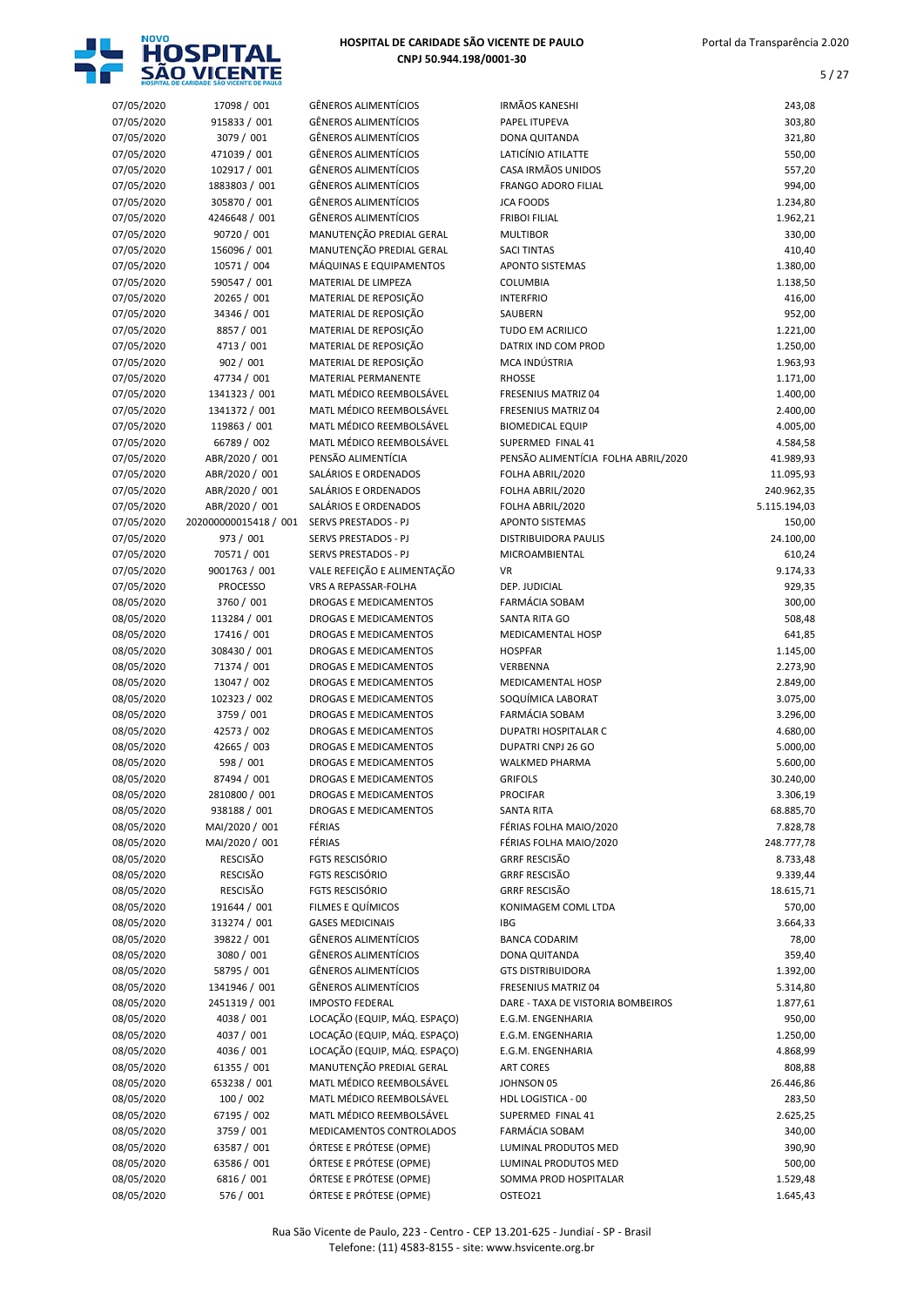

| 08/05/2020 | 63584 / 001     | ÓRTESE E PRÓTESE (OPME)       | LUMINAL PRODUTOS MED                | 2.534,50  |
|------------|-----------------|-------------------------------|-------------------------------------|-----------|
| 08/05/2020 | 537651 / 001    | ÓRTESE E PRÓTESE (OPME)       | <b>SUPRIMED</b>                     | 2.754,40  |
| 08/05/2020 | 82420 / 001     | ÓRTESE E PRÓTESE (OPME)       | MM MEDICAL                          | 4.126,94  |
| 08/05/2020 | 918941 / 001    | ÓRTESE E PRÓTESE (OPME)       | <b>BIOTRONIK</b>                    | 5.424,93  |
| 08/05/2020 | 23351 / 001     | ÓRTESE E PRÓTESE (OPME)       | DOC MED                             | 7.103,50  |
| 08/05/2020 | MAI/2020 / 001  | PENSÃO ALIMENTÍCIA            | PENSÃO ALIMENTÍCIA FÉRIAS MAIO/2020 | 1.493,35  |
|            |                 |                               |                                     |           |
| 08/05/2020 | <b>RESCISÃO</b> | <b>RESCISÕES</b>              | <b>RESCISÃO</b>                     | 197,41    |
| 08/05/2020 | <b>RESCISÃO</b> | <b>RESCISÕES</b>              | <b>RESCISÃO</b>                     | 9.316,24  |
| 08/05/2020 | <b>RESCISÃO</b> | <b>RESCISÕES</b>              | <b>RESCISÃO</b>                     | 13.777,66 |
| 08/05/2020 | 109 / 001       | SERVS MÉDICOS PLANTONISTAS PJ | <b>FAGANELLI</b>                    | 586,56    |
| 08/05/2020 | 259 / 001       | SERVS MÉDICOS PLANTONISTAS PJ | <b>ZAMORA E FERNANDES</b>           | 595,94    |
| 08/05/2020 | 46 / 001        | SERVS MÉDICOS PLANTONISTAS PJ | MARIANA CANSIAN ME                  | 600,00    |
| 08/05/2020 | 58 / 001        | SERVS MÉDICOS PLANTONISTAS PJ | <b>MARIANA MITRE</b>                | 625,00    |
| 08/05/2020 | 19 / 001        | SERVS MÉDICOS PLANTONISTAS PJ | <b>JULIA VIEIRA NUNES</b>           | 625,00    |
| 08/05/2020 | 41 / 001        | SERVS MÉDICOS PLANTONISTAS PJ | SB CLÍNICAS LTDA                    | 625,00    |
|            |                 |                               |                                     |           |
| 08/05/2020 | 8/001           | SERVS MÉDICOS PLANTONISTAS PJ | <b>MCHAMMAS</b>                     | 625,00    |
| 08/05/2020 | 62/001          | SERVS MÉDICOS PLANTONISTAS PJ | <b>SB PRESTADORES LTDA</b>          | 633,48    |
| 08/05/2020 | 42 / 001        | SERVS MÉDICOS PLANTONISTAS PJ | CAMACHO COSTA LTDA                  | 675,00    |
| 08/05/2020 | 336 / 001       | SERVS MÉDICOS PLANTONISTAS PJ | <b>ANDRE LUIS</b>                   | 1.126,20  |
| 08/05/2020 | 47 / 001        | SERVS MÉDICOS PLANTONISTAS PJ | <b>JOHE</b>                         | 1.126,20  |
| 08/05/2020 | 1374 / 001      | SERVS MÉDICOS PLANTONISTAS PJ | <b>INSTITUTO</b>                    | 1.173,12  |
| 08/05/2020 | 5/001           | SERVS MÉDICOS PLANTONISTAS PJ | <b>HAG PRESTADORA</b>               | 1.250,00  |
| 08/05/2020 | 693 / 001       | SERVS MÉDICOS PLANTONISTAS PJ | <b>INSTITUTO SAKURAI</b>            | 1.250,00  |
| 08/05/2020 | 695 / 001       | SERVS MÉDICOS PLANTONISTAS PJ | <b>INSTITUTO SAKURAI</b>            | 1.250,00  |
| 08/05/2020 | 45 / 001        | SERVS MÉDICOS PLANTONISTAS PJ |                                     | 1.250,00  |
|            |                 |                               | MARIANA CANSIAN ME                  |           |
| 08/05/2020 | 12/001          | SERVS MÉDICOS PLANTONISTAS PJ | NOVELLO SERVIÇOS MED                | 1.350,00  |
| 08/05/2020 | 29 / 001        | SERVS MÉDICOS PLANTONISTAS PJ | <b>CAROLINA S FREITAS</b>           | 1.350,00  |
| 08/05/2020 | 137 / 001       | SERVS MÉDICOS PLANTONISTAS PJ | <b>EDER MASSUCATO</b>               | 1.350,00  |
| 08/05/2020 | 169 / 001       | SERVS MÉDICOS PLANTONISTAS PJ | LUMIA                               | 1.407,75  |
| 08/05/2020 | 37 / 001        | SERVS MÉDICOS PLANTONISTAS PJ | <b>GUERRA ALVES S M LTD</b>         | 1.500,00  |
| 08/05/2020 | 149 / 001       | SERVS MÉDICOS PLANTONISTAS PJ | NASCIMENTO E GOMES                  | 1.689,30  |
| 08/05/2020 | 1375 / 001      | SERVS MÉDICOS PLANTONISTAS PJ | <b>INSTITUTO</b>                    | 1.853,53  |
| 08/05/2020 | 694 / 001       | SERVS MÉDICOS PLANTONISTAS PJ | <b>INSTITUTO SAKURAI</b>            | 1.875,00  |
| 08/05/2020 | 66 / 001        | SERVS MÉDICOS PLANTONISTAS PJ | <b>MED IN SERVICE</b>               | 2.252,40  |
| 08/05/2020 | 138 / 001       | SERVS MÉDICOS PLANTONISTAS PJ | <b>EDER MASSUCATO</b>               | 2.400,00  |
|            |                 |                               |                                     |           |
| 08/05/2020 | 63 / 001        | SERVS MÉDICOS PLANTONISTAS PJ | MED CAMPOS SERVIÇOS                 | 2.400,00  |
| 08/05/2020 | 130 / 001       | SERVS MÉDICOS PLANTONISTAS PJ | VITTA SERV MEDIC LTD                | 2.400,00  |
| 08/05/2020 | 42 / 001        | SERVS MÉDICOS PLANTONISTAS PJ | SB CLÍNICAS LTDA                    | 2.400,00  |
| 08/05/2020 | 61/001          | SERVS MÉDICOS PLANTONISTAS PJ | <b>MARIANA MITRE</b>                | 2.400,00  |
| 08/05/2020 | 60 / 001        | SERVS MÉDICOS PLANTONISTAS PJ | <b>MARIANA MITRE</b>                | 2.500,00  |
| 08/05/2020 | 463 / 001       | SERVS MÉDICOS PLANTONISTAS PJ | <b>IMAGEMED LTDA</b>                | 2.533,95  |
| 08/05/2020 | 6/001           | SERVS MÉDICOS PLANTONISTAS PJ | AVD CLÍNICA MÉDICA                  | 2.533,95  |
| 08/05/2020 | 22/001          | SERVS MÉDICOS PLANTONISTAS PJ | <b>NEFROINTE</b>                    | 2.533,95  |
| 08/05/2020 | 36 / 001        | SERVS MÉDICOS PLANTONISTAS PJ | <b>GUERRA ALVES S M LTD</b>         | 2.700,00  |
| 08/05/2020 | 335 / 001       | SERVS MÉDICOS PLANTONISTAS PJ | ANDRÉ LUIS                          | 2.815,50  |
|            |                 |                               |                                     |           |
| 08/05/2020 | 98 / 001        | SERVS MÉDICOS PLANTONISTAS PJ | DIEGO ALMEIDA EIRELL                | 3.125,00  |
| 08/05/2020 | 48 / 001        | SERVS MÉDICOS PLANTONISTAS PJ | <b>MEDPRO S MÉDICOS</b>             | 3.378,60  |
| 08/05/2020 | 27/001          | SERVS MÉDICOS PLANTONISTAS PJ | FF GALEGO LTDA                      | 3.600,00  |
| 08/05/2020 | 7/001           | SERVS MÉDICOS PLANTONISTAS PJ | <b>MCHAMMAS</b>                     | 3.625,00  |
| 08/05/2020 | 178 / 001       | SERVS MÉDICOS PLANTONISTAS PJ | RODRIGUES TOSI LTDA                 | 3.950,00  |
| 08/05/2020 | 5/001           | SERVS MÉDICOS PLANTONISTAS PJ | <b>MCHAMMAS</b>                     | 4.050,00  |
| 08/05/2020 | 97 / 001        | SERVS MÉDICOS PLANTONISTAS PJ | DIEGO ALMEIDA EIRELL                | 4.375,00  |
| 08/05/2020 | 69 / 001        | SERVS MÉDICOS PLANTONISTAS PJ | <b>MS FRANCO</b>                    | 4.475,00  |
| 08/05/2020 | 170 / 001       | SERVS MÉDICOS PLANTONISTAS PJ | ALESSANDRO MOURA                    | 4.504,80  |
| 08/05/2020 | 4/001           | SERVS MÉDICOS PLANTONISTAS PJ | <b>MCHAMMAS</b>                     | 4.800,00  |
| 08/05/2020 | 47 / 001        | SERVS MÉDICOS PLANTONISTAS PJ | MEDPRO S MÉDICOS                    | 4.833,27  |
|            |                 |                               |                                     |           |
| 08/05/2020 | 170 / 001       | SERVS MÉDICOS PLANTONISTAS PJ | LUMIA                               | 5.067,90  |
| 08/05/2020 | 41 / 001        | SERVS MÉDICOS PLANTONISTAS PJ | CAMACHO COSTA LTDA                  | 6.250,00  |
| 08/05/2020 | 107/001         | SERVS MÉDICOS PLANTONISTAS PJ | FAGANELLI                           | 7.367,23  |
| 08/05/2020 | 221 / 001       | SERVS MÉDICOS PLANTONISTAS PJ | <b>FRANZON LOURES</b>               | 10.112,33 |
| 08/05/2020 | 61/001          | SERVS MÉDICOS PLANTONISTAS PJ | <b>SB PRESTADORES LTDA</b>          | 11.027,37 |
| 08/05/2020 | 129 / 001       | SERVS MÉDICOS PLANTONISTAS PJ | VITTA SERV MEDIC LTD                | 12.175,00 |
| 08/05/2020 | 105 / 001       | SERVS MÉDICOS PLANTONISTAS PJ | MALAGUTI                            | 12.388,20 |
| 08/05/2020 | 40 / 001        | SERVS MÉDICOS PLANTONISTAS PJ | SB CLÍNICAS LTDA                    | 15.200,00 |
| 08/05/2020 | 750 / 001       | SERVS MÉDICOS PLANTONISTAS PJ | JUND CARDIO SERVIÇOS                | 15.766,80 |
| 08/05/2020 | 168 / 001       | SERVS MÉDICOS PLANTONISTAS PJ | LUMIA                               | 20.717,38 |
| 08/05/2020 | 26/001          | SERVS MÉDICOS PLANTONISTAS PJ |                                     |           |
|            |                 |                               | FF GALEGO LTDA                      | 21.025,00 |
| 08/05/2020 | 1172 / 001      | SERVS PRESTADOS - PJ          | DIGITAL DOCUMENTOS                  | 2.026,93  |
| 08/05/2020 | 7160 / 001      | SERVS PRESTADOS - PJ          | AVENTA LOC EQUIPAMEN                | 4.800,00  |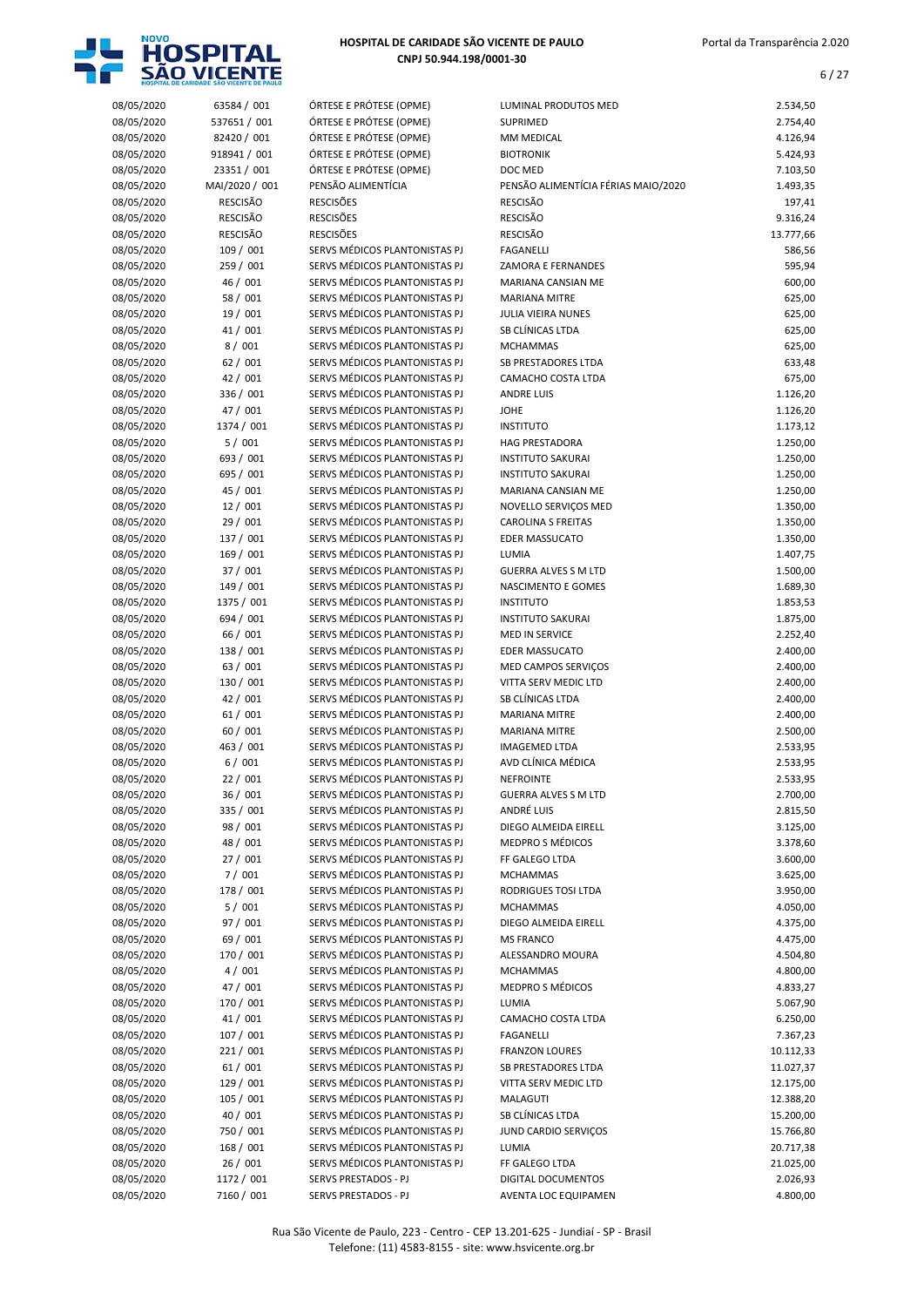

7 / 27

| 08/05/2020               | 9584 / 001                       | SERVS PRESTADOS - PJ                                 | CAÇAMBINHAS                                     | 347,72               |
|--------------------------|----------------------------------|------------------------------------------------------|-------------------------------------------------|----------------------|
| 08/05/2020               | 217785 / 001                     | <b>TELEFONE</b>                                      | <b>VIVO</b>                                     | 17.030,93            |
| 11/05/2020               | 16529 / 001                      | ASSISTÊNCIA ODONTOLOGICA                             | <b>UNIODONTO</b>                                | 33.439,44            |
| 11/05/2020               | 18751 / 001                      | <b>COMBUSTÍVEIS E LUBRIFICANTES</b>                  | <b>BATE BOLA</b>                                | 200,05               |
| 11/05/2020               | 2207 / 001                       | <b>COMBUSTÍVEIS E LUBRIFICANTES</b>                  | <b>ULTRAGAZ</b>                                 | 3.735,34             |
| 11/05/2020               | 142330 / 001                     | CONT MANUTENÇÃO (EQUIP E INF)                        | <b>PIXEON</b>                                   | 1.582,58             |
| 11/05/2020               | <b>PROCESSO</b>                  | CONTINGÊNCIAS TRABALHISTAS                           | <b>PROCESSO</b>                                 | 1.100,00             |
| 11/05/2020               | <b>PROCESSO</b>                  | CONTINGÊNCIAS TRABALHISTAS                           | <b>PROCESSO</b>                                 | 4.064,13             |
| 11/05/2020               | <b>PROCESSO</b>                  | CONTINGÊNCIAS TRABALHISTAS                           | <b>PROCESSO</b>                                 | 6.956,52             |
| 11/05/2020               | <b>PROCESSO</b>                  | <b>DESPS LEGAIS E JURÍDICAS</b>                      | <b>PROCESSO</b>                                 | 350,00               |
| 11/05/2020               | 6355 / 001                       | DROGAS E MEDICAMENTOS                                | <b>FARMAVIDA</b>                                | 98,17                |
| 11/05/2020               | 75964 / 001                      | DROGAS E MEDICAMENTOS                                | <b>GLOBAL HOSPITALAR</b>                        | 732,30               |
| 11/05/2020               | 1691514 / 003                    | <b>DROGAS E MEDICAMENTOS</b>                         | EUROFARMA 69                                    | 1.072,22             |
| 11/05/2020               | 241739 / 001                     | DROGAS E MEDICAMENTOS                                | <b>FARMARIN</b>                                 | 3.800,00             |
| 11/05/2020               | 1325862 / 002                    | <b>DROGAS E MEDICAMENTOS</b>                         | <b>FRESENIUS MATRIZ 04</b>                      | 15.384,00            |
| 11/05/2020               | 49915250 / 001                   | <b>ENERGIA ELÉTRICA</b>                              | <b>CPFL</b>                                     | 91.825,20            |
| 11/05/2020               | <b>RESCISÃO</b>                  | <b>FGTS RESCISÓRIO</b>                               | <b>GRRF RESCISÃO</b><br>CAIXA ECONÔMICA FEDERAL | 571,22               |
| 11/05/2020<br>11/05/2020 | 2/120 / 001<br>62952 / 001       | FINANCIAMENTOS BANCÁRIOS<br><b>GASES MEDICINAIS</b>  | <b>OXILUZ</b>                                   | 361.799,10<br>828,00 |
| 11/05/2020               | 62951 / 001                      | <b>GASES MEDICINAIS</b>                              | <b>OXILUZ</b>                                   | 6.173,00             |
| 11/05/2020               | 17106 / 001                      | <b>GÊNEROS ALIMENTÍCIOS</b>                          | <b>IRMÃOS KANESHI</b>                           | 140,43               |
| 11/05/2020               | 39838 / 001                      | <b>GÊNEROS ALIMENTÍCIOS</b>                          | <b>BANCA CODARIM</b>                            | 192,95               |
| 11/05/2020               | 268148 / 001                     | <b>GÊNEROS ALIMENTÍCIOS</b>                          | SANNA COM ALIMENTOS                             | 252,00               |
| 11/05/2020               | 471310 / 001                     | <b>GÊNEROS ALIMENTÍCIOS</b>                          | LATICINIO ATILATTE                              | 286,00               |
| 11/05/2020               | 17107 / 001                      | <b>GÊNEROS ALIMENTÍCIOS</b>                          | <b>IRMÃOS KANESHI</b>                           | 316,43               |
| 11/05/2020               | 1884864 / 001                    | <b>GÊNEROS ALIMENTÍCIOS</b>                          | <b>FRANGO ADORO FILIAL</b>                      | 560,00               |
| 11/05/2020               | 39850 / 001                      | <b>GÊNEROS ALIMENTÍCIOS</b>                          | <b>BANCA CODARIM</b>                            | 599,95               |
| 11/05/2020               | 56986 / 001                      | <b>GÊNEROS ALIMENTÍCIOS</b>                          | SB ALIMENT SUPERMERC                            | 1.203,95             |
| 11/05/2020               | 917049 / 001                     | IMPRESSOS E MATL DE EXP.                             | PAPEL ITUPEVA                                   | 51,50                |
| 11/05/2020               | 2366219 / 001                    | IMPRESSOS E MATL DE EXP.                             | <b>TRAVAGIN</b>                                 | 1.597,35             |
| 11/05/2020               | 34402 / 001                      | IMPRESSOS E MATL DE EXP.                             | <b>BAZAR HELENA</b>                             | 3.954,85             |
| 11/05/2020               | 154 / 001                        | LOCAÇÃO (EQUIP, MÁQ. ESPAÇO)                         | MEDILABOR                                       | 13.500,00            |
| 11/05/2020               | 43036 / 001                      | MÁQUINAS E EQUIPAMENTOS                              | <b>DORMED</b>                                   | 2.520,00             |
| 11/05/2020               | 62951 / 001                      | MATERIAL DE REPOSIÇÃO                                | <b>OXILUZ</b>                                   | 33,80                |
| 11/05/2020               | 190665 / 002                     | MATERIAL DE REPOSIÇÃO                                | KONIMAGEM COML LTDA                             | 3.132,00             |
| 11/05/2020               | 33533 / 001                      | MATL MÉDICO REEMBOLSÁVEL                             | POLI TEX                                        | 195,70               |
| 11/05/2020               | 783847 / 001<br>4218 / 001       | MATL MÉDICO REEMBOLSÁVEL<br>MATL MÉDICO REEMBOLSÁVEL | <b>MAFRA MATRIZ</b><br><b>VISIONBAND</b>        | 375,60               |
| 11/05/2020<br>11/05/2020 | 2039628 / 001                    | MATL MÉDICO REEMBOLSÁVEL                             | MAFRA FILIAL GO                                 | 812,00<br>906,00     |
| 11/05/2020               | 3957 / 001                       | MATL MÉDICO REEMBOLSÁVEL                             | <b>COLINA TEXTIL</b>                            | 1.854,24             |
| 11/05/2020               | 118933 / 002                     | MATL MÉDICO REEMBOLSÁVEL                             | <b>BIOMEDICAL EQUIP</b>                         | 2.044,25             |
| 11/05/2020               | 118934 / 002                     | MATL MÉDICO REEMBOLSÁVEL                             | <b>BIOMEDICAL EQUIP</b>                         | 2.850,00             |
| 11/05/2020               | 4223 / 001                       | MATL MÉDICO REEMBOLSÁVEL                             | VISIONBAND                                      | 6.336,00             |
| 11/05/2020               | 654328 / 001                     | MATL MÉDICO REEMBOLSÁVEL                             | JOHNSON 05                                      | 16.657,44            |
| 11/05/2020               | 1284404 / 001                    | MEDICAMENTOS CONTROLADOS                             | RIOCLARENSE 91                                  | 3.814,10             |
| 11/05/2020               | ABR/2020 / 001                   | MÉDICOS BOLSISTAS                                    | FOLHA ABRIL/2020 - RESIDENTES                   | 77.265,86            |
| 11/05/2020               | 63856 / 001                      | ÓRTESE E PRÓTESE (OPME)                              | LUMINAL PRODUTOS MED                            | 195,45               |
| 11/05/2020               | 5534 / 001                       | ÓRTESE E PRÓTESE (OPME)                              | <b>INTERMEDICAL EQUIP</b>                       | 540,00               |
| 11/05/2020               | 580 / 001                        | ÓRTESE E PRÓTESE (OPME)                              | OSTEO21                                         | 561,81               |
| 11/05/2020               | 82540 / 001                      | ÓRTESE E PRÓTESE (OPME)                              | MM MEDICAL                                      | 595,00               |
| 11/05/2020               | 82548 / 001                      | ÓRTESE E PRÓTESE (OPME)                              | MM MEDICAL                                      | 595,00               |
| 11/05/2020               | 82488 / 001                      | ÓRTESE E PRÓTESE (OPME)                              | MM MEDICAL                                      | 3.977,48             |
| 11/05/2020               | 85230 / 001                      | ÓRTESE E PRÓTESE (OPME)                              | LINE LIFE                                       | 4.069,00             |
| 11/05/2020<br>11/05/2020 | 2366219 / 001<br><b>RESCISÃO</b> | <b>OUTROS MATERIAIS</b><br><b>RESCISÕES</b>          | TRAVAGIN<br><b>RESCISÃO</b>                     | 39,45<br>6.598,95    |
| 11/05/2020               | 185 / 001                        | SADT - SERVS MÉDICOS REPASSE                         | <b>INST DE ONCOLOGIA</b>                        | 54.733,32            |
| 11/05/2020               | ABR/2020 / 001                   | SERV.PRESTADOS PF RPA                                | RPA                                             | 265,20               |
| 11/05/2020               | ABR/2020 / 001                   | SERV.PRESTADOS PF RPA                                | RPA                                             | 407,06               |
| 11/05/2020               | ABR/2020 / 001                   | SERV.PRESTADOS PF RPA                                | RPA                                             | 407,06               |
| 11/05/2020               | ABR/2020 / 001                   | SERV.PRESTADOS PF RPA                                | RPA                                             | 407,06               |
| 11/05/2020               | ABR/2020 / 001                   | SERV.PRESTADOS PF RPA                                | RPA                                             | 407,06               |
| 11/05/2020               | ABR/2020 / 001                   | SERV.PRESTADOS PF RPA                                | RPA                                             | 419,09               |
| 11/05/2020               | ABR/2020 / 001                   | SERV.PRESTADOS PF RPA                                | RPA                                             | 592,80               |
| 11/05/2020               | ABR/2020 / 001                   | SERV.PRESTADOS PF RPA                                | RPA                                             | 814,13               |
| 11/05/2020               | ABR/2020 / 001                   | SERV.PRESTADOS PF RPA                                | RPA                                             | 838,19               |
| 11/05/2020               | ABR/2020 / 001                   | SERV.PRESTADOS PF RPA                                | RPA                                             | 838,19               |
| 11/05/2020               | ABR/2020 / 001                   | SERV.PRESTADOS PF RPA                                | RPA                                             | 838,19               |
| 11/05/2020               | ABR/2020 / 001                   | SERV.PRESTADOS PF RPA                                | RPA                                             | 838,19               |
| 11/05/2020               | ABR/2020 / 001                   | SERV.PRESTADOS PF RPA                                | <b>RPA</b>                                      | 1.001,25             |

Rua São Vicente de Paulo, 223 - Centro - CEP 13.201-625 - Jundiaí - SP - Brasil Telefone: (11) 4583-8155 - site: www.hsvicente.org.br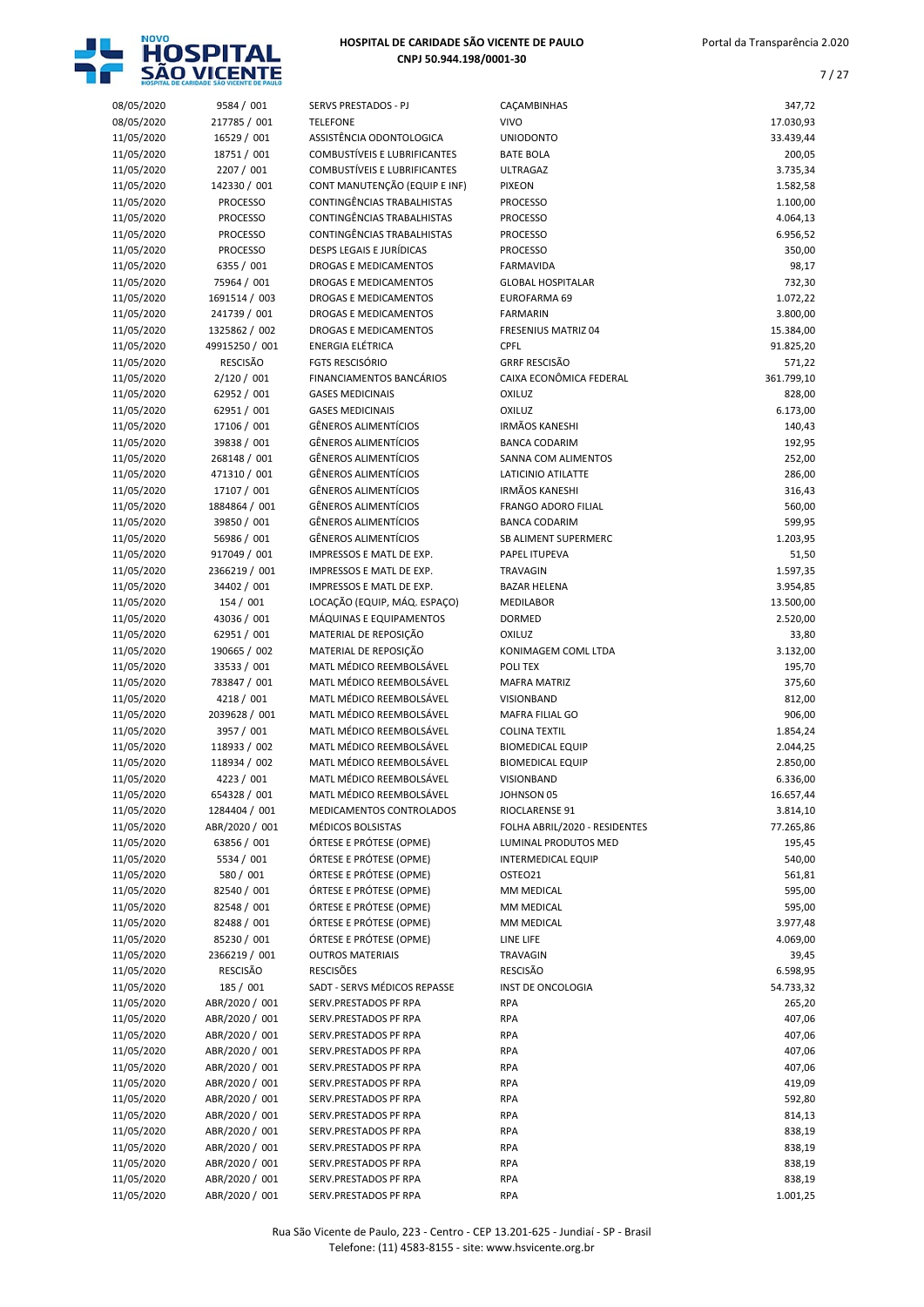

| 11/05/2020               | ABR/2020 / 001                   | SERV.PRESTADOS PF RPA                             | <b>RPA</b>                                 | 1.628,27               |
|--------------------------|----------------------------------|---------------------------------------------------|--------------------------------------------|------------------------|
| 11/05/2020               | ABR/2020 / 001                   | SERV.PRESTADOS PF RPA                             | <b>RPA</b>                                 | 1.652,32               |
| 11/05/2020               | ABR/2020 / 001                   | SERV.PRESTADOS PF RPA                             | <b>RPA</b>                                 | 1.676,38               |
| 11/05/2020               | ABR/2020 / 001                   | SERV.PRESTADOS PF RPA                             | <b>RPA</b>                                 | 1.676,38               |
| 11/05/2020               | ABR/2020 / 001                   | SERV.PRESTADOS PF RPA                             | <b>RPA</b>                                 | 1.676,71               |
| 11/05/2020               | ABR/2020 / 001                   | SERV.PRESTADOS PF RPA                             | <b>RPA</b>                                 | 3.171,39               |
| 11/05/2020<br>11/05/2020 | ABR/2020 / 001<br>ABR/2020 / 001 | SERV.PRESTADOS PF RPA<br>SERV.PRESTADOS PF RPA    | <b>RPA</b><br><b>RPA</b>                   | 10.700,90<br>12.978,00 |
| 11/05/2020               | 11319 / 001                      | SERVS MÉDICOS COMPL - PJ                          | FONSECA DE MELLO                           | 1.407,75               |
| 11/05/2020               | 38511 / 001                      | SERVS MÉDICOS COMPL - PJ                          | <b>UNIOSS LTDA</b>                         | 1.173,13               |
| 11/05/2020               | 186 / 001                        | SERVS MÉDICOS REPASSE - PJ                        | INST DE ONCOLOGIA                          | 14.625,96              |
| 11/05/2020               | 181894 / 001                     | SERVS PRESTADOS - PJ                              | <b>BIONEXO</b>                             | 6.143,95               |
| 11/05/2020               | 974 / 003                        | SERVS PRESTADOS - PJ                              | DISTRIBUIDORA PAULIS                       | 9.400,00               |
| 11/05/2020               | 72 / 001                         | SERVS PRESTADOS - PJ                              | <b>CARLOS UMBERTO</b>                      | 10.000,00              |
| 11/05/2020               | 266 / 001                        | SERVS PRESTADOS - PJ                              | SAMANTHA P MACHADO D                       | 10.000,00              |
| 11/05/2020               | 438 / 001                        | SERVS PRESTADOS - PJ                              | MUNAROLO E SEDANO                          | 12.000,00              |
| 11/05/2020               | 53881 / 001                      | SERVS PRESTADOS - PJ                              | <b>ELEVADORES ATLAS</b>                    | 286,05                 |
| 11/05/2020               | 542984 / 001                     | <b>VALE TRANSPORTE</b>                            | RÁPIDO LUXO                                | 311,47                 |
| 11/05/2020               | 948446 / 001                     | <b>VALE TRANSPORTE</b>                            | TRANSURB                                   | 531,66                 |
| 11/05/2020               | ABR/2020 / 001                   | VRS A REPASSAR-FOLHA                              | MENSALIDADE SIND ENFERMAGEM                | 450,00                 |
| 11/05/2020               | ABR/2020 / 001                   | <b>VRS A REPASSAR-FOLHA</b>                       | CONTRIBUIÇÃO SIND SAÚDE                    | 3.385,24               |
| 11/05/2020               | ABR/2020 / 001                   | VRS A REPASSAR-FOLHA                              | CONTRIBUIÇÃO CONFEDERATIVA                 | 15.694,44              |
| 12/05/2020               | <b>PROCESSO</b>                  | CONTINGÊNCIAS TRABALHISTAS                        | <b>PROCESSO</b>                            | 414,65                 |
| 12/05/2020               | GRU                              | DESPS LEGAIS E JURÍDICAS                          | GRU                                        | 140,00                 |
| 12/05/2020               | GRU                              | DESPS LEGAIS E JURÍDICAS                          | GRU                                        | 200,00                 |
| 12/05/2020               | 13809 / 002                      | DROGAS E MEDICAMENTOS                             | <b>MEDICAMENTAL HOSP</b>                   | 1.853,00               |
| 12/05/2020               | 224662 / 001                     | <b>DROGAS E MEDICAMENTOS</b>                      | <b>HDL HOSPITALAR</b>                      | 10.815,00              |
| 12/05/2020<br>12/05/2020 | 853640 / 001<br>111421 / 001     | DROGAS E MEDICAMENTOS<br>DROGAS E MEDICAMENTOS    | SERVIMED SP<br>ANBIOTON IMPORTADO          | 13.595,40<br>20.386,67 |
| 12/05/2020               | <b>RESCISÃO</b>                  | <b>FGTS RESCISÓRIO</b>                            | <b>GRRF RESCISÃO</b>                       | 10.294,42              |
| 12/05/2020               | 17125 / 001                      | <b>GÊNEROS ALIMENTÍCIOS</b>                       | <b>IRMÃOS KANESHI</b>                      | 183,15                 |
| 12/05/2020               | 17124 / 001                      | <b>GÊNEROS ALIMENTÍCIOS</b>                       | <b>IRMÃOS KANESHI</b>                      | 187,86                 |
| 12/05/2020               | 39851 / 001                      | <b>GÊNEROS ALIMENTÍCIOS</b>                       | <b>BANCA CODARIM</b>                       | 395,65                 |
| 12/05/2020               | 137952 / 001                     | <b>GÊNEROS ALIMENTÍCIOS</b>                       | CAFÉ CAIÇARA                               | 1.715,00               |
| 12/05/2020               | 2153 / 001                       | IMPRESSOS E MATL DE EXP.                          | <b>VOLKEN PRESS</b>                        | 4.334,42               |
| 12/05/2020               | 7958 / 001                       | MANUTENÇÃO PREDIAL GERAL                          | MERCANTIL UNIÃO                            | 171,60                 |
| 12/05/2020               | 7959 / 001                       | MANUTENÇÃO PREDIAL GERAL                          | MERCANTIL UNIÃO                            | 450,00                 |
| 12/05/2020               | 1596 / 001                       | MANUTENÇÃO PREDIAL GERAL                          | INOVA JUNDIAÍ                              | 1.120,20               |
| 12/05/2020               | 7957 / 001                       | MANUTENÇÃO PREDIAL GERAL                          | MERCANTIL UNIÃO                            | 1.173,60               |
| 12/05/2020               | 1594 / 001                       | MANUTENÇÃO PREDIAL GERAL                          | INOVA JUNDIAÍ                              | 3.129,85               |
| 12/05/2020               | 858140 / 001                     | MATERIAL DE REPOSIÇÃO                             | <b>WHITE MARTINS</b>                       | 6.052,96               |
| 12/05/2020               | 20274 / 001                      | MATERIAL DE REPOSIÇÃO                             | <b>INTERFRIO</b>                           | 420,00                 |
| 12/05/2020               | 20275 / 001                      | MATERIAL DE REPOSIÇÃO                             | <b>INTERFRIO</b>                           | 1.110,00               |
| 12/05/2020               | 20273 / 001                      | MATERIAL DE REPOSIÇÃO                             | <b>INTERFRIO</b>                           | 1.695,00               |
| 12/05/2020               | 20272 / 001                      | MATERIAL DE REPOSIÇÃO<br>MATL MÉDICO REEMBOLSÁVEL | <b>INTERFRIO</b>                           | 1.800,00               |
| 12/05/2020<br>12/05/2020 | 74286 / 001<br>224690 / 001      | MATL MÉDICO REEMBOLSÁVEL                          | SUPERMED FINAL 41<br><b>HDL HOSPITALAR</b> | 718,80<br>808,96       |
| 12/05/2020               | 854555 / 001                     | MATL MÉDICO REEMBOLSÁVEL                          | SERVIMED SP                                | 2.194,50               |
| 12/05/2020               | 5538 / 001                       | ÓRTESE E PRÓTESE (OPME)                           | <b>INTERMEDICAL EQUIP</b>                  | 180,00                 |
| 12/05/2020               | 5537 / 001                       | ÓRTESE E PRÓTESE (OPME)                           | <b>INTERMEDICAL EQUIP</b>                  | 180,00                 |
| 12/05/2020               | 2053603 / 001                    | ÓRTESE E PRÓTESE (OPME)                           | <b>BOSTON SCIENTIFIC</b>                   | 580,00                 |
| 12/05/2020               | 2053106 / 001                    | ÓRTESE E PRÓTESE (OPME)                           | <b>BOSTON SCIENTIFIC</b>                   | 580,00                 |
| 12/05/2020               | 57792 / 001                      | <b>OUTROS MATERIAIS</b>                           | <b>FUTURA</b>                              | 3.511,80               |
| 12/05/2020               | <b>RESCISÃO</b>                  | <b>RESCISÕES</b>                                  | <b>RESCISÃO</b>                            | 637,61                 |
| 12/05/2020               | <b>RESCISÃO</b>                  | <b>RESCISÕES</b>                                  | RESCISÃO                                   | 9.907,72               |
| 12/05/2020               | ABR/2020 / 001                   | SERV.PRESTADOS PF RPA                             | <b>RPA</b>                                 | 814,13                 |
| 12/05/2020               | ABR/2020 / 001                   | SERV.PRESTADOS PF RPA                             | <b>RPA</b>                                 | 2.032,67               |
| 12/05/2020               | ABR/2020 / 001                   | VRS A REPASSAR-FOLHA                              | CONV C.E.F. A REPASSAR EMPRÉSTIMO          | 20.463,47              |
| 13/05/2020               | 1388 / 001                       | <b>COMBUSTÍVEIS E LUBRIFICANTES</b>               | MECÂNICA DINIZ                             | 48,00                  |
| 13/05/2020               | 5308 / 001                       | CONT MANUTENÇÃO (EQUIP E INF)                     | E.G.M. ENGENHARIA                          | 1.259,91               |
| 13/05/2020               | 5306 / 001                       | CONT MANUTENÇÃO (EQUIP E INF)                     | E.G.M. ENGENHARIA                          | 4.686,44               |
| 13/05/2020               | 1389 / 001                       | DESPESAS DE VEÍCULOS                              | MECÂNICA DINIZ                             | 129,90                 |
| 13/05/2020               | 1390 / 001                       | DESPESAS DE VEÍCULOS                              | MECÂNICA DINIZ                             | 614,80                 |
| 13/05/2020               | GRU                              | DESPS LEGAIS E JURÍDICAS                          | <b>GRU</b>                                 | 140,00                 |
| 13/05/2020               | 233062 / 001                     | DROGAS E MEDICAMENTOS                             | <b>BIOHOSP</b>                             | 965,13                 |
| 13/05/2020<br>13/05/2020 | 1285204 / 001<br>431691 / 001    | DROGAS E MEDICAMENTOS<br>DROGAS E MEDICAMENTOS    | RIOCLARENSE 91<br>SUPERMED FINAL 07        | 2.600,00<br>3.911,16   |
| 13/05/2020               | 50111717 / 001                   | ENERGIA ELÉTRICA                                  | <b>CPFL</b>                                | 240,14                 |
| 13/05/2020               | 53989 / 001                      | <b>GASES MEDICINAIS</b>                           | <b>IBG CRYO FILIAL</b>                     | 6.083,90               |
|                          |                                  |                                                   |                                            |                        |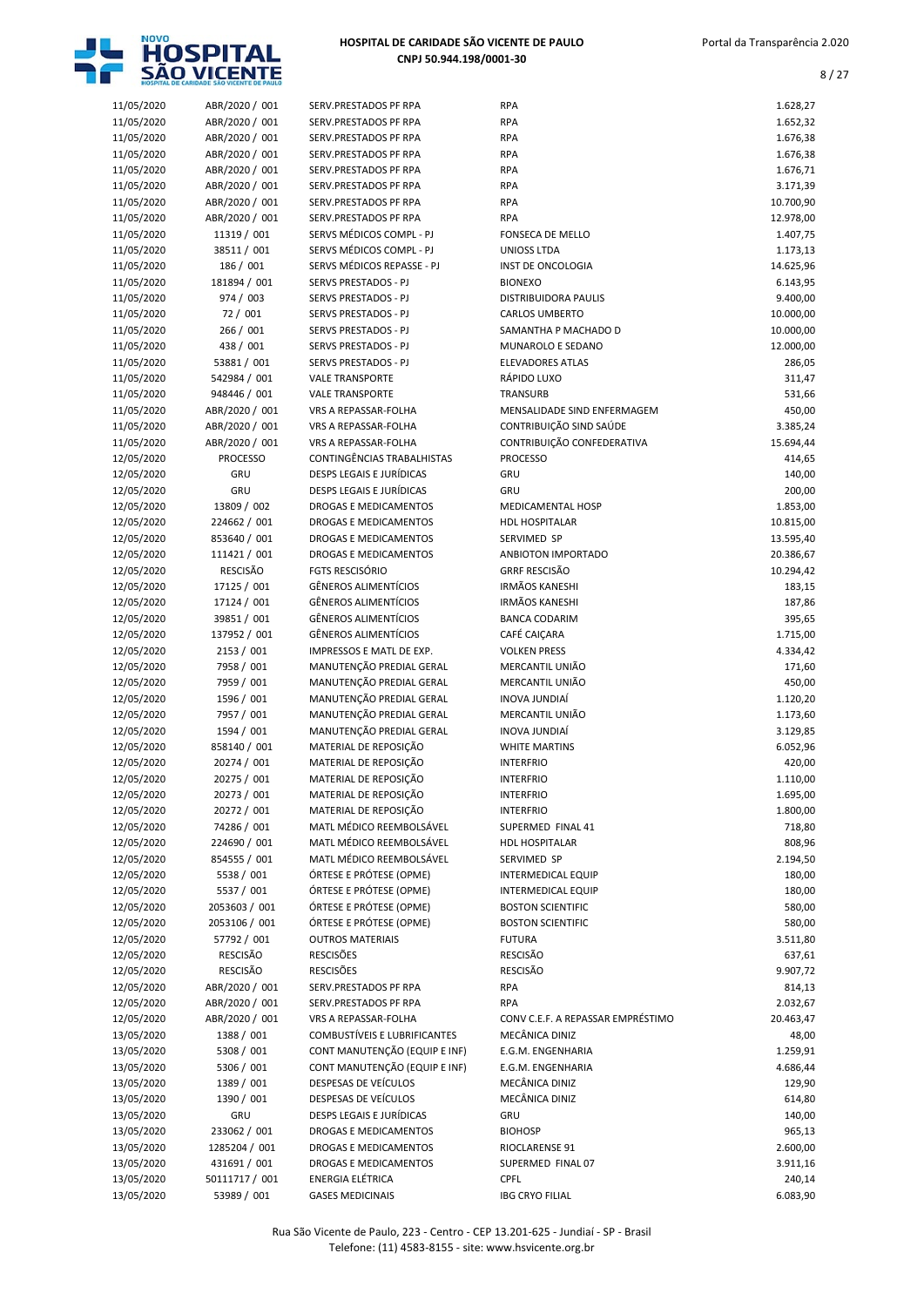

| 13/05/2020 | 39855 / 001           | <b>GÊNEROS ALIMENTÍCIOS</b> | <b>BANCA CODARIM</b>        | 47,60     |
|------------|-----------------------|-----------------------------|-----------------------------|-----------|
| 13/05/2020 | 471635 / 001          | <b>GÊNEROS ALIMENTÍCIOS</b> | LATICÍNIO ATILATTE          | 396,00    |
| 13/05/2020 | 784688 / 001          | <b>GÊNEROS ALIMENTÍCIOS</b> | TOP SERVICE DISTRIBU        | 510,15    |
| 13/05/2020 | 543134 / 001          | <b>GÊNEROS ALIMENTÍCIOS</b> | PREMIUM DISTRIBUIDOR        | 567,95    |
| 13/05/2020 | 704951 / 001          | <b>GÊNEROS ALIMENTÍCIOS</b> | PRIETO                      | 643,20    |
| 13/05/2020 | 1032877 / 001         | <b>GÊNEROS ALIMENTÍCIOS</b> | <b>VINHAIS</b>              | 839,45    |
| 13/05/2020 | 1270814 / 001         | <b>GÊNEROS ALIMENTÍCIOS</b> | <b>MARIUSSO</b>             | 1.653,38  |
| 13/05/2020 | 306039 / 001          | <b>GÊNEROS ALIMENTÍCIOS</b> | <b>JCA FOODS</b>            | 3.177,28  |
| 13/05/2020 | 294131 / 001          | IMPRESSOS E MATL DE EXP.    | PROCOMP                     | 213,90    |
| 13/05/2020 | 674197 / 001          | IMPRESSOS E MATL DE EXP.    | <b>ESPACIAL</b>             | 2.448,03  |
| 13/05/2020 | 293949 / 001          | IMPRESSOS E MATL DE EXP.    | PROCOMP                     | 2.585,72  |
| 13/05/2020 | 917468 / 001          | MATERIAL DE LIMPEZA         | PAPEL ITUPEVA               | 291,00    |
| 13/05/2020 | 4376 / 001            | MATERIAL DE LIMPEZA         | NOVA JOMA                   | 354,00    |
| 13/05/2020 | 96794 / 001           | MATERIAL DE LIMPEZA         | <b>TERRÃO</b>               | 439,00    |
| 13/05/2020 | 38069 / 001           | MATERIAL DE LIMPEZA         | PLUMA ARTEFATOS DE P        | 3.507,00  |
| 13/05/2020 | 4381 / 001            | MATERIAL DE LIMPEZA         | NOVA JOMA                   | 3.893,30  |
| 13/05/2020 | 6085 / 001            | MATERIAL DE REPOSIÇÃO       | <b>BIO INFINITY</b>         | 2.580,00  |
| 13/05/2020 | 18383 / 001           | MATERIAL DE REPOSIÇÃO       | <b>HAOXI</b>                | 5.373,94  |
| 13/05/2020 | 309368 / 001          | MATERIAL PERMANENTE         | ANHANGUERA FERRAMENT        | 204,76    |
| 13/05/2020 | 4889 / 001            | MATL MÉDICO REEMBOLSÁVEL    | <b>IMPORMED</b>             | 12.500,00 |
| 13/05/2020 | 74672 / 001           | MATL MÉDICO REEMBOLSÁVEL    | SUPERMED FINAL 41           | 32,20     |
| 13/05/2020 | 917468 / 001          | MATL MÉDICO REEMBOLSÁVEL    | PAPEL ITUPEVA               | 542,00    |
| 13/05/2020 | 76182 / 001           | MATL MÉDICO REEMBOLSÁVEL    | <b>GLOBAL HOSPITALAR</b>    | 625,21    |
| 13/05/2020 | 3474 / 001            | MATL MÉDICO REEMBOLSÁVEL    | FOX INDÚSTRIA               | 1.200,00  |
| 13/05/2020 | 68821 / 001           | MATL MÉDICO REEMBOLSÁVEL    | <b>MAX MEDICAL</b>          | 1.800,00  |
| 13/05/2020 | 334 / 001             | MATL MÉDICO REEMBOLSÁVEL    | MEDICAMP CIRÚRGICA E        | 2.160,00  |
| 13/05/2020 | 20935 / 001           | MATL MÉDICO REEMBOLSÁVEL    | <b>MARTCIRUR</b>            | 2.231,64  |
| 13/05/2020 | 1344349 / 001         | MATL MÉDICO REEMBOLSÁVEL    | <b>FRESENIUS MATRIZ 04</b>  | 2.400,00  |
| 13/05/2020 | 16802 / 001           | MATL MÉDICO REEMBOLSÁVEL    | <b>ALIANÇA</b>              | 5.280,00  |
| 13/05/2020 | 431731 / 001          | MATL MÉDICO REEMBOLSÁVEL    | SUPERMED FINAL 07           | 7.974,43  |
| 13/05/2020 | 524546 / 001          | ÓRTESE E PRÓTESE (OPME)     | <b>EMPÓRIO HOSPITALAR</b>   | 1.287,00  |
| 13/05/2020 | 524544 / 001          | ÓRTESE E PRÓTESE (OPME)     | EMPÓRIO HOSPITALAR          | 1.287,00  |
| 13/05/2020 | 524549 / 001          | ÓRTESE E PRÓTESE (OPME)     | <b>EMPÓRIO HOSPITALAR</b>   | 1.287,00  |
| 13/05/2020 | 524542 / 001          | ÓRTESE E PRÓTESE (OPME)     | <b>EMPÓRIO HOSPITALAR</b>   | 1.287,00  |
| 13/05/2020 | 524559 / 001          | ÓRTESE E PRÓTESE (OPME)     | <b>EMPÓRIO HOSPITALAR</b>   | 1.541,00  |
| 13/05/2020 | 2614 / 001            | <b>OUTROS CUSTOS GERAIS</b> | MECÂNICA DINIZ              | 290,00    |
| 13/05/2020 | 2528 / 001            | <b>OUTROS CUSTOS GERAIS</b> | NOVA JUNDIAÍ                | 351,70    |
| 13/05/2020 | 2615 / 001            | <b>OUTROS CUSTOS GERAIS</b> | MECÂNICA DINIZ              | 580,00    |
| 13/05/2020 | 1413 / 001            | <b>OUTROS MATERIAIS</b>     | DACOM COM EQUIP PROT        | 537,60    |
| 13/05/2020 | 198400 / 001          | <b>OUTROS MATERIAIS</b>     | <b>COMERCIAL 3 ALBE</b>     | 616,00    |
| 13/05/2020 | 3474 / 001            | <b>OUTROS MATERIAIS</b>     | FOX INDÚSTRIA               | 800,00    |
| 13/05/2020 | 600617 / 001          | <b>OUTROS MATERIAIS</b>     | <b>BALASKA</b>              | 916,24    |
| 13/05/2020 | 917468 / 001          | <b>OUTROS MATERIAIS</b>     | PAPEL ITUPEVA               | 1.209,34  |
| 13/05/2020 | 20954 / 001           | <b>OUTROS MATERIAIS</b>     | <b>MARTCIRUR</b>            | 1.256,00  |
| 13/05/2020 | <b>RESCISÃO</b>       | <b>RESCISÕES</b>            | <b>RESCISÃO</b>             | 724,62    |
| 13/05/2020 | RESCISÃO              | <b>RESCISÕES</b>            | RESCISÃO                    | 1.594,49  |
| 13/05/2020 | 972 / 001             | SERVS PRESTADOS - PJ        | <b>DISTRIBUIDORA PAULIS</b> | 850,00    |
| 13/05/2020 | 73864 / 001           | SOFTWARE                    | WESTCON                     | 696,20    |
| 13/05/2020 | <b>CONF DIV / 019</b> | <b>TERMO CONF DÍVIDA</b>    | SPINE HEALTH                | 2.060,84  |
| 13/05/2020 | <b>CONF DIV / 017</b> | <b>TERMO CONF DÍVIDA</b>    | <b>FAMA TRANSP E TUR</b>    | 8.054,96  |
| 14/05/2020 | <b>HONORÁRIOS</b>     | DESPS LEGAIS E JURÍDICAS    | <b>HONORÁRIOS PERICIAIS</b> | 4.500,00  |
| 14/05/2020 | 311438 / 001          | DROGAS E MEDICAMENTOS       | <b>HOSPFAR</b>              | 3.538,08  |
| 14/05/2020 | 111498 / 001          | DROGAS E MEDICAMENTOS       | ANBIOTON IMPORTADO          | 3.800,00  |
| 14/05/2020 | 6835 / 001            | DROGAS E MEDICAMENTOS       | <b>PRECISION</b>            | 9.390,00  |
| 14/05/2020 | 17986 / 001           | DROGAS E MEDICAMENTOS       | MEDICAMENTAL HOSP           | 15.889,53 |
| 14/05/2020 | 177863 / 002          | DROGAS E MEDICAMENTOS       | <b>GENÉSIO A MENDES</b>     | 1.162,93  |
| 14/05/2020 | 39869 / 001           | <b>GËNEROS ALIMENTÍCIOS</b> | <b>BANCA CODARIM</b>        | 67,00     |
| 14/05/2020 | 17141 / 001           | <b>GÊNEROS ALIMENTÍCIOS</b> | <b>IRMÃOS KANESHI</b>       | 173,85    |
| 14/05/2020 | 108882 / 001          | <b>GÊNEROS ALIMENTÍCIOS</b> | <b>FESTPAN</b>              | 242,40    |
| 14/05/2020 | 17142 / 001           | <b>GÊNEROS ALIMENTÍCIOS</b> | <b>IRMÃOS KANESHI</b>       | 247,85    |
| 14/05/2020 | 1887412 / 001         | <b>GÊNEROS ALIMENTÍCIOS</b> | FRANGO ADORO FILIAL         | 284,00    |
| 14/05/2020 | 3194 / 001            | <b>GÊNEROS ALIMENTÍCIOS</b> | DONA QUITANDA               | 318,40    |
| 14/05/2020 | 705114 / 001          | <b>GÊNEROS ALIMENTÍCIOS</b> | <b>PRIETO</b>               | 357,34    |
| 14/05/2020 | 108883 / 001          | <b>GÊNEROS ALIMENTÍCIOS</b> | <b>FESTPAN</b>              | 469,62    |
| 14/05/2020 | 15507 / 001           | <b>GÊNEROS ALIMENTÍCIOS</b> | <b>ELITE</b>                | 563,34    |
| 14/05/2020 | 186623 / 001          | <b>GÊNEROS ALIMENTÍCIOS</b> | COPOLFOOD COM PROD          | 642,03    |
| 14/05/2020 | 18912 / 001           | <b>GÊNEROS ALIMENTÍCIOS</b> | AO COZINHEIRO               | 2.932,36  |
| 14/05/2020 | 90735 / 001           | <b>GÊNEROS ALIMENTÍCIOS</b> | <b>DISTRIB HERNANDES</b>    | 3.601,50  |
| 14/05/2020 | 71395 / 001           | IMPRESSOS E MATL DE EXP.    | <b>GCE COMÉRCIO INTERNA</b> | 2.085,00  |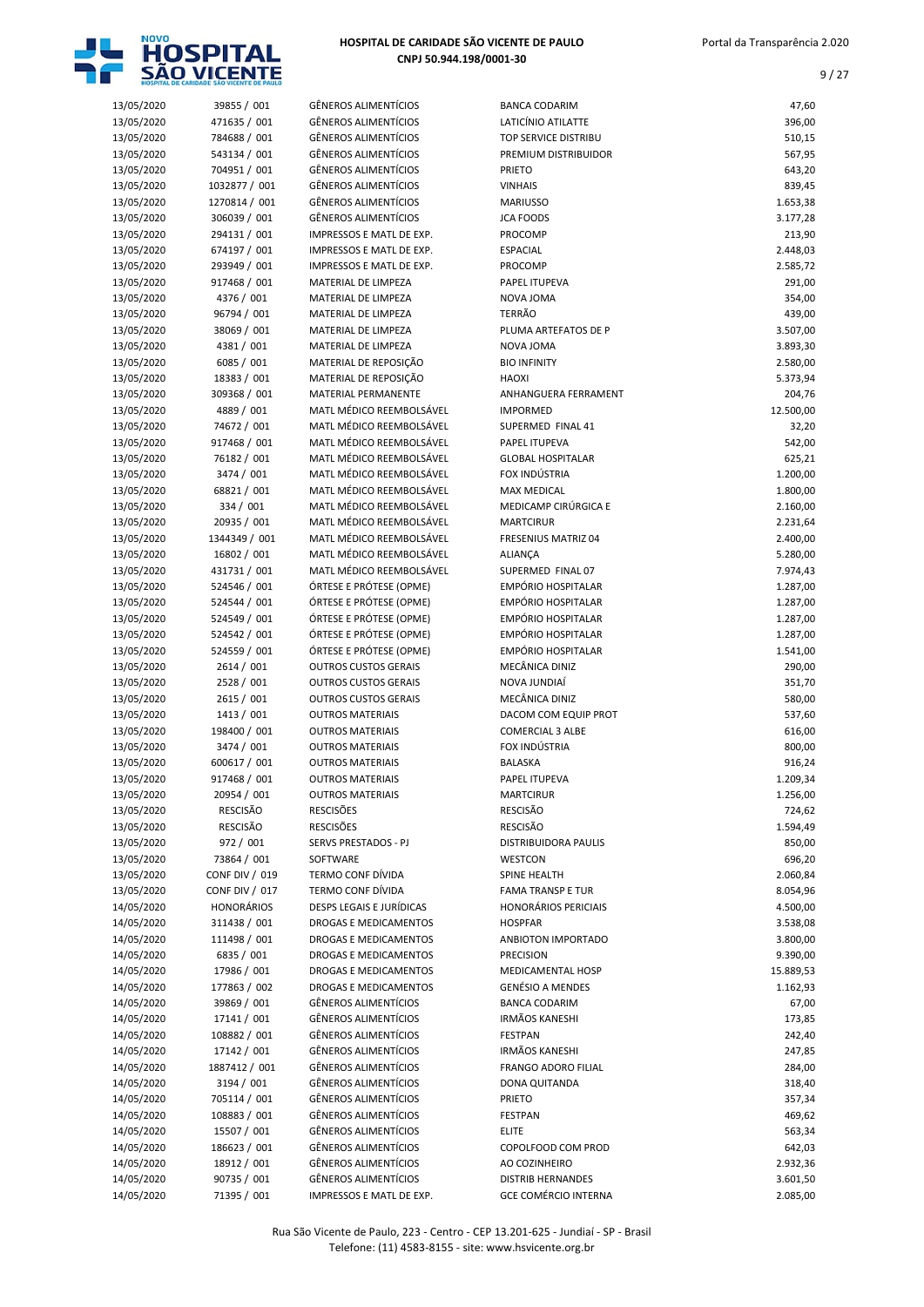

| 14/05/2020 | 10222 / 001        | MANUTENÇÃO E CONSERVAÇÃO       | <b>TORA TORA MADEIRAS</b>   | 307,50    |
|------------|--------------------|--------------------------------|-----------------------------|-----------|
| 14/05/2020 | 10222 / 001        | MANUTENÇÃO PREDIAL GERAL       | <b>TORA TORA MADEIRAS</b>   | 2.161,70  |
| 14/05/2020 | 1802 / 001         | MANUTENÇÃO PREDIAL GERAL       | THIBER                      | 289,11    |
| 14/05/2020 | 6620 / 001         | MANUTENÇÃO PREDIAL GERAL       | <b>CENTER FECHA</b>         | 452,14    |
| 14/05/2020 | 7240 / 001         | MATERIAL DE LIMPEZA            | PRISMA COMERCIAL            | 1.369,00  |
| 14/05/2020 | 15506 / 001        | MATERIAL DE LIMPEZA            | <b>ELITE</b>                | 2.917,44  |
| 14/05/2020 | 121915 / 001       | MATERIAL DE LIMPEZA            | <b>ITW FLUIDS E HYGIENE</b> | 4.081,06  |
| 14/05/2020 | 121122 / 001       | MATERIAL DE LIMPEZA            | <b>ITW FLUIDS E HYGIENE</b> | 7.821,29  |
| 14/05/2020 | 18027 / 001        | MATERIAL DE REPOSIÇÃO          | CADIRIRI HIDRAÚLICA         | 470,00    |
| 14/05/2020 | 993847 / 001       | MATERIAL DE REPOSIÇÃO          | CBS                         | 621,17    |
| 14/05/2020 | 490 / 001          | MATERIAL DE REPOSIÇÃO          | MPBIOS REPRESENTAÇÃO        | 972,80    |
| 14/05/2020 | 28815 / 001        | MATERIAL DE REPOSIÇÃO          | <b>TECNOCLIN</b>            | 2.174,19  |
| 14/05/2020 | 14951 / 001        | MATERIAL PERMANENTE            | MARFILINEA JUNDIAÍ          | 3.042,25  |
| 14/05/2020 | 708234 / 001       | MATL MÉDICO REEMBOLSÁVEL       | NACIONAL MEDICAMENTO        | 355,30    |
| 14/05/2020 | 708240 / 001       | MATL MÉDICO REEMBOLSÁVEL       | NACIONAL MEDICAMENTO        | 614,80    |
| 14/05/2020 | 43745 / 001        | MATL MÉDICO REEMBOLSÁVEL       | <b>MEDICAL LIFE</b>         | 880,20    |
| 14/05/2020 | 233751 / 001       | MATL MÉDICO REEMBOLSÁVEL       | <b>BIOHOSP</b>              | 1.028,64  |
| 14/05/2020 | 24384 / 002        | MATL MÉDICO REEMBOLSÁVEL       | LABOR IMPORT 40             | 2.210,53  |
| 14/05/2020 | 16929 / 001        | MATL MÉDICO REEMBOLSÁVEL       | <b>GAMACAMP</b>             | 2.550,00  |
| 14/05/2020 | 84993 / 001        | MATL MÉDICO REEMBOLSÁVEL       | 1000MEDIC                   | 3.160,00  |
| 14/05/2020 | 15332 / 001        | MATL MÉDICO REEMBOLSÁVEL       | <b>ATOS MEDICAL</b>         | 3.453,00  |
| 14/05/2020 | 30041 / 001        | MATL MÉDICO REEMBOLSÁVEL       | <b>FORTECARE</b>            | 3.842,00  |
| 14/05/2020 | 1206798 / 001      | MATL MÉDICO REEMBOLSÁVEL       | CIRÚRGICA FERNANDES         | 8.423,44  |
| 14/05/2020 | 233391 / 001       | MEDICAMENTOS CONTROLADOS       | <b>BIOHOSP</b>              | 4.350,00  |
| 14/05/2020 | 15151 / 001        | <b>MOBILIÁRIO</b>              | COMAVE                      | 744,00    |
| 14/05/2020 | 15152 / 001        | MOBILIÁRIO                     | COMAVE                      | 3.025,00  |
| 14/05/2020 | 600715 / 001       | <b>OUTROS MATERIAIS</b>        | <b>BALASKA</b>              | 267,53    |
| 14/05/2020 | 7766 / 001         | <b>OUTROS MATERIAIS</b>        | <b>TECSEG EXTINTORES</b>    | 527,50    |
| 14/05/2020 | 129208 / 001       | <b>OUTROS MATERIAIS</b>        | MULTIFARMA                  | 2.139,99  |
| 15/05/2020 | 5936 / 001         | CONT MANUTENÇÃO (EQUIP E INF)  | <b>MV SISTEMAS</b>          | 3.253,40  |
| 15/05/2020 | 217313 / 001       | DROGAS E MEDICAMENTOS          | <b>CIRUR SANTA CRUZ</b>     | 2.860,00  |
| 15/05/2020 | 437151 / 002       | DROGAS E MEDICAMENTOS          | LAB B BRAUN 95              | 2.872,97  |
| 15/05/2020 | 60123 / 001        | DROGAS E MEDICAMENTOS          | <b>OPEM</b>                 | 4.000,00  |
| 15/05/2020 | 119816 / 001       | DROGAS E MEDICAMENTOS          | <b>HEALTH TECH</b>          | 4.800,00  |
| 15/05/2020 | 145314 / 001       | DROGAS E MEDICAMENTOS          | <b>SOMA SP</b>              | 8.977,29  |
| 15/05/2020 | 994449 / 001       | FILMES E QUÍMICOS              | CBS                         | 296,10    |
| 15/05/2020 | 313871 / 001       | <b>GASES MEDICINAIS</b>        | <b>IBG</b>                  | 445,66    |
| 15/05/2020 | 39878 / 001        | <b>GÊNEROS ALIMENTÍCIOS</b>    | <b>BANCA CODARIM</b>        | 47,60     |
| 15/05/2020 | 1916491 / 002      | <b>GÊNEROS ALIMENTÍCIOS</b>    | <b>IMPAKTO</b>              | 179,75    |
| 15/05/2020 | 3193 / 001         | <b>GÊNEROS ALIMENTÍCIOS</b>    | <b>DONA QUITANDA</b>        | 250,60    |
| 15/05/2020 | 471959 / 001       | <b>GÊNEROS ALIMENTÍCIOS</b>    | LATICÍNIO ATILATTE          | 506,00    |
| 15/05/2020 | 3191 / 001         | <b>GÊNEROS ALIMENTÍCIOS</b>    | DONA QUITANDA               | 558,40    |
| 15/05/2020 | 3195 / 001         | <b>GÊNEROS ALIMENTÍCIOS</b>    | <b>DONA QUITANDA</b>        | 560,60    |
| 15/05/2020 | 3196 / 001         | <b>GÊNEROS ALIMENTÍCIOS</b>    | DONA QUITANDA               | 699,10    |
| 15/05/2020 | 3192 / 001         | <b>GËNEROS ALIMENTÍCIOS</b>    | DONA QUITANDA               | 872,20    |
| 15/05/2020 | 1916499 / 002      | <b>GÊNEROS ALIMENTÍCIOS</b>    | <b>IMPAKTO</b>              | 943,97    |
| 15/05/2020 | 50209 / 001        | <b>GÊNEROS ALIMENTÍCIOS</b>    | <b>CIL</b>                  | 1.050,00  |
| 15/05/2020 | 1932465 / 001      | <b>GÊNEROS ALIMENTÍCIOS</b>    | <b>IMPAKTO</b>              | 2.064,11  |
| 15/05/2020 | 75468 / 001        | GÊNEROS ALIMENTÍCIOS           | BIE                         | 2.553,43  |
| 15/05/2020 | 1932467 / 001      | IMPRESSOS E MATL DE EXP.       | <b>IMPAKTO</b>              | 75,59     |
| 15/05/2020 | 64731 / 001        | IMPRESSOS E MATL DE EXP.       | ATACADO VILA GUILHER        | 325,00    |
| 15/05/2020 | 565 / 001          | LOCAÇÃO DE DIVERSOS            | LOUVETEL                    | 660,00    |
| 15/05/2020 | 10 / 002           | MÁQUINAS E EQUIPAMENTOS        | <b>BIO INFINITY</b>         | 58.500,00 |
| 15/05/2020 | ADIANTAMENTO / 001 | MATERIAIS - PROJETO ACOLHA UM  | AMÉRICA ESQUADRIAS          | 44.618,26 |
| 15/05/2020 | 24076 / 001        | MATERIAL DE LAVANDERIA         | SANDRA CRISTIANE GOD        | 1.500,00  |
| 15/05/2020 | 24074 / 001        | MATERIAL DE LAVANDERIA         | SANDRA CRISTIANE GOD        | 3.500,00  |
| 15/05/2020 | 628571 / 001       | MATERIAL DE LIMPEZA            | AMADE                       | 97,50     |
| 15/05/2020 | 198401 / 001       | MATERIAL DE LIMPEZA            | <b>COMERCIAL 3 ALBE</b>     | 1.000,00  |
| 15/05/2020 | 5222 / 001         | MATERIAL DE LIMPEZA            | <b>GREEN BAGS</b>           | 5.753,90  |
| 15/05/2020 | 4522 / 001         | MATERIAL DE REPOSIÇÃO          | INTER LIFE MATRIZ           | 719,00    |
| 15/05/2020 | 858283 / 001       | MATERIAL DE REPOSIÇÃO          | <b>WHITE MARTINS</b>        | 3.363,02  |
| 15/05/2020 | 6245 / 001         | MATERIAL DE USO PAC. NÃO REEMB | <b>BMG DISTRIBUIDORA</b>    | 154,50    |
| 15/05/2020 | 24687 / 001        | MATL MÉDICO REEMBOLSÁVEL       | LIBEMA                      | 840,00    |
| 15/05/2020 | 77672 / 001        | MATL MÉDICO REEMBOLSÁVEL       | M P COM DE MATS HOSP        | 900,00    |
| 15/05/2020 | 76655 / 001        | MATL MÉDICO REEMBOLSÁVEL       | <b>IMPORT SERVICE MATER</b> | 958,00    |
| 15/05/2020 | 6245 / 001         | MATL MÉDICO REEMBOLSÁVEL       | <b>BMG DISTRIBUIDORA</b>    | 965,00    |
| 15/05/2020 | 33308 / 001        | MATL MÉDICO REEMBOLSÁVEL       | CIRÚRGICA RIBEIRÃO          | 997,90    |
| 15/05/2020 | 119051 / 002       | MATL MÉDICO REEMBOLSÁVEL       | <b>BIOMEDICAL EQUIP</b>     | 1.115,00  |
| 15/05/2020 | 994449 / 001       | MATL MÉDICO REEMBOLSÁVEL       | CBS                         | 1.255,94  |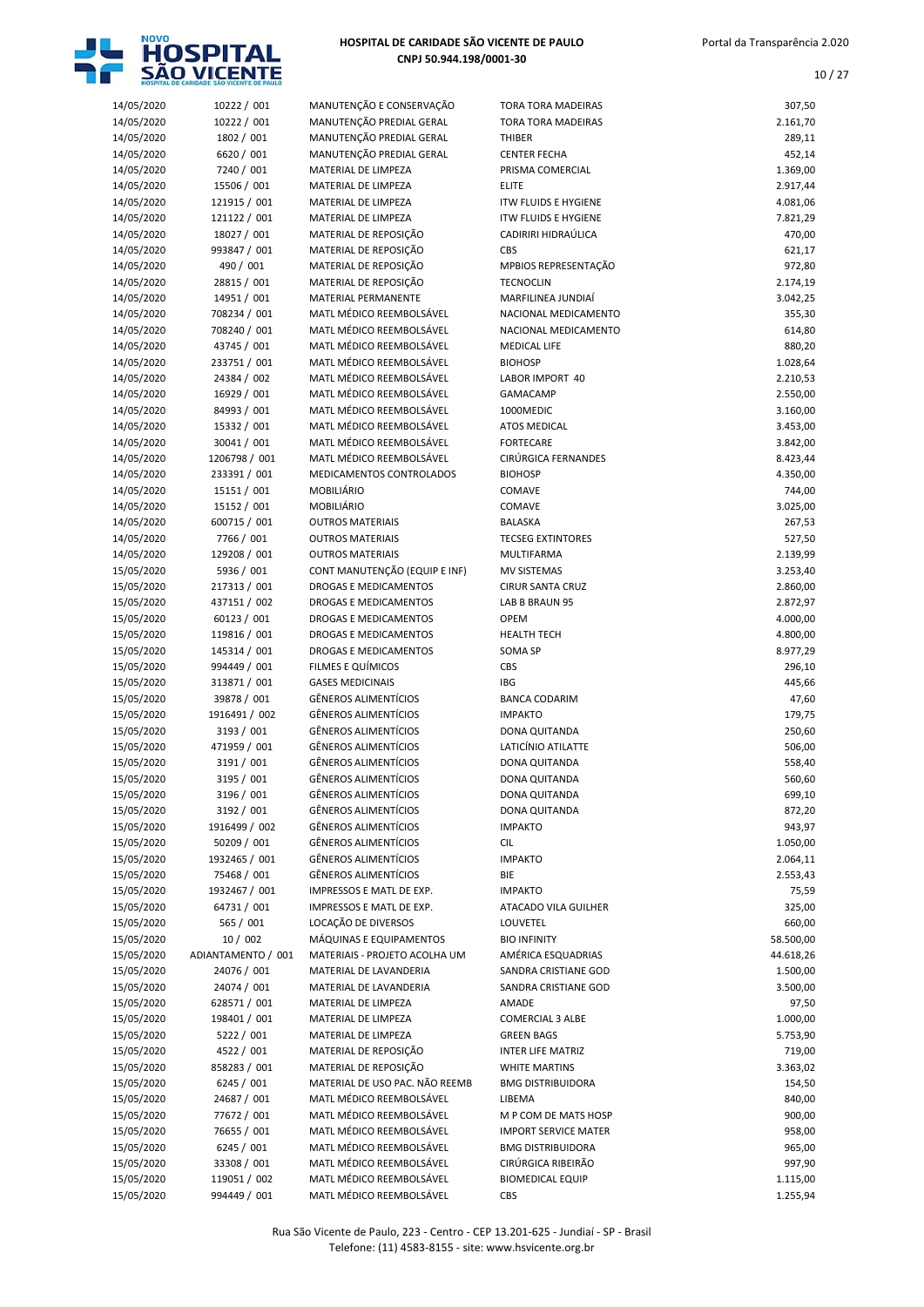

| 15/05/2020 | 160 / 001             | MATL MÉDICO REEMBOLSÁVEL     | <b>DIFARMIG FILIAL</b>      | 1.308,00   |
|------------|-----------------------|------------------------------|-----------------------------|------------|
| 15/05/2020 | 173475 / 001          | MATL MÉDICO REEMBOLSÁVEL     | <b>DIFARMIG</b>             | 1.417,00   |
| 15/05/2020 | 124953 / 001          | MATL MÉDICO REEMBOLSÁVEL     | LAB B BRAUN 51              | 1.624,32   |
| 15/05/2020 | 46583 / 001           | MATL MÉDICO REEMBOLSÁVEL     | TECNO4                      | 1.755,00   |
| 15/05/2020 | 39767 / 001           | MATL MÉDICO REEMBOLSÁVEL     | <b>MEDICONE</b>             | 1.755,10   |
| 15/05/2020 | 69032 / 002           | MATL MÉDICO REEMBOLSÁVEL     | SUPERMED FINAL 41           | 1.845,00   |
| 15/05/2020 | 10287 / 001           | MATL MÉDICO REEMBOLSÁVEL     | <b>SUPPLYMED RIO</b>        | 1.950,00   |
| 15/05/2020 | 145313 / 001          | MATL MÉDICO REEMBOLSÁVEL     | SOMA SP                     | 1.958,10   |
| 15/05/2020 | 224016 / 002          | MATL MÉDICO REEMBOLSÁVEL     | <b>BIOHOSP</b>              | 2.699,20   |
| 15/05/2020 | 11336 / 001           | MATL MÉDICO REEMBOLSÁVEL     | <b>IMPORTEK</b>             | 3.076,64   |
| 15/05/2020 | 5514 / 001            | MATL MÉDICO REEMBOLSÁVEL     | NEWCARE COM MAT             | 3.330,27   |
| 15/05/2020 | 121754 / 001          | MATL MÉDICO REEMBOLSÁVEL     | <b>BACE</b>                 | 4.293,00   |
| 15/05/2020 | 2054130 / 001         | ÓRTESE E PRÓTESE (OPME)      | <b>BOSTON SCIENTIFIC</b>    | 480,00     |
|            | 84881 / 001           | ÓRTESE E PRÓTESE (OPME)      | MM MEDICAL                  | 595,00     |
| 15/05/2020 |                       |                              |                             |            |
| 15/05/2020 | 591 / 001             | ÓRTESE E PRÓTESE (OPME)      | OSTEO21                     | 641,81     |
| 15/05/2020 | 525122 / 001          | ÓRTESE E PRÓTESE (OPME)      | <b>EMPÓRIO HOSPITALAR</b>   | 2.066,00   |
| 15/05/2020 | 28099 / 001           | ÓRTESE E PRÓTESE (OPME)      | LUGANO BIOMÉDICA            | 4.740,00   |
| 15/05/2020 | 2065363289 / 001      | <b>OUTROS CUSTOS GERAIS</b>  | PEDÁGIO SEM PARAR           | 347,36     |
| 15/05/2020 | 628571 / 001          | <b>OUTROS MATERIAIS</b>      | <b>AMADE</b>                | 206,00     |
| 15/05/2020 | 1932467 / 001         | <b>OUTROS MATERIAIS</b>      | <b>IMPAKTO</b>              | 494,01     |
| 15/05/2020 | <b>RESCISÃO</b>       | <b>RESCISÕES</b>             | <b>RESCISÃO</b>             | 673,52     |
| 15/05/2020 | 1295 / 001            | SERVS MÉDICOS COMPL - PJ     | N A ALIANÇA                 | 2.359,67   |
| 15/05/2020 | 185 / 001             | SERVS MÉDICOS COMPL - PJ     | REZENDE DO VALE             | 2.359,67   |
| 15/05/2020 | 248 / 001             | SERVS PRESTADOS - PJ         | TAPEÇARIA VITÓRIA           | 240,00     |
| 15/05/2020 | 1491689 / 001         | SERVS PRESTADOS - PJ         | SOFTMATIC                   | 140,11     |
| 15/05/2020 | 202000000015351 / 001 | <b>SERVS PRESTADOS - PJ</b>  | <b>APONTO SISTEMAS</b>      | 1.040,00   |
| 15/05/2020 | 9628 / 001            | SERVS PRESTADOS - PJ         | CAÇAMBINHAS                 | 173,86     |
| 15/05/2020 | 70915 / 001           | SERVS PRESTADOS - PJ         | MICROAMBIENTAL              | 257,44     |
| 15/05/2020 | 1760 / 001            | SERVS PRESTADOS - PJ         | <b>GCB ENGENHARIA</b>       | 1.175,00   |
| 15/05/2020 | 3957 / 001            | <b>SERVS PRESTADOS - PJ</b>  | <b>WCIRINO</b>              | 2.368,60   |
| 15/05/2020 | 21859 / 001           | SERVS PRESTADOS - PJ         | ALFATEL                     | 3.068,00   |
| 15/05/2020 | 153149 / 014          | SOFTWARE                     | <b>BIONEXO</b>              | 714,23     |
| 15/05/2020 | 153150 / 014          | SOFTWARE                     | <b>BIONEXO</b>              | 714,23     |
| 15/05/2020 | ABR/2020 / 001        | VRS A REPASSAR-FOLHA         | CONSIGNADO SANTANDER        | 155.236,51 |
| 18/05/2020 | 2371 / 001            | COMBUSTÍVEIS E LUBRIFICANTES | ULTRAGÁZ                    | 4.404,48   |
|            | <b>PROCESSO</b>       | CONTINGÊNCIAS TRABALHISTAS   |                             |            |
| 18/05/2020 |                       |                              | <b>PROCESSO</b>             | 760,16     |
| 18/05/2020 | <b>PROCESSO</b>       | CONTINGÊNCIAS TRABALHISTAS   | <b>PROCESSO</b>             | 3.164,28   |
| 18/05/2020 | 46005 / 001           | DROGAS E MEDICAMENTOS        | <b>DUPATRI HOSPITALAR C</b> | 315,00     |
| 18/05/2020 | 111770 / 001          | DROGAS E MEDICAMENTOS        | ANBIOTON IMPORTADO          | 1.079,00   |
| 18/05/2020 | 145644 / 001          | DROGAS E MEDICAMENTOS        | SODROGAS                    | 2.116,00   |
| 18/05/2020 | 242387 / 001          | DROGAS E MEDICAMENTOS        | <b>FARMARIN</b>             | 2.363,44   |
| 18/05/2020 | 242393 / 001          | DROGAS E MEDICAMENTOS        | <b>FARMARIN</b>             | 3.800,00   |
| 18/05/2020 | 18222 / 001           | <b>DROGAS E MEDICAMENTOS</b> | MEDICAMENTAL HOSP           | 4.000,00   |
| 18/05/2020 | 1091351 / 001         | DROGAS E MEDICAMENTOS        | DUPATRI CNPJ 26 GO          | 4.930,50   |
| 18/05/2020 | 1280937 / 002         | <b>DROGAS E MEDICAMENTOS</b> | RIOCLARENSE 91              | 5.631,69   |
| 18/05/2020 | 45670 / 001           | DROGAS E MEDICAMENTOS        | DUPATRI HOSPITALAR C        | 9.360,00   |
| 18/05/2020 | 191558 / 001          | DROGAS E MEDICAMENTOS        | KONIMAGEM COML LTDA         | 15.825,00  |
| 18/05/2020 | 954607 / 001          | <b>DROGAS E MEDICAMENTOS</b> | <b>BAXTER</b>               | 20.345,60  |
| 18/05/2020 | 6926 / 001            | DROGAS E MEDICAMENTOS        | NEUPHARMA                   | 54.080,00  |
| 18/05/2020 | 49969842 / 001        | <b>ENERGIA ELÉTRICA</b>      | CPFL                        | 175,97     |
| 18/05/2020 | 49942966 / 001        | <b>ENERGIA ELÉTRICA</b>      | CPFL                        | 321,06     |
| 18/05/2020 | 50010050 / 001        | <b>ENERGIA ELÉTRICA</b>      | CPFL                        | 329,17     |
| 18/05/2020 | 49974142 / 001        | <b>ENERGIA ELÉTRICA</b>      | <b>CPFL</b>                 | 334,63     |
| 18/05/2020 | 49986485 / 001        | <b>ENERGIA ELÉTRICA</b>      | <b>CPFL</b>                 | 444,78     |
| 18/05/2020 | 50010307 / 001        | <b>ENERGIA ELÉTRICA</b>      | <b>CPFL</b>                 | 713,86     |
| 18/05/2020 | 37369 / 001           | EQUIP. PROC. ELETRÔNICO      | <b>CRYSTAL INFORMÁT</b>     | 315,81     |
|            | 342544 / 001          | EQUIP. PROC. ELETRÔNICO      | GAZIN                       |            |
| 18/05/2020 |                       |                              |                             | 1.290,00   |
| 18/05/2020 | 12848971 / 016        | EQUIP. PROC. ELETRÔNICO      | TELEFÔNICA BRASIL           | 597,76     |
| 18/05/2020 | 658629 / 001          | <b>FIOS CIRÚRGICOS</b>       | JOHNSON 05                  | 366,48     |
| 18/05/2020 | 658311 / 001          | <b>FIOS CIRÚRGICOS</b>       | JOHNSON 05                  | 13.700,40  |
| 18/05/2020 | 658005 / 001          | <b>FIOS CIRÚRGICOS</b>       | JOHNSON 05                  | 16.512,84  |
| 18/05/2020 | 63144 / 001           | <b>GASES MEDICINAIS</b>      | <b>OXILUZ</b>               | 920,00     |
| 18/05/2020 | 63143 / 001           | <b>GASES MEDICINAIS</b>      | <b>OXILUZ</b>               | 6.398,00   |
| 18/05/2020 | 39893 / 001           | <b>GÊNEROS ALIMENTÍCIOS</b>  | <b>BANCA CODARIM</b>        | 72,60      |
| 18/05/2020 | 17143 / 001           | <b>GÊNEROS ALIMENTÍCIOS</b>  | <b>IRMÃOS KANESHI</b>       | 222,25     |
| 18/05/2020 | 1889707 / 001         | <b>GÊNEROS ALIMENTÍCIOS</b>  | <b>FRANGO ADORO FILIAL</b>  | 276,00     |
| 18/05/2020 | 472298 / 001          | <b>GÊNEROS ALIMENTÍCIOS</b>  | LATICÍNIO ATILATTE          | 286,00     |
| 18/05/2020 | 306383 / 001          | <b>GÊNEROS ALIMENTÍCIOS</b>  | <b>JCA FOODS</b>            | 400,80     |
| 18/05/2020 | 2094 / 001            | <b>GÊNEROS ALIMENTÍCIOS</b>  | VILLAFRATI ALIMENTOS        | 599,90     |
|            |                       |                              |                             |            |

| DIFARMIG FILIAL                       | 1.308,00             |
|---------------------------------------|----------------------|
| <b>DIFARMIG</b>                       | 1.417,00             |
| LAB B BRAUN 51                        | 1.624,32             |
| TECNO4                                | 1.755,00             |
| <b>MEDICONE</b>                       | 1.755,10             |
| SUPERMED FINAL 41                     | 1.845,00             |
| SUPPLYMED RIO<br>SOMA SP              | 1.950,00<br>1.958,10 |
| <b>BIOHOSP</b>                        | 2.699,20             |
| <b>IMPORTEK</b>                       | 3.076,64             |
| <b>NEWCARE COM MAT</b>                | 3.330,27             |
| BACE                                  | 4.293,00             |
| <b>BOSTON SCIENTIFIC</b>              | 480,00               |
| MM MEDICAL                            | 595,00               |
| OSTEO21                               | 641,81               |
| EMPÓRIO HOSPITALAR                    | 2.066,00             |
| LUGANO BIOMÉDICA                      | 4.740,00             |
| PEDÁGIO SEM PARAR                     | 347,36               |
| <b>AMADE</b>                          | 206,00               |
| <b>IMPAKTO</b>                        | 494,01               |
| <b>RESCISÃO</b>                       | 673,52               |
| N A ALIANÇA<br><b>REZENDE DO VALE</b> | 2.359,67             |
| TAPECARIA VITÓRIA                     | 2.359,67             |
| SOFTMATIC                             | 240,00<br>140,11     |
| <b>APONTO SISTEMAS</b>                | 1.040,00             |
| CAÇAMBINHAS                           | 173,86               |
| <b>MICROAMBIENTAL</b>                 | 257,44               |
| <b>GCB ENGENHARIA</b>                 | 1.175,00             |
| <b>WCIRINO</b>                        | 2.368,60             |
| ALFATEL                               | 3.068,00             |
| <b>BIONEXO</b>                        | 714,23               |
| <b>BIONEXO</b>                        | 714,23               |
| <b>CONSIGNADO SANTANDER</b>           | 155.236,51           |
| <b>ULTRAGÁZ</b>                       | 4.404,48             |
| <b>PROCESSO</b>                       | 760,16               |
| <b>PROCESSO</b>                       | 3.164,28             |
| <b>DUPATRI HOSPITALAR C</b>           | 315,00               |
| ANBIOTON IMPORTADO                    | 1.079,00             |
| SODROGAS<br><b>FARMARIN</b>           | 2.116,00             |
| <b>FARMARIN</b>                       | 2.363,44<br>3.800,00 |
| MEDICAMENTAL HOSP                     | 4.000,00             |
| DUPATRI CNPJ 26 GO                    | 4.930,50             |
| RIOCLARENSE 91                        | 5.631,69             |
| <b>DUPATRI HOSPITALAR C</b>           | 9.360,00             |
| KONIMAGEM COML LTDA                   | 15.825,00            |
| <b>BAXTER</b>                         | 20.345,60            |
| NEUPHARMA                             | 54.080,00            |
| <b>CPFL</b>                           | 175,97               |
| <b>CPFL</b>                           | 321,06               |
| <b>CPFL</b>                           | 329,17               |
| <b>CPFL</b>                           | 334,63               |
| <b>CPFL</b>                           | 444,78               |
| <b>CPFL</b>                           | 713,86               |
| <b>CRYSTAL INFORMÁT</b>               | 315,81               |
| GAZIN<br>TELEFÖNICA BRASIL            | 1.290,00<br>597,76   |
| JOHNSON 05                            | 366,48               |
| JOHNSON 05                            | 13.700,40            |
| JOHNSON 05                            | 16.512,84            |
| OXILUZ                                | 920,00               |
| <b>OXILUZ</b>                         | 6.398,00             |
| <b>BANCA CODARIM</b>                  | 72,60                |
| <b>IRMÃOS KANESHI</b>                 | 222,25               |
| <b>FRANGO ADORO FILIAL</b>            | 276,00               |
| LATICÍNIO ATILATTE                    | 286,00               |
| <b>JCA FOODS</b>                      | 400,80               |
| VILLAFRATI ALIMENTOS                  | 599,90               |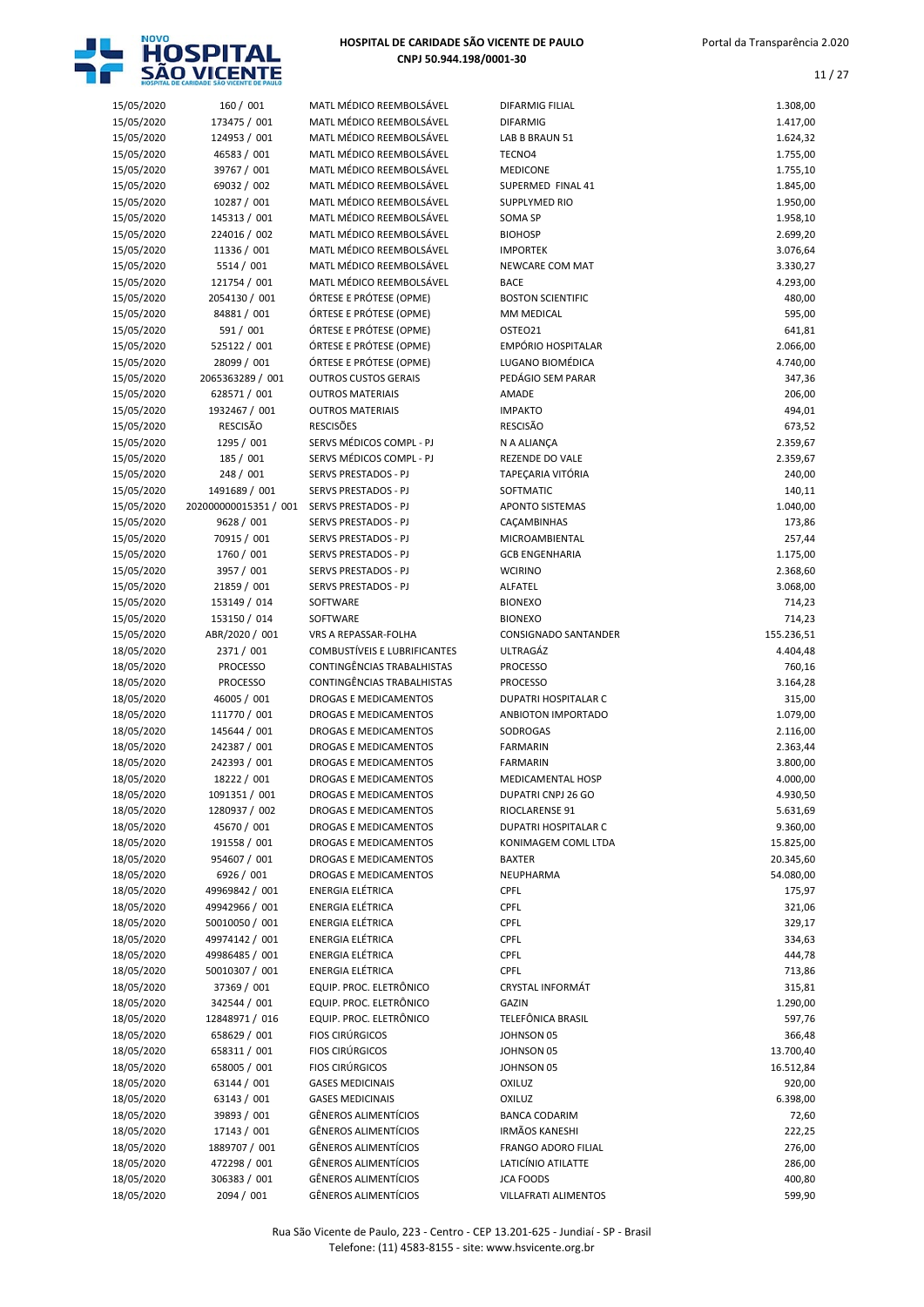

| 18/05/2020 | 102952 / 001          | <b>GÊNEROS ALIMENTÍCIOS</b> | CASA IRMÃOS UNIDOS         | 612,30    |
|------------|-----------------------|-----------------------------|----------------------------|-----------|
| 18/05/2020 | 268476 / 001          | <b>GÊNEROS ALIMENTÍCIOS</b> | <b>SANNA COM ALIMENTOS</b> | 718,30    |
| 18/05/2020 | 9260 / 001            | <b>GÊNEROS ALIMENTÍCIOS</b> | <b>COMERCIAL GALILEU</b>   | 762,00    |
| 18/05/2020 | 102949 / 001          | <b>GÊNEROS ALIMENTÍCIOS</b> | CASA IRMÃOS UNIDOS         | 1.044,46  |
|            |                       |                             |                            |           |
| 18/05/2020 | 97099 / 001           | <b>GÊNEROS ALIMENTÍCIOS</b> | <b>TERRÃO</b>              | 1.778,69  |
| 18/05/2020 | 4254973 / 001         | <b>GÊNEROS ALIMENTÍCIOS</b> | <b>FRIBOI FILIAL</b>       | 3.078,35  |
| 18/05/2020 | 4254971 / 001         | <b>GÊNEROS ALIMENTÍCIOS</b> | <b>FRIBOI FILIAL</b>       | 3.873,67  |
| 18/05/2020 | 14936 / 001           | MANUTENÇÃO PREDIAL GERAL    | <b>FABRICIO UTENSÍLIOS</b> | 284,00    |
|            | 10559 / 005           | MÁQUINAS E EQUIPAMENTOS     | <b>APONTO SISTEMAS</b>     | 7.820,00  |
| 18/05/2020 |                       |                             |                            |           |
| 18/05/2020 | 62098 / 003           | MÁQUINAS E EQUIPAMENTOS     | <b>BHP ENGENHARIA</b>      | 25.333,34 |
| 18/05/2020 | 12848971 / 016        | MATERIAL DE REPOSIÇÃO       | TELEFÔNICA BRASIL          | 2,24      |
| 18/05/2020 | 63143 / 001           | MATERIAL DE REPOSIÇÃO       | <b>OXILUZ</b>              | 118,30    |
| 18/05/2020 | 16925 / 001           | MATERIAL DE REPOSIÇÃO       | <b>GAMACAMP</b>            | 1.315,00  |
| 18/05/2020 | 16927 / 001           | MATERIAL DE REPOSIÇÃO       | GAMACAMP                   | 3.699,00  |
|            |                       |                             |                            |           |
| 18/05/2020 | 10155 / 001           | MATERIAL DE REPOSIÇÃO       | REMAN IND E COM            | 1.640,00  |
| 18/05/2020 | 28513 / 001           | MATERIAL PERMANENTE         | ITM SA EDLO                | 618,91    |
| 18/05/2020 | 28514 / 001           | MATERIAL PERMANENTE         | ITM SA EDLO                | 656,50    |
| 18/05/2020 | 709069 / 001          | MATL MÉDICO REEMBOLSÁVEL    | NACIONAL MEDICAMENTO       | 39,39     |
| 18/05/2020 | 46679 / 001           | MATL MÉDICO REEMBOLSÁVEL    | TECNO <sub>4</sub>         | 390,00    |
|            |                       |                             |                            |           |
| 18/05/2020 | 701400 / 002          | MATL MÉDICO REEMBOLSÁVEL    | NACIONAL MEDICAMENTO       | 570,00    |
| 18/05/2020 | 122762 / 003          | MATL MÉDICO REEMBOLSÁVEL    | LAB B BRAUN 51             | 949,88    |
| 18/05/2020 | 919448 / 001          | MATL MÉDICO REEMBOLSÁVEL    | PAPEL ITUPEVA              | 1.646,40  |
| 18/05/2020 | 46681 / 001           | MATL MÉDICO REEMBOLSÁVEL    | TECNO <sub>4</sub>         | 1.755,00  |
| 18/05/2020 | 658030 / 001          | MATL MÉDICO REEMBOLSÁVEL    | JOHNSON 05                 | 1.977,60  |
|            |                       |                             |                            |           |
| 18/05/2020 | 1197119 / 002         | MATL MÉDICO REEMBOLSÁVEL    | CIRÚRGICA FERNANDES        | 2.189,37  |
| 18/05/2020 | 1346225 / 001         | MATL MÉDICO REEMBOLSÁVEL    | <b>FRESENIUS MATRIZ 04</b> | 2.400,00  |
| 18/05/2020 | 3955 / 001            | MATL MÉDICO REEMBOLSÁVEL    | <b>COLINA TEXTIL</b>       | 2.436,48  |
| 18/05/2020 | 17497 / 001           | MATL MÉDICO REEMBOLSÁVEL    | <b>GMI GABISA MEDICAL</b>  | 2.477,95  |
| 18/05/2020 | 119217 / 002          | MATL MÉDICO REEMBOLSÁVEL    | <b>BIOMEDICAL EQUIP</b>    | 2.660,00  |
|            |                       |                             |                            |           |
| 18/05/2020 | 7259 / 001            | MATL MÉDICO REEMBOLSÁVEL    | PRISMA COMERCIAL           | 2.873,00  |
| 18/05/2020 | 959628 / 001          | MATL MÉDICO REEMBOLSÁVEL    | <b>BAXTER</b>              | 3.672,00  |
| 18/05/2020 | 1287343 / 001         | MATL MÉDICO REEMBOLSÁVEL    | RIOCLARENSE 91             | 6.000,00  |
| 18/05/2020 | 63512 / 002           | MATL MÉDICO REEMBOLSÁVEL    | <b>DE PAULI</b>            | 8.411,09  |
| 18/05/2020 | 432392 / 001          | MATL MÉDICO REEMBOLSÁVEL    | SUPERMED FINAL 07          | 11.362,25 |
|            |                       |                             |                            |           |
| 18/05/2020 | 5542 / 001            | ÓRTESE E PRÓTESE (OPME)     | INTERMEDICAL EQUIP         | 325,00    |
| 18/05/2020 | 600 / 001             | ÓRTESE E PRÓTESE (OPME)     | OSTEO21                    | 521,81    |
| 18/05/2020 | 85046 / 001           | ÓRTESE E PRÓTESE (OPME)     | MM MEDICAL                 | 595,00    |
| 18/05/2020 | 5543 / 001            | ÓRTESE E PRÓTESE (OPME)     | <b>INTERMEDICAL EQUIP</b>  | 690,00    |
| 18/05/2020 | 5545 / 001            | ÓRTESE E PRÓTESE (OPME)     | <b>INTERMEDICAL EQUIP</b>  | 690,00    |
|            |                       |                             |                            |           |
| 18/05/2020 | 5544 / 001            | ÓRTESE E PRÓTESE (OPME)     | <b>INTERMEDICAL EQUIP</b>  | 690,00    |
| 18/05/2020 | 539553 / 001          | ÓRTESE E PRÓTESE (OPME)     | <b>SUPRIMED</b>            | 959,40    |
| 18/05/2020 | 28118 / 001           | ÓRTESE E PRÓTESE (OPME)     | LUGANO BIOMÉDICA           | 959,40    |
| 18/05/2020 | 28116 / 001           | ÓRTESE E PRÓTESE (OPME)     | LUGANO BIOMÉDICA           | 959,40    |
| 18/05/2020 | 599 / 001             | ÓRTESE E PRÓTESE (OPME)     | OSTEO21                    | 1.685,43  |
|            |                       |                             |                            |           |
| 18/05/2020 | 64281 / 001           | ÓRTESE E PRÓTESE (OPME)     | LUMINAL PRODUTOS MED       | 2.034,50  |
| 18/05/2020 | 23519 / 001           | ÓRTESE E PRÓTESE (OPME)     | DOC MED                    | 2.534,50  |
| 18/05/2020 | 23603 / 001           | ÓRTESE E PRÓTESE (OPME)     | DOC MED                    | 3.034,50  |
| 18/05/2020 | 85385 / 001           | ÓRTESE E PRÓTESE (OPME)     | LINE LIFE                  | 4.069,00  |
| 18/05/2020 | 23604 / 001           | ÓRTESE E PRÓTESE (OPME)     | DOC MED                    | 4.569,00  |
|            |                       |                             |                            |           |
| 18/05/2020 | 23520 / 001           | ÓRTESE E PRÓTESE (OPME)     | DOC MED                    | 4.569,00  |
| 18/05/2020 | 596 / 001             | ÓRTESE E PRÓTESE (OPME)     | OSTEO21                    | 6.580,75  |
| 18/05/2020 | 8724 / 001            | <b>OUTROS CUSTOS GERAIS</b> | SARTO E SARTO              | 182,00    |
| 18/05/2020 | 709069 / 001          | <b>OUTROS MATERIAIS</b>     | NACIONAL MEDICAMENTO       | 90,21     |
| 18/05/2020 | 601002 / 001          | <b>OUTROS MATERIAIS</b>     | BALASKA                    | 236,34    |
|            | 919449 / 001          | <b>OUTROS MATERIAIS</b>     | PAPEL ITUPEVA              |           |
| 18/05/2020 |                       |                             |                            | 697,88    |
| 18/05/2020 | 28623 / 001           | <b>OUTROS MATERIAIS</b>     | ARMATI OPTICA COMERC       | 700,00    |
| 18/05/2020 | 658601 / 001          | <b>OUTROS MATERIAIS</b>     | JOHNSON 05                 | 4.886,07  |
| 18/05/2020 | 201900000014563 / 005 | SERVS PRESTADOS - PJ        | APONTO SISTEMAS            | 1.600,00  |
| 18/05/2020 | 70980 / 001           | SERVS PRESTADOS - PJ        | MICROAMBIENTAL             | 25,00     |
|            | 2676 / 001            | SERVS PRESTADOS - PJ        | <b>MBS</b>                 | 1.024,80  |
| 18/05/2020 |                       |                             |                            |           |
| 18/05/2020 | 363455715 / 001       | <b>TELEFONE</b>             | <b>VIVO</b>                | 191,40    |
| 18/05/2020 | 45868155 / 001        | <b>TELEFONE</b>             | <b>VIVO</b>                | 65,64     |
| 18/05/2020 | 45867871 / 001        | <b>TELEFONE</b>             | <b>VIVO</b>                | 177,30    |
| 18/05/2020 | 45867870 / 001        | <b>TELEFONE</b>             | <b>VIVO</b>                | 1.364,01  |
| 18/05/2020 | 45865396 / 001        | <b>TELEFONE</b>             | <b>VIVO</b>                | 4.029,53  |
|            |                       |                             |                            |           |
| 18/05/2020 | 362764699 / 001       | <b>TELEFONE</b>             | <b>VIVO</b>                | 4.935,80  |
| 18/05/2020 | <b>CONF DIV / 001</b> | TERMO CONF DÍVIDA           | <b>CPFL</b>                | 26.063,97 |
| 18/05/2020 | 949509 / 001          | <b>VALE TRANSPORTE</b>      | TRANSURB                   | 210,70    |
| 19/05/2020 | <b>PROCESSO</b>       | DEPÓSITO RECURSAL/JUDICIAL  | DEP JUDICIAL               | 81.716,36 |
|            |                       |                             |                            |           |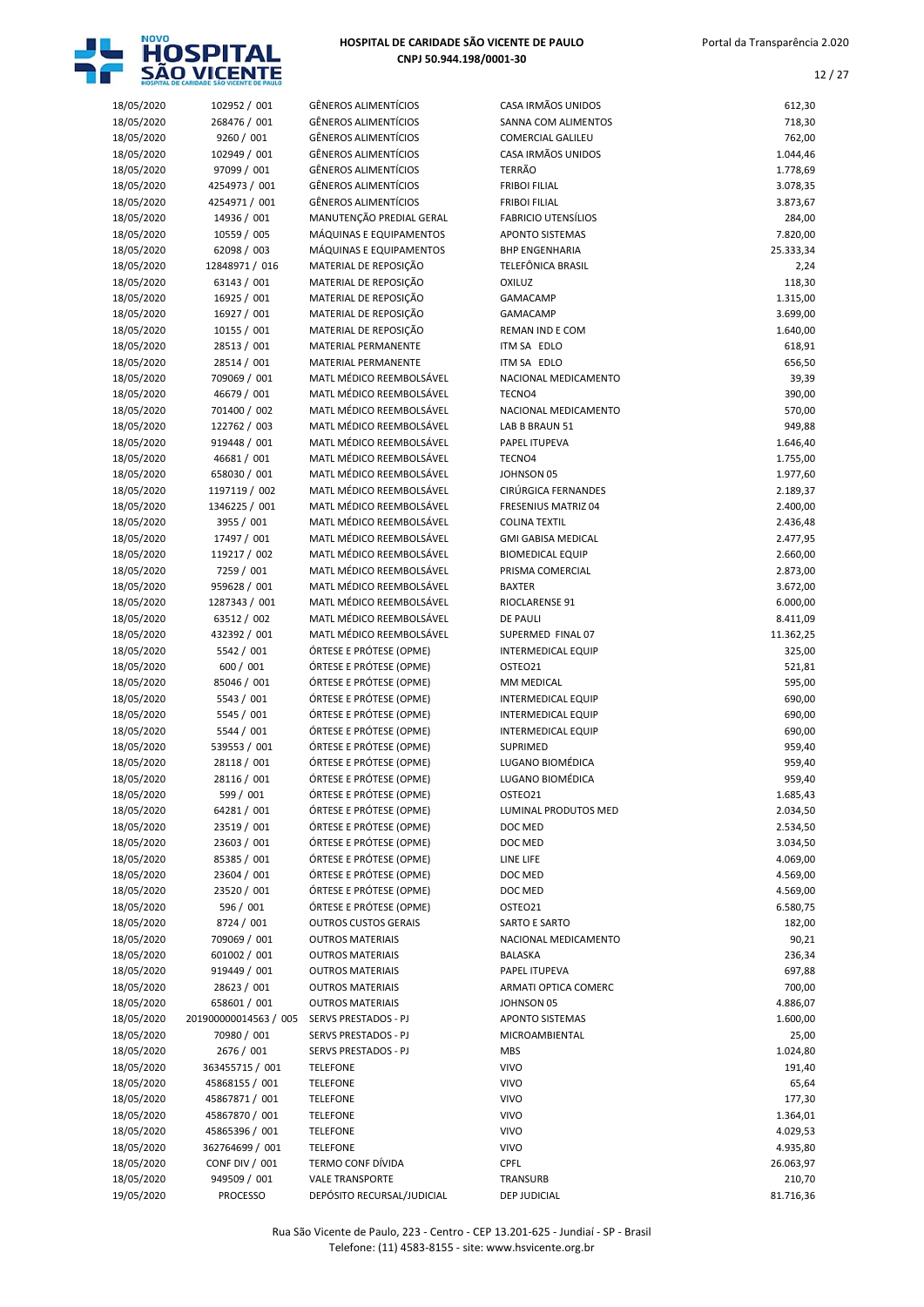

|            |                      |                               | IBG                         |            |
|------------|----------------------|-------------------------------|-----------------------------|------------|
| 19/05/2020 | 314082 / 001         | <b>GASES MEDICINAIS</b>       |                             | 1.277,94   |
| 19/05/2020 | 39894 / 001          | <b>GÊNEROS ALIMENTÍCIOS</b>   | <b>BANCA CODARIM</b>        | 106,60     |
| 19/05/2020 | 17167 / 001          | <b>GÊNEROS ALIMENTÍCIOS</b>   | <b>IRMÃOS KANESHI</b>       | 131,45     |
| 19/05/2020 | 3197 / 001           | <b>GÊNEROS ALIMENTÍCIOS</b>   | DONA QUITANDA               | 287,30     |
| 19/05/2020 | 17166 / 001          | <b>GÊNEROS ALIMENTÍCIOS</b>   | <b>IRMÃOS KANESHI</b>       | 300,70     |
| 19/05/2020 | 1331959 / 001        | <b>GÊNEROS ALIMENTÍCIOS</b>   | <b>FRESENIUS MATRIZ 04</b>  | 13.070,00  |
| 19/05/2020 | 38139 / 001          | MATERIAL DE LIMPEZA           | PLUMA ARTEFATOS DE P        | 3.507,00   |
| 19/05/2020 | 928 / 001            | MATERIAL DE REPOSIÇÃO         | MCA INDÚSTRIA               | 3.482,89   |
| 19/05/2020 | 117626 / 001         | MATERIAL DE REPOSIÇÃO         | <b>PROTEC</b>               | 3.667,20   |
| 19/05/2020 | 659161 / 001         | MATL MÉDICO REEMBOLSÁVEL      | JOHNSON 05                  | 18.684,96  |
| 19/05/2020 | 996789 / 001         | MATL MÉDICO REEMBOLSÁVEL      | CBS                         | 2.890,95   |
|            | 83041 / 001          | ÓRTESE E PRÓTESE (OPME)       | MM MEDICAL                  | 595,00     |
| 19/05/2020 |                      |                               |                             |            |
| 19/05/2020 | 83040 / 001          | ÓRTESE E PRÓTESE (OPME)       | MM MEDICAL                  | 595,00     |
| 19/05/2020 | 83311 / 001          | ÓRTESE E PRÓTESE (OPME)       | MM MEDICAL                  | 595,00     |
| 19/05/2020 | 85047 / 001          | ÓRTESE E PRÓTESE (OPME)       | MM MEDICAL                  | 595,00     |
| 19/05/2020 | 996977 / 001         | <b>OUTROS MATERIAIS</b>       | <b>CBS</b>                  | 1.512,80   |
| 19/05/2020 | 57792 / 002          | <b>OUTROS MATERIAIS</b>       | <b>FUTURA</b>               | 3.511,80   |
| 19/05/2020 | 987550 / 002         | <b>OUTROS MATERIAIS</b>       | CBS                         | 38.632,93  |
| 19/05/2020 | <b>RESCISÃO</b>      | <b>RESCISÕES</b>              | <b>RESCISÃO</b>             | 758,44     |
| 19/05/2020 | 1169 / 001           | SERVS MÉDICOS COMPL - PJ      | EGÍDIO SERVIÇOS MED.        | 7.689,90   |
| 19/05/2020 | 264 / 001            | <b>SERVS PRESTADOS - PJ</b>   | ADEMAR APARECIDO IOT        | 4.000,00   |
| 19/05/2020 | 1584 / 001           | SERVS PRESTADOS - PJ          | <b>LIBA CONTABILIDADE</b>   | 6.300,00   |
|            |                      | <b>SERVS PRESTADOS - PJ</b>   |                             |            |
| 19/05/2020 | 275 / 001            |                               | SAMANTHA P MACHADO D        | 10.000,00  |
| 19/05/2020 | 1926 / 001           | <b>UNIFORMES</b>              | FBS THAILES FINAL 14        | 24.646,00  |
| 19/05/2020 | 20200513000627 / 001 | VALE REFEIÇÃO E ALIMENTAÇÃO   | <b>VR</b>                   | 321.056,70 |
| 20/05/2020 | 2020/523 / 001       | CONT MANUTENÇÃO (EQUIP E INF) | <b>MV NORDESTE</b>          | 4.460,69   |
| 20/05/2020 | 5896 / 001           | CONT MANUTENÇÃO (EQUIP E INF) | <b>MV SISTEMAS</b>          | 30.997,90  |
| 20/05/2020 | <b>PROCESSO</b>      | CONTINGÊNCIAS CÍVEIS          | <b>PROCESSO</b>             | 9.405,00   |
| 20/05/2020 | 145137 / 001         | CONTRIB ASSOCIATIVA           | <b>FEHOSP</b>               | 1.443,92   |
| 20/05/2020 | <b>RESCISÃO</b>      | <b>FGTS RESCISÓRIO</b>        | <b>GRRF RESCISÃO</b>        | 133,15     |
| 20/05/2020 | <b>RESCISÃO</b>      | <b>FGTS RESCISÓRIO</b>        | <b>GRRF RESCISÃO</b>        | 14.657,73  |
| 20/05/2020 | 787948 / 001         | <b>GÊNEROS ALIMENTÍCIOS</b>   | <b>TOP SERVICE DISTRIBU</b> | 78,40      |
| 20/05/2020 | 787947 / 001         | <b>GÊNEROS ALIMENTÍCIOS</b>   | TOP SERVICE DISTRIBU        | 150,87     |
|            |                      |                               |                             |            |
| 20/05/2020 | 39904 / 001          | <b>GÊNEROS ALIMENTÍCIOS</b>   | <b>BANCA CODARIM</b>        | 195,80     |
| 20/05/2020 | 3198 / 001           | <b>GÊNEROS ALIMENTÍCIOS</b>   | DONA QUITANDA               | 268,40     |
| 20/05/2020 | 57284 / 001          | <b>GÊNEROS ALIMENTÍCIOS</b>   | SB ALIMENT SUPERMERC        | 305,54     |
| 20/05/2020 | 4256953 / 001        | <b>GÊNEROS ALIMENTÍCIOS</b>   | <b>FRIBOI FILIAL</b>        | 416,91     |
| 20/05/2020 | 472399 / 001         | <b>GÊNEROS ALIMENTÍCIOS</b>   | LATICINIO ATILATTE          | 462,00     |
| 20/05/2020 | 1271555 / 001        | <b>GÊNEROS ALIMENTÍCIOS</b>   | <b>MARIUSSO</b>             | 1.480,21   |
| 20/05/2020 | 920606 / 001         | <b>GÊNEROS ALIMENTÍCIOS</b>   | PAPEL ITUPEVA               | 1.652,60   |
| 20/05/2020 | D-8423 / 001         | <b>IMPOSTO FEDERAL</b>        | PIS/COFINS/CSLL             | 5,03       |
| 20/05/2020 | $D-109/001$          | <b>IMPOSTO FEDERAL</b>        | IRRF - P. JURÍDICA          | 9,38       |
| 20/05/2020 | $D-62 / 001$         | <b>IMPOSTO FEDERAL</b>        | IRRF - P. JURÍDICA          | 10,13      |
| 20/05/2020 | D-49735 / 001        | <b>IMPOSTO FEDERAL</b>        | IRRF - P. JURÍDICA          | 10,83      |
|            |                      |                               |                             |            |
| 20/05/2020 | D-69931 / 001        | <b>IMPOSTO FEDERAL</b>        | PIS/COFINS/CSLL             | 12,56      |
| 20/05/2020 | D-53882 / 001        | <b>IMPOSTO FEDERAL</b>        | PIS/COFINS/CSLL             | 13,95      |
| 20/05/2020 | D-088012 / 001       | <b>IMPOSTO FEDERAL</b>        | PIS/COFINS/CSLL             | 14,22      |
| 20/05/2020 | D-3167 / 001         | <b>IMPOSTO FEDERAL</b>        | IRRF - P. JURÍDICA          | 15,00      |
| 20/05/2020 | D-1817548 / 001      | <b>IMPOSTO FEDERAL</b>        | IRRF - P. JURÍDICA          | 15,99      |
| 20/05/2020 | D-6952975 / 001      | <b>IMPOSTO FEDERAL</b>        | PIS/COFINS/CSLL             | 17,57      |
| 20/05/2020 | D-336 / 001          | <b>IMPOSTO FEDERAL</b>        | IRRF - P. JURÍDICA          | 18,00      |
| 20/05/2020 | $D-47/001$           | <b>IMPOSTO FEDERAL</b>        | IRRF - P. JURÍDICA          | 18,00      |
| 20/05/2020 | D-38511 / 001        | <b>IMPOSTO FEDERAL</b>        | IRRF - P. JURÍDICA          | 18,75      |
| 20/05/2020 | D-1374 / 001         | <b>IMPOSTO FEDERAL</b>        | IRRF - P. JURÍDICA          | 18,75      |
| 20/05/2020 | D-11304 / 001        | <b>IMPOSTO FEDERAL</b>        | IRRF - P. JURÍDICA          | 22,50      |
|            |                      |                               |                             |            |
| 20/05/2020 | D-11319 / 001        | <b>IMPOSTO FEDERAL</b>        | IRRF - P. JURÍDICA          | 22,50      |
| 20/05/2020 | $D-169/001$          | <b>IMPOSTO FEDERAL</b>        | IRRF - P. JURÍDICA          | 22,50      |
| 20/05/2020 | D-202013923 / 001    | <b>IMPOSTO FEDERAL</b>        | IRRF - P. JURÍDICA          | 22,66      |
| 20/05/2020 | D-7061013 / 001      | <b>IMPOSTO FEDERAL</b>        | IRRF - P. JURÍDICA          | 24,55      |
| 20/05/2020 | D-142330 / 001       | <b>IMPOSTO FEDERAL</b>        | IRRF - P. JURÍDICA          | 25,29      |
| 20/05/2020 | $D-149/001$          | <b>IMPOSTO FEDERAL</b>        | IRRF - P. JURÍDICA          | 27,00      |
| 20/05/2020 | $D-160/001$          | <b>IMPOSTO FEDERAL</b>        | PIS/COFINS/CSLL             | 27,90      |
| 20/05/2020 | D-8437 / 001         | <b>IMPOSTO FEDERAL</b>        | PIS/COFINS/CSLL             | 28,79      |
| 20/05/2020 | $D-247/001$          | <b>IMPOSTO FEDERAL</b>        | PIS/COFINS/CSLL             | 29,06      |
| 20/05/2020 | D-1375 / 001         | <b>IMPOSTO FEDERAL</b>        | IRRF - P. JURÍDICA          | 29,63      |
| 20/05/2020 | ALUGUEL              | <b>IMPOSTO FEDERAL</b>        | <b>IRRF ALUGUÉL</b>         | 29,70      |
| 20/05/2020 | D-238660 / 001       | <b>IMPOSTO FEDERAL</b>        | PIS/COFINS/CSLL             | 30,26      |
|            |                      |                               |                             |            |
| 20/05/2020 | $D-249/001$          | <b>IMPOSTO FEDERAL</b>        | PIS/COFINS/CSLL             | 31,39      |
| 20/05/2020 | D-49735 / 001        | <b>IMPOSTO FEDERAL</b>        | PIS/COFINS/CSLL             | 33,57      |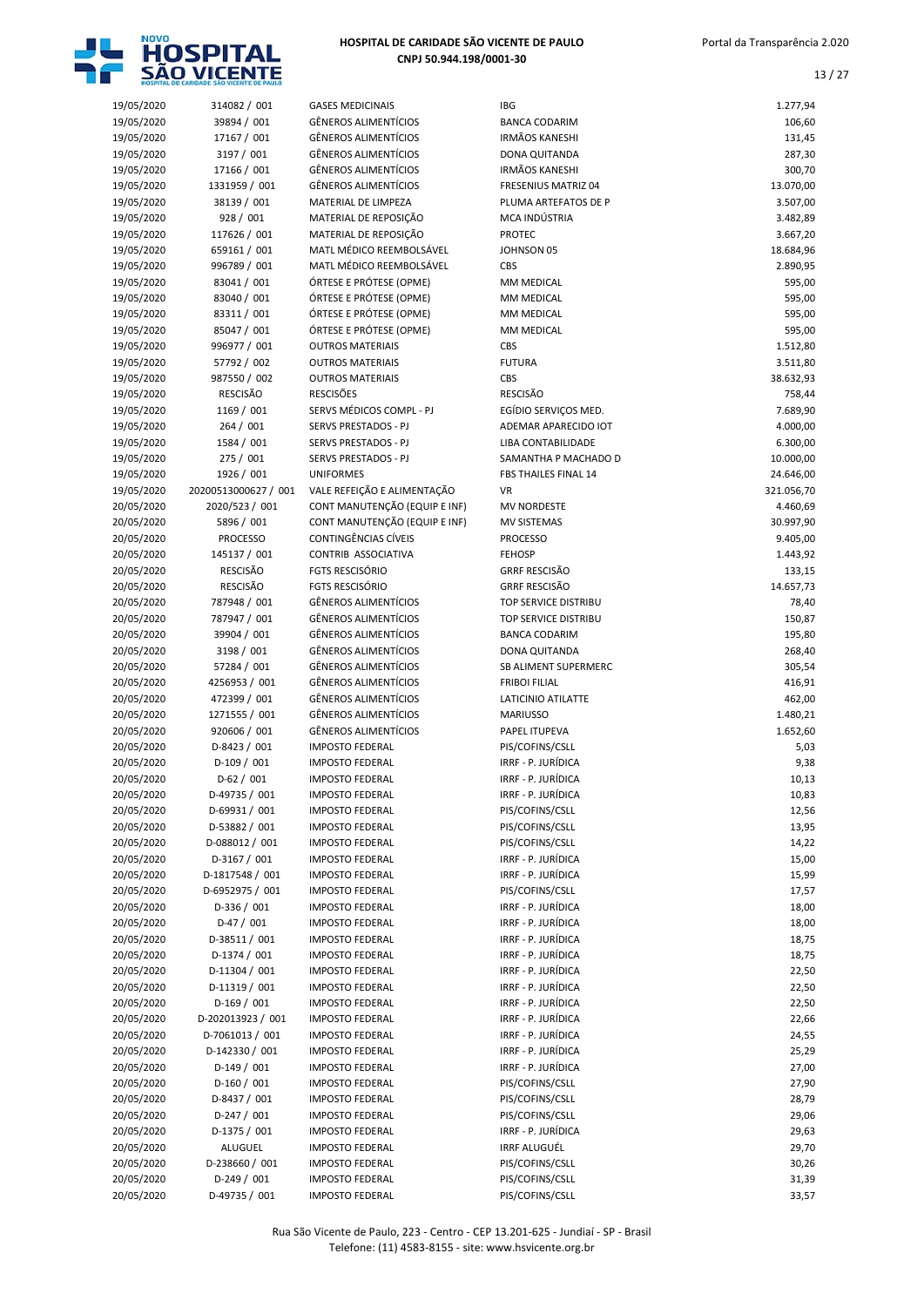

| 20/05/2020 | $D-181/001$      | <b>IMPOSTO FEDERAL</b> | IRRF - P. JURÍDICA  | 36,00  |
|------------|------------------|------------------------|---------------------|--------|
| 20/05/2020 | D-1283 / 001     | <b>IMPOSTO FEDERAL</b> | IRRF - P. JURÍDICA  | 36,00  |
| 20/05/2020 | $D-66/001$       | <b>IMPOSTO FEDERAL</b> | IRRF - P. JURÍDICA  | 36,00  |
| 20/05/2020 | D-10763 / 001    | <b>IMPOSTO FEDERAL</b> | IRRF - P. JURÍDICA  | 38,15  |
|            |                  |                        |                     |        |
| 20/05/2020 | $D-22 / 001$     | <b>IMPOSTO FEDERAL</b> | IRRF - P. JURÍDICA  | 40,50  |
| 20/05/2020 | $D-6/001$        | <b>IMPOSTO FEDERAL</b> | IRRF - P. JURÍDICA  | 40,50  |
| 20/05/2020 | $D-463 / 001$    | <b>IMPOSTO FEDERAL</b> | IRRF - P. JURÍDICA  | 40,50  |
|            |                  |                        |                     |        |
| 20/05/2020 | $D-335 / 001$    | <b>IMPOSTO FEDERAL</b> | IRRF - P. JURÍDICA  | 45,00  |
| 20/05/2020 | D-8454 / 001     | <b>IMPOSTO FEDERAL</b> | IRRF - P. JURÍDICA  | 49,09  |
| 20/05/2020 | D-5936 / 001     | <b>IMPOSTO FEDERAL</b> | IRRF - P. JURÍDICA  | 52,00  |
| 20/05/2020 | $D-48/001$       | <b>IMPOSTO FEDERAL</b> | IRRF - P. JURÍDICA  | 54,00  |
|            |                  |                        |                     |        |
| 20/05/2020 | $D-24/001$       | <b>IMPOSTO FEDERAL</b> | PIS/COFINS/CSLL     | 55,80  |
| 20/05/2020 | $D-43 / 001$     | <b>IMPOSTO FEDERAL</b> | PIS/COFINS/CSLL     | 55,80  |
| 20/05/2020 | D-70471 / 001    | <b>IMPOSTO FEDERAL</b> | IRRF - P. JURÍDICA  | 55,83  |
| 20/05/2020 | $D-248 / 001$    | <b>IMPOSTO FEDERAL</b> | PIS/COFINS/CSLL     | 58,13  |
|            |                  |                        |                     |        |
| 20/05/2020 | $D-1368 / 001$   | <b>IMPOSTO FEDERAL</b> | PIS/COFINS/CSLL     | 58,13  |
| 20/05/2020 | $D-1458 / 001$   | <b>IMPOSTO FEDERAL</b> | IRRF - P. JURÍDICA  | 60,75  |
| 20/05/2020 | ALUGUEL          | <b>IMPOSTO FEDERAL</b> | <b>IRRF ALUGUÉL</b> | 68,30  |
| 20/05/2020 | D-11304 / 001    | <b>IMPOSTO FEDERAL</b> | PIS/COFINS/CSLL     | 69,75  |
|            |                  |                        |                     |        |
| 20/05/2020 | D-3138 / 001     | <b>IMPOSTO FEDERAL</b> | PIS/COFINS/CSLL     | 69,75  |
| 20/05/2020 | D-20209766 / 001 | <b>IMPOSTO FEDERAL</b> | PIS/COFINS/CSLL     | 70,24  |
| 20/05/2020 | D-8727 / 001     | <b>IMPOSTO FEDERAL</b> | IRRF - P. JURÍDICA  | 70,50  |
| 20/05/2020 | D-2020/523 / 001 | <b>IMPOSTO FEDERAL</b> | IRRF - P. JURÍDICA  | 71,30  |
|            |                  |                        |                     |        |
| 20/05/2020 | D-37393 / 001    | <b>IMPOSTO FEDERAL</b> | IRRF - P. JURÍDICA  | 72,00  |
| 20/05/2020 | D-170 / 001      | <b>IMPOSTO FEDERAL</b> | IRRF - P. JURÍDICA  | 72,00  |
| 20/05/2020 | D-38279 / 001    | <b>IMPOSTO FEDERAL</b> | PIS/COFINS/CSLL     | 74,49  |
| 20/05/2020 | $D-47/001$       | <b>IMPOSTO FEDERAL</b> | IRRF - P. JURÍDICA  | 77,25  |
|            |                  |                        |                     |        |
| 20/05/2020 | D-140295 / 001   | <b>IMPOSTO FEDERAL</b> | PIS/COFINS/CSLL     | 78,42  |
| 20/05/2020 | D-59204 / 001    | <b>IMPOSTO FEDERAL</b> | PIS/COFINS/CSLL     | 78,66  |
| 20/05/2020 | D-170 / 001      | <b>IMPOSTO FEDERAL</b> | IRRF - P. JURÍDICA  | 81,00  |
| 20/05/2020 | $D-138/001$      | <b>IMPOSTO FEDERAL</b> | PIS/COFINS/CSLL     | 83,70  |
|            |                  |                        |                     |        |
| 20/05/2020 | $D-2165 / 001$   | <b>IMPOSTO FEDERAL</b> | PIS/COFINS/CSLL     | 83,70  |
| 20/05/2020 | $D-281/001$      | <b>IMPOSTO FEDERAL</b> | PIS/COFINS/CSLL     | 93,00  |
| 20/05/2020 | D-14518 / 001    | <b>IMPOSTO FEDERAL</b> | PIS/COFINS/CSLL     | 94,96  |
|            | D-4359 / 001     |                        |                     |        |
| 20/05/2020 |                  | <b>IMPOSTO FEDERAL</b> | PIS/COFINS/CSLL     | 104,63 |
| 20/05/2020 | $D-159/001$      | <b>IMPOSTO FEDERAL</b> | PIS/COFINS/CSLL     | 111,60 |
| 20/05/2020 | $D-181/001$      | <b>IMPOSTO FEDERAL</b> | PIS/COFINS/CSLL     | 111,60 |
| 20/05/2020 | $D-331/001$      | <b>IMPOSTO FEDERAL</b> | PIS/COFINS/CSLL     | 111,60 |
|            | $D-64/001$       | <b>IMPOSTO FEDERAL</b> | PIS/COFINS/CSLL     | 111,60 |
| 20/05/2020 |                  |                        |                     |        |
| 20/05/2020 | D-1283 / 001     | <b>IMPOSTO FEDERAL</b> | PIS/COFINS/CSLL     | 111,60 |
| 20/05/2020 | $D-54/001$       | <b>IMPOSTO FEDERAL</b> | IRRF - P. JURÍDICA  | 112,50 |
| 20/05/2020 | $D-4262 / 001$   | <b>IMPOSTO FEDERAL</b> | IRRF - P. JURÍDICA  | 114,83 |
| 20/05/2020 | $D-168/001$      | <b>IMPOSTO FEDERAL</b> | PIS/COFINS/CSLL     | 116,25 |
|            |                  |                        |                     |        |
| 20/05/2020 | $D-107/001$      | <b>IMPOSTO FEDERAL</b> | IRRF - P. JURIDICA  | 117,75 |
| 20/05/2020 | D-10763 / 001    | <b>IMPOSTO FEDERAL</b> | PIS/COFINS/CSLL     | 118,25 |
| 20/05/2020 | $D-115/001$      | <b>IMPOSTO FEDERAL</b> | PIS/COFINS/CSLL     | 125,55 |
| 20/05/2020 | D-1146 / 001     | <b>IMPOSTO FEDERAL</b> | IRRF - P. JURÍDICA  | 127,68 |
|            |                  |                        |                     |        |
| 20/05/2020 | D-330 / 001      | <b>IMPOSTO FEDERAL</b> | PIS/COFINS/CSLL     | 139,50 |
| 20/05/2020 | D-159 / 001      | <b>IMPOSTO FEDERAL</b> | PIS/COFINS/CSLL     | 139,50 |
| 20/05/2020 | D-1059 / 001     | <b>IMPOSTO FEDERAL</b> | IRRF - P. JURÍDICA  | 146,16 |
| 20/05/2020 | D-8392 / 001     | <b>IMPOSTO FEDERAL</b> | PIS/COFINS/CSLL     | 152,14 |
|            | $D-221/001$      |                        | IRRF - P. JURÍDICA  |        |
| 20/05/2020 |                  | <b>IMPOSTO FEDERAL</b> |                     | 161,63 |
| 20/05/2020 | D-50037 / 001    | <b>IMPOSTO FEDERAL</b> | IRRF - P. JURÍDICA  | 168,00 |
| 20/05/2020 | <b>ALUGUEL</b>   | <b>IMPOSTO FEDERAL</b> | <b>IRRF ALUGUÉL</b> | 170,20 |
| 20/05/2020 | D-70471 / 001    | <b>IMPOSTO FEDERAL</b> | PIS/COFINS/CSLL     | 173,06 |
|            |                  |                        | IRRF - P. JURÍDICA  |        |
| 20/05/2020 | $D-61/001$       | <b>IMPOSTO FEDERAL</b> |                     | 176,25 |
| 20/05/2020 | D-49708 / 001    | <b>IMPOSTO FEDERAL</b> | IRRF - P. JURÍDICA  | 180,00 |
| 20/05/2020 | $D-461/001$      | <b>IMPOSTO FEDERAL</b> | PIS/COFINS/CSLL     | 183,68 |
| 20/05/2020 | $D-169/001$      | <b>IMPOSTO FEDERAL</b> | PIS/COFINS/CSLL     | 188,33 |
|            |                  |                        |                     |        |
| 20/05/2020 | D-1458 / 001     | <b>IMPOSTO FEDERAL</b> | PIS/COFINS/CSLL     | 188,33 |
| 20/05/2020 | D-3605 / 001     | <b>IMPOSTO FEDERAL</b> | IRRF - P. JURÍDICA  | 192,62 |
| 20/05/2020 | $D-105 / 001$    | <b>IMPOSTO FEDERAL</b> | IRRF - P. JURÍDICA  | 198,00 |
| 20/05/2020 | D-1054 / 001     | <b>IMPOSTO FEDERAL</b> | IRRF - P. JURÍDICA  | 215,56 |
|            |                  |                        |                     |        |
| 20/05/2020 | D-2020/312 / 001 | <b>IMPOSTO FEDERAL</b> | PIS/COFINS/CSLL     | 221,01 |
| 20/05/2020 | D-37393 / 001    | <b>IMPOSTO FEDERAL</b> | PIS/COFINS/CSLL     | 223,20 |
| 20/05/2020 | D-4003 / 001     | <b>IMPOSTO FEDERAL</b> | IRRF - P. JURÍDICA  | 225,00 |
| 20/05/2020 | $D-182 / 001$    | <b>IMPOSTO FEDERAL</b> | IRRF - P. JURÍDICA  | 226,16 |
|            |                  |                        |                     |        |
| 20/05/2020 | $D-201/001$      | <b>IMPOSTO FEDERAL</b> | PIS/COFINS/CSLL     | 237,15 |
| 20/05/2020 | $D-43 / 001$     | <b>IMPOSTO FEDERAL</b> | PIS/COFINS/CSLL     | 241,80 |

| IMPOSTO FEDERAL        |
|------------------------|
| <b>IMPOSTO FEDERAL</b> |
| IMPOSTO FEDERAL        |
|                        |
| <b>IMPOSTO FEDERAL</b> |
| <b>IMPOSTO FEDERAL</b> |
| <b>IMPOSTO FEDERAL</b> |
| <b>IMPOSTO FEDERAL</b> |
| <b>IMPOSTO FEDERAL</b> |
| IMPOSTO FEDERAL        |
| <b>IMPOSTO FEDERAL</b> |
| <b>IMPOSTO FEDERAL</b> |
| <b>IMPOSTO FEDERAL</b> |
|                        |
| <b>IMPOSTO FEDERAL</b> |
| IMPOSTO FEDERAL        |
| <b>IMPOSTO FEDERAL</b> |
| <b>IMPOSTO FEDERAL</b> |
| <b>IMPOSTO FEDERAL</b> |
| <b>IMPOSTO FEDERAL</b> |
| IMPOSTO FEDERAL        |
| IMPOSTO FEDERAL        |
| IMPOSTO FEDERAL        |
| <b>IMPOSTO FEDERAL</b> |
|                        |
| <b>IMPOSTO FEDERAL</b> |
| IMPOSTO FEDERAL        |
| <b>IMPOSTO FEDERAL</b> |
| <b>IMPOSTO FEDERAL</b> |
| IMPOSTO FEDERAL        |
| IMPOSTO FEDERAL        |
| <b>IMPOSTO FEDERAL</b> |
| IMPOSTO FEDERAL        |
| <b>IMPOSTO FEDERAL</b> |
| <b>IMPOSTO FEDERAL</b> |
|                        |
| <b>IMPOSTO FEDERAL</b> |
| <b>IMPOSTO FEDERAL</b> |
|                        |
| IMPOSTO FEDERAL        |
| <b>IMPOSTO FEDERAL</b> |
| IMPOSTO FEDERAL        |
| <b>IMPOSTO FEDERAL</b> |
| IMPOSTO FEDERAL        |
| <b>IMPOSTO FEDERAL</b> |
| <b>IMPOSTO FEDERAL</b> |
| <b>IMPOSTO FEDERAL</b> |
|                        |
| <b>IMPOSTO FEDERAI</b> |
| <b>IMPOSTO FEDERAL</b> |
| IMPOSTO FEDERAL        |
| <b>IMPOSTO FEDERAL</b> |
| <b>IMPOSTO FEDERAL</b> |
| <b>IMPOSTO FEDERAL</b> |
| <b>IMPOSTO FEDERAL</b> |
| <b>IMPOSTO FEDERAL</b> |
| <b>IMPOSTO FEDERAL</b> |
| <b>IMPOSTO FEDERAL</b> |
| <b>IMPOSTO FEDERAL</b> |
| <b>IMPOSTO FEDERAL</b> |
|                        |
| <b>IMPOSTO FEDERAL</b> |
| <b>IMPOSTO FEDERAL</b> |
| <b>IMPOSTO FEDERAL</b> |
| <b>IMPOSTO FEDERAL</b> |
| <b>IMPOSTO FEDERAL</b> |
| IMPOSTO FEDERAL        |
| <b>IMPOSTO FEDERAL</b> |
| <b>IMPOSTO FEDERAL</b> |
| <b>IMPOSTO FEDERAL</b> |
| <b>IMPOSTO FEDERAL</b> |
| <b>IMPOSTO FEDERAL</b> |
| <b>IMPOSTO FEDERAL</b> |

|                          | <b>SAO VICENTE</b>           |                                                  |                                               |                 |
|--------------------------|------------------------------|--------------------------------------------------|-----------------------------------------------|-----------------|
| 20/05/2020               | $D-181/001$                  | <b>IMPOSTO FEDERAL</b>                           | IRRF - P. JURÍDICA                            | 36,00           |
| 20/05/2020               | $D-1283 / 001$               | <b>IMPOSTO FEDERAL</b>                           | IRRF - P. JURÍDICA                            | 36,00           |
| 20/05/2020               | $D-66/001$                   | <b>IMPOSTO FEDERAL</b>                           | IRRF - P. JURÍDICA                            | 36,00           |
| 20/05/2020               | D-10763 / 001                | <b>IMPOSTO FEDERAL</b>                           | IRRF - P. JURÍDICA                            | 38,15           |
| 20/05/2020               | $D-22/001$                   | <b>IMPOSTO FEDERAL</b>                           | IRRF - P. JURÍDICA                            | 40,50           |
| 20/05/2020               | $D-6/001$                    | <b>IMPOSTO FEDERAL</b>                           | IRRF - P. JURÍDICA                            | 40,50           |
| 20/05/2020               | $D-463 / 001$                | <b>IMPOSTO FEDERAL</b>                           | IRRF - P. JURÍDICA                            | 40,50           |
| 20/05/2020               | $D-335 / 001$                | <b>IMPOSTO FEDERAL</b>                           | IRRF - P. JURÍDICA                            | 45,00           |
| 20/05/2020               | D-8454 / 001                 | <b>IMPOSTO FEDERAL</b>                           | IRRF - P. JURÍDICA                            | 49,09           |
| 20/05/2020               | D-5936 / 001                 | <b>IMPOSTO FEDERAL</b>                           | IRRF - P. JURÍDICA                            | 52,00           |
| 20/05/2020               | $D-48/001$                   | <b>IMPOSTO FEDERAL</b>                           | IRRF - P. JURÍDICA                            | 54,00           |
| 20/05/2020               | $D-24/001$                   | <b>IMPOSTO FEDERAL</b>                           | PIS/COFINS/CSLL                               | 55,80           |
| 20/05/2020               | $D-43 / 001$                 | <b>IMPOSTO FEDERAL</b>                           | PIS/COFINS/CSLL                               | 55,80           |
| 20/05/2020               | D-70471 / 001                | <b>IMPOSTO FEDERAL</b>                           | IRRF - P. JURÍDICA                            | 55,83           |
| 20/05/2020               | $D-248 / 001$                | <b>IMPOSTO FEDERAL</b>                           | PIS/COFINS/CSLL                               | 58,13           |
| 20/05/2020               | D-1368 / 001                 | <b>IMPOSTO FEDERAL</b>                           | PIS/COFINS/CSLL                               | 58,13           |
| 20/05/2020               | $D-1458 / 001$               | <b>IMPOSTO FEDERAL</b>                           | IRRF - P. JURÍDICA                            | 60,75           |
| 20/05/2020               | ALUGUEL                      | <b>IMPOSTO FEDERAL</b>                           | <b>IRRF ALUGUÉL</b>                           | 68,30           |
| 20/05/2020               | D-11304 / 001                | <b>IMPOSTO FEDERAL</b>                           | PIS/COFINS/CSLL                               | 69,75           |
| 20/05/2020               | D-3138 / 001                 | <b>IMPOSTO FEDERAL</b>                           | PIS/COFINS/CSLL                               | 69,75           |
| 20/05/2020               | D-20209766 / 001             | <b>IMPOSTO FEDERAL</b>                           | PIS/COFINS/CSLL                               | 70,24           |
| 20/05/2020               | D-8727 / 001                 | <b>IMPOSTO FEDERAL</b>                           | IRRF - P. JURÍDICA                            | 70,50           |
| 20/05/2020               | D-2020/523 / 001             | <b>IMPOSTO FEDERAL</b>                           | IRRF - P. JURÍDICA                            | 71,30           |
| 20/05/2020               | D-37393 / 001                | <b>IMPOSTO FEDERAL</b>                           | IRRF - P. JURÍDICA                            | 72,00           |
| 20/05/2020               | $D-170/001$                  | <b>IMPOSTO FEDERAL</b>                           | IRRF - P. JURÍDICA                            | 72,00           |
| 20/05/2020               | D-38279 / 001                | <b>IMPOSTO FEDERAL</b>                           | PIS/COFINS/CSLL                               | 74,49           |
| 20/05/2020               | $D-47/001$                   | <b>IMPOSTO FEDERAL</b>                           | IRRF - P. JURÍDICA                            | 77,25           |
| 20/05/2020               | D-140295 / 001               | <b>IMPOSTO FEDERAL</b>                           | PIS/COFINS/CSLL                               | 78,42           |
| 20/05/2020               | D-59204 / 001                | <b>IMPOSTO FEDERAL</b>                           | PIS/COFINS/CSLL                               | 78,66           |
| 20/05/2020               | $D-170/001$                  | <b>IMPOSTO FEDERAL</b>                           | IRRF - P. JURÍDICA                            | 81,00           |
| 20/05/2020               | $D-138 / 001$                | <b>IMPOSTO FEDERAL</b>                           | PIS/COFINS/CSLL                               | 83,70           |
| 20/05/2020               | $D-2165 / 001$               | <b>IMPOSTO FEDERAL</b>                           | PIS/COFINS/CSLL                               | 83,70           |
| 20/05/2020               | $D-281/001$                  | <b>IMPOSTO FEDERAL</b>                           | PIS/COFINS/CSLL                               | 93,00           |
| 20/05/2020               | D-14518 / 001                | <b>IMPOSTO FEDERAL</b>                           | PIS/COFINS/CSLL                               | 94,96           |
| 20/05/2020               | D-4359 / 001                 | <b>IMPOSTO FEDERAL</b>                           | PIS/COFINS/CSLL                               | 104,63          |
| 20/05/2020               | $D-159/001$                  | <b>IMPOSTO FEDERAL</b>                           | PIS/COFINS/CSLL                               | 111,60          |
| 20/05/2020               | $D-181/001$                  | <b>IMPOSTO FEDERAL</b>                           | PIS/COFINS/CSLL                               | 111,60          |
| 20/05/2020               | $D-331/001$                  | <b>IMPOSTO FEDERAL</b>                           | PIS/COFINS/CSLL                               | 111,60          |
| 20/05/2020               | $D-64/001$                   | <b>IMPOSTO FEDERAL</b>                           | PIS/COFINS/CSLL                               | 111,60          |
| 20/05/2020               | $D-1283 / 001$               | <b>IMPOSTO FEDERAL</b>                           | PIS/COFINS/CSLL                               | 111,60          |
| 20/05/2020               | D-54 / 001                   | <b>IMPOSTO FEDERAL</b>                           | IRRF - P. JURÍDICA                            | 112,50          |
| 20/05/2020               | D-4262/001                   | <b>IMPOSTO FEDERAL</b>                           | IRRF - P. JURÍDICA                            | 114,83          |
| 20/05/2020               | $D-168/001$                  | <b>IMPOSTO FEDERAL</b>                           | PIS/COFINS/CSLL                               | 116,25          |
| 20/05/2020               | $D-107/001$                  | <b>IMPOSTO FEDERAL</b>                           | IRRF - P. JURÍDICA                            | 117,75          |
| 20/05/2020               | D-10763 / 001                | <b>IMPOSTO FEDERAL</b>                           | PIS/COFINS/CSLL                               | 118,25          |
| 20/05/2020               | $D-115/001$                  | <b>IMPOSTO FEDERAL</b>                           | PIS/COFINS/CSLL                               | 125,55          |
| 20/05/2020               | $D-1146 / 001$               | <b>IMPOSTO FEDERAL</b>                           | IRRF - P. JURÍDICA                            | 127,68          |
| 20/05/2020               | $D-330 / 001$                | <b>IMPOSTO FEDERAL</b>                           | PIS/COFINS/CSLL                               | 139,50          |
| 20/05/2020               | D-159 / 001                  | <b>IMPOSTO FEDERAL</b>                           | PIS/COFINS/CSLL                               | 139,50          |
| 20/05/2020               | D-1059 / 001                 | <b>IMPOSTO FEDERAL</b>                           | IRRF - P. JURÍDICA                            | 146,16          |
| 20/05/2020               | D-8392 / 001                 | <b>IMPOSTO FEDERAL</b>                           | PIS/COFINS/CSLL                               | 152,14          |
| 20/05/2020               | $D-221/001$                  | <b>IMPOSTO FEDERAL</b>                           | IRRF - P. JURÍDICA                            |                 |
| 20/05/2020               | D-50037 / 001                |                                                  | IRRF - P. JURÍDICA                            | 161,63          |
|                          | <b>ALUGUEL</b>               | <b>IMPOSTO FEDERAL</b><br><b>IMPOSTO FEDERAL</b> |                                               | 168,00          |
| 20/05/2020               |                              |                                                  | <b>IRRF ALUGUÉL</b>                           | 170,20          |
| 20/05/2020               | D-70471 / 001                | <b>IMPOSTO FEDERAL</b>                           | PIS/COFINS/CSLL                               | 173,06          |
| 20/05/2020               | $D-61/001$                   | <b>IMPOSTO FEDERAL</b>                           | IRRF - P. JURÍDICA                            | 176,25          |
| 20/05/2020               | D-49708 / 001                | <b>IMPOSTO FEDERAL</b>                           | IRRF - P. JURÍDICA                            | 180,00          |
| 20/05/2020               | $D-461/001$                  | <b>IMPOSTO FEDERAL</b>                           | PIS/COFINS/CSLL                               | 183,68          |
| 20/05/2020               | $D-169/001$                  | <b>IMPOSTO FEDERAL</b>                           | PIS/COFINS/CSLL                               | 188,33          |
| 20/05/2020               | D-1458 / 001                 | <b>IMPOSTO FEDERAL</b>                           | PIS/COFINS/CSLL                               | 188,33          |
| 20/05/2020               | D-3605 / 001                 | <b>IMPOSTO FEDERAL</b>                           | IRRF - P. JURÍDICA                            | 192,62          |
| 20/05/2020               | $D-105/001$                  | <b>IMPOSTO FEDERAL</b>                           | IRRF - P. JURÍDICA                            | 198,00          |
| 20/05/2020               | $D-1054 / 001$               | <b>IMPOSTO FEDERAL</b>                           | IRRF - P. JURÍDICA                            | 215,56          |
| 20/05/2020               | D-2020/312 / 001             | <b>IMPOSTO FEDERAL</b>                           | PIS/COFINS/CSLL                               | 221,01          |
| 20/05/2020               | D-37393 / 001                | <b>IMPOSTO FEDERAL</b>                           | PIS/COFINS/CSLL                               | 223,20          |
| 20/05/2020               | D-4003 / 001                 | <b>IMPOSTO FEDERAL</b>                           | IRRF - P. JURÍDICA                            | 225,00          |
| 20/05/2020<br>20/05/2020 | $D-182 / 001$<br>$D-201/001$ | <b>IMPOSTO FEDERAL</b><br>IMPOSTO EEDERAL        | IRRF - P. JURÍDICA<br><b>DIC/COEINIC/CCII</b> | 226,16<br>22715 |
|                          |                              |                                                  |                                               |                 |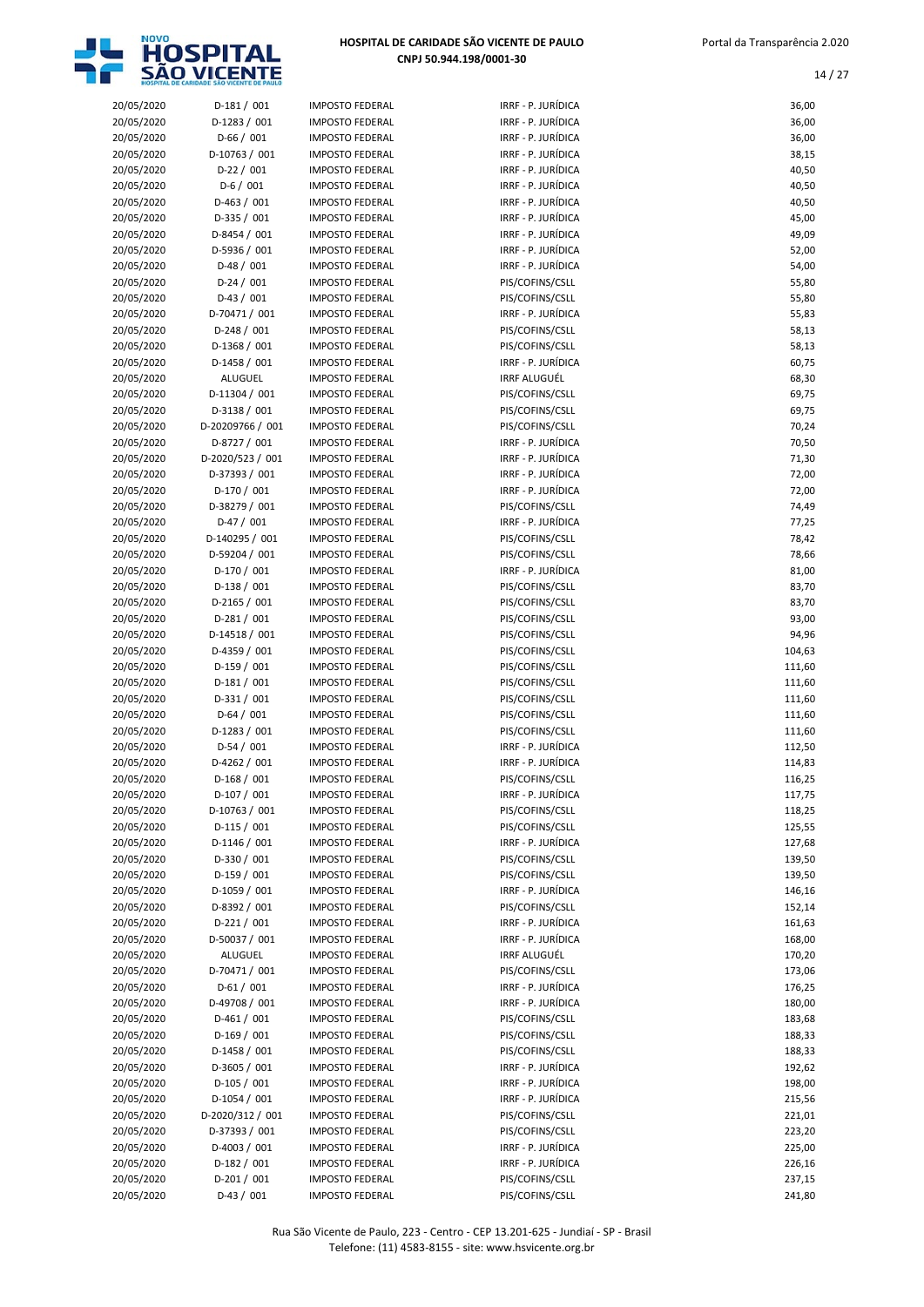

| 20/05/2020 | $D-18/001$     | <b>IMPOSTO FEDERAL</b> | PIS/COFINS/CSLL     | 251,10    |
|------------|----------------|------------------------|---------------------|-----------|
| 20/05/2020 | D-170 / 001    | <b>IMPOSTO FEDERAL</b> | PIS/COFINS/CSLL     | 251,10    |
| 20/05/2020 | D-750 / 001    | <b>IMPOSTO FEDERAL</b> | IRRF - P. JURÍDICA  | 252,00    |
| 20/05/2020 | $D-300 / 001$  | <b>IMPOSTO FEDERAL</b> | IRRF - P. JURÍDICA  | 262,50    |
| 20/05/2020 | $D-4/001$      | <b>IMPOSTO FEDERAL</b> | PIS/COFINS/CSLL     | 270,86    |
| 20/05/2020 | $D-104 / 001$  | <b>IMPOSTO FEDERAL</b> | PIS/COFINS/CSLL     | 275,51    |
| 20/05/2020 | D-877 / 001    | <b>IMPOSTO FEDERAL</b> | IRRF - P. JURÍDICA  | 292,28    |
|            |                |                        |                     |           |
| 20/05/2020 | $D-5413 / 001$ | <b>IMPOSTO FEDERAL</b> | IRRF - P. JURÍDICA  | 300,00    |
| 20/05/2020 | $D-168/001$    | <b>IMPOSTO FEDERAL</b> | IRRF - P. JURÍDICA  | 331,13    |
| 20/05/2020 | $D-2021 / 001$ | <b>IMPOSTO FEDERAL</b> | IRRF - P. JURÍDICA  | 354,58    |
| 20/05/2020 | D-4224 / 001   | <b>IMPOSTO FEDERAL</b> | PIS/COFINS/CSLL     | 355,94    |
| 20/05/2020 | $D-4262 / 001$ | <b>IMPOSTO FEDERAL</b> | PIS/COFINS/CSLL     | 355,94    |
| 20/05/2020 | $D-6517/001$   | <b>IMPOSTO FEDERAL</b> | PIS/COFINS/CSLL     | 363,97    |
| 20/05/2020 | D-873 / 001    | <b>IMPOSTO FEDERAL</b> | IRRF - P. JURÍDICA  | 374,70    |
| 20/05/2020 | $D-1146 / 001$ | <b>IMPOSTO FEDERAL</b> | PIS/COFINS/CSLL     | 395,81    |
| 20/05/2020 | D-5412 / 001   | <b>IMPOSTO FEDERAL</b> | IRRF - P. JURÍDICA  | 405,00    |
| 20/05/2020 | $D-2031 / 001$ | <b>IMPOSTO FEDERAL</b> | IRRF - P. JURÍDICA  | 405,05    |
| 20/05/2020 | D-1059 / 001   | <b>IMPOSTO FEDERAL</b> |                     |           |
|            |                |                        | PIS/COFINS/CSLL     | 453,10    |
| 20/05/2020 | D-5896 / 001   | <b>IMPOSTO FEDERAL</b> | IRRF - P. JURÍDICA  | 495,44    |
| 20/05/2020 | $D-161/001$    | <b>IMPOSTO FEDERAL</b> | PIS/COFINS/CSLL     | 502,20    |
| 20/05/2020 | $D-102 / 001$  | <b>IMPOSTO FEDERAL</b> | PIS/COFINS/CSLL     | 502,20    |
| 20/05/2020 | D-50037 / 001  | <b>IMPOSTO FEDERAL</b> | PIS/COFINS/CSLL     | 520,80    |
| 20/05/2020 | D-49708 / 001  | <b>IMPOSTO FEDERAL</b> | PIS/COFINS/CSLL     | 558,00    |
| 20/05/2020 | D-2099 / 001   | <b>IMPOSTO FEDERAL</b> | IRRF - P. JURÍDICA  | 569,52    |
| 20/05/2020 | $D-59/001$     | <b>IMPOSTO FEDERAL</b> | PIS/COFINS/CSLL     | 570,79    |
| 20/05/2020 | $D-745/001$    | <b>IMPOSTO FEDERAL</b> | PIS/COFINS/CSLL     | 585,90    |
| 20/05/2020 | D-3605 / 001   | <b>IMPOSTO FEDERAL</b> | PIS/COFINS/CSLL     | 597,12    |
| 20/05/2020 | $D-2110/001$   | <b>IMPOSTO FEDERAL</b> | IRRF - P. JURÍDICA  | 604,32    |
| 20/05/2020 | $D-961/001$    | <b>IMPOSTO FEDERAL</b> | IRRF - P. JURÍDICA  | 664,24    |
|            |                |                        |                     |           |
| 20/05/2020 | D-1054 / 001   | <b>IMPOSTO FEDERAL</b> | PIS/COFINS/CSLL     | 668,23    |
| 20/05/2020 | $D-4003 / 001$ | <b>IMPOSTO FEDERAL</b> | PIS/COFINS/CSLL     | 697,50    |
| 20/05/2020 | $D-182 / 001$  | <b>IMPOSTO FEDERAL</b> | PIS/COFINS/CSLL     | 701,08    |
| 20/05/2020 | D-3990 / 001   | <b>IMPOSTO FEDERAL</b> | PIS/COFINS/CSLL     | 720,75    |
| 20/05/2020 | D-36720 / 001  | <b>IMPOSTO FEDERAL</b> | PIS/COFINS/CSLL     | 757,95    |
| 20/05/2020 | $D-300 / 001$  | <b>IMPOSTO FEDERAL</b> | PIS/COFINS/CSLL     | 813,75    |
| 20/05/2020 | ALUGUEL        | <b>IMPOSTO FEDERAL</b> | <b>IRRF ALUGUÉL</b> | 872,71    |
| 20/05/2020 | D-877 / 001    | <b>IMPOSTO FEDERAL</b> | PIS/COFINS/CSLL     | 906,05    |
| 20/05/2020 | D-5410 / 001   | <b>IMPOSTO FEDERAL</b> | PIS/COFINS/CSLL     | 930,00    |
| 20/05/2020 | $D-5413 / 001$ | <b>IMPOSTO FEDERAL</b> | PIS/COFINS/CSLL     | 930,00    |
| 20/05/2020 | $D-158 / 001$  | <b>IMPOSTO FEDERAL</b> | PIS/COFINS/CSLL     | 1.060,20  |
|            |                |                        |                     |           |
| 20/05/2020 | $D-2021 / 001$ | <b>IMPOSTO FEDERAL</b> | PIS/COFINS/CSLL     | 1.099,22  |
| 20/05/2020 | $D-873 / 001$  | <b>IMPOSTO FEDERAL</b> | PIS/COFINS/CSLL     | 1.161,57  |
| 20/05/2020 | <b>ALUGUEL</b> | <b>IMPOSTO FEDERAL</b> | <b>IRRF ALUGUÉL</b> | 1.231,77  |
| 20/05/2020 | D-5409 / 001   | <b>IMPOSTO FEDERAL</b> | PIS/COFINS/CSLL     | 1.255,50  |
| 20/05/2020 | D-5412 / 001   | <b>IMPOSTO FEDERAL</b> | PIS/COFINS/CSLL     | 1.255,50  |
| 20/05/2020 | $D-2031 / 001$ | <b>IMPOSTO FEDERAL</b> | PIS/COFINS/CSLL     | 1.255,63  |
| 20/05/2020 | D-960 / 001    | <b>IMPOSTO FEDERAL</b> | IRRF - P. JURÍDICA  | 1.289,08  |
| 20/05/2020 | D-14640 / 001  | <b>IMPOSTO FEDERAL</b> | IRRF - P. JURÍDICA  | 1.384,34  |
| 20/05/2020 | D-14519 / 001  | <b>IMPOSTO FEDERAL</b> | PIS/COFINS/CSLL     | 1.468,10  |
| 20/05/2020 | ALUGUEL        | <b>IMPOSTO FEDERAL</b> | <b>IRRF ALUGUÉL</b> | 1.511,53  |
| 20/05/2020 | D-5843 / 001   | <b>IMPOSTO FEDERAL</b> | PIS/COFINS/CSLL     |           |
|            |                |                        |                     | 1.535,86  |
| 20/05/2020 | D-2099 / 001   | <b>IMPOSTO FEDERAL</b> | PIS/COFINS/CSLL     | 1.765,51  |
| 20/05/2020 | $D-2110/001$   | <b>IMPOSTO FEDERAL</b> | PIS/COFINS/CSLL     | 1.873,39  |
| 20/05/2020 | D-49707 / 001  | <b>IMPOSTO FEDERAL</b> | IRRF - P. JURÍDICA  | 2.039,59  |
| 20/05/2020 | D-961 / 001    | <b>IMPOSTO FEDERAL</b> | PIS/COFINS/CSLL     | 2.059,14  |
| 20/05/2020 | D-957 / 001    | <b>IMPOSTO FEDERAL</b> | PIS/COFINS/CSLL     | 2.076,72  |
| 20/05/2020 | D-50038 / 001  | <b>IMPOSTO FEDERAL</b> | IRRF - P. JURÍDICA  | 2.139,89  |
| 20/05/2020 | D-956 / 001    | <b>IMPOSTO FEDERAL</b> | PIS/COFINS/CSLL     | 3.123,64  |
| 20/05/2020 | $D-183 / 001$  | <b>IMPOSTO FEDERAL</b> | IRRF - P. JURÍDICA  | 3.423,40  |
| 20/05/2020 | D-960 / 001    | <b>IMPOSTO FEDERAL</b> | PIS/COFINS/CSLL     | 3.996,14  |
| 20/05/2020 | D-14640 / 001  | <b>IMPOSTO FEDERAL</b> | PIS/COFINS/CSLL     | 4.291,44  |
| 20/05/2020 | D-49707 / 001  | <b>IMPOSTO FEDERAL</b> | PIS/COFINS/CSLL     | 6.322,71  |
|            |                |                        |                     |           |
| 20/05/2020 | $D-184 / 001$  | <b>IMPOSTO FEDERAL</b> | IRRF - P. JURÍDICA  | 6.393,75  |
| 20/05/2020 | D-50038 / 001  | <b>IMPOSTO FEDERAL</b> | PIS/COFINS/CSLL     | 6.633,64  |
| 20/05/2020 | D-14540 / 001  | <b>IMPOSTO FEDERAL</b> | PIS/COFINS/CSLL     | 6.775,97  |
| 20/05/2020 | $D-183 / 001$  | <b>IMPOSTO FEDERAL</b> | PIS/COFINS/CSLL     | 10.612,54 |
| 20/05/2020 | $D-184 / 001$  | <b>IMPOSTO FEDERAL</b> | PIS/COFINS/CSLL     | 19.820,62 |
| 20/05/2020 | D-16663 / 001  | <b>IMPOSTO FEDERAL</b> | INSS - P. JURÍDICA  | 72,33     |
| 20/05/2020 | D-958 / 001    | <b>IMPOSTO FEDERAL</b> | INSS - P. JURÍDICA  | 304,98    |

| 20/05/2020               | $D-18/001$                     | <b>IMPOSTO FEDERAL</b>                           | PIS/COFINS/CSLL                          | 251,10             |
|--------------------------|--------------------------------|--------------------------------------------------|------------------------------------------|--------------------|
| 20/05/2020               | D-170 / 001                    | <b>IMPOSTO FEDERAL</b>                           | PIS/COFINS/CSLL                          | 251,10             |
| 20/05/2020               | D-750 / 001                    | <b>IMPOSTO FEDERAL</b>                           | IRRF - P. JURÍDICA                       | 252,00             |
| 20/05/2020               | $D-300 / 001$                  | <b>IMPOSTO FEDERAL</b>                           | IRRF - P. JURÍDICA                       | 262,50             |
| 20/05/2020               | $D-4/001$                      | <b>IMPOSTO FEDERAL</b>                           | PIS/COFINS/CSLL                          | 270,86             |
| 20/05/2020               | $D-104 / 001$                  | <b>IMPOSTO FEDERAL</b>                           | PIS/COFINS/CSLL                          | 275,51             |
| 20/05/2020               | D-877 / 001                    | <b>IMPOSTO FEDERAL</b>                           | IRRF - P. JURÍDICA                       | 292,28             |
| 20/05/2020               | $D-5413 / 001$                 | <b>IMPOSTO FEDERAL</b>                           | IRRF - P. JURÍDICA                       | 300,00             |
| 20/05/2020               | $D-168/001$                    | <b>IMPOSTO FEDERAL</b>                           | IRRF - P. JURÍDICA                       | 331,13             |
| 20/05/2020               | $D-2021/001$                   | <b>IMPOSTO FEDERAL</b>                           | IRRF - P. JURÍDICA                       | 354,58             |
| 20/05/2020               | $D-4224 / 001$                 | <b>IMPOSTO FEDERAL</b>                           | PIS/COFINS/CSLL                          | 355,94             |
| 20/05/2020               | $D-4262 / 001$                 | <b>IMPOSTO FEDERAL</b>                           | PIS/COFINS/CSLL                          | 355,94             |
| 20/05/2020               | $D-6517/001$                   | <b>IMPOSTO FEDERAL</b>                           | PIS/COFINS/CSLL                          | 363,97             |
| 20/05/2020               | D-873 / 001                    | <b>IMPOSTO FEDERAL</b>                           | IRRF - P. JURÍDICA                       | 374,70             |
| 20/05/2020               | $D-1146 / 001$                 | <b>IMPOSTO FEDERAL</b>                           | PIS/COFINS/CSLL                          | 395,81             |
| 20/05/2020               | D-5412 / 001                   | <b>IMPOSTO FEDERAL</b>                           | IRRF - P. JURÍDICA                       | 405,00             |
| 20/05/2020               | D-2031 / 001                   | <b>IMPOSTO FEDERAL</b>                           | IRRF - P. JURÍDICA                       | 405,05             |
| 20/05/2020               | D-1059 / 001                   | <b>IMPOSTO FEDERAL</b>                           | PIS/COFINS/CSLL                          | 453,10             |
| 20/05/2020               | D-5896 / 001                   | <b>IMPOSTO FEDERAL</b>                           | IRRF - P. JURÍDICA                       | 495,44             |
| 20/05/2020               | $D-161/001$                    | <b>IMPOSTO FEDERAL</b>                           | PIS/COFINS/CSLL                          | 502,20             |
| 20/05/2020               | $D-102 / 001$                  | <b>IMPOSTO FEDERAL</b>                           | PIS/COFINS/CSLL                          | 502,20             |
| 20/05/2020               | D-50037 / 001                  | <b>IMPOSTO FEDERAL</b>                           | PIS/COFINS/CSLL                          | 520,80             |
| 20/05/2020               | D-49708 / 001                  | <b>IMPOSTO FEDERAL</b>                           | PIS/COFINS/CSLL                          | 558,00             |
| 20/05/2020               | D-2099 / 001                   | <b>IMPOSTO FEDERAL</b>                           | IRRF - P. JURÍDICA                       | 569,52             |
| 20/05/2020               | $D-59/001$                     | <b>IMPOSTO FEDERAL</b>                           | PIS/COFINS/CSLL                          | 570,79             |
| 20/05/2020<br>20/05/2020 | $D-745/001$                    | <b>IMPOSTO FEDERAL</b>                           | PIS/COFINS/CSLL                          | 585,90             |
|                          | D-3605 / 001                   | <b>IMPOSTO FEDERAL</b>                           | PIS/COFINS/CSLL                          | 597,12             |
| 20/05/2020<br>20/05/2020 | $D-2110/001$<br>$D-961/001$    | <b>IMPOSTO FEDERAL</b><br><b>IMPOSTO FEDERAL</b> | IRRF - P. JURÍDICA<br>IRRF - P. JURÍDICA | 604,32<br>664,24   |
| 20/05/2020               | $D-1054 / 001$                 | <b>IMPOSTO FEDERAL</b>                           | PIS/COFINS/CSLL                          | 668,23             |
| 20/05/2020               | D-4003 / 001                   | <b>IMPOSTO FEDERAL</b>                           | PIS/COFINS/CSLL                          | 697,50             |
| 20/05/2020               | $D-182 / 001$                  | <b>IMPOSTO FEDERAL</b>                           | PIS/COFINS/CSLL                          | 701,08             |
| 20/05/2020               | D-3990 / 001                   | <b>IMPOSTO FEDERAL</b>                           | PIS/COFINS/CSLL                          | 720,75             |
| 20/05/2020               | D-36720 / 001                  | <b>IMPOSTO FEDERAL</b>                           | PIS/COFINS/CSLL                          | 757,95             |
| 20/05/2020               | $D-300 / 001$                  | <b>IMPOSTO FEDERAL</b>                           | PIS/COFINS/CSLL                          | 813,75             |
| 20/05/2020               | ALUGUEL                        | <b>IMPOSTO FEDERAL</b>                           | <b>IRRF ALUGUÉL</b>                      | 872,71             |
| 20/05/2020               | $D-877/001$                    | <b>IMPOSTO FEDERAL</b>                           | PIS/COFINS/CSLL                          | 906,05             |
| 20/05/2020               | D-5410 / 001                   | <b>IMPOSTO FEDERAL</b>                           | PIS/COFINS/CSLL                          | 930,00             |
| 20/05/2020               | $D-5413 / 001$                 | <b>IMPOSTO FEDERAL</b>                           | PIS/COFINS/CSLL                          | 930,00             |
| 20/05/2020               | $D-158/001$                    | <b>IMPOSTO FEDERAL</b>                           | PIS/COFINS/CSLL                          | 1.060,20           |
| 20/05/2020               | $D-2021/001$                   | <b>IMPOSTO FEDERAL</b>                           | PIS/COFINS/CSLL                          | 1.099,22           |
| 20/05/2020               | D-873 / 001                    | <b>IMPOSTO FEDERAL</b>                           | PIS/COFINS/CSLL                          | 1.161,57           |
| 20/05/2020               | <b>ALUGUEL</b>                 | <b>IMPOSTO FEDERAL</b>                           | <b>IRRF ALUGUÉL</b>                      | 1.231,77           |
| 20/05/2020               | D-5409 / 001                   | <b>IMPOSTO FEDERAL</b>                           | PIS/COFINS/CSLL                          | 1.255,50           |
| 20/05/2020               | $D-5412 / 001$                 | <b>IMPOSTO FEDERAL</b>                           | PIS/COFINS/CSLL                          | 1.255,50           |
| 20/05/2020               | $D-2031/001$                   | <b>IMPOSTO FEDERAL</b>                           | PIS/COFINS/CSLL                          | 1.255,63           |
| 20/05/2020               | D-960 / 001                    | <b>IMPOSTO FEDERAL</b>                           | IRRF - P. JURÍDICA                       | 1.289,08           |
| 20/05/2020               | D-14640 / 001                  | <b>IMPOSTO FEDERAL</b>                           | IRRF - P. JURÍDICA                       | 1.384,34           |
| 20/05/2020               | D-14519 / 001                  | <b>IMPOSTO FEDERAL</b>                           | PIS/COFINS/CSLL                          | 1.468,10           |
| 20/05/2020               | ALUGUEL                        | <b>IMPOSTO FEDERAL</b>                           | <b>IRRF ALUGUÉL</b>                      | 1.511,53           |
| 20/05/2020               | D-5843 / 001                   | <b>IMPOSTO FEDERAL</b>                           | PIS/COFINS/CSLL                          | 1.535,86           |
| 20/05/2020               | D-2099 / 001                   | <b>IMPOSTO FEDERAL</b>                           | PIS/COFINS/CSLL                          | 1.765,51           |
| 20/05/2020               | D-2110 / 001                   | <b>IMPOSTO FEDERAL</b>                           | PIS/COFINS/CSLL                          | 1.873,39           |
| 20/05/2020               | D-49707 / 001                  | <b>IMPOSTO FEDERAL</b>                           | IRRF - P. JURÍDICA                       | 2.039,59           |
| 20/05/2020               | $D-961/001$                    | <b>IMPOSTO FEDERAL</b>                           | PIS/COFINS/CSLL                          | 2.059,14           |
| 20/05/2020               | D-957 / 001                    | <b>IMPOSTO FEDERAL</b>                           | PIS/COFINS/CSLL                          | 2.076,72           |
| 20/05/2020               | D-50038 / 001                  | <b>IMPOSTO FEDERAL</b>                           | IRRF - P. JURÍDICA                       | 2.139,89           |
| 20/05/2020               | D-956 / 001                    | <b>IMPOSTO FEDERAL</b>                           | PIS/COFINS/CSLL                          | 3.123,64           |
| 20/05/2020               | $D-183 / 001$                  | <b>IMPOSTO FEDERAL</b>                           | IRRF - P. JURÍDICA                       | 3.423,40           |
| 20/05/2020               | D-960 / 001                    | <b>IMPOSTO FEDERAL</b>                           | PIS/COFINS/CSLL                          | 3.996,14           |
| 20/05/2020               | D-14640 / 001                  | <b>IMPOSTO FEDERAL</b>                           | PIS/COFINS/CSLL                          | 4.291,44           |
| 20/05/2020               | D-49707 / 001                  | <b>IMPOSTO FEDERAL</b>                           | PIS/COFINS/CSLL                          | 6.322,71           |
| 20/05/2020               | $D-184 / 001$                  | <b>IMPOSTO FEDERAL</b>                           | IRRF - P. JURÍDICA                       | 6.393,75           |
| 20/05/2020               | D-50038 / 001                  | <b>IMPOSTO FEDERAL</b>                           | PIS/COFINS/CSLL                          | 6.633,64           |
| 20/05/2020               | D-14540 / 001                  | <b>IMPOSTO FEDERAL</b>                           | PIS/COFINS/CSLL                          | 6.775,97           |
| 20/05/2020               | $D-183 / 001$                  | <b>IMPOSTO FEDERAL</b>                           | PIS/COFINS/CSLL                          | 10.612,54          |
| 20/05/2020<br>20/05/2020 | $D-184 / 001$<br>D-16663 / 001 | <b>IMPOSTO FEDERAL</b><br><b>IMPOSTO FEDERAL</b> | PIS/COFINS/CSLL<br>$INSS - P$ $IIRÍDICA$ | 19.820,62<br>72.33 |
|                          |                                |                                                  |                                          |                    |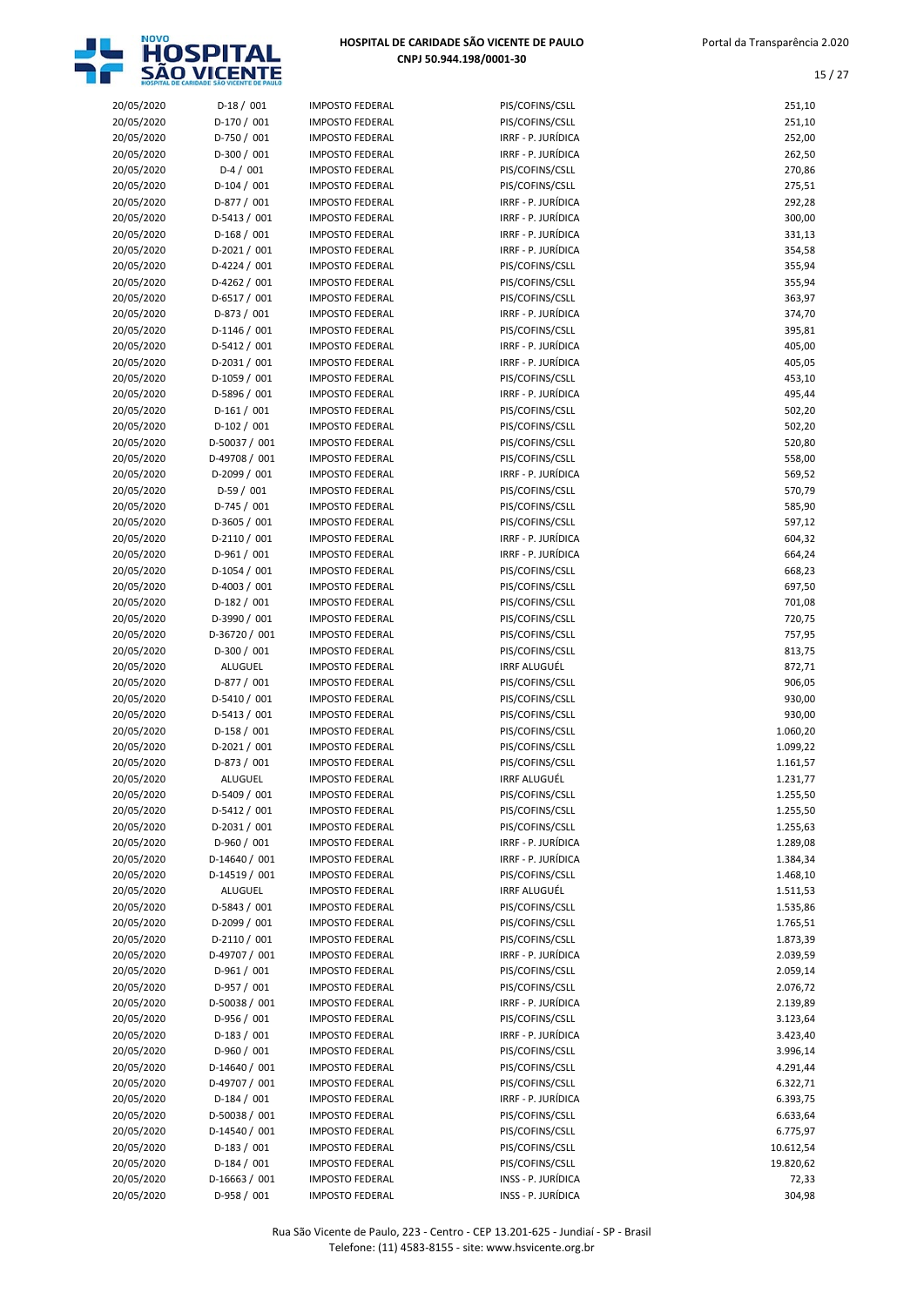

| 20/05/2020 | $D-957 / 001$        | <b>IMPOSTO FEDERAL</b>         | INSS - P. JURÍDICA                 | 445,21     |
|------------|----------------------|--------------------------------|------------------------------------|------------|
| 20/05/2020 | D-1059 / 001         | <b>IMPOSTO FEDERAL</b>         | INSS - P. JURÍDICA                 | 1.071,84   |
| 20/05/2020 | $D-1054 / 001$       | <b>IMPOSTO FEDERAL</b>         | INSS - P. JURÍDICA                 | 1.580,75   |
| 20/05/2020 | $D-954 / 001$        | <b>IMPOSTO FEDERAL</b>         | INSS - P. JURÍDICA                 | 1.836,50   |
| 20/05/2020 | $D-5413 / 001$       | <b>IMPOSTO FEDERAL</b>         | INSS - P. JURÍDICA                 | 2.200,00   |
| 20/05/2020 | D-961 / 001          | <b>IMPOSTO FEDERAL</b>         | INSS - P. JURÍDICA                 | 2.435,55   |
| 20/05/2020 | D-960 / 001          | <b>IMPOSTO FEDERAL</b>         | INSS - P. JURÍDICA                 | 4.726,63   |
| 20/05/2020 | $D-1275 / 001$       | <b>IMPOSTO FEDERAL</b>         | INSS - P. JURÍDICA                 | 6.746,02   |
| 20/05/2020 | 1516 / 001           | IMPRESSOS E MATL DE EXP.       | <b>GRÁFICA MEGA FLEX</b>           | 8.036,00   |
| 20/05/2020 | ABR/2020 / 001       | <b>INSS-CONTR REPASSAR</b>     | INSS FOLHA ABRIL/2020 - RPA        | 8.238,83   |
| 20/05/2020 | ABR/2020 / 001       | <b>INSS-CONTR REPASSAR</b>     | INSS FOLHA ABRIL/2020 - RESIDENTES | 19.316,61  |
| 20/05/2020 | ABR/2020 / 001       | <b>INSS-CONTR REPASSAR</b>     | INSS FOLHA ABRIL/2020              | 451.993,49 |
| 20/05/2020 | <b>IRRF RESCISÃO</b> | <b>IRRF A REPASSAR</b>         | <b>IRRF RESCISÃO</b>               | 13,68      |
| 20/05/2020 | <b>IRRF RESCISÃO</b> | <b>IRRF A REPASSAR</b>         | <b>IRRF RESCISÃO</b>               | 14,38      |
| 20/05/2020 | <b>IRRF RESCISÃO</b> | <b>IRRF A REPASSAR</b>         | <b>IRRF RESCISÃO</b>               | 20,87      |
| 20/05/2020 | <b>IRRF RESCISÃO</b> | <b>IRRF A REPASSAR</b>         | <b>IRRF RESCISÃO</b>               | 27,81      |
| 20/05/2020 | <b>IRRF RESCISÃO</b> | <b>IRRF A REPASSAR</b>         | <b>IRRF RESCISÃO</b>               | 34,32      |
| 20/05/2020 | <b>IRRF RESCISÃO</b> | <b>IRRF A REPASSAR</b>         | <b>IRRF RESCISÃO</b>               | 35,89      |
| 20/05/2020 | <b>IRRF RESCISÃO</b> | <b>IRRF A REPASSAR</b>         | <b>IRRF RESCISÃO</b>               | 36,90      |
| 20/05/2020 | <b>IRRF RESCISÃO</b> | <b>IRRF A REPASSAR</b>         | <b>IRRF RESCISÃO</b>               | 59,29      |
| 20/05/2020 | <b>IRRF RESCISÃO</b> | <b>IRRF A REPASSAR</b>         | <b>IRRF RESCISÃO</b>               | 119,25     |
| 20/05/2020 | <b>IRRF RESCISÃO</b> | <b>IRRF A REPASSAR</b>         | <b>IRRF RESCISÃO</b>               | 147,67     |
| 20/05/2020 | ABR/2020 / 001       | <b>IRRF A REPASSAR</b>         | IRRF FÉRIAS FOLHA ABRIL/2020       | 189,28     |
| 20/05/2020 | <b>IRRF RESCISÃO</b> | <b>IRRF A REPASSAR</b>         | <b>IRRF RESCISÃO</b>               | 197,78     |
| 20/05/2020 | <b>IRRF RESCISÃO</b> | <b>IRRF A REPASSAR</b>         | <b>IRRF RESCISÃO</b>               | 245,09     |
| 20/05/2020 | <b>IRRF RESCISÃO</b> | <b>IRRF A REPASSAR</b>         | <b>IRRF RESCISÃO</b>               | 337,30     |
| 20/05/2020 | <b>IRRF RESCISÃO</b> | <b>IRRF A REPASSAR</b>         | <b>IRRF RESCISÃO</b>               | 959,42     |
| 20/05/2020 | MAR/2020 / 001       | <b>IRRF A REPASSAR</b>         | IRRF RPA MARCO/2020                | 2.853,19   |
| 20/05/2020 | MAR/2020 / 001       | <b>IRRF A REPASSAR</b>         | IRRF FÉRIAS FOLHA MARÇO/2020       | 5.650,30   |
| 20/05/2020 | ABR/2020 / 001       | <b>IRRF A REPASSAR</b>         | IRRF FÉRIAS FOLHA ABRIL/2020       | 6.700,08   |
| 20/05/2020 | MAI/2020 / 001       | <b>IRRF A REPASSAR</b>         | IRRF FÉRIAS FOLHA MAIO/2020        | 22.388,71  |
| 20/05/2020 | ABR/2020 / 001       | <b>IRRF A REPASSAR</b>         | IRRF FÉRIAS FOLHA ABRIL/2020       | 33.762,93  |
| 20/05/2020 | MAR/2020 / 001       | <b>IRRF A REPASSAR</b>         | IRRF FOLHA MARÇO/2020              | 642.884,98 |
| 20/05/2020 | <b>ALUGUEL</b>       | LOCAÇÃO DE IMÓVEIS             | ALUGUÉL                            | 5.795,52   |
| 20/05/2020 | 8037 / 001           | MANUTENÇÃO PREDIAL GERAL       | MERCANTIL UNIÃO                    | 11,39      |
| 20/05/2020 | 8038 / 001           | MANUTENÇÃO PREDIAL GERAL       | MERCANTIL UNIÃO                    | 17,50      |
| 20/05/2020 | 7997 / 001           | MANUTENÇÃO PREDIAL GERAL       | MERCANTIL UNIÃO                    | 30,20      |
| 20/05/2020 | 961 / 001            | MÃO-DE-OBRA - PROJETO ACOLHA U | OPERACIONAL PROJETOS               | 23.215,61  |
| 20/05/2020 | 622 / 001            | MATERIAL DE REPOSIÇÃO          | <b>BIOCOM</b>                      | 2.310,00   |
| 20/05/2020 | 623 / 001            | MATERIAL DE REPOSIÇÃO          | <b>BIOCOM</b>                      | 6.160,00   |
| 20/05/2020 | 7997 / 001           | MATERIAL DE REPOSIÇÃO          | MERCANTIL UNIÃO                    | 27,40      |
| 20/05/2020 | 8061 / 001           | MATERIAL DE REPOSIÇÃO          | MERCANTIL UNIÃO                    | 49,50      |
| 20/05/2020 | 8038 / 001           | MATERIAL DE REPOSIÇÃO          | MERCANTIL UNIÃO                    | 261,45     |
| 20/05/2020 | 8037 / 001           | MATERIAL DE REPOSIÇÃO          | MERCANTIL UNIÃO                    | 372,16     |
| 20/05/2020 | 6304 / 001           | MATL MÉDICO REEMBOLSÁVEL       | ALFALAGOS FILIAL 67                | 282,60     |
| 20/05/2020 | 75823 / 001          | MATL MÉDICO REEMBOLSÁVEL       | SUPERMED FINAL 41                  | 402,00     |
| 20/05/2020 | 1287543 / 001        | MATL MÉDICO REEMBOLSÁVEL       | RIOCLARENSE 91                     | 1.675,00   |
| 20/05/2020 | 1208212 / 001        | MATL MÉDICO REEMBOLSÁVEL       | CIRÚRGICA FERNANDES                | 2.001,75   |
| 20/05/2020 | 298576 / 001         | MATL MÉDICO REEMBOLSÁVEL       | <b>CREMER MG</b>                   | 2.363,76   |
| 20/05/2020 | 960569 / 001         | MATL MÉDICO REEMBOLSÁVEL       | <b>BAXTER</b>                      | 19.008,00  |
| 20/05/2020 | 33366 / 001          | MATL MÉDICO REEMBOLSÁVEL       | CIRÚRGICA RIBEIRÃO                 | 343,87     |
| 20/05/2020 | 120338 / 001         | MATL MÉDICO REEMBOLSÁVEL       | <b>BIOMEDICAL EQUIP</b>            | 1.050,00   |
| 20/05/2020 | 138236 / 001         | <b>OUTROS CUSTOS GERAIS</b>    | CAFÉ CAIÇARA                       | 196,00     |
| 20/05/2020 | 646 / 001            | <b>OUTROS CUSTOS GERAIS</b>    | AUTO ELÉTRICA GT                   | 1.575,00   |
| 20/05/2020 | <b>RESCISÃO</b>      | <b>RESCISÕES</b>               | <b>RESCISÃO</b>                    | 1.841,00   |
| 20/05/2020 | RESCISÃO             | <b>RESCISÕES</b>               | RESCISÃO                           | 18.540,54  |
| 20/05/2020 | 2019 / 008           | <b>SEGUROS</b>                 | <b>BAS BRADESCO SEGUROS</b>        | 116,37     |
| 20/05/2020 | 962 / 001            | SERVS PRESTADOS - PJ           | OPERACIONAL PROJETOS               | 4.289,80   |
| 20/05/2020 | 14/001               | SERVS PRESTADOS - PJ           | ZIGAR LOC MAQ EQUIP                | 1.127,00   |
| 20/05/2020 | 301 / 001            | SERVS PRESTADOS - PJ           | MIDIA ONZE                         | 4.500,00   |
| 20/05/2020 | 55712 / 001          | SERVS PRESTADOS - PJ           | <b>ELEVADORES ATLAS</b>            | 85,90      |
| 20/05/2020 | 202013923 / 001      | SERVS PRESTADOS - PJ           | PRO RAD                            | 1.417,60   |
| 20/05/2020 | 1662 / 001           | SERVS PRESTADOS - PJ           | CAMP TÉCNICA                       | 2.500,00   |
| 20/05/2020 | 12821 / 001          | SERVS PRESTADOS - PJ           | <b>CIRAR</b>                       | 3.260,35   |
| 20/05/2020 | 6659 / 001           | SERVS PRESTADOS - PJ           | AGFA                               | 7.463,36   |
| 20/05/2020 | 424404 / 004         | TREINAMENTOS E CONGRESSOS      | <b>IOB</b>                         | 157,50     |
| 20/05/2020 | 949848 / 001         | <b>VALE TRANSPORTE</b>         | TRANSURB                           | 107,30     |
| 20/05/2020 | 543761 / 001         | <b>VALE TRANSPORTE</b>         | RÁPIDO LUXO                        | 249,26     |
| 20/05/2020 | ABR/2020 / 001       | VRS A REPASSAR-FOLHA           | MENSALIDADE SIND. SAÚDE            | 11.398,80  |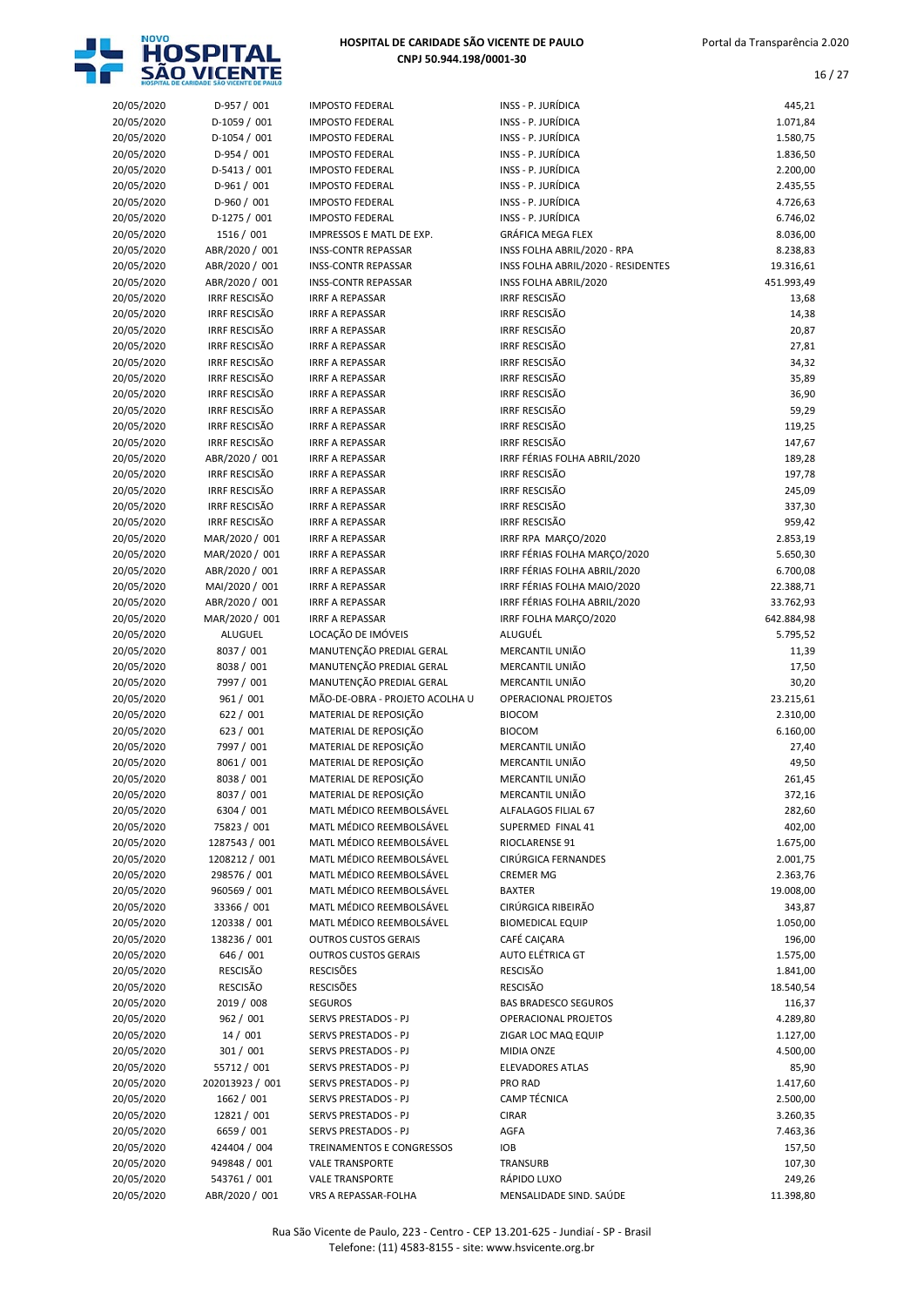

| 21/05/2020 | 1118671 / 001      | DROGAS E MEDICAMENTOS         | <b>HOSP PHARMA</b>         | 35,05     |
|------------|--------------------|-------------------------------|----------------------------|-----------|
| 21/05/2020 | 1116963 / 001      | DROGAS E MEDICAMENTOS         | <b>HOSP PHARMA</b>         | 35,05     |
| 21/05/2020 | 1119398 / 001      | <b>DROGAS E MEDICAMENTOS</b>  | <b>HOSP PHARMA</b>         | 52,58     |
|            |                    |                               |                            |           |
| 21/05/2020 | 1117825 / 001      | DROGAS E MEDICAMENTOS         | <b>HOSP PHARMA</b>         | 70,10     |
| 21/05/2020 | 1117439 / 001      | DROGAS E MEDICAMENTOS         | <b>HOSP PHARMA</b>         | 70,10     |
| 21/05/2020 | 1117607 / 001      | DROGAS E MEDICAMENTOS         | <b>HOSP PHARMA</b>         | 70,10     |
| 21/05/2020 | 1115559 / 001      | DROGAS E MEDICAMENTOS         | <b>HOSP PHARMA</b>         | 70,10     |
| 21/05/2020 | 1119287 / 001      | DROGAS E MEDICAMENTOS         | <b>HOSP PHARMA</b>         | 148,00    |
|            |                    |                               |                            |           |
| 21/05/2020 | 1116361 / 001      | DROGAS E MEDICAMENTOS         | <b>HOSP PHARMA</b>         | 200,00    |
| 21/05/2020 | 331420 / 001       | EQUIP. PROC. ELETRÔNICO       | <b>CARREFOUR</b>           | 1.535,00  |
| 21/05/2020 | 4724 / 004         | EQUIP. PROC. ELETRÔNICO       | ALFATEL                    | 858,78    |
| 21/05/2020 | 54098 / 001        | <b>GASES MEDICINAIS</b>       | <b>IBG CRYO FILIAL</b>     | 1.205,86  |
|            |                    |                               |                            |           |
| 21/05/2020 | 54102 / 001        | <b>GASES MEDICINAIS</b>       | <b>IBG CRYO FILIAL</b>     | 2.257,41  |
| 21/05/2020 | 17181 / 001        | <b>GÊNEROS ALIMENTÍCIOS</b>   | <b>IRMÃOS KANESHI</b>      | 123,73    |
| 21/05/2020 | 17182 / 001        | <b>GÊNEROS ALIMENTÍCIOS</b>   | <b>IRMÃOS KANESHI</b>      | 158,96    |
| 21/05/2020 | 39917 / 001        | <b>GÊNEROS ALIMENTÍCIOS</b>   | <b>BANCA CODARIM</b>       | 176,75    |
|            | 3180 / 001         | <b>GÊNEROS ALIMENTÍCIOS</b>   | DONA QUITANDA              |           |
| 21/05/2020 |                    |                               |                            | 294,70    |
| 21/05/2020 | 1892239 / 001      | <b>GÊNEROS ALIMENTÍCIOS</b>   | <b>FRANGO ADORO FILIAL</b> | 828,00    |
| 21/05/2020 | 306656 / 001       | <b>GÊNEROS ALIMENTÍCIOS</b>   | <b>JCA FOODS</b>           | 3.650,08  |
| 21/05/2020 | 67532 / 001        | MANUTENÇÃO E CONSERVAÇÃO      | <b>COFAL</b>               | 44,00     |
| 21/05/2020 | 4724 / 004         | MANUTENÇÃO PREDIAL GERAL      | <b>ALFATEL</b>             | 1.986,08  |
|            |                    |                               | <b>RONDI</b>               |           |
| 21/05/2020 | 408696 / 001       | MANUTENÇÃO PREDIAL GERAL      |                            | 327,04    |
| 21/05/2020 | 67532 / 001        | MANUTENÇÃO PREDIAL GERAL      | COFAL                      | 639,00    |
| 21/05/2020 | 997430 / 001       | MATERIAL DE REPOSIÇÃO         | CBS                        | 2.400,15  |
| 21/05/2020 | 67532 / 001        | MATERIAL DE REPOSIÇÃO         | COFAL                      | 58,00     |
| 21/05/2020 | 408696 / 001       | MATERIAL DE REPOSIÇÃO         | <b>RONDI</b>               | 259,85    |
|            |                    |                               |                            |           |
| 21/05/2020 | 28816 / 001        | MATERIAL DE REPOSIÇÃO         | <b>TECNOCLIN</b>           | 369,12    |
| 21/05/2020 | 4724 / 004         | MATERIAL PERMANENTE           | ALFATEL                    | 1.023,82  |
| 21/05/2020 | 22361 / 001        | MATL MÉDICO REEMBOLSÁVEL      | <b>VOLPI</b>               | 2.395,58  |
| 21/05/2020 | 4724 / 004         | <b>MOBILIÁRIO</b>             | ALFATEL                    | 77,01     |
|            |                    |                               |                            |           |
| 21/05/2020 | 446 / 001          | <b>OUTROS CUSTOS GERAIS</b>   | TAPEÇARIA PRUDENTE         | 300,00    |
| 21/05/2020 | 22361 / 001        | <b>OUTROS MATERIAIS</b>       | <b>VOLPI</b>               | 352,31    |
| 21/05/2020 | <b>RESCISÃO</b>    | <b>RESCISÕES</b>              | <b>RESCISÃO</b>            | 1.702,80  |
| 21/05/2020 | 21490 / 004        | SERVS PRESTADOS - PJ          | ALFATEL                    | 2.279,00  |
|            |                    |                               |                            |           |
|            |                    |                               |                            |           |
| 21/05/2020 | 71175 / 001        | <b>SERVS PRESTADOS - PJ</b>   | MICROAMBIENTAL             | 352,79    |
| 22/05/2020 | 14890 / 001        | CONT MANUTENÇÃO (EQUIP E INF) | SIEMENS HEALTHCARE         | 2.195,97  |
| 22/05/2020 | 33772471 / 001     | CONT MANUTENÇÃO (EQUIP E INF) | LOCAWEB                    | 7,41      |
|            |                    |                               |                            |           |
| 22/05/2020 | 33776289 / 001     | CONT MANUTENÇÃO (EQUIP E INF) | LOCAWEB                    | 35,21     |
| 22/05/2020 | 33780591 / 001     | CONT MANUTENÇÃO (EQUIP E INF) | LOCAWEB                    | 714,41    |
| 22/05/2020 | <b>PROCESSO</b>    | CONTINGÊNCIAS CÍVEIS          | <b>PROCESSO</b>            | 5.776,61  |
| 22/05/2020 | <b>PROCESSO</b>    | CONTINGÊNCIAS CÍVEIS          | <b>PROCESSO</b>            | 5.776,62  |
|            |                    | DESPESAS DE VEÍCULOS          | <b>CAEME LUBRIFICANTE</b>  |           |
| 22/05/2020 | 4000 / 001         |                               |                            | 328,13    |
| 22/05/2020 | 01/12 RENOV. / 001 | DESPESAS FINANC MUNICIPAL     | ALUGUÉL                    | 10,00     |
| 22/05/2020 | 4749 / 003         | DESPESAS FINANC MUNICIPAL     | ALFATEL                    | 0,01      |
| 22/05/2020 | GRU                | DESPS LEGAIS E JURÍDICAS      | GRU                        | 240,00    |
| 22/05/2020 | 217313 / 002       | DROGAS E MEDICAMENTOS         | <b>CIRUR SANTA CRUZ</b>    | 2.860,00  |
|            |                    |                               |                            |           |
| 22/05/2020 | 104246 / 001       | DROGAS E MEDICAMENTOS         | SOQUÍMICA LABORAT          | 8.300,00  |
| 22/05/2020 | 221614 / 001       | DROGAS E MEDICAMENTOS         | CRISMED                    | 8.807,50  |
| 22/05/2020 | 59479 / 002        | DROGAS E MEDICAMENTOS         | <b>OPEM</b>                | 12.750,00 |
| 22/05/2020 | 16848 / 001        | DROGAS E MEDICAMENTOS         | MEDICAMENTAL HOSP          | 27.394,60 |
|            | 1698151 / 002      |                               | EUROFARMA 69               |           |
| 22/05/2020 |                    | DROGAS E MEDICAMENTOS         |                            | 28.300,00 |
| 22/05/2020 | 231299 / 001       | EQUIP.PROC.ELETRÔNICO         | <b>INGRAM MICRO ES</b>     | 11.176,66 |
| 22/05/2020 | 17195 / 001        | <b>GÊNEROS ALIMENTÍCIOS</b>   | <b>IRMÃOS KANESHI</b>      | 125,00    |
| 22/05/2020 | 39937 / 001        | GÊNEROS ALIMENTÍCIOS          | <b>BANCA CODARIM</b>       | 156,48    |
| 22/05/2020 | 39927 / 001        | <b>GÊNEROS ALIMENTÍCIOS</b>   | <b>BANCA CODARIM</b>       | 156,60    |
|            | 17196 / 001        | <b>GÊNEROS ALIMENTÍCIOS</b>   | <b>IRMÃOS KANESHI</b>      |           |
| 22/05/2020 |                    |                               |                            | 165,18    |
| 22/05/2020 | 39945 / 001        | <b>GÊNEROS ALIMENTÍCIOS</b>   | <b>BANCA CODARIM</b>       | 173,60    |
| 22/05/2020 | 1893272 / 001      | <b>GÊNEROS ALIMENTÍCIOS</b>   | FRANGO ADORO FILIAL        | 192,00    |
| 22/05/2020 | 97307 / 001        | <b>GÊNEROS ALIMENTÍCIOS</b>   | TERRÃO                     | 233,00    |
| 22/05/2020 | 473004 / 001       | <b>GÊNEROS ALIMENTÍCIOS</b>   | LATICÍNIO ATILATTE         | 264,00    |
|            |                    |                               |                            |           |
| 22/05/2020 | 1894425 / 001      | <b>GÊNEROS ALIMENTÍCIOS</b>   | <b>FRANGO ADORO FILIAL</b> | 284,00    |
| 22/05/2020 | 205436 / 001       | GÊNEROS ALIMENTÍCIOS          | NUTRI SUCO IND E COM       | 334,00    |
| 22/05/2020 | 472768 / 001       | <b>GÊNEROS ALIMENTÍCIOS</b>   | LATICÍNIO ATILATTE         | 352,00    |
| 22/05/2020 | 59075 / 001        | <b>GÊNEROS ALIMENTÍCIOS</b>   | <b>GTS DISTRIBUIDORA</b>   | 360,00    |
|            |                    |                               |                            |           |
| 22/05/2020 | 59074 / 001        | <b>GÊNEROS ALIMENTÍCIOS</b>   | <b>GTS DISTRIBUIDORA</b>   | 389,70    |
| 22/05/2020 | 97309 / 001        | <b>GÊNEROS ALIMENTÍCIOS</b>   | <b>TERRÃO</b>              | 466,00    |
| 22/05/2020 | 3204 / 001         | <b>GÊNEROS ALIMENTÍCIOS</b>   | DONA QUITANDA              | 498,40    |
| 22/05/2020 | 4261125 / 001      | <b>GÊNEROS ALIMENTÍCIOS</b>   | <b>FRIBOI FILIAL</b>       | 597,50    |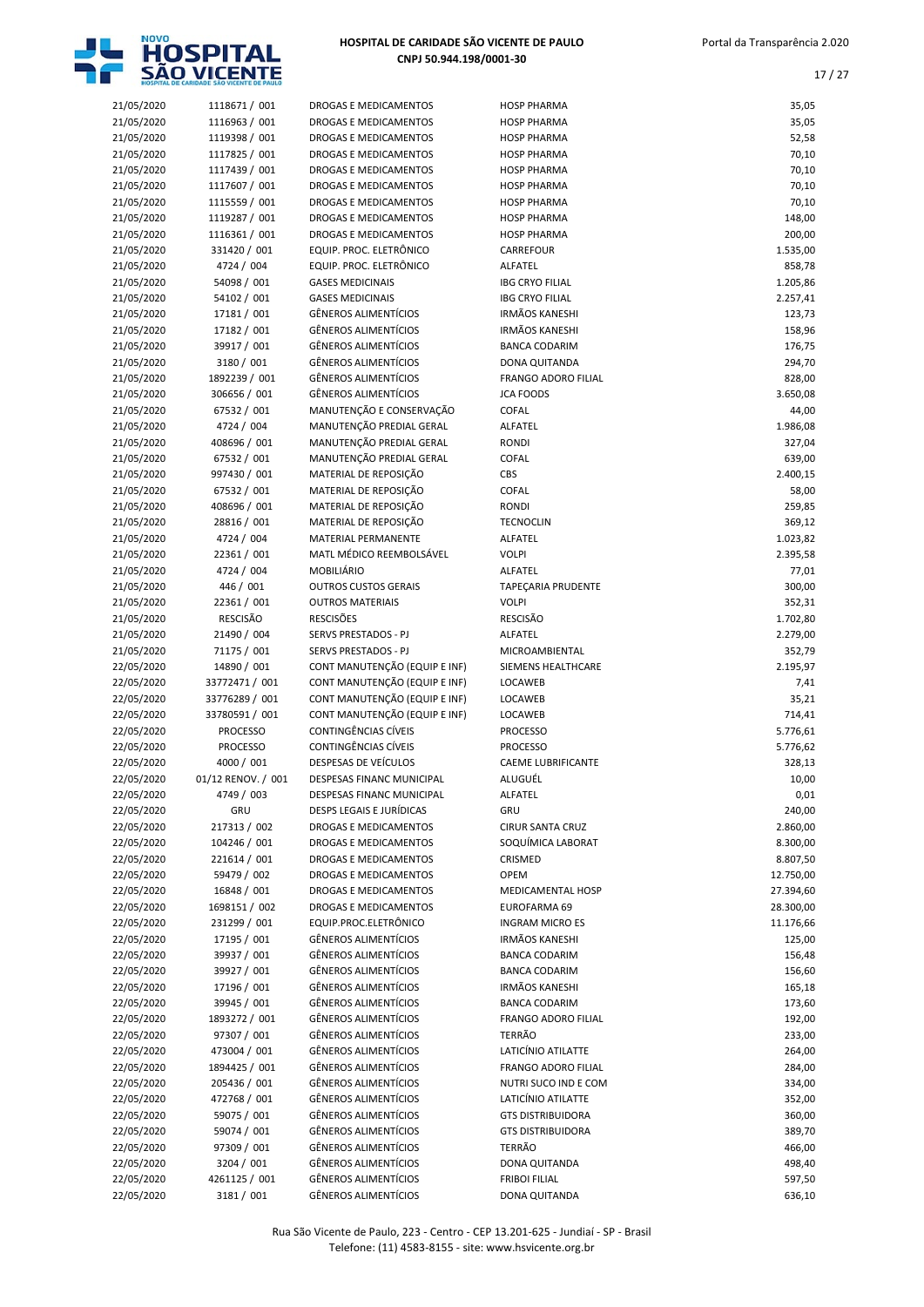

| 22/05/2020               | 59073 / 001                   | <b>GÊNEROS ALIMENTÍCI</b>                            |
|--------------------------|-------------------------------|------------------------------------------------------|
| 22/05/2020               | 3205 / 001                    | GÊNEROS ALIMENTÍCI                                   |
| 22/05/2020               | 1272166 / 001                 | <b>GÊNEROS ALIMENTÍCI</b>                            |
| 22/05/2020               | 306801 / 001                  | <b>GÊNEROS ALIMENTÍCI</b>                            |
| 22/05/2020               | 180098 / 001                  | <b>GÊNEROS ALIMENTÍCI</b>                            |
| 22/05/2020               | 5252 / 001                    | GÊNEROS ALIMENTÍCI                                   |
| 22/05/2020               | D-7287 / 001                  | <b>IMPOSTO MUNICIPAL</b>                             |
| 22/05/2020               | $D-1283 / 001$                | <b>IMPOSTO MUNICIPAL</b>                             |
| 22/05/2020               | D-9628 / 001                  | <b>IMPOSTO MUNICIPAL</b>                             |
| 22/05/2020               | D-9486 / 001                  | <b>IMPOSTO MUNICIPAL</b>                             |
| 22/05/2020               | D-9584 / 001<br>$D-14/001$    | <b>IMPOSTO MUNICIPAL</b>                             |
| 22/05/2020               | D-16663 / 001                 | <b>IMPOSTO MUNICIPAL</b><br><b>IMPOSTO MUNICIPAL</b> |
| 22/05/2020<br>22/05/2020 | D-957 / 001                   | <b>IMPOSTO MUNICIPAL</b>                             |
| 22/05/2020               | D-40111 / 001                 | <b>IMPOSTO MUNICIPAL</b>                             |
| 22/05/2020               | D-958 / 001                   | <b>IMPOSTO MUNICIPAL</b>                             |
| 22/05/2020               | D-954 / 001                   | <b>IMPOSTO MUNICIPAL</b>                             |
| 22/05/2020               | ABR/2020 / 001                | <b>IMPOSTO MUNICIPAL</b>                             |
| 22/05/2020               | 294693 / 001                  | <b>IMPRESSOS E MATL DI</b>                           |
| 22/05/2020               | 71471 / 001                   | <b>IMPRESSOS E MATL DI</b>                           |
| 22/05/2020               | <b>HONORÁRIOS</b>             | LEGAIS E JURÍDICAS                                   |
| 22/05/2020               | 51235 / 001                   | LOCAÇÃO DE EQUIPAI                                   |
| 22/05/2020               | ALUGUEL                       | LOCAÇÃO DE IMÓVEIS                                   |
| 22/05/2020               | 691359 / 001                  | MANUTENÇÃO PREDIA                                    |
| 22/05/2020               | 6623 / 001                    | MANUTENÇÃO PREDIA                                    |
| 22/05/2020               | 4751 / 003                    | MANUTENÇÃO PREDIA                                    |
| 22/05/2020               | 8077 / 001                    | MANUTENÇÃO PREDIA                                    |
| 22/05/2020               | 4749 / 003                    | MANUTENÇÃO PREDIA                                    |
| 22/05/2020               | 691267 / 001                  | MANUTENÇÃO PREDIA                                    |
| 22/05/2020               | 408944 / 001                  | MANUTENÇÃO PREDIA                                    |
| 22/05/2020               | 257005 / 001                  | MÁQUINAS E EQUIPAI                                   |
| 22/05/2020<br>22/05/2020 | 12791 / 002<br>OC 74105 / 001 | MÁQUINAS E EQUIPAI<br>MÁQUINAS E EQUIPAI             |
| 22/05/2020               | 24170 / 001                   | MÁQUINAS E EQUIPAI                                   |
| 22/05/2020               | 22905 / 001                   | MATERIAL DE LIMPEZ/                                  |
| 22/05/2020               | 1922489 / 002                 | MATERIAL DE LIMPEZ/                                  |
| 22/05/2020               | 1921536 / 002                 | MATERIAL DE LIMPEZ/                                  |
| 22/05/2020               | 1920905 / 002                 | MATERIAL DE LIMPEZ/                                  |
| 22/05/2020               | 4533 / 001                    | MATERIAL DE REPOSIO                                  |
| 22/05/2020               | 4534 / 001                    | MATERIAL DE REPOSIO                                  |
| 22/05/2020               | 63179 / 001                   | MATERIAL DE REPOSIO                                  |
| 22/05/2020               | 6221 / 001                    | MATERIAL DE REPOSIO                                  |
| 22/05/2020               | 4751 / 003                    | MATERIAL DE REPOSIO                                  |
| 22/05/2020               | 312163 / 001                  | MATERIAL PERMANEN                                    |
| 22/05/2020               | 47906 / 001                   | <b>MATERIAL PERMANEN</b>                             |
| 22/05/2020               | 33415 / 001                   | MATL MÉDICO REEMB                                    |
| 22/05/2020               | 150619 / 001                  | MATL MÉDICO REEME                                    |
| 22/05/2020               | 996040 / 001                  | MATL MÉDICO REEME                                    |
| 22/05/2020               | 3957 / 002                    | MATL MÉDICO REEME<br>MATL MÉDICO REEMB               |
| 22/05/2020<br>22/05/2020 | 1349752 / 001<br>70807 / 002  | MATL MÉDICO REEMB                                    |
| 22/05/2020               | 1209585 / 001                 | MATL MÉDICO REEMB                                    |
| 22/05/2020               | 188808 / 001                  | MATL MÉDICO REEMB                                    |
| 22/05/2020               | 11900 / 001                   | MATL MÉDICO REEMB                                    |
| 22/05/2020               | 660162 / 001                  | MATL MÉDICO REEME                                    |
| 22/05/2020               | 661354 / 001                  | MATL MÉDICO REEME                                    |
| 22/05/2020               | 129709 / 001                  | MATL MÉDICO REEME                                    |
| 22/05/2020               | 64458 / 001                   | MATL MÉDICO REEMB                                    |
| 22/05/2020               | 120378 / 001                  | MATL MÉDICO REEME                                    |
| 22/05/2020               | 5915 / 001                    | MOBILIÁRIO                                           |
| 22/05/2020               | 5914 / 001                    | MOBILIÁRIO                                           |
| 22/05/2020               | 5548 / 001                    | ÓRTESE E PRÓTESE (O                                  |
| 22/05/2020               | 2060746 / 001                 | ÓRTESE E PRÓTESE (O                                  |
| 22/05/2020               | 83414 / 001                   | ÓRTESE E PRÓTESE (O                                  |
| 22/05/2020               | 83410 / 001                   | ÓRTESE E PRÓTESE (O                                  |
| 22/05/2020               | 64813 / 001                   | ÓRTESE E PRÓTESE (O                                  |
| 22/05/2020               | 64630 / 001<br>28244 / 001    | ÓRTESE E PRÓTESE (O<br>ÓRTESE E PRÓTESE (O           |
| 22/05/2020<br>22/05/2020 | 526161 / 001                  | ÓRTESE E PRÓTESE (O                                  |
|                          |                               |                                                      |

| 22/05/2020               | 59073 / 001                    | <b>GÊNEROS ALIMENTÍCIOS</b>                          | <b>GTS DISTRIBUIDORA</b>                        | 734,41              |
|--------------------------|--------------------------------|------------------------------------------------------|-------------------------------------------------|---------------------|
| 22/05/2020               | 3205 / 001                     | <b>GÊNEROS ALIMENTÍCIOS</b>                          | DONA QUITANDA                                   | 826,20              |
| 22/05/2020               | 1272166 / 001                  | <b>GÊNEROS ALIMENTÍCIOS</b>                          | <b>MARIUSSO</b>                                 | 876,00              |
| 22/05/2020               | 306801 / 001                   | <b>GÊNEROS ALIMENTÍCIOS</b>                          | <b>JCA FOODS</b>                                | 1.018,03            |
| 22/05/2020               | 180098 / 001                   | <b>GÊNEROS ALIMENTÍCIOS</b>                          | <b>REBAL COMERCIAL</b>                          | 1.327,24            |
| 22/05/2020               | 5252 / 001                     | <b>GÊNEROS ALIMENTÍCIOS</b>                          | PANIFICADORA IBIPORA                            | 9.768,15            |
| 22/05/2020               | D-7287 / 001                   | <b>IMPOSTO MUNICIPAL</b>                             | <b>ISS - TERCEIROS 3%</b>                       | 3,45                |
| 22/05/2020               | $D-1283 / 001$                 | <b>IMPOSTO MUNICIPAL</b><br><b>IMPOSTO MUNICIPAL</b> | ISS - TERCEIROS 3%<br><b>ISS - TERCEIROS 3%</b> | 3,50                |
| 22/05/2020<br>22/05/2020 | $D-9628 / 001$<br>D-9486 / 001 | <b>IMPOSTO MUNICIPAL</b>                             | ISS - TERCEIROS 3%                              | 6,14<br>6,14        |
| 22/05/2020               | D-9584 / 001                   | <b>IMPOSTO MUNICIPAL</b>                             | <b>ISS - TERCEIROS 3%</b>                       | 12,28               |
| 22/05/2020               | $D-14/001$                     | <b>IMPOSTO MUNICIPAL</b>                             | ISS - TERCEIROS 3%                              | 23,00               |
| 22/05/2020               | $D-16663 / 001$                | <b>IMPOSTO MUNICIPAL</b>                             | <b>ISS - TERCEIROS 3%</b>                       | 41,10               |
| 22/05/2020               | $D-957 / 001$                  | <b>IMPOSTO MUNICIPAL</b>                             | ISS - TERCEIROS 3%                              | 121,42              |
| 22/05/2020               | $D-40111/001$                  | <b>IMPOSTO MUNICIPAL</b>                             | <b>ISS - TERCEIROS 3%</b>                       | 135,02              |
| 22/05/2020               | D-958 / 001                    | <b>IMPOSTO MUNICIPAL</b>                             | <b>ISS - TERCEIROS 3%</b>                       | 332,71              |
| 22/05/2020               | D-954 / 001                    | <b>IMPOSTO MUNICIPAL</b>                             | ISS - TERCEIROS 3%                              | 500,86              |
| 22/05/2020               | ABR/2020 / 001                 | <b>IMPOSTO MUNICIPAL</b>                             | ISS RPA FOLHA ABRIL/2020                        | 1.292,50            |
| 22/05/2020               | 294693 / 001                   | IMPRESSOS E MATL DE EXP.                             | PROCOMP                                         | 325,04              |
| 22/05/2020               | 71471 / 001                    | IMPRESSOS E MATL DE EXP.                             | <b>GCE COMÉRCIO INTERNA</b>                     | 2.085,00            |
| 22/05/2020               | <b>HONORÁRIOS</b>              | LEGAIS E JURÍDICAS                                   | <b>HONORÁRIOS PERICIAIS</b>                     | 450,00              |
| 22/05/2020               | 51235 / 001                    | LOCAÇÃO DE EQUIPAMENTOS                              | CAFÉ CAICARA                                    | 350,00              |
| 22/05/2020               | ALUGUEL                        | LOCAÇÃO DE IMÓVEIS                                   | ALUGUÉL                                         | 6.779,35            |
| 22/05/2020               | 691359 / 001                   | MANUTENÇÃO PREDIAL GERAL                             | ELÉTRICA NEBLINA                                | 354,10              |
| 22/05/2020               | 6623 / 001                     | MANUTENÇÃO PREDIAL GERAL                             | <b>CENTER FECHA</b>                             | 72,70               |
| 22/05/2020               | 4751 / 003                     | MANUTENÇÃO PREDIAL GERAL<br>MANUTENÇÃO PREDIAL GERAL | ALFATEL<br>MERCANTIL UNIÃO                      | 74,53<br>745,00     |
| 22/05/2020<br>22/05/2020 | 8077 / 001<br>4749 / 003       | MANUTENÇÃO PREDIAL GERAL                             | ALFATEL                                         | 983,47              |
| 22/05/2020               | 691267 / 001                   | MANUTENÇÃO PREDIAL GERAL                             | ELÉTRICA NEBLINA                                | 1.065,40            |
| 22/05/2020               | 408944 / 001                   | MANUTENÇÃO PREDIAL GERAL                             | <b>RONDI</b>                                    | 1.608,24            |
| 22/05/2020               | 257005 / 001                   | MÁQUINAS E EQUIPAMENTOS                              | CLIMÁRIO FINAL 70                               | 1.553,22            |
| 22/05/2020               | 12791 / 002                    | MÁQUINAS E EQUIPAMENTOS                              | TRATÁGUA                                        | 1.998,00            |
| 22/05/2020               | OC 74105 / 001                 | MÁQUINAS E EQUIPAMENTOS                              | <b>NETTER</b>                                   | 12.632,50           |
| 22/05/2020               | 24170 / 001                    | MÁQUINAS E EQUIPAMENTOS                              | PHILIPS MEDICAL SYST                            | 458.833,77          |
| 22/05/2020               | 22905 / 001                    | MATERIAL DE LIMPEZA                                  | H MAX                                           | 560,00              |
| 22/05/2020               | 1922489 / 002                  | MATERIAL DE LIMPEZA                                  | <b>IMPAKTO</b>                                  | 1.368,00            |
| 22/05/2020               | 1921536 / 002                  | MATERIAL DE LIMPEZA                                  | <b>IMPAKTO</b>                                  | 2.520,00            |
| 22/05/2020               | 1920905 / 002                  | MATERIAL DE LIMPEZA                                  | <b>IMPAKTO</b>                                  | 8.352,00            |
| 22/05/2020               | 4533 / 001                     | MATERIAL DE REPOSIÇÃO                                | <b>INTER LIFE MATRIZ</b>                        | 640,00              |
| 22/05/2020               | 4534 / 001                     | MATERIAL DE REPOSIÇÃO                                | <b>INTER LIFE MATRIZ</b>                        | 760,00              |
| 22/05/2020               | 63179 / 001                    | MATERIAL DE REPOSIÇÃO                                | <b>DRAGER</b>                                   | 5.256,79            |
| 22/05/2020               | 6221/001<br>4751 / 003         | MATERIAL DE REPOSIÇÃO                                | <b>BIO INFINITY</b><br>ALFATEL                  | 5.432,00            |
| 22/05/2020<br>22/05/2020 | 312163 / 001                   | MATERIAL DE REPOSIÇÃO<br>MATERIAL PERMANENTE         | ANHANGUERA FERRAMENT                            | 259,12<br>409,52    |
| 22/05/2020               | 47906 / 001                    | MATERIAL PERMANENTE                                  | <b>RHOSSE</b>                                   | 890,00              |
| 22/05/2020               | 33415 / 001                    | MATL MÉDICO REEMBOLSÁVEL                             | CIRÚRGICA RIBEIRÃO                              | 643,87              |
| 22/05/2020               | 150619 / 001                   | MATL MÉDICO REEMBOLSÁVEL                             | <b>ECOMED</b>                                   | 864,00              |
| 22/05/2020               | 996040 / 001                   | MATL MÉDICO REEMBOLSÁVEL                             | CBS                                             | 966,45              |
| 22/05/2020               | 3957 / 002                     | MATL MÉDICO REEMBOLSÁVEL                             | <b>COLINA TEXTIL</b>                            | 1.854,24            |
| 22/05/2020               | 1349752 / 001                  | MATL MÉDICO REEMBOLSÁVEL                             | FRESENIUS MATRIZ 04                             | 2.000,00            |
| 22/05/2020               | 70807 / 002                    | MATL MÉDICO REEMBOLSÁVEL                             | SUPERMED FINAL 41                               | 2.863,25            |
| 22/05/2020               | 1209585 / 001                  | MATL MÉDICO REEMBOLSÁVEL                             | CIRÚRGICA FERNANDES                             | 3.127,75            |
| 22/05/2020               | 188808 / 001                   | MATL MÉDICO REEMBOLSÁVEL                             | <b>DIPROMED</b>                                 | 4.410,00            |
| 22/05/2020               | 11900 / 001                    | MATL MÉDICO REEMBOLSÁVEL                             | UNIT IND COM                                    | 4.455,00            |
| 22/05/2020               | 660162 / 001                   | MATL MÉDICO REEMBOLSÁVEL                             | JOHNSON 05                                      | 5.515,44            |
| 22/05/2020               | 661354 / 001                   | MATL MÉDICO REEMBOLSÁVEL                             | JOHNSON 05                                      | 5.515,44            |
| 22/05/2020               | 129709 / 001                   | MATL MÉDICO REEMBOLSÁVEL                             | MULTIFARMA                                      | 11.775,00           |
| 22/05/2020               | 64458 / 001                    | MATL MÉDICO REEMBOLSÁVEL                             | <b>DE PAULI</b>                                 | 17.300,60           |
| 22/05/2020               | 120378 / 001                   | MATL MÉDICO REEMBOLSÁVEL                             | <b>BIOMEDICAL EQUIP</b>                         | 1.190,00            |
| 22/05/2020               | 5915 / 001<br>5914 / 001       | MOBILIÁRIO<br>MOBILIÁRIO                             | CAROLA MÓVEIS<br>CAROLA MÓVEIS                  | 6.660,00            |
| 22/05/2020<br>22/05/2020 | 5548 / 001                     | ÓRTESE E PRÓTESE (OPME)                              | <b>INTERMEDICAL EQUIP</b>                       | 11.840,00<br>180,00 |
| 22/05/2020               | 2060746 / 001                  | ÓRTESE E PRÓTESE (OPME)                              | <b>BOSTON SCIENTIFIC</b>                        | 580,00              |
| 22/05/2020               | 83414 / 001                    | ÓRTESE E PRÓTESE (OPME)                              | MM MEDICAL                                      | 595,00              |
| 22/05/2020               | 83410 / 001                    | ÓRTESE E PRÓTESE (OPME)                              | MM MEDICAL                                      | 595,00              |
| 22/05/2020               | 64813 / 001                    | ÓRTESE E PRÓTESE (OPME)                              | LUMINAL PRODUTOS MED                            | 695,45              |
| 22/05/2020               | 64630 / 001                    | ÓRTESE E PRÓTESE (OPME)                              | LUMINAL PRODUTOS MED                            | 890,90              |
| 22/05/2020               | 28244 / 001                    | ÓRTESE E PRÓTESE (OPME)                              | LUGANO BIOMÉDICA                                | 959,40              |
| 22/05/2020               | 526161 / 001                   | ÓRTESE E PRÓTESE (OPME)                              | EMPÓRIO HOSPITALAR                              | 1.033,00            |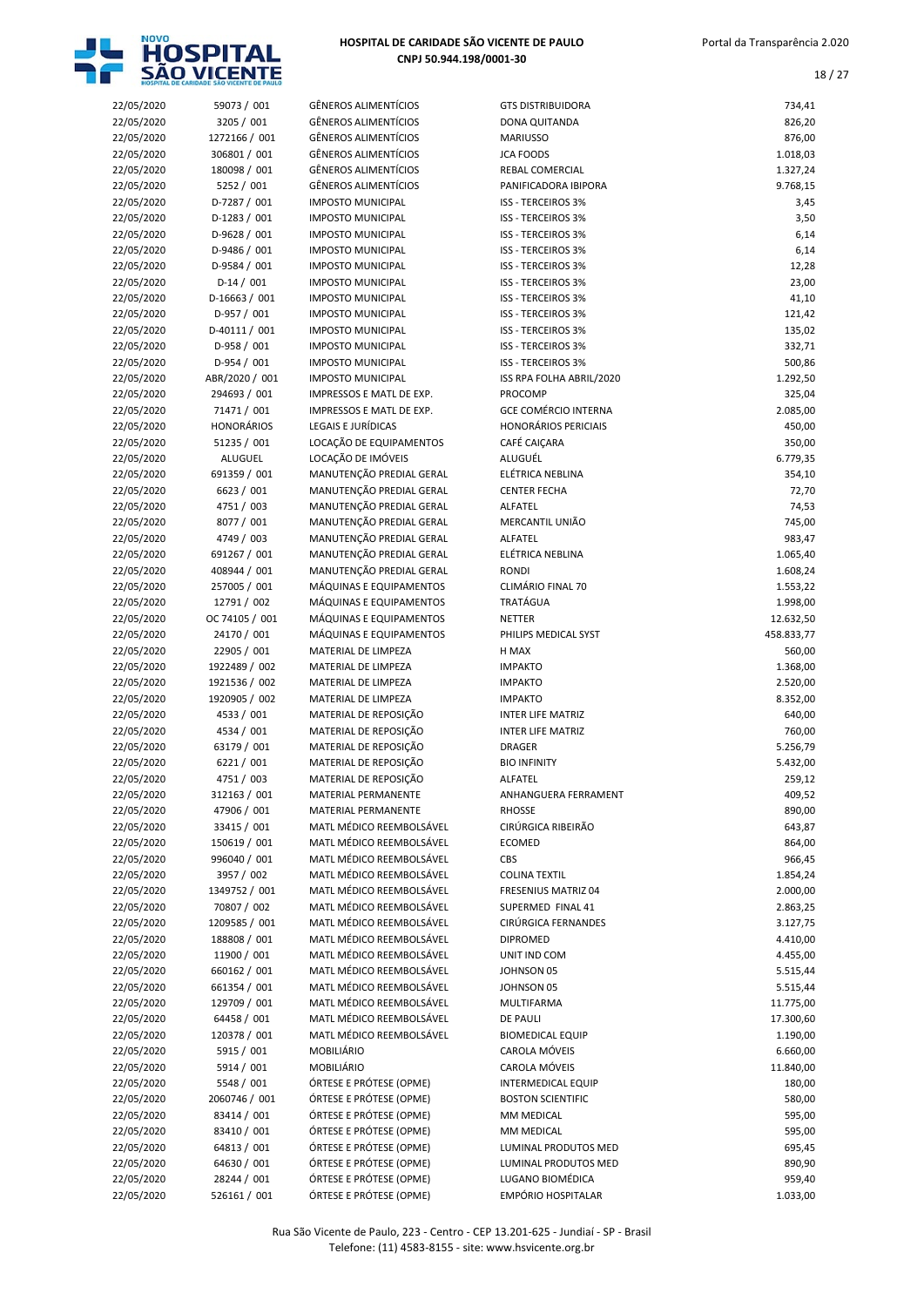

|                          | HOSPITAL DE CARIDADE SAO VICENTE DE PAULO |                                                        |                                        |                      |
|--------------------------|-------------------------------------------|--------------------------------------------------------|----------------------------------------|----------------------|
| 22/05/2020               | 526150 / 001                              | ÓRTESE E PRÓTESE (OPME)                                | <b>EMPÓRIO HOSPITALAR</b>              | 1.033,00             |
| 22/05/2020               | 526201 / 001                              | ÓRTESE E PRÓTESE (OPME)                                | EMPÓRIO HOSPITALAR                     | 1.287,00             |
| 22/05/2020               | 526199 / 001                              | ÓRTESE E PRÓTESE (OPME)                                | <b>EMPÓRIO HOSPITALAR</b><br>DOC MED   | 1.287,00             |
| 22/05/2020<br>22/05/2020 | 23662 / 001<br>64815 / 001                | ÓRTESE E PRÓTESE (OPME)<br>ÓRTESE E PRÓTESE (OPME)     | LUMINAL PRODUTOS MED                   | 2.034,50<br>2.534,50 |
| 22/05/2020               | 64797 / 001                               | ÓRTESE E PRÓTESE (OPME)                                | LUMINAL PRODUTOS MED                   | 2.729,95             |
| 22/05/2020               | 64814 / 001                               | ÓRTESE E PRÓTESE (OPME)                                | LUMINAL PRODUTOS MED                   | 4.069,00             |
| 22/05/2020               | 23663 / 001                               | ÓRTESE E PRÓTESE (OPME)                                | DOC MED                                | 4.069,00             |
| 22/05/2020               | 921929 / 001                              | ÓRTESE E PRÓTESE (OPME)                                | <b>BIOTRONIK</b>                       | 5.424,93             |
| 22/05/2020               | 921728 / 001                              | ÓRTESE E PRÓTESE (OPME)                                | <b>BIOTRONIK</b>                       | 5.424,93             |
| 22/05/2020               | 921805 / 001                              | ÓRTESE E PRÓTESE (OPME)                                | <b>BIOTRONIK</b>                       | 5.424,93             |
| 22/05/2020               | 921508 / 001                              | ÓRTESE E PRÓTESE (OPME)                                | <b>BIOTRONIK</b>                       | 7.426,43             |
| 22/05/2020               | 921516 / 001                              | ÓRTESE E PRÓTESE (OPME)                                | <b>BIOTRONIK</b>                       | 7.426,43             |
| 22/05/2020               | 921499 / 001                              | ÓRTESE E PRÓTESE (OPME)                                | <b>BIOTRONIK</b>                       | 7.426,43             |
| 22/05/2020               | 921824 / 001                              | ÓRTESE E PRÓTESE (OPME)                                | <b>BIOTRONIK</b>                       | 7.426,43             |
| 22/05/2020               | 1331 / 001                                | <b>OUTROS CUSTOS GERAIS</b>                            | PIZZI & PIZZI RES E                    | 2.297,48             |
| 22/05/2020<br>22/05/2020 | 601437 / 001<br>22905 / 001               | <b>OUTROS MATERIAIS</b><br><b>OUTROS MATERIAIS</b>     | <b>BALASKA</b><br>H MAX                | 422,40<br>460,00     |
| 22/05/2020               | 64458 / 001                               | <b>OUTROS MATERIAIS</b>                                | <b>DE PAULI</b>                        | 519,99               |
| 22/05/2020               | 35163 / 001                               | <b>OUTROS MATERIAIS</b>                                | MEGARUBBER COMÉRCIO                    | 680,00               |
| 22/05/2020               | 661355 / 001                              | <b>OUTROS MATERIAIS</b>                                | JOHNSON 05                             | 4.886,07             |
| 22/05/2020               | <b>RESCISÃO</b>                           | <b>RESCISÕES</b>                                       | <b>RESCISÃO</b>                        | 209,88               |
| 22/05/2020               | <b>RESCISÃO</b>                           | <b>RESCISÕES</b>                                       | <b>RESCISÃO</b>                        | 1.538,44             |
| 22/05/2020               | 55709 / 001                               | SERVS PRESTADOS - PJ                                   | <b>ELEVADORES ATLAS</b>                | 1.761,34             |
| 22/05/2020               | 1283 / 001                                | <b>SERVS PRESTADOS - PJ</b>                            | <b>CONTRAIL</b>                        | 171,62               |
| 22/05/2020               | 21657 / 003                               | SERVS PRESTADOS - PJ                                   | ALFATEL                                | 1.500,00             |
| 22/05/2020               | 8727 / 001                                | SERVS PRESTADOS - PJ                                   | <b>TRANSFORMADORES JUND</b>            | 3.000,95             |
| 26/05/2020               | 191765 / 001                              | DROGAS E MEDICAMENTOS                                  | KONIMAGEM COML LTDA                    | 15.825,00            |
| 26/05/2020               | 63334 / 001                               | <b>GASES MEDICINAIS</b>                                | <b>OXILUZ</b>                          | 999,16               |
| 26/05/2020               | 54242 / 001                               | <b>GASES MEDICINAIS</b>                                | <b>IBG CRYO FILIAL</b>                 | 5.454,53             |
| 26/05/2020               | 63333 / 001<br>17215 / 001                | <b>GASES MEDICINAIS</b><br><b>GÊNEROS ALIMENTÍCIOS</b> | <b>OXILUZ</b><br><b>IRMÃOS KANESHI</b> | 7.943,19             |
| 26/05/2020<br>26/05/2020 | 17216 / 001                               | <b>GÊNEROS ALIMENTÍCIOS</b>                            | <b>IRMÃOS KANESHI</b>                  | 157,24<br>244,12     |
| 26/05/2020               | 39946 / 001                               | <b>GÊNEROS ALIMENTÍCIOS</b>                            | <b>BANCA CODARIM</b>                   | 378,44               |
| 26/05/2020               | 3211 / 001                                | <b>GÊNEROS ALIMENTÍCIOS</b>                            | DONA QUITANDA                          | 749,40               |
| 26/05/2020               | 1895527 / 001                             | <b>GÊNEROS ALIMENTÍCIOS</b>                            | <b>FRANGO ADORO FILIAL</b>             | 2.164,00             |
| 26/05/2020               | 75599 / 001                               | <b>GÊNEROS ALIMENTÍCIOS</b>                            | <b>BIE</b>                             | 4.297,93             |
| 26/05/2020               | 330 / 001                                 | IMPRESSOS E MATL DE EXP.                               | CHAVEIRO JUNDIAÍ                       | 530,00               |
| 26/05/2020               | 348502 / 001                              | MANUTENÇÃO PREDIAL GERAL                               | <b>DEPÓSITO TORTORELLA</b>             | 103,00               |
| 26/05/2020               | 349390 / 001                              | MANUTENÇÃO PREDIAL GERAL                               | DEPÓSITO TORTORELLA                    | 468,00               |
| 26/05/2020               | 17166 / 001                               | MANUTENÇÃO PREDIAL GERAL                               | <b>FIRE LESS</b>                       | 640,68               |
| 26/05/2020               | 348058 / 001                              | MANUTENÇÃO PREDIAL GERAL                               | DEPÓSITO TORTORELLA                    | 900,00               |
| 26/05/2020               | 349405 / 001                              | MANUTENÇÃO PREDIAL GERAL                               | DEPÓSITO TORTORELLA                    | 910,00               |
| 26/05/2020               | 63333 / 001                               | MATERIAL DE REPOSIÇÃO<br>MATERIAL DE REPOSIÇÃO         | <b>OXILUZ</b>                          | 105,50               |
| 26/05/2020<br>26/05/2020 | 97549 / 001<br>68632 / 001                | MATL MÉDICO REEMBOLSÁVEL                               | ELETRIZEL<br><b>MEDICOR</b>            | 263,40<br>7.257,98   |
| 26/05/2020               | 299178 / 001                              | MATL MÉDICO REEMBOLSÁVEL                               | <b>CREMER MG</b>                       | 2.363,76             |
| 26/05/2020               | 226020 / 001                              | MATL MÉDICO REEMBOLSÁVEL                               | <b>HDL HOSPITALAR</b>                  | 3.096,00             |
| 26/05/2020               | 433781 / 001                              | MATL MÉDICO REEMBOLSÁVEL                               | SUPERMED FINAL 07                      | 6.105,60             |
| 26/05/2020               | 187 / 001                                 | MATL MÉDICO REEMBOLSÁVEL                               | DIFARMIG FILIAL                        | 8.175,00             |
| 26/05/2020               | 15281 / 001                               | ÓRTESE E PRÓTESE (OPME)                                | <b>EVMED</b>                           | 117,00               |
| 26/05/2020               | 64972 / 001                               | ÓRTESE E PRÓTESE (OPME)                                | LUMINAL PRODUTOS MED                   | 195,45               |
| 26/05/2020               | 64969 / 001                               | ÓRTESE E PRÓTESE (OPME)                                | LUMINAL PRODUTOS MED                   | 2.229,95             |
| 26/05/2020               | 64971 / 001                               | ÓRTESE E PRÓTESE (OPME)                                | LUMINAL PRODUTOS MED                   | 2.229,95             |
| 26/05/2020               | 64970 / 001                               | ÓRTESE E PRÓTESE (OPME)                                | LUMINAL PRODUTOS MED                   | 2.534,50             |
| 26/05/2020               | 654 / 001                                 | <b>OUTROS CUSTOS GERAIS</b>                            | AUTO ELÉTRICA GT                       | 290,00               |
| 26/05/2020<br>26/05/2020 | 653 / 001<br>330 / 001                    | <b>OUTROS CUSTOS GERAIS</b><br><b>OUTROS MATERIAIS</b> | AUTO ELÉTRICA GT<br>CHAVEIRO JUNDIAÍ   | 1.245,00<br>125,00   |
| 26/05/2020               | 187 / 001                                 | SERVS MÉDICOS REPASSE - PJ                             | INST DE ONCOLOGIA                      | 214.190,63           |
| 26/05/2020               | 241312 / 001                              | SERVS PRESTADOS - PJ                                   | <b>SIMPRO</b>                          | 620,37               |
| 26/05/2020               | 53 / 001                                  | SERVS PRESTADOS - PJ                                   | <b>DIAZ PRINT</b>                      | 64,52                |
| 26/05/2020               | 7287 / 001                                | SERVS PRESTADOS - PJ                                   | LAVANDERIA S. JORGE                    | 65,55                |
| 26/05/2020               | 26/001                                    | SERVS PRESTADOS - PJ                                   | ELETRICAL                              | 150,00               |
| 26/05/2020               | 52/001                                    | SERVS PRESTADOS - PJ                                   | <b>DIAZ PRINT</b>                      | 165,00               |
| 26/05/2020               | 544260 / 001                              | <b>VALE TRANSPORTE</b>                                 | RÁPIDO LUXO                            | 91,10                |
| 27/05/2020               | <b>PROCESSO</b>                           | CONTINGÊNCIAS TRABALHISTAS                             | <b>PROCESSO</b>                        | 364,20               |
| 27/05/2020               | <b>PROCESSO</b>                           | CONTINGÊNCIAS TRABALHISTAS                             | <b>PROCESSO</b>                        | 2.000,00             |
| 27/05/2020               | <b>PROCESSO</b>                           | CONTINGÊNCIAS TRABALHISTAS                             | <b>PROCESSO</b>                        | 2.571,42             |
| 27/05/2020               | <b>PROCESSO</b>                           | CONTINGÊNCIAS TRABALHISTAS                             | <b>PROCESSO</b>                        | 5.000,00             |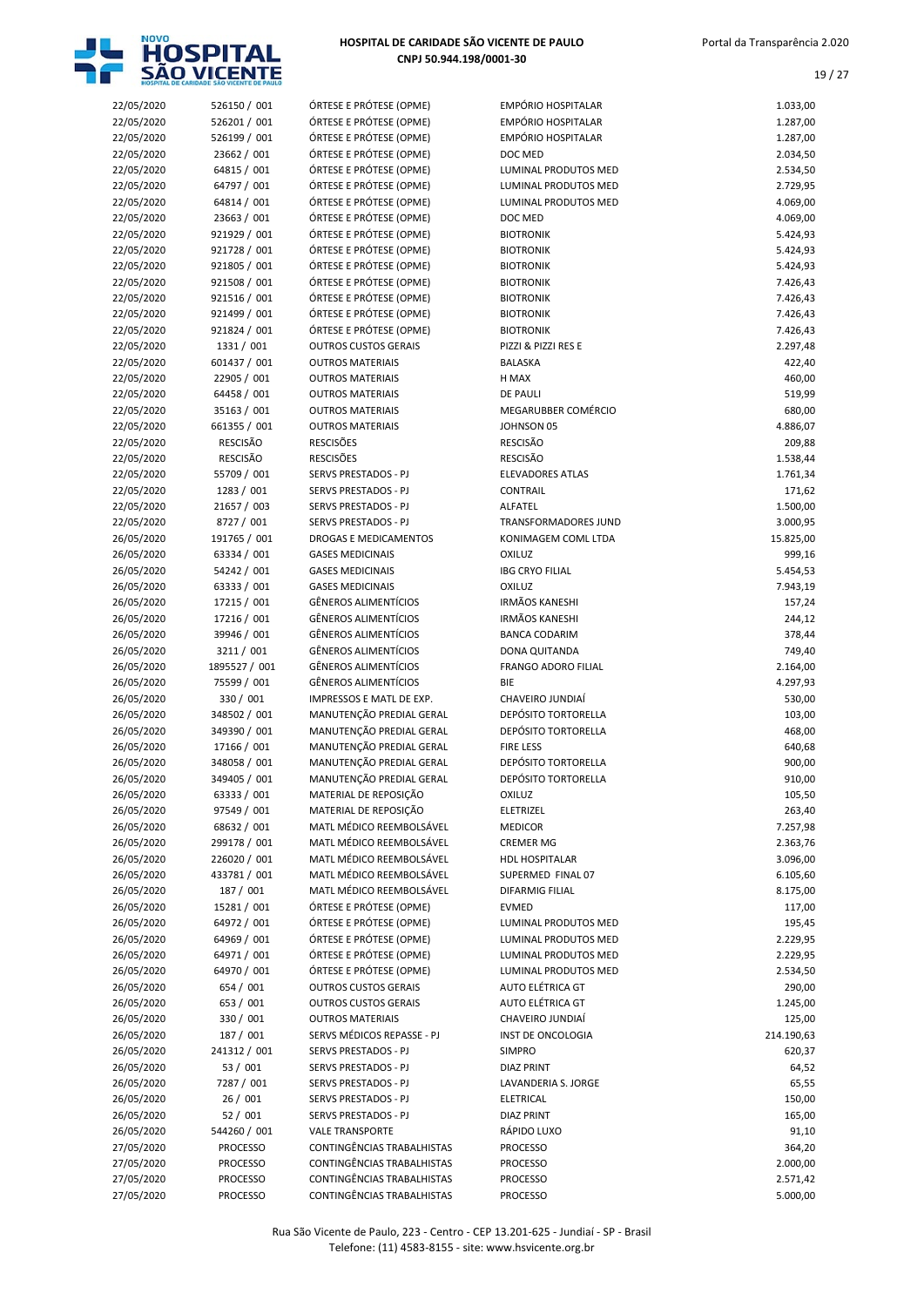

| 27/05/2020               | <b>PROCESSO</b>              | CONTINGÊNCIAS TRABALHISTAS                                 | <b>PROCESSO</b>                           | 6.863,67             |
|--------------------------|------------------------------|------------------------------------------------------------|-------------------------------------------|----------------------|
| 27/05/2020               | <b>PROCESSO</b>              | CONTINGÊNCIAS TRABALHISTAS                                 | <b>PROCESSO</b>                           | 8.000,00             |
| 27/05/2020               | 230/2019 / 005               | CONTINGÊNCIAS TRABALHISTAS                                 | SIND MÉDICOS                              | 50.000,00            |
| 27/05/2020               | 13586 / 001                  | DESPESAS DE VEÍCULOS                                       | <b>BATELAU BATERIA</b>                    | 360,00               |
| 27/05/2020               | 17786 / 001                  | <b>DROGAS E MEDICAMENTOS</b>                               | POLI MEDICAL                              | 1.968,00             |
| 27/05/2020               | 111421 / 002                 | DROGAS E MEDICAMENTOS                                      | ANBIOTON IMPORTADO                        | 20.386,67            |
| 27/05/2020               | 3212 / 001                   | <b>GÊNEROS ALIMENTÍCIOS</b>                                | DONA QUITANDA                             | 273,30               |
| 27/05/2020               | 473381 / 001                 | GÊNEROS ALIMENTÍCIOS                                       | LATICÍNIO ATILATTE                        | 352,00               |
| 27/05/2020               | 1272871 / 001                | GÊNEROS ALIMENTÍCIOS                                       | <b>MARIUSSO</b>                           | 543,36               |
| 27/05/2020               | 1272872 / 001                | <b>GÊNEROS ALIMENTÍCIOS</b>                                | <b>MARIUSSO</b>                           | 1.182,60             |
| 27/05/2020               | 2020 / 004                   | <b>IMPOSTO MUNICIPAL</b>                                   | <b>IPTU 2020</b>                          | 114,81               |
| 27/05/2020               | 2020 / 004                   | <b>IMPOSTO MUNICIPAL</b>                                   | <b>IPTU 2020</b>                          | 180,60               |
| 27/05/2020               | 2020 / 004                   | <b>IMPOSTO MUNICIPAL</b>                                   | <b>IPTU 2020</b>                          | 224,59               |
| 27/05/2020               | 2020 / 004                   | <b>IMPOSTO MUNICIPAL</b>                                   | <b>IPTU 2020</b>                          | 232,52               |
| 27/05/2020               | 2020 / 004                   | <b>IMPOSTO MUNICIPAL</b>                                   | <b>IPTU 2020</b>                          | 266,23               |
| 27/05/2020               | 2020 / 004                   | <b>IMPOSTO MUNICIPAL</b>                                   | <b>IPTU 2020</b>                          | 334,88               |
| 27/05/2020               | 348557 / 001                 | <b>IMPOSTO MUNICIPAL</b>                                   | PREFEITURA JUNDIAÍ                        | 70,00                |
| 27/05/2020               | 348558 / 001                 | <b>IMPOSTO MUNICIPAL</b>                                   | PREFEITURA JUNDIAÍ                        | 70,00                |
| 27/05/2020               | 422868 / 004                 | LIVROS, JORNAIS, REVISTAS, PUB                             | <b>IOB</b>                                | 548,37               |
| 27/05/2020<br>27/05/2020 | 10988524 / 001<br>3512 / 001 | LIVROS, JORNAIS, REVISTAS, PUB<br>MANUTENÇÃO PREDIAL GERAL | O ESTADO DE S. PAULO                      | 837,20<br>1.024,80   |
|                          |                              | MANUTENÇÃO PREDIAL GERAL                                   | <b>MBS</b>                                |                      |
| 27/05/2020               | 50717 / 001<br>5271 / 001    |                                                            | SOBEPART PROVECTO<br><b>GREEN BAGS</b>    | 1.506,21             |
| 27/05/2020<br>27/05/2020 | 38240 / 001                  | MATERIAL DE LIMPEZA<br>MATERIAL DE LIMPEZA                 |                                           | 2.005,20             |
| 27/05/2020               | 5270 / 001                   | MATERIAL DE LIMPEZA                                        | PLUMA ARTEFATOS DE P<br><b>GREEN BAGS</b> | 3.507,00<br>5.753,90 |
| 27/05/2020               | 5272 / 001                   | MATERIAL DE LIMPEZA                                        | <b>GREEN BAGS</b>                         | 10.438,20            |
| 27/05/2020               | 3512 / 001                   | MATERIAL DE REPOSIÇÃO                                      | <b>MBS</b>                                | 170,00               |
| 27/05/2020               | 47933 / 001                  | MATERIAL PERMANENTE                                        | <b>RHOSSE</b>                             | 3.290,00             |
| 27/05/2020               | 74672 / 002                  | MATL MÉDICO REEMBOLSÁVEL                                   | SUPERMED FINAL 41                         | 32,19                |
| 27/05/2020               | 83909 / 001                  | MATL MÉDICO REEMBOLSÁVEL                                   | CIRÚRGICA BRASIL                          | 1.353,50             |
| 27/05/2020               | 431731 / 002                 | MATL MÉDICO REEMBOLSÁVEL                                   | SUPERMED FINAL 07                         | 7.974,43             |
| 27/05/2020               | 77532 / 001                  | MATL MÉDICO REEMBOLSÁVEL                                   | SUPERMED FINAL 41                         | 874,80               |
| 27/05/2020               | 21268 / 001                  | MATL MÉDICO REEMBOLSÁVEL                                   | <b>MARTCIRUR</b>                          | 1.063,65             |
| 27/05/2020               | 30179 / 001                  | MATL MÉDICO REEMBOLSÁVEL                                   | <b>FORTECARE</b>                          | 3.842,00             |
| 27/05/2020               | 77581 / 001                  | MATL MÉDICO REEMBOLSÁVEL                                   | SUPERMED FINAL 41                         | 5.245,89             |
| 27/05/2020               | 5552 / 001                   | ÓRTESE E PRÓTESE (OPME)                                    | <b>INTERMEDICAL EQUIP</b>                 | 360,00               |
| 27/05/2020               | 526568 / 001                 | ÓRTESE E PRÓTESE (OPME)                                    | <b>EMPÓRIO HOSPITALAR</b>                 | 102,00               |
| 27/05/2020               | 526566 / 001                 | ÓRTESE E PRÓTESE (OPME)                                    | EMPÓRIO HOSPITALAR                        | 1.033,00             |
| 27/05/2020               | 83822 / 001                  | ÓRTESE E PRÓTESE (OPME)                                    | MM MEDICAL                                | 5.331,48             |
| 27/05/2020               | 83823 / 001                  | ÓRTESE E PRÓTESE (OPME)                                    | MM MEDICAL                                | 8.160,98             |
| 27/05/2020               | 601810 / 001                 | <b>OUTROS MATERIAIS</b>                                    | <b>BALASKA</b>                            | 116,00               |
| 27/05/2020               | 601833 / 001                 | <b>OUTROS MATERIAIS</b>                                    | <b>BALASKA</b>                            | 267,88               |
| 27/05/2020               | 601816 / 001                 | <b>OUTROS MATERIAIS</b>                                    | <b>BALASKA</b>                            | 342,00               |
| 27/05/2020               | 3552 / 001                   | <b>OUTROS MATERIAIS</b>                                    | FOX INDÚSTRIA                             | 500,00               |
| 27/05/2020               | 21269 / 001                  | <b>OUTROS MATERIAIS</b>                                    | <b>MARTCIRUR</b>                          | 1.256,00             |
| 27/05/2020               | RESCISÃO                     | <b>RESCISÕES</b>                                           | RESCISÃO                                  | 2.365,78             |
| 27/05/2020               | 38414 / 001                  | SADT - SERVS MÉDICOS REPASSE                               | <b>JUNDIMAGEM</b>                         | 3.378,60             |
| 27/05/2020               | 886 / 001                    | SADT - SERVS MÉDICOS REPASSE                               | CARDIOIMAGEM                              | 15.945,12            |
| 27/05/2020               | 971 / 001                    | SADT - SERVS MÉDICOS REPASSE                               | <b>ICESP</b>                              | 44.006,73            |
| 27/05/2020               | 4018 / 001                   | SADT - SERVS MÉDICOS REPASSE                               | CARVALHO MEDICINA                         | 7.038,75             |
| 27/05/2020               | 2055 / 001                   | SADT - SERVS MÉDICOS REPASSE                               | NETO, KATO & MENDONÇA                     | 19.084,40            |
| 27/05/2020               | 2131/001                     | SADT - SERVS MÉDICOS REPASSE                               | INST CARDOSO DE ALME                      | 25.181,83            |
| 27/05/2020               | 50505 / 001                  | SADT - SERVS MÉDICOS REPASSE                               | <b>ICON</b>                               | 114.054,33           |
| 27/05/2020               | 5423 / 001                   | SERVS MÉDICOS COMPL - PJ                                   | CLÍNICA ZIMMERMANN                        | 16.570,00            |
| 27/05/2020               | 5424 / 001                   | SERVS MÉDICOS COMPL - PJ                                   | CLÍNICA ZIMMERMANN                        | 25.339,50            |
| 27/05/2020               | 50507 / 001                  | SERVS MÉDICOS REPASSE - PJ                                 | <b>ICON</b>                               | 11.262,00            |
| 27/05/2020               | 14826 / 001                  | SERVS MÉDICOS REPASSE - PJ                                 | HOSPITAL DIA OFTALMO                      | 92.555,96            |
| 27/05/2020               | 970 / 001                    | SERVS MÉDICOS REPASSE - PJ                                 | <b>ICESP</b>                              | 50.565,81            |
| 27/05/2020               | 975 / 001                    | SERVS PRESTADOS - PJ                                       | <b>DISTRIBUIDORA PAULIS</b>               | 760,00               |
| 27/05/2020               | 12822 / 001                  | SERVS PRESTADOS - PJ                                       | <b>CIRAR</b>                              | 3.112,60             |
| 27/05/2020               | 9706 / 001                   | SERVS PRESTADOS - PJ                                       | CAÇAMBINHAS                               | 347,65               |
| 27/05/2020               | CONF DÍVIDA / 024            | <b>TERMO CONF DÍVIDA</b>                                   | ISI                                       | 10.264,37            |
| 28/05/2020               | 3676 / 001                   | CONT MANUTENÇÃO (EQUIP E INF)                              | SISQUAL                                   | 12.051,44            |
| 28/05/2020               | <b>PROCESSO</b>              | CONTINGÊNCIAS TRABALHISTAS                                 | <b>PROCESSO</b>                           | 1.400,00             |
| 28/05/2020               | <b>PROCESSO</b>              | CONTINGÊNCIAS TRABALHISTAS                                 | <b>PROCESSO</b>                           | 3.750,00             |
| 28/05/2020               | <b>PROCESSO</b>              | CONTINGÊNCIAS TRABALHISTAS                                 | <b>PROCESSO</b>                           | 22.038,56            |
| 28/05/2020               | 1210794 / 001                | DESPESAS FINANC MUNICIPAL                                  | CIRÚRGICA FERNANDES                       | 0,01                 |
| 28/05/2020               | 182279 / 001                 | DROGAS E MEDICAMENTOS                                      | CIRUR SÃO JOSÉ 04                         | 201,82               |
| 28/05/2020               | 2532578 / 001                | DROGAS E MEDICAMENTOS                                      | CRISTÁLIA                                 | 244,01               |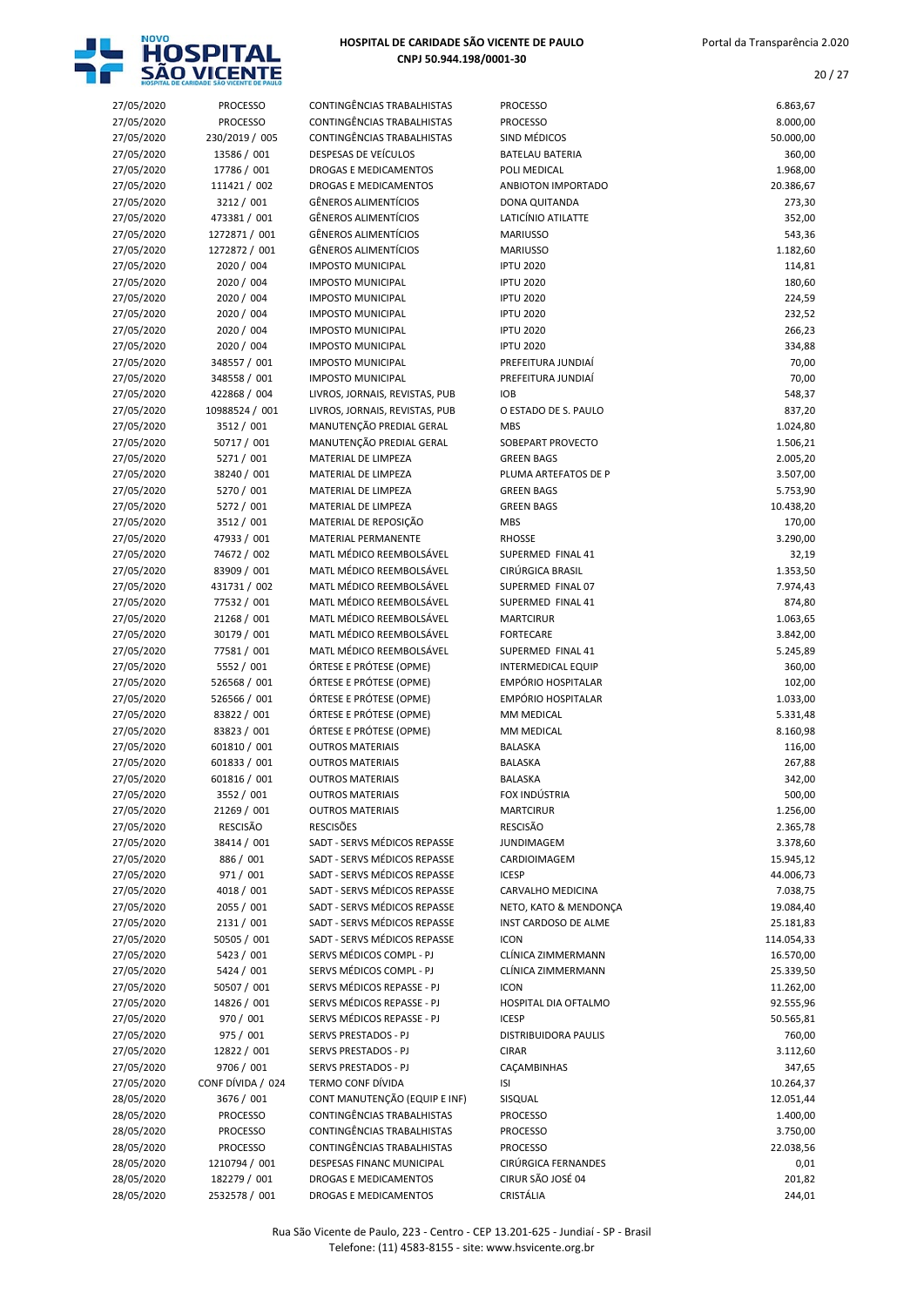

| 28/05/2020               | 2530770 / 001              | DROGAS E MEDICAMENTOS                           | CRISTÁLIA                                | 420,00               |
|--------------------------|----------------------------|-------------------------------------------------|------------------------------------------|----------------------|
| 28/05/2020               | 2531986 / 003              | DROGAS E MEDICAMENTOS                           | CRISTÁLIA                                | 506,22               |
| 28/05/2020               | 2546833 / 001              | DROGAS E MEDICAMENTOS                           | CRISTÁLIA                                | 822,40               |
| 28/05/2020               | 2530813 / 001              | DROGAS E MEDICAMENTOS                           | CRISTÁLIA                                | 2.250,00             |
| 28/05/2020               | 1285204 / 002              | DROGAS E MEDICAMENTOS                           | RIOCLARENSE 91                           | 2.600,00             |
| 28/05/2020               | 2546591 / 001              | <b>DROGAS E MEDICAMENTOS</b>                    | <b>CRISTÁLIA</b>                         | 2.770,00             |
| 28/05/2020               | 2536487 / 001              | <b>DROGAS E MEDICAMENTOS</b>                    | CRISTÁLIA                                | 4.000,00             |
| 28/05/2020               | 2531905 / 001              | DROGAS E MEDICAMENTOS                           | CRISTÁLIA                                | 4.550,00             |
| 28/05/2020               | 2546556 / 001              | DROGAS E MEDICAMENTOS                           | CRISTÁLIA                                | 5.020,00             |
| 28/05/2020               | 2536173 / 001              | DROGAS E MEDICAMENTOS                           | CRISTÁLIA                                | 7.500,00             |
| 28/05/2020               | 2044527 / 001              | DROGAS E MEDICAMENTOS                           | MAFRA FILIAL GO                          | 7.796,37             |
| 28/05/2020               | 2539221 / 001              | DROGAS E MEDICAMENTOS                           | <b>CRISTÁLIA</b>                         | 7.798,00             |
| 28/05/2020               | 2035584 / 001              | DROGAS E MEDICAMENTOS                           | MAFRA FILIAL GO                          | 9.750,00             |
| 28/05/2020               | 2540257 / 001              | <b>DROGAS E MEDICAMENTOS</b>                    | CRISTÁLIA                                | 10.000,00            |
| 28/05/2020               | 2531690 / 001              | DROGAS E MEDICAMENTOS                           | CRISTÁLIA                                | 15.339,40            |
| 28/05/2020               | 2035697 / 001              | DROGAS E MEDICAMENTOS                           | MAFRA FILIAL GO                          | 68.992,70            |
| 28/05/2020               | 177863 / 003               | DROGAS E MEDICAMENTOS                           | <b>GENÉSIO A MENDES</b>                  | 1.162,93             |
| 28/05/2020               | 314910 / 001               | <b>GASES MEDICINAIS</b>                         | <b>IBG</b>                               | 445,66               |
| 28/05/2020               | 54289 / 001                | <b>GASES MEDICINAIS</b>                         | <b>IBG CRYO FILIAL</b>                   | 1.678,32             |
| 28/05/2020               | 17232 / 001                | <b>GÊNEROS ALIMENTÍCIOS</b>                     | <b>IRMÃOS KANESHI</b>                    | 165,98               |
| 28/05/2020               | 17233 / 001                | <b>GÊNEROS ALIMENTÍCIOS</b>                     | <b>IRMÃOS KANESHI</b>                    | 187,55               |
| 28/05/2020               | 1897936 / 001              | <b>GÊNEROS ALIMENTÍCIOS</b>                     | <b>FRANGO ADORO FILIAL</b>               | 284,00               |
| 28/05/2020               | 7284 / 001                 | <b>GÊNEROS ALIMENTÍCIOS</b>                     | PRISMA COMERCIAL                         | 305,50               |
| 28/05/2020               | 473660 / 001               | <b>GÊNEROS ALIMENTÍCIOS</b>                     | LATICÍNIO ATILATTE                       | 418,00               |
| 28/05/2020               | 3227 / 001                 | <b>GÊNEROS ALIMENTÍCIOS</b>                     | DONA QUITANDA                            | 651,95               |
| 28/05/2020               | 75637 / 001                | <b>GÊNEROS ALIMENTÍCIOS</b>                     | <b>BIE</b>                               | 1.219,17             |
| 28/05/2020               | 50290 / 001                | <b>GÊNEROS ALIMENTÍCIOS</b>                     | <b>CIL</b>                               | 1.575,00             |
| 28/05/2020               | 2035039 / 001              | <b>GÊNEROS ALIMENTÍCIOS</b>                     | <b>MAFRA FILIAL GO</b>                   | 4.717,44             |
| 28/05/2020               | 2044440 / 001              | <b>GÊNEROS ALIMENTÍCIOS</b>                     | MAFRA FILIAL GO                          | 10.824,40            |
| 28/05/2020               | 71598 / 001                | IMPRESSOS E MATL DE EXP.                        | <b>GCE COMÉRCIO INTERNA</b>              | 2.085,00             |
| 28/05/2020               | 10071 / 001                | LIVROS, JORNAIS, REVISTAS, PUB                  | LAUDA EDITORA, CONS                      | 300,00               |
| 28/05/2020               | 10072 / 001                | LIVROS, JORNAIS, REVISTAS, PUB                  | LAUDA EDITORA, CONS                      | 300,00               |
| 28/05/2020               | 05/2020 / 001              | LOCAÇÃO DE DIVERSOS                             | <b>BRASMODULOS</b>                       | 11.640,00            |
| 28/05/2020               | ALUGUÉL                    | LOCAÇÃO DE IMÓVEIS                              | ALUGUEL                                  | 3.329,80             |
| 28/05/2020               | 67610 / 001                | MANUTENÇÃO PREDIAL GERAL                        | <b>COFAL</b>                             | 280,00               |
| 28/05/2020               | 33415 / 001                | MÁQUINAS E EQUIPAMENTOS                         | REFRIG FABRÍCIO                          | 2.031,00             |
| 28/05/2020               | 121484 / 001               | MATERIAL DE LIMPEZA<br>MATERIAL DE LIMPEZA      | <b>ITW FLUIDS E HYGIENE</b>              | 1.002,54             |
| 28/05/2020               | 7283 / 001<br>121485 / 001 |                                                 | PRISMA COMERCIAL                         | 1.369,00<br>9.930,96 |
| 28/05/2020<br>28/05/2020 | 328054 / 001               | MATERIAL DE LIMPEZA<br>MATL MÉDICO REEMBOLSÁVEL | <b>ITW FLUIDS E HYGIENE</b><br>POLAR FIX | 294,00               |
| 28/05/2020               | 326270 / 001               | MATL MÉDICO REEMBOLSÁVEL                        | POLAR FIX                                | 314,00               |
| 28/05/2020               | 326375 / 001               | MATL MÉDICO REEMBOLSÁVEL                        | <b>POLAR FIX</b>                         | 386,75               |
| 28/05/2020               | 327440 / 001               | MATL MÉDICO REEMBOLSÁVEL                        | <b>POLAR FIX</b>                         | 476,40               |
| 28/05/2020               | 1903 / 001                 | MATL MÉDICO REEMBOLSÁVEL                        | POLAR FIX IND E COM                      | 577,40               |
| 28/05/2020               | 326295 / 001               | MATL MÉDICO REEMBOLSÁVEL                        | POLAR FIX                                | 622,60               |
| 28/05/2020               | 325763 / 001               | MATL MÉDICO REEMBOLSÁVEL                        | POLAR FIX                                | 766,20               |
| 28/05/2020               | 181283 / 002               | MATL MÉDICO REEMBOLSÁVEL                        | CIRUR SÃO JOSÉ 04                        | 1.006,78             |
| 28/05/2020               | 181283 / 003               | MATL MÉDICO REEMBOLSÁVEL                        | CIRUR SÃO JOSÉ 04                        | 1.007,08             |
| 28/05/2020               | 183493 / 001               | MATL MÉDICO REEMBOLSÁVEL                        | CIRUR SÃO JOSÉ 04                        | 1.013,63             |
| 28/05/2020               | 327906 / 001               | MATL MÉDICO REEMBOLSÁVEL                        | POLAR FIX                                | 1.039,20             |
| 28/05/2020               | 327400 / 001               | MATL MÉDICO REEMBOLSÁVEL                        | POLAR FIX                                | 1.062,72             |
| 28/05/2020               | 328333 / 001               | MATL MÉDICO REEMBOLSÁVEL                        | POLAR FIX                                | 1.190,40             |
| 28/05/2020               | 183645 / 001               | MATL MÉDICO REEMBOLSÁVEL                        | CIRUR SÃO JOSÉ 04                        | 1.224,90             |
| 28/05/2020               | 182677 / 001               | MATL MÉDICO REEMBOLSÁVEL                        | CIRUR SÃO JOSÉ 04                        | 1.438,26             |
| 28/05/2020               | 182677 / 002               | MATL MÉDICO REEMBOLSÁVEL                        | CIRUR SÃO JOSÉ 04                        | 1.438,26             |
| 28/05/2020               | 324031 / 001               | MATL MÉDICO REEMBOLSÁVEL                        | POLAR FIX                                | 1.525,50             |
| 28/05/2020               | 326349 / 001               | MATL MÉDICO REEMBOLSÁVEL                        | POLAR FIX                                | 1.766,80             |
| 28/05/2020               | 325589 / 001               | MATL MÉDICO REEMBOLSÁVEL                        | POLAR FIX                                | 2.100,00             |
| 28/05/2020               | 22361 / 002                | MATL MÉDICO REEMBOLSÁVEL                        | <b>VOLPI</b>                             | 2.395,56             |
| 28/05/2020               | 181228 / 002               | MATL MÉDICO REEMBOLSÁVEL                        | CIRUR SÃO JOSÉ 04                        | 2.489,05             |
| 28/05/2020               | 181228 / 003               | MATL MÉDICO REEMBOLSÁVEL                        | CIRUR SÃO JOSÉ 04                        | 2.489,80             |
| 28/05/2020               | 324685 / 001               | MATL MÉDICO REEMBOLSÁVEL                        | POLAR FIX                                | 2.715,89             |
| 28/05/2020               | 326948 / 001               | MATL MÉDICO REEMBOLSÁVEL                        | POLAR FIX                                | 3.447,72             |
| 28/05/2020               | 328103 / 001               | MATL MÉDICO REEMBOLSÁVEL                        | POLAR FIX                                | 3.836,04             |
| 28/05/2020               | 183185 / 001               | MATL MÉDICO REEMBOLSÁVEL                        | CIRUR SÃO JOSÉ 04                        | 3.948,58             |
| 28/05/2020               | 182977 / 001               | MATL MÉDICO REEMBOLSÁVEL                        | CIRUR SÃO JOSÉ 04                        | 6.731,85             |
| 28/05/2020               | 325846 / 001               | MATL MÉDICO REEMBOLSÁVEL                        | POLAR FIX                                | 7.114,36             |
| 28/05/2020               | 1739 / 001                 | MATL MÉDICO REEMBOLSÁVEL                        | POLAR FIX IND E COM                      | 7.452,00             |
| 28/05/2020               | 1756 / 001                 | MATL MÉDICO REEMBOLSÁVEL                        | POLAR FIX IND E COM                      | 7.452,00             |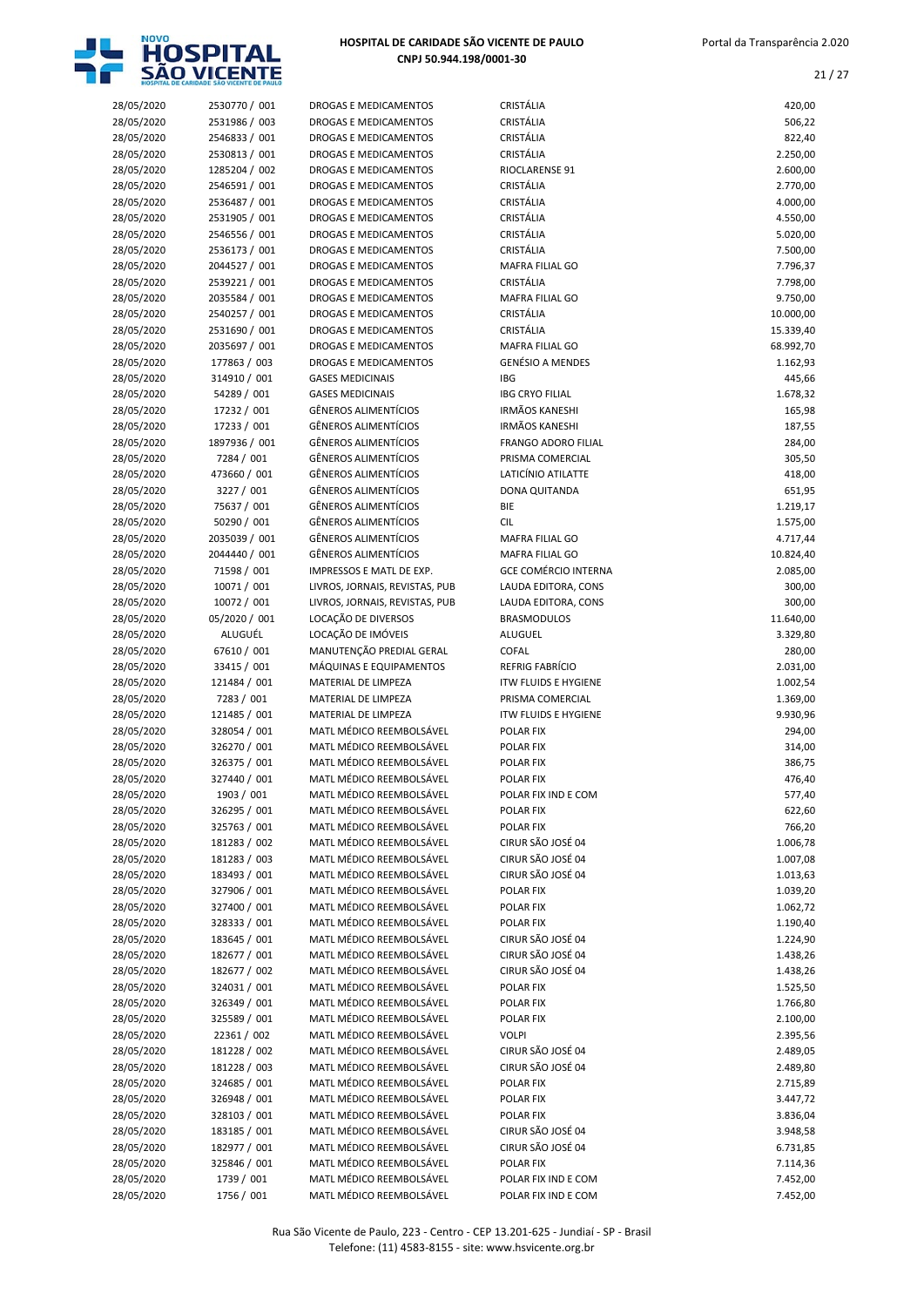

| 28/05/2020 | 1826 / 001    | MATL MÉDICO REEMBOLSÁVEL | POLAR FIX IND E COM        | 7.596,00  |
|------------|---------------|--------------------------|----------------------------|-----------|
| 28/05/2020 | 61202 / 001   | MATL MÉDICO REEMBOLSÁVEL | <b>MEDICAL CAMP</b>        | 660,00    |
| 28/05/2020 | 33636 / 001   | MATL MÉDICO REEMBOLSÁVEL | POLI TEX                   | 53,30     |
| 28/05/2020 | 1352477 / 001 | MATL MÉDICO REEMBOLSÁVEL | <b>FRESENIUS MATRIZ 04</b> | 776,25    |
| 28/05/2020 |               | MATL MÉDICO REEMBOLSÁVEL | CIRÚRGICA FERNANDES        |           |
|            | 1210794 / 001 |                          |                            | 1.375,19  |
| 28/05/2020 | 64599 / 001   | MATL MÉDICO REEMBOLSÁVEL | <b>DE PAULI</b>            | 1.628,22  |
| 28/05/2020 | 7282 / 001    | MATL MÉDICO REEMBOLSÁVEL | PRISMA COMERCIAL           | 2.210,00  |
| 28/05/2020 | 1210649 / 001 | MATL MÉDICO REEMBOLSÁVEL | CIRÚRGICA FERNANDES        | 9.268,69  |
| 28/05/2020 | 77993 / 001   | MATL MÉDICO REEMBOLSÁVEL | SUPERMED FINAL 41          | 30.912,34 |
|            |               |                          |                            |           |
| 28/05/2020 | 2531985 / 001 | MEDICAMENTOS CONTROLADOS | CRISTÁLIA                  | 120,00    |
| 28/05/2020 | 2546535 / 001 | MEDICAMENTOS CONTROLADOS | CRISTÁLIA                  | 3.250,00  |
| 28/05/2020 | 2530770 / 001 | MEDICAMENTOS CONTROLADOS | CRISTÁLIA                  | 7.500,00  |
| 28/05/2020 | 2531690 / 001 | MEDICAMENTOS CONTROLADOS | CRISTÁLIA                  | 20.182,00 |
|            |               |                          |                            |           |
| 28/05/2020 | 2539221 / 001 | MEDICAMENTOS CONTROLADOS | CRISTÁLIA                  | 20.547,00 |
| 28/05/2020 | 2605719 / 001 | MEDICAMENTOS CONTROLADOS | CRISTÁLIA                  | 22.400,00 |
| 28/05/2020 | 220129 / 002  | ÓRTESE E PRÓTESE (OPME)  | VITÓRIA HOSPITALAR         | 97,72     |
| 28/05/2020 | 218856 / 002  | ÓRTESE E PRÓTESE (OPME)  | VITÓRIA HOSPITALAR         | 97,72     |
| 28/05/2020 | 219668 / 002  | ÓRTESE E PRÓTESE (OPME)  | VITÓRIA HOSPITALAR         | 97,72     |
|            |               |                          |                            |           |
| 28/05/2020 | 217841 / 002  | ÓRTESE E PRÓTESE (OPME)  | VITÓRIA HOSPITALAR         | 97,72     |
| 28/05/2020 | 218853 / 002  | ÓRTESE E PRÓTESE (OPME)  | VITÓRIA HOSPITALAR         | 97,72     |
| 28/05/2020 | 220127 / 002  | ÓRTESE E PRÓTESE (OPME)  | VITÓRIA HOSPITALAR         | 97,72     |
| 28/05/2020 | 218361 / 002  | ÓRTESE E PRÓTESE (OPME)  | VITÓRIA HOSPITALAR         | 97,72     |
|            |               |                          |                            |           |
| 28/05/2020 | 217842 / 002  | ÓRTESE E PRÓTESE (OPME)  | VITÓRIA HOSPITALAR         | 97,72     |
| 28/05/2020 | 218150 / 002  | ÓRTESE E PRÓTESE (OPME)  | VITÓRIA HOSPITALAR         | 97,72     |
| 28/05/2020 | 218360 / 002  | ÓRTESE E PRÓTESE (OPME)  | VITÓRIA HOSPITALAR         | 97,72     |
| 28/05/2020 | 141877 / 001  | ÓRTESE E PRÓTESE (OPME)  | PLANTÃO MÉDICO             | 195,45    |
| 28/05/2020 | 219222 / 002  | ÓRTESE E PRÓTESE (OPME)  | VITÓRIA HOSPITALAR         | 195,45    |
|            |               |                          |                            |           |
| 28/05/2020 | 142162 / 001  | ÓRTESE E PRÓTESE (OPME)  | PLANTÃO MÉDICO             | 195,45    |
| 28/05/2020 | 141878 / 001  | ÓRTESE E PRÓTESE (OPME)  | PLANTÃO MÉDICO             | 195,45    |
| 28/05/2020 | 220322 / 002  | ÓRTESE E PRÓTESE (OPME)  | VITÓRIA HOSPITALAR         | 195,45    |
| 28/05/2020 | 220128 / 002  | ÓRTESE E PRÓTESE (OPME)  | VITÓRIA HOSPITALAR         | 195,45    |
|            |               |                          |                            |           |
| 28/05/2020 | 220323 / 002  | ÓRTESE E PRÓTESE (OPME)  | VITÓRIA HOSPITALAR         | 347,72    |
| 28/05/2020 | 217894 / 002  | ÓRTESE E PRÓTESE (OPME)  | VITÓRIA HOSPITALAR         | 347,72    |
| 28/05/2020 | 217895 / 002  | ÓRTESE E PRÓTESE (OPME)  | VITÓRIA HOSPITALAR         | 347,72    |
| 28/05/2020 | 219221 / 002  | ÓRTESE E PRÓTESE (OPME)  | VITÓRIA HOSPITALAR         | 347,72    |
| 28/05/2020 | 222527 / 001  | ÓRTESE E PRÓTESE (OPME)  | VITÓRIA HOSPITALAR         | 347,73    |
|            |               |                          |                            |           |
| 28/05/2020 | 220131 / 002  | ÓRTESE E PRÓTESE (OPME)  | VITÓRIA HOSPITALAR         | 543,17    |
| 28/05/2020 | 218858 / 002  | ÓRTESE E PRÓTESE (OPME)  | VITÓRIA HOSPITALAR         | 597,72    |
| 28/05/2020 | 217893 / 002  | ÓRTESE E PRÓTESE (OPME)  | VITÓRIA HOSPITALAR         | 1.017,25  |
| 28/05/2020 | 221049 / 001  | ÓRTESE E PRÓTESE (OPME)  | VITÓRIA HOSPITALAR         | 1.017,25  |
| 28/05/2020 | 218855 / 002  | ÓRTESE E PRÓTESE (OPME)  | VITÓRIA HOSPITALAR         | 1.114,97  |
|            |               |                          |                            |           |
| 28/05/2020 | 219671 / 002  | ÓRTESE E PRÓTESE (OPME)  | VITÓRIA HOSPITALAR         | 1.364,97  |
| 28/05/2020 | 217892 / 002  | ÓRTESE E PRÓTESE (OPME)  | VITÓRIA HOSPITALAR         | 1.364,97  |
| 28/05/2020 | 142132 / 001  | ÓRTESE E PRÓTESE (OPME)  | PLANTÃO MÉDICO             | 2.815,20  |
| 28/05/2020 | 80742 / 001   | ÓRTESE E PRÓTESE (OPME)  | LIMEIRA                    | 35,76     |
|            |               | ÓRTESE E PRÓTESE (OPME)  |                            |           |
| 28/05/2020 | 95121 / 001   |                          | PRIME                      | 50,00     |
| 28/05/2020 | 94591 / 001   | ÓRTESE E PRÓTESE (OPME)  | PRIME                      | 55,42     |
| 28/05/2020 | 57035 / 001   | ÓRTESE E PRÓTESE (OPME)  | ORTHO SYSTEM               | 55,42     |
| 28/05/2020 | 56796 / 001   | ÓRTESE E PRÓTESE (OPME)  | ORTHO SYSTEM               | 55,42     |
| 28/05/2020 | 80817 / 001   | ÓRTESE E PRÓTESE (OPME)  | LIMEIRA                    | 61,36     |
|            |               |                          |                            |           |
| 28/05/2020 | 56923 / 001   | ÓRTESE E PRÓTESE (OPME)  | ORTHO SYSTEM               | 62,00     |
| 28/05/2020 | 220796 / 002  | ÓRTESE E PRÓTESE (OPME)  | VITÓRIA HOSPITALAR         | 97,72     |
| 28/05/2020 | 220586 / 002  | ÓRTESE E PRÓTESE (OPME)  | VITÓRIA HOSPITALAR         | 97,72     |
| 28/05/2020 | 221310 / 001  | ÓRTESE E PRÓTESE (OPME)  | VITÓRIA HOSPITALAR         | 97,73     |
| 28/05/2020 | 223702 / 001  | ÓRTESE E PRÓTESE (OPME)  | VITÓRIA HOSPITALAR         | 97,73     |
|            |               |                          |                            |           |
| 28/05/2020 | 221427 / 001  | ÓRTESE E PRÓTESE (OPME)  | VITÓRIA HOSPITALAR         | 97,73     |
| 28/05/2020 | 220796 / 001  | ÓRTESE E PRÓTESE (OPME)  | VITÓRIA HOSPITALAR         | 97,73     |
| 28/05/2020 | 221600 / 001  | ÓRTESE E PRÓTESE (OPME)  | VITÓRIA HOSPITALAR         | 97,73     |
| 28/05/2020 | 223049 / 001  | ÓRTESE E PRÓTESE (OPME)  | VITÓRIA HOSPITALAR         | 97,73     |
|            |               |                          |                            |           |
| 28/05/2020 | 221974 / 001  | ÓRTESE E PRÓTESE (OPME)  | VITÓRIA HOSPITALAR         | 97,73     |
| 28/05/2020 | 223011 / 001  | ÓRTESE E PRÓTESE (OPME)  | VITÓRIA HOSPITALAR         | 97,73     |
| 28/05/2020 | 224296 / 001  | ÓRTESE E PRÓTESE (OPME)  | VITÓRIA HOSPITALAR         | 97,73     |
| 28/05/2020 | 80836 / 001   | ÓRTESE E PRÓTESE (OPME)  | LIMEIRA                    | 110,84    |
| 28/05/2020 | 95337 / 001   | ÓRTESE E PRÓTESE (OPME)  | PRIME                      | 144,07    |
|            |               |                          |                            |           |
| 28/05/2020 | 56790 / 001   | ÓRTESE E PRÓTESE (OPME)  | ORTHO SYSTEM               | 148,40    |
| 28/05/2020 | 57021 / 001   | ÓRTESE E PRÓTESE (OPME)  | ORTHO SYSTEM               | 148,40    |
| 28/05/2020 | 94592 / 001   | ÓRTESE E PRÓTESE (OPME)  | PRIME                      | 148,40    |
| 28/05/2020 | 95279 / 001   | ÓRTESE E PRÓTESE (OPME)  | PRIME                      | 176,11    |
|            |               |                          |                            |           |
| 28/05/2020 | 57048 / 001   | ÓRTESE E PRÓTESE (OPME)  | ORTHO SYSTEM               | 176,11    |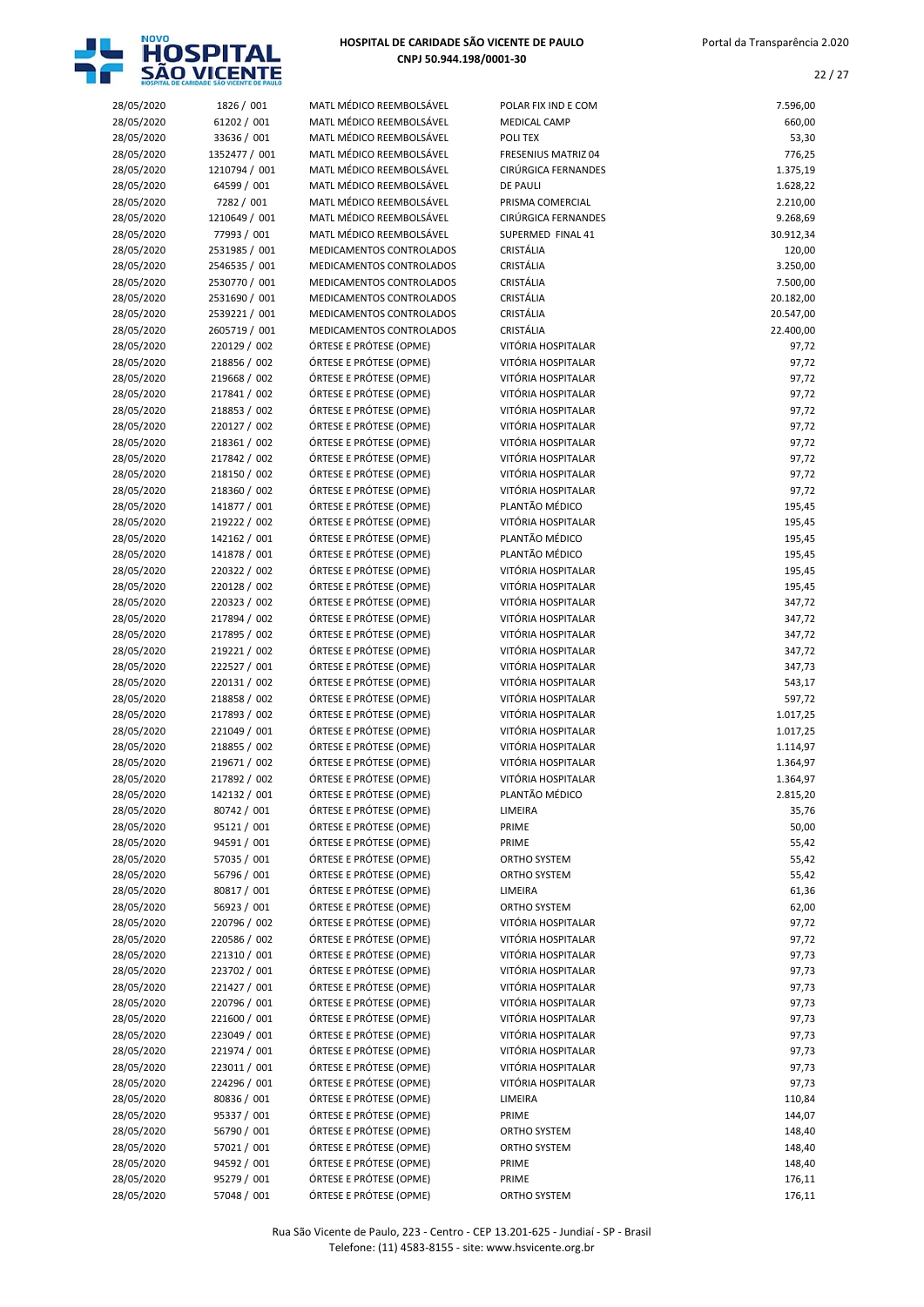

| 28/05/2020               | 94867 / 001                  | ÓRTESE E PRÓTESE (OPME)                            | PRIME                                    | 186,78           |
|--------------------------|------------------------------|----------------------------------------------------|------------------------------------------|------------------|
| 28/05/2020               | 223703 / 001                 | ÓRTESE E PRÓTESE (OPME)                            | VITÓRIA HOSPITALAR                       | 195,45           |
| 28/05/2020               | 223459 / 001                 | ÓRTESE E PRÓTESE (OPME)                            | VITÓRIA HOSPITALAR                       | 195,45           |
| 28/05/2020               | 143008 / 001                 | ÓRTESE E PRÓTESE (OPME)                            | PLANTÃO MÉDICO                           | 195,45           |
| 28/05/2020               | 80925 / 001                  | ÓRTESE E PRÓTESE (OPME)                            | LIMEIRA                                  | 197,60           |
| 28/05/2020               | 94649 / 001                  | ÓRTESE E PRÓTESE (OPME)                            | PRIME                                    | 203,82           |
| 28/05/2020               | 95278 / 001                  | ÓRTESE E PRÓTESE (OPME)                            | PRIME                                    | 203,82           |
| 28/05/2020               | 94880 / 001                  | ÓRTESE E PRÓTESE (OPME)                            | PRIME                                    | 203,82           |
| 28/05/2020               | 94674 / 001                  | ÓRTESE E PRÓTESE (OPME)                            | PRIME                                    | 203,82           |
| 28/05/2020               | 57130 / 001                  | ÓRTESE E PRÓTESE (OPME)                            | ORTHO SYSTEM                             | 204,91           |
| 28/05/2020               | 221425 / 001                 | ÓRTESE E PRÓTESE (OPME)                            | VITÓRIA HOSPITALAR                       | 250,00           |
| 28/05/2020               | 57125 / 001                  | ÓRTESE E PRÓTESE (OPME)                            | ORTHO SYSTEM                             | 259,24           |
| 28/05/2020               | 94653 / 001                  | ÓRTESE E PRÓTESE (OPME)                            | PRIME                                    | 259,24           |
| 28/05/2020               | 56987 / 001                  | ÓRTESE E PRÓTESE (OPME)                            | ORTHO SYSTEM                             | 286,95           |
| 28/05/2020               | 95028 / 001                  | ÓRTESE E PRÓTESE (OPME)                            | PRIME                                    | 294,65           |
| 28/05/2020               | 94673 / 001                  | ÓRTESE E PRÓTESE (OPME)                            | PRIME                                    | 295,02           |
| 28/05/2020               | 94644 / 001                  | ÓRTESE E PRÓTESE (OPME)                            | PRIME                                    | 332,04           |
| 28/05/2020               | 223460 / 001<br>223701 / 001 | ÓRTESE E PRÓTESE (OPME)<br>ÓRTESE E PRÓTESE (OPME) | VITÓRIA HOSPITALAR                       | 347,73<br>347,73 |
| 28/05/2020               | 222724 / 001                 | ÓRTESE E PRÓTESE (OPME)                            | VITÓRIA HOSPITALAR<br>VITÓRIA HOSPITALAR |                  |
| 28/05/2020<br>28/05/2020 | 222528 / 001                 | ÓRTESE E PRÓTESE (OPME)                            | VITÓRIA HOSPITALAR                       | 347,73<br>347,73 |
| 28/05/2020               | 222914 / 001                 | ÓRTESE E PRÓTESE (OPME)                            | VITÓRIA HOSPITALAR                       | 347,73           |
| 28/05/2020               | 80845 / 001                  | ÓRTESE E PRÓTESE (OPME)                            | LIMEIRA                                  | 354,84           |
| 28/05/2020               | 150719 / 001                 | ÓRTESE E PRÓTESE (OPME)                            | <b>ERECTA</b>                            | 361,81           |
| 28/05/2020               | 56921 / 001                  | ÓRTESE E PRÓTESE (OPME)                            | ORTHO SYSTEM                             | 367,62           |
| 28/05/2020               | 80929 / 001                  | ÓRTESE E PRÓTESE (OPME)                            | LIMEIRA                                  | 367,62           |
| 28/05/2020               | 80847 / 001                  | ÓRTESE E PRÓTESE (OPME)                            | LIMEIRA                                  | 367,62           |
| 28/05/2020               | 94707 / 001                  | ÓRTESE E PRÓTESE (OPME)                            | PRIME                                    | 367,62           |
| 28/05/2020               | 80850 / 001                  | ÓRTESE E PRÓTESE (OPME)                            | LIMEIRA                                  | 395,20           |
| 28/05/2020               | 94946 / 001                  | ÓRTESE E PRÓTESE (OPME)                            | PRIME                                    | 445,02           |
| 28/05/2020               | 56791 / 001                  | ÓRTESE E PRÓTESE (OPME)                            | ORTHO SYSTEM                             | 460,24           |
| 28/05/2020               | 80843 / 001                  | ÓRTESE E PRÓTESE (OPME)                            | LIMEIRA                                  | 551,43           |
| 28/05/2020               | 85764 / 001                  | ÓRTESE E PRÓTESE (OPME)                            | MM MEDICAL                               | 595,00           |
| 28/05/2020               | 85759 / 001                  | ÓRTESE E PRÓTESE (OPME)                            | MM MEDICAL                               | 595,00           |
| 28/05/2020               | 85761 / 001                  | ÓRTESE E PRÓTESE (OPME)                            | MM MEDICAL                               | 595,00           |
| 28/05/2020               | 223462 / 001                 | ÓRTESE E PRÓTESE (OPME)                            | VITÓRIA HOSPITALAR                       | 597,73           |
| 28/05/2020               | 80787 / 001                  | ÓRTESE E PRÓTESE (OPME)                            | LIMEIRA                                  | 639,74           |
| 28/05/2020               | 95276 / 001                  | ÓRTESE E PRÓTESE (OPME)                            | PRIME                                    | 642,55           |
| 28/05/2020               | 151064 / 001                 | ÓRTESE E PRÓTESE (OPME)                            | ERECTA                                   | 650,00           |
| 28/05/2020               | 95207 / 001                  | ÓRTESE E PRÓTESE (OPME)                            | PRIME                                    | 671,35           |
| 28/05/2020               | 94648 / 001                  | ÓRTESE E PRÓTESE (OPME)                            | PRIME                                    | 671,35           |
| 28/05/2020               | 57022 / 001                  | ÓRTESE E PRÓTESE (OPME)                            | ORTHO SYSTEM                             | 764,34           |
| 28/05/2020               | 56788 / 001                  | ÓRTESE E PRÓTESE (OPME)                            | ORTHO SYSTEM                             | 764,34           |
| 28/05/2020               | 56920 / 001                  | ÓRTESE E PRÓTESE (OPME)                            | ORTHO SYSTEM                             | 764,34           |
| 28/05/2020               | 56799 / 001                  | ÓRTESE E PRÓTESE (OPME)                            | ORTHO SYSTEM                             | 764,34           |
| 28/05/2020               | 80838 / 001                  | ÓRTESE E PRÓTESE (OPME)                            | LIMEIRA                                  | 778,37           |
| 28/05/2020               | 56937 / 001                  | ÓRTESE E PRÓTESE (OPME)                            | ORTHO SYSTEM                             | 792,05           |
| 28/05/2020               | 80833 / 001                  | ÓRTESE E PRÓTESE (OPME)                            | LIMEIRA                                  | 834,38           |
| 28/05/2020               | 80852 / 001<br>150718 / 001  | ÓRTESE E PRÓTESE (OPME)<br>ÓRTESE E PRÓTESE (OPME) | LIMEIRA                                  | 834,38<br>904,50 |
| 28/05/2020<br>28/05/2020 | 151265 / 001                 | ÓRTESE E PRÓTESE (OPME)                            | ERECTA<br>ERECTA                         | 904,50           |
| 28/05/2020               | 151635 / 001                 | ÓRTESE E PRÓTESE (OPME)                            | ERECTA                                   | 904,50           |
| 28/05/2020               | 151633 / 001                 | ÓRTESE E PRÓTESE (OPME)                            | ERECTA                                   | 904,50           |
| 28/05/2020               | 151262 / 001                 | ÓRTESE E PRÓTESE (OPME)                            | ERECTA                                   | 904,50           |
| 28/05/2020               | 151261 / 001                 | ÓRTESE E PRÓTESE (OPME)                            | ERECTA                                   | 904,50           |
| 28/05/2020               | 151375 / 001                 | ÓRTESE E PRÓTESE (OPME)                            | ERECTA                                   | 904,50           |
| 28/05/2020               | 80873 / 001                  | ÓRTESE E PRÓTESE (OPME)                            | LIMEIRA                                  | 933,61           |
| 28/05/2020               | 56925 / 001                  | ÓRTESE E PRÓTESE (OPME)                            | ORTHO SYSTEM                             | 961,36           |
| 28/05/2020               | 80834 / 001                  | ÓRTESE E PRÓTESE (OPME)                            | LIMEIRA                                  | 975,97           |
| 28/05/2020               | 151374 / 001                 | ÓRTESE E PRÓTESE (OPME)                            | ERECTA                                   | 980,00           |
| 28/05/2020               | 151062 / 001                 | ÓRTESE E PRÓTESE (OPME)                            | ERECTA                                   | 980,00           |
| 28/05/2020               | 57081 / 001                  | ÓRTESE E PRÓTESE (OPME)                            | ORTHO SYSTEM                             | 989,15           |
| 28/05/2020               | 80875 / 001                  | ÓRTESE E PRÓTESE (OPME)                            | LIMEIRA                                  | 989,15           |
| 28/05/2020               | 57095 / 001                  | ÓRTESE E PRÓTESE (OPME)                            | ORTHO SYSTEM                             | 989,15           |
| 28/05/2020               | 56795 / 001                  | ÓRTESE E PRÓTESE (OPME)                            | ORTHO SYSTEM                             | 989,15           |
| 28/05/2020               | 56833 / 001                  | ÓRTESE E PRÓTESE (OPME)                            | ORTHO SYSTEM                             | 989,15           |
| 28/05/2020               | 80926 / 001                  | ÓRTESE E PRÓTESE (OPME)                            | LIMEIRA                                  | 989,15           |
| 28/05/2020               | 94590 / 001                  | ÓRTESE E PRÓTESE (OPME)                            | PRIME                                    | 989,15           |
| 28/05/2020               | 80844 / 001                  | ÓRTESE E PRÓTESE (OPME)                            | LIMEIRA                                  | 1.010,56         |
|                          |                              |                                                    |                                          |                  |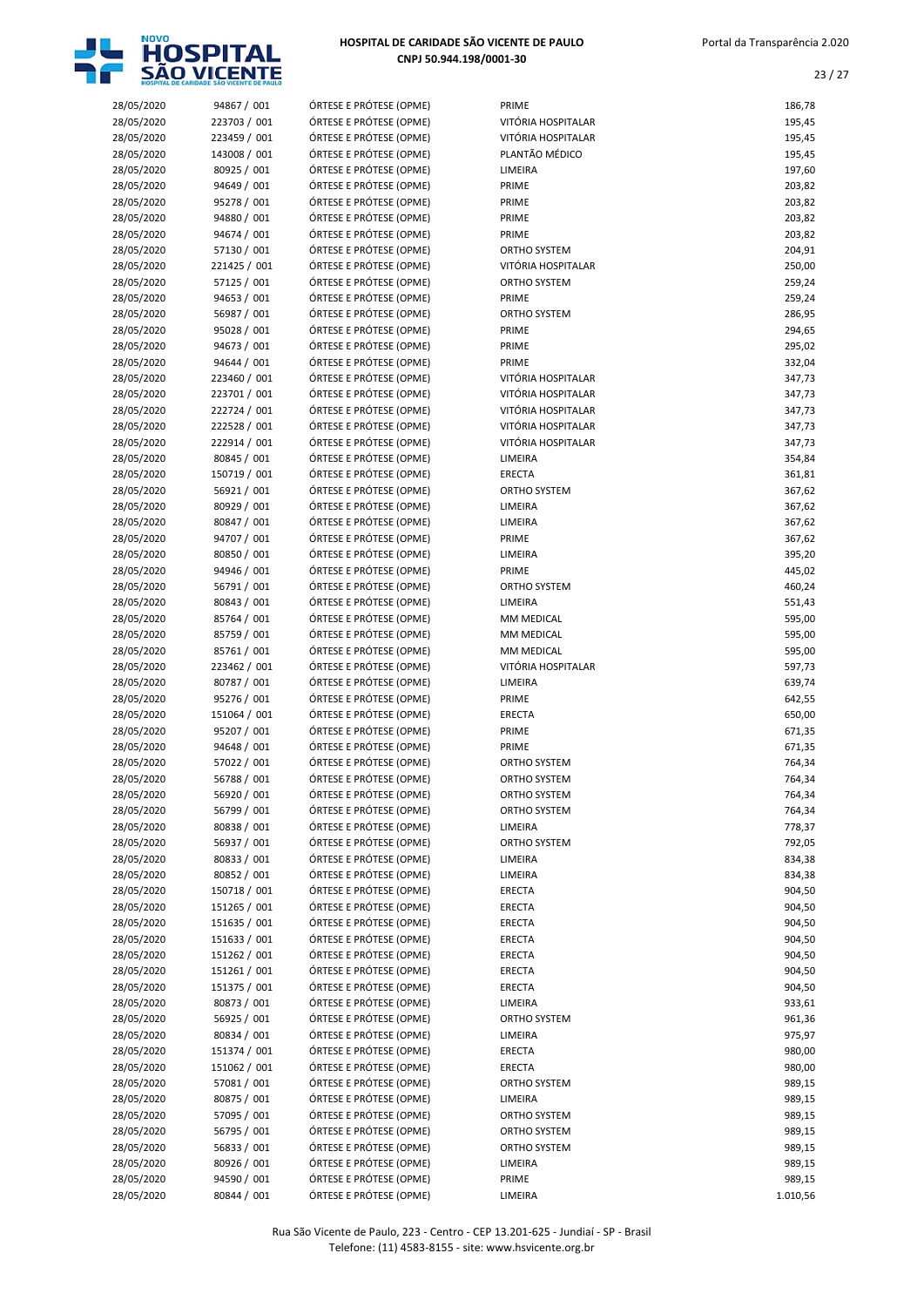

|                          | HOSPITAL DE CARIDADE SÃO VICENTE DE PAULO |                                                    |                                |                      |
|--------------------------|-------------------------------------------|----------------------------------------------------|--------------------------------|----------------------|
| 28/05/2020               | 224074 / 001                              | ÓRTESE E PRÓTESE (OPME)                            | VITÓRIA HOSPITALAR             | 1.017,25             |
| 28/05/2020               | 223461 / 001                              | ÓRTESE E PRÓTESE (OPME)                            | VITÓRIA HOSPITALAR             | 1.017,25             |
| 28/05/2020               | 80839 / 001                               | ÓRTESE E PRÓTESE (OPME)                            | LIMEIRA                        | 1.026,95             |
| 28/05/2020<br>28/05/2020 | 80874 / 001<br>80811 / 001                | ÓRTESE E PRÓTESE (OPME)<br>ÓRTESE E PRÓTESE (OPME) | LIMEIRA<br>LIMEIRA             | 1.026,96<br>1.026,96 |
| 28/05/2020               | 80815 / 001                               | ÓRTESE E PRÓTESE (OPME)                            | LIMEIRA                        | 1.026,96             |
| 28/05/2020               | 80814 / 001                               | ÓRTESE E PRÓTESE (OPME)                            | LIMEIRA                        | 1.026,96             |
| 28/05/2020               | 94990 / 001                               | ÓRTESE E PRÓTESE (OPME)                            | PRIME                          | 1.026,96             |
| 28/05/2020               | 80816 / 001                               | ÓRTESE E PRÓTESE (OPME)                            | LIMEIRA                        | 1.026,96             |
| 28/05/2020               | 80734 / 001                               | ÓRTESE E PRÓTESE (OPME)                            | LIMEIRA                        | 1.026,96             |
| 28/05/2020               | 80736 / 001                               | ÓRTESE E PRÓTESE (OPME)                            | LIMEIRA                        | 1.026,96             |
| 28/05/2020               | 95120 / 001                               | ÓRTESE E PRÓTESE (OPME)                            | PRIME                          | 1.026,96             |
| 28/05/2020               | 80812 / 001<br>57127 / 001                | ÓRTESE E PRÓTESE (OPME)<br>ÓRTESE E PRÓTESE (OPME) | LIMEIRA<br><b>ORTHO SYSTEM</b> | 1.026,96             |
| 28/05/2020<br>28/05/2020 | 94881 / 001                               | ÓRTESE E PRÓTESE (OPME)                            | PRIME                          | 1.055,41<br>1.055,41 |
| 28/05/2020               | 57094 / 001                               | ÓRTESE E PRÓTESE (OPME)                            | <b>ORTHO SYSTEM</b>            | 1.083,81             |
| 28/05/2020               | 57098 / 001                               | ÓRTESE E PRÓTESE (OPME)                            | ORTHO SYSTEM                   | 1.096,39             |
| 28/05/2020               | 94993 / 001                               | ÓRTESE E PRÓTESE (OPME)                            | PRIME                          | 1.096,39             |
| 28/05/2020               | 80741 / 001                               | ÓRTESE E PRÓTESE (OPME)                            | LIMEIRA                        | 1.096,39             |
| 28/05/2020               | 56831 / 001                               | ÓRTESE E PRÓTESE (OPME)                            | ORTHO SYSTEM                   | 1.120,00             |
| 28/05/2020               | 94870 / 001                               | ÓRTESE E PRÓTESE (OPME)                            | PRIME                          | 1.120,00             |
| 28/05/2020               | 57069 / 001                               | ÓRTESE E PRÓTESE (OPME)                            | ORTHO SYSTEM                   | 1.145,81             |
| 28/05/2020               | 56961 / 001                               | ÓRTESE E PRÓTESE (OPME)<br>ÓRTESE E PRÓTESE (OPME) | <b>ORTHO SYSTEM</b><br>LIMEIRA | 1.145,81<br>1.159,78 |
| 28/05/2020<br>28/05/2020 | 80882 / 001<br>80740 / 001                | ÓRTESE E PRÓTESE (OPME)                            | LIMEIRA                        | 1.203,13             |
| 28/05/2020               | 60442 / 001                               | ÓRTESE E PRÓTESE (OPME)                            | <b>MEDICAL CAMP</b>            | 1.220,90             |
| 28/05/2020               | 60431 / 001                               | ÓRTESE E PRÓTESE (OPME)                            | <b>MEDICAL CAMP</b>            | 1.220,90             |
| 28/05/2020               | 80788 / 001                               | ÓRTESE E PRÓTESE (OPME)                            | LIMEIRA                        | 1.256,36             |
| 28/05/2020               | 221050 / 001                              | ÓRTESE E PRÓTESE (OPME)                            | VITÓRIA HOSPITALAR             | 1.267,25             |
| 28/05/2020               | 57019 / 001                               | ÓRTESE E PRÓTESE (OPME)                            | ORTHO SYSTEM                   | 1.300,00             |
| 28/05/2020               | 94643 / 001                               | ÓRTESE E PRÓTESE (OPME)                            | PRIME                          | 1.300,00             |
| 28/05/2020               | 94655 / 001                               | ÓRTESE E PRÓTESE (OPME)                            | PRIME                          | 1.300,00             |
| 28/05/2020<br>28/05/2020 | 80851 / 001<br>80737 / 001                | ÓRTESE E PRÓTESE (OPME)<br>ÓRTESE E PRÓTESE (OPME) | LIMEIRA<br>LIMEIRA             | 1.316,94<br>1.316,94 |
| 28/05/2020               | 57129 / 001                               | ÓRTESE E PRÓTESE (OPME)                            | ORTHO SYSTEM                   | 1.415,81             |
| 28/05/2020               | 151022 / 001                              | ÓRTESE E PRÓTESE (OPME)                            | ERECTA                         | 1.429,52             |
| 28/05/2020               | 151270 / 001                              | ÓRTESE E PRÓTESE (OPME)                            | <b>ERECTA</b>                  | 1.429,52             |
| 28/05/2020               | 94995 / 001                               | ÓRTESE E PRÓTESE (OPME)                            | PRIME                          | 1.483,81             |
| 28/05/2020               | 94650 / 001                               | ÓRTESE E PRÓTESE (OPME)                            | PRIME                          | 1.492,72             |
| 28/05/2020               | 80835 / 001                               | ÓRTESE E PRÓTESE (OPME)                            | LIMEIRA                        | 1.500,00             |
| 28/05/2020<br>28/05/2020 | 80842 / 001<br>80841 / 001                | ÓRTESE E PRÓTESE (OPME)<br>ÓRTESE E PRÓTESE (OPME) | LIMEIRA<br>LIMEIRA             | 1.500,00<br>1.500,00 |
| 28/05/2020               | 80791 / 001                               | ÓRTESE E PRÓTESE (OPME)                            | LIMEIRA                        | 1.500,00             |
| 28/05/2020               | 80813 / 001                               | ÓRTESE E PRÓTESE (OPME)                            | LIMEIRA                        | 1.500,00             |
| 28/05/2020               | 80840 / 001                               | ÓRTESE E PRÓTESE (OPME)                            | LIMEIRA                        | 1.500,00             |
| 28/05/2020               | 80946 / 001                               | ÓRTESE E PRÓTESE (OPME)                            | LIMEIRA                        | 1.500,00             |
| 28/05/2020               | 80731 / 001                               | ÓRTESE E PRÓTESE (OPME)                            | LIMEIRA                        | 1.500,00             |
| 28/05/2020               | 80810 / 001                               | ÓRTESE E PRÓTESE (OPME)                            | LIMEIRA                        | 1.500,00             |
| 28/05/2020               | 80809 / 001                               | ÓRTESE E PRÓTESE (OPME)                            | LIMEIRA                        | 1.590,29             |
| 28/05/2020               | 94989 / 001                               | ÓRTESE E PRÓTESE (OPME)                            | PRIME                          | 1.596,70             |
| 28/05/2020<br>28/05/2020 | 151639 / 001<br>80738 / 001               | ÓRTESE E PRÓTESE (OPME)<br>ÓRTESE E PRÓTESE (OPME) | <b>ERECTA</b><br>LIMEIRA       | 1.628,12<br>1.636,26 |
| 28/05/2020               | 94589 / 001                               | ÓRTESE E PRÓTESE (OPME)                            | PRIME                          | 1.740,68             |
| 28/05/2020               | 94932 / 001                               | ÓRTESE E PRÓTESE (OPME)                            | PRIME                          | 1.762,72             |
| 28/05/2020               | 150492 / 001                              | ÓRTESE E PRÓTESE (OPME)                            | <b>ERECTA</b>                  | 1.809,00             |
| 28/05/2020               | 151637 / 001                              | ÓRTESE E PRÓTESE (OPME)                            | <b>ERECTA</b>                  | 1.809,00             |
| 28/05/2020               | 150714 / 001                              | ÓRTESE E PRÓTESE (OPME)                            | ERECTA                         | 1.809,00             |
| 28/05/2020               | 151072 / 001                              | ÓRTESE E PRÓTESE (OPME)                            | <b>ERECTA</b>                  | 1.809,00             |
| 28/05/2020               | 80732 / 001                               | ÓRTESE E PRÓTESE (OPME)                            | LIMEIRA                        | 1.997,02             |
| 28/05/2020<br>28/05/2020 | 80818 / 001<br>80735 / 001                | ÓRTESE E PRÓTESE (OPME)<br>ÓRTESE E PRÓTESE (OPME) | LIMEIRA<br>LIMEIRA             | 2.002,29<br>2.053,92 |
| 28/05/2020               | 80733 / 001                               | ÓRTESE E PRÓTESE (OPME)                            | LIMEIRA                        | 2.053,92             |
| 28/05/2020               | 95127 / 001                               | ÓRTESE E PRÓTESE (OPME)                            | PRIME                          | 2.070,00             |
| 28/05/2020               | 57050 / 001                               | ÓRTESE E PRÓTESE (OPME)                            | ORTHO SYSTEM                   | 2.077,52             |
| 28/05/2020               | 80881 / 001                               | ÓRTESE E PRÓTESE (OPME)                            | LIMEIRA                        | 2.282,94             |
| 28/05/2020               | 224073 / 001                              | ÓRTESE E PRÓTESE (OPME)                            | VITÓRIA HOSPITALAR             | 2.284,50             |
| 28/05/2020               | 221426 / 001                              | ÓRTESE E PRÓTESE (OPME)                            | VITÓRIA HOSPITALAR             | 2.382,23             |
| 28/05/2020               | 80892 / 001                               | ÓRTESE E PRÓTESE (OPME)                            | LIMEIRA                        | 2.616,94             |
| 28/05/2020               | 151066 / 001                              | ÓRTESE E PRÓTESE (OPME)                            | ERECTA                         | 2.713,50             |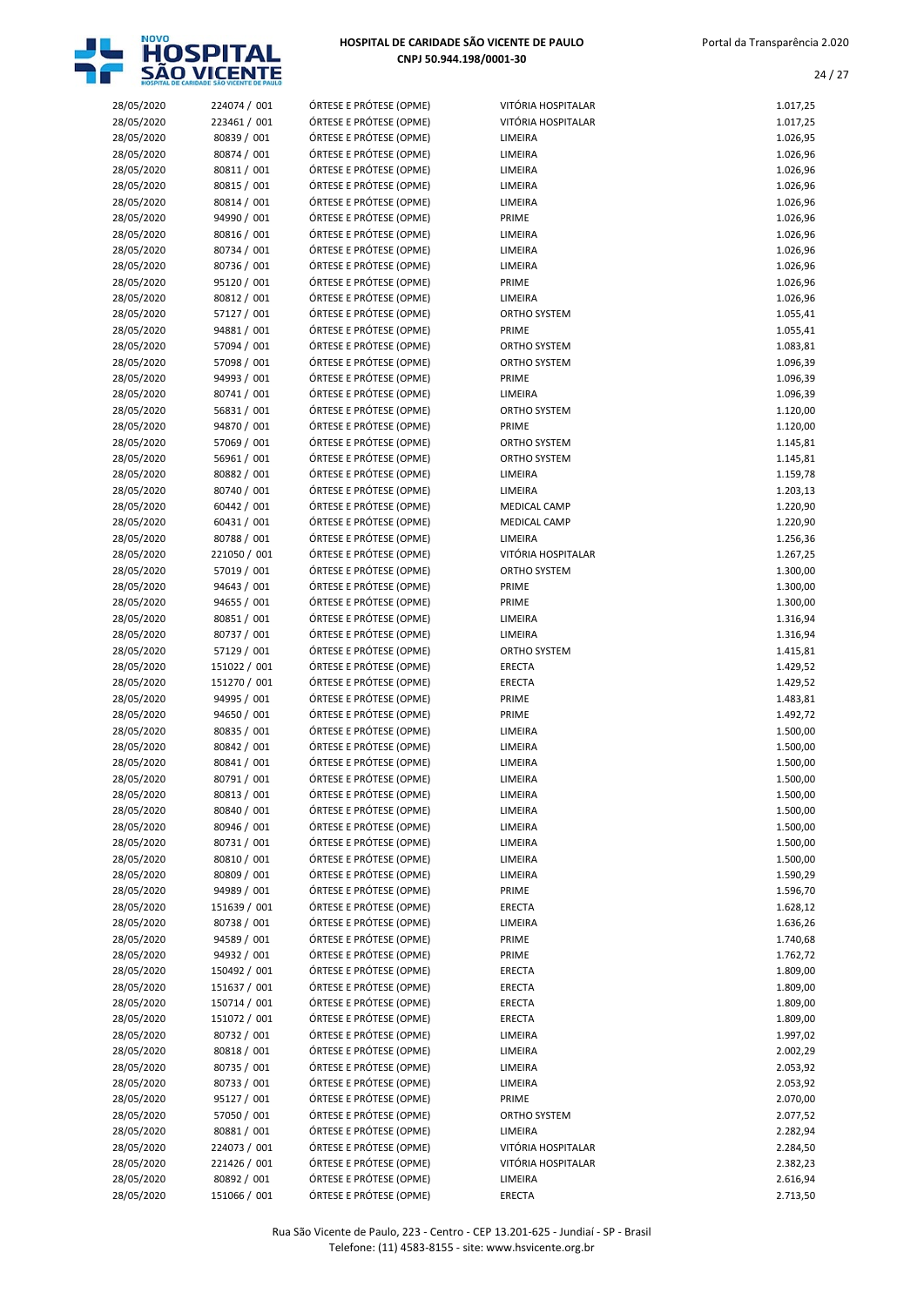

| 28/05/2020 | 151271 / 001       | ÓRTESE E PRÓTESE (OPME)       | <b>ERECTA</b>            | 2.713,50   |
|------------|--------------------|-------------------------------|--------------------------|------------|
| 28/05/2020 | 80790 / 001        | ÓRTESE E PRÓTESE (OPME)       | LIMEIRA                  | 2.790,06   |
| 28/05/2020 | 151641 / 001       | ÓRTESE E PRÓTESE (OPME)       | <b>ERECTA</b>            | 2.894,43   |
|            |                    |                               |                          |            |
| 28/05/2020 | 151263 / 001       | ÓRTESE E PRÓTESE (OPME)       | ERECTA                   | 2.894,43   |
| 28/05/2020 | 80846 / 001        | ÓRTESE E PRÓTESE (OPME)       | LIMEIRA                  | 2.910,00   |
| 28/05/2020 | 80837 / 001        | ÓRTESE E PRÓTESE (OPME)       | LIMEIRA                  | 3.000,00   |
| 28/05/2020 | 80928 / 001        | ÓRTESE E PRÓTESE (OPME)       | LIMEIRA                  | 3.000,00   |
| 28/05/2020 | 56919 / 001        | ÓRTESE E PRÓTESE (OPME)       | ORTHO SYSTEM             | 3.002,98   |
|            | 60601 / 001        | ÓRTESE E PRÓTESE (OPME)       | <b>MEDICAL CAMP</b>      | 3.184,19   |
| 28/05/2020 |                    |                               |                          |            |
| 28/05/2020 | 60799 / 001        | ÓRTESE E PRÓTESE (OPME)       | <b>MEDICAL CAMP</b>      | 3.184,19   |
| 28/05/2020 | 60958 / 001        | ÓRTESE E PRÓTESE (OPME)       | <b>MEDICAL CAMP</b>      | 3.184,19   |
| 28/05/2020 | 60972 / 001        | ÓRTESE E PRÓTESE (OPME)       | <b>MEDICAL CAMP</b>      | 3.184,19   |
| 28/05/2020 | 80785 / 001        | ÓRTESE E PRÓTESE (OPME)       | LIMEIRA                  | 3.256,12   |
| 28/05/2020 | 151372 / 001       | ÓRTESE E PRÓTESE (OPME)       | <b>ERECTA</b>            | 3.256,24   |
|            |                    |                               |                          |            |
| 28/05/2020 | 151645 / 001       | ÓRTESE E PRÓTESE (OPME)       | <b>ERECTA</b>            | 3.256,24   |
| 28/05/2020 | 80786 / 001        | ÓRTESE E PRÓTESE (OPME)       | LIMEIRA                  | 3.280,00   |
| 28/05/2020 | 60663 / 001        | ÓRTESE E PRÓTESE (OPME)       | <b>MEDICAL CAMP</b>      | 3.492,19   |
| 28/05/2020 | 60813 / 001        | ÓRTESE E PRÓTESE (OPME)       | <b>MEDICAL CAMP</b>      | 3.492,19   |
| 28/05/2020 | 150786 / 001       | ÓRTESE E PRÓTESE (OPME)       | <b>ERECTA</b>            | 3.618,05   |
|            |                    |                               |                          |            |
| 28/05/2020 | 57128 / 001        | ÓRTESE E PRÓTESE (OPME)       | ORTHO SYSTEM             | 3.663,64   |
| 28/05/2020 | 151373 / 001       | ÓRTESE E PRÓTESE (OPME)       | <b>ERECTA</b>            | 3.798,93   |
| 28/05/2020 | 150487 / 001       | ÓRTESE E PRÓTESE (OPME)       | ERECTA                   | 3.979,86   |
| 28/05/2020 | 80789 / 001        | ÓRTESE E PRÓTESE (OPME)       | LIMEIRA                  | 4.040,00   |
| 28/05/2020 | 80927 / 001        | ÓRTESE E PRÓTESE (OPME)       | LIMEIRA                  | 4.040,00   |
|            |                    |                               |                          |            |
| 28/05/2020 | 80872 / 001        | ÓRTESE E PRÓTESE (OPME)       | LIMEIRA                  | 4.250,00   |
| 28/05/2020 | 150720 / 001       | ÓRTESE E PRÓTESE (OPME)       | <b>ERECTA</b>            | 4.494,43   |
| 28/05/2020 | 60691 / 001        | ÓRTESE E PRÓTESE (OPME)       | <b>MEDICAL CAMP</b>      | 4.630,90   |
| 28/05/2020 | 80739 / 001        | ÓRTESE E PRÓTESE (OPME)       | LIMEIRA                  | 5.000,00   |
| 28/05/2020 | 94588 / 001        | ÓRTESE E PRÓTESE (OPME)       | PRIME                    | 5.383,24   |
| 28/05/2020 | 151067 / 001       | ÓRTESE E PRÓTESE (OPME)       | <b>ERECTA</b>            | 5.512,88   |
|            |                    |                               |                          |            |
| 28/05/2020 | 151643 / 001       | ÓRTESE E PRÓTESE (OPME)       | <b>ERECTA</b>            | 5.865,24   |
| 28/05/2020 | 94888 / 001        | ÓRTESE E PRÓTESE (OPME)       | PRIME                    | 5.873,24   |
| 28/05/2020 | 151648 / 001       | ÓRTESE E PRÓTESE (OPME)       | <b>ERECTA</b>            | 6.938,19   |
| 28/05/2020 | 151069 / 001       | ÓRTESE E PRÓTESE (OPME)       | <b>ERECTA</b>            | 6.938,19   |
| 28/05/2020 | 151017 / 001       | ÓRTESE E PRÓTESE (OPME)       | <b>ERECTA</b>            | 7.659,52   |
|            |                    |                               |                          |            |
| 28/05/2020 | 94520 / 001        | ÓRTESE E PRÓTESE (OPME)       | PRIME                    | 7.663,90   |
| 28/05/2020 | 150787 / 001       | ÓRTESE E PRÓTESE (OPME)       | <b>ERECTA</b>            | 7.960,74   |
| 28/05/2020 | 151269 / 001       | ÓRTESE E PRÓTESE (OPME)       | <b>ERECTA</b>            | 8.021,70   |
| 28/05/2020 | 22361 / 002        | <b>OUTROS MATERIAIS</b>       | <b>VOLPI</b>             | 352,31     |
| 28/05/2020 | 326948 / 001       | <b>OUTROS MATERIAIS</b>       | <b>POLAR FIX</b>         | 621,00     |
|            | 326270 / 001       |                               |                          |            |
| 28/05/2020 |                    | <b>OUTROS MATERIAIS</b>       | <b>POLAR FIX</b>         | 648,00     |
| 28/05/2020 | 327906 / 001       | <b>OUTROS MATERIAIS</b>       | <b>POLAR FIX</b>         | 1.470,00   |
| 28/05/2020 | 2546305 / 001      | <b>OUTROS MATERIAIS</b>       | CRISTÁLIA                | 4.920,00   |
| 28/05/2020 | 2534078 / 001      | <b>OUTROS MATERIAIS</b>       | CRISTÁLIA                | 4.920,00   |
| 28/05/2020 | 326913 / 001       | <b>OUTROS MATERIAIS</b>       | POLAR FIX                | 8.497,50   |
| 28/05/2020 | 328039 / 001       | <b>OUTROS MATERIAIS</b>       | <b>POLAR FIX</b>         | 9.270,00   |
|            |                    |                               |                          |            |
| 28/05/2020 | 328403 / 001       | <b>OUTROS MATERIAIS</b>       | <b>POLAR FIX</b>         | 15.450,00  |
| 28/05/2020 | 4274 / 001         | SERVS MÉDICOS COMPL - PJ      | GAD ASSISTÊNCIA MED      | 7.184,23   |
| 28/05/2020 | 303 / 001          | SERVS MÉDICOS COMPL - PJ      | SIMÕES PESSORRUSSO       | 23.462,50  |
| 28/05/2020 | 64 / 001           | SERVS MÉDICOS COMPL - PJ      | COLSAN                   | 97.597,05  |
| 28/05/2020 | 39776 / 001        | SERVS MÉDICOS REPASSE - PJ    | AFIP                     | 169.688,09 |
| 28/05/2020 | 356 / 001          | SERVS PRESTADOS - PJ          | CKS AUD E CONSUL         | 2.993,43   |
|            |                    |                               |                          |            |
| 28/05/2020 | 40383 / 001        | SERVS PRESTADOS - PJ          | ATMOSFERA                | 6.573,10   |
| 28/05/2020 | 589 / 001          | SERVS PRESTADOS - PJ          | L VICENTE                | 6.680,00   |
| 28/05/2020 | 37869 / 001        | SERVS PRESTADOS - PJ          | ATMOSFERA                | 168.104,40 |
| 28/05/2020 | 1298 / 001         | TRANSPORTE DE EMPREGADOS      | <b>FAMA TRANSP E TUR</b> | 190.420,23 |
| 28/05/2020 | 950911 / 001       | <b>VALE TRANSPORTE</b>        | <b>TRANSURB</b>          | 69,70      |
|            |                    |                               |                          |            |
| 28/05/2020 | 11559389 / 001     | <b>VALE TRANSPORTE</b>        | <b>VB SERVIÇOS</b>       | 7.661,17   |
| 28/05/2020 | NOV/19 / 001       | VRS A REPASSAR-FOLHA          | CONTRIBUIÇÃO SIND SAÚDE  | 2.487,79   |
| 28/05/2020 | ABR/2020 / 001     | VRS A REPASSAR-FOLHA          | CONVÊNIO FARMAVIDA       | 52.732,83  |
| 29/05/2020 | 14889 / 001        | CONT MANUTENÇÃO (EQUIP E INF) | SIEMENS HEALTHCARE       | 33.884,74  |
| 29/05/2020 | 8471 / 001         | CONT MANUTENÇÃO (EQUIP E INF) | SPHERE IT                | 807,67     |
| 29/05/2020 | <b>PROCESSO</b>    | CONTINGÊNCIAS CÍVEIS          | <b>PROCESSO</b>          | 6.693,73   |
|            |                    |                               |                          |            |
| 29/05/2020 | <b>PROCESSO</b>    | CONTINGÊNCIAS TRABALHISTAS    | <b>PROCESSO</b>          | 1.250,00   |
| 29/05/2020 | 1204 05/2020 / 001 | DÍVIDA - REFIS                | REFIS-3                  | 31.166,05  |
| 29/05/2020 | 4720 05/2020 / 001 | DÍVIDA - REFIS                | REFIS-3                  | 184.881,61 |
| 29/05/2020 | 84932 / 002        | DROGAS E MEDICAMENTOS         | <b>ASTRA FARMA</b>       | 442,65     |
| 29/05/2020 | 1699756 / 002      | DROGAS E MEDICAMENTOS         | EUROFARMA 69             | 1.608,00   |
|            |                    |                               |                          | 2.873,06   |
| 29/05/2020 | 437151 / 003       | DROGAS E MEDICAMENTOS         | LAB B BRAUN 95           |            |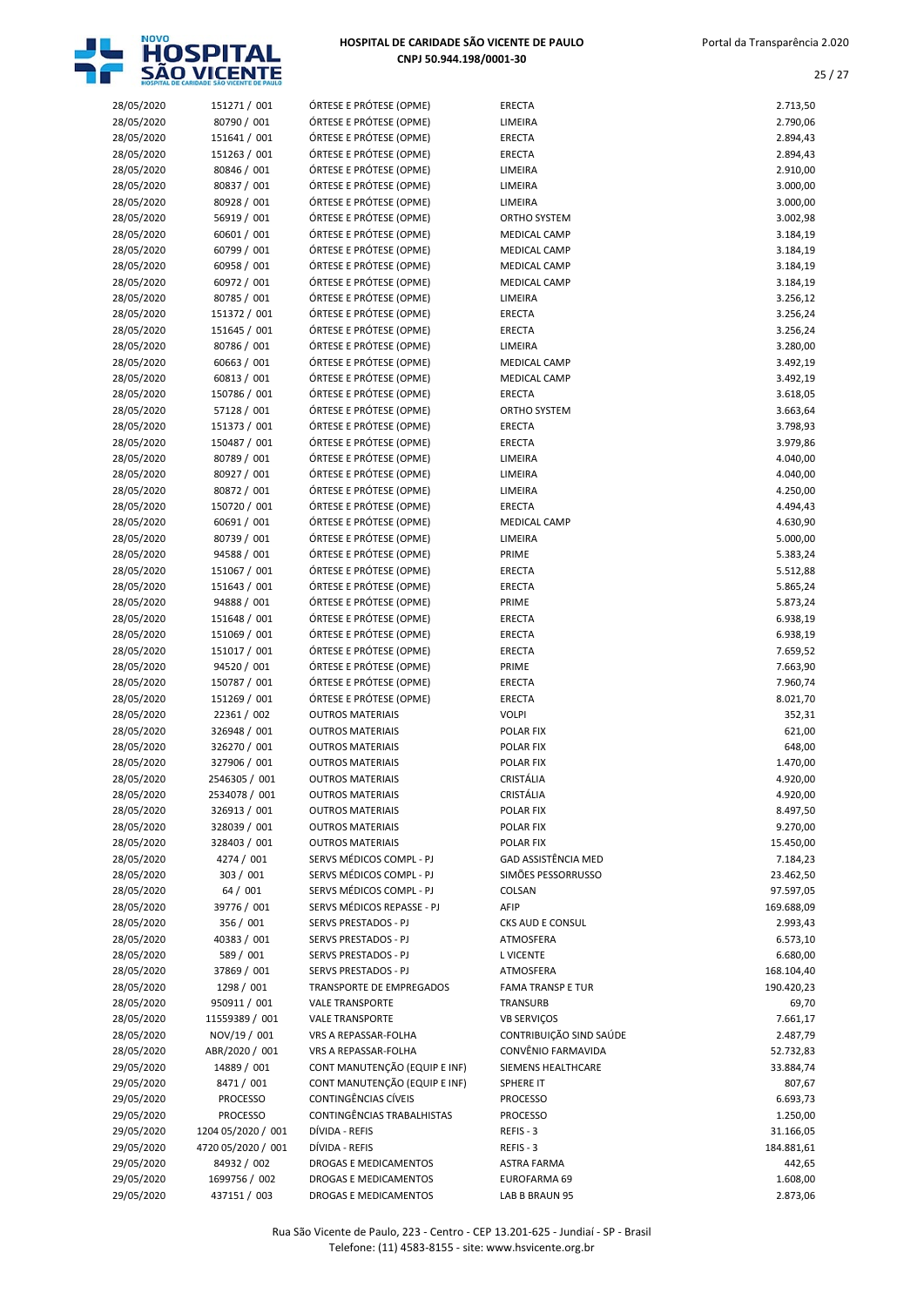

|            |                 | DROGAS E MEDICAMENTOS            | <b>HOSPFAR</b>              |           |
|------------|-----------------|----------------------------------|-----------------------------|-----------|
| 29/05/2020 | 311438 / 002    |                                  |                             | 3.538,08  |
| 29/05/2020 | 17752 / 001     | DROGAS E MEDICAMENTOS            | POLI MEDICAL                | 4.036,20  |
| 29/05/2020 | 6835 / 002      | DROGAS E MEDICAMENTOS            | <b>PRECISION</b>            | 9.390,00  |
| 29/05/2020 | 88423 / 001     | DROGAS E MEDICAMENTOS            | <b>GRIFOLS</b>              | 10.800,00 |
| 29/05/2020 | 1338091 / 002   | DROGAS E MEDICAMENTOS            | FRESENIUS MATRIZ 04         | 17.194,00 |
| 29/05/2020 | 1699915 / 002   | DROGAS E MEDICAMENTOS            | EUROFARMA 69                | 34.250,00 |
|            |                 |                                  |                             |           |
| 29/05/2020 | 2051430 / 001   | DROGAS E MEDICAMENTOS            | <b>MAFRA FILIAL GO</b>      | 53.513,75 |
| 29/05/2020 | 666 / 001       | DROGAS E MEDICAMENTOS            | CRISTÁLIA                   | 8.910,20  |
| 29/05/2020 | 537 / 001       | DROGAS E MEDICAMENTOS            | CRISTÁLIA                   | 14.518,20 |
| 29/05/2020 | 737 / 001       | DROGAS E MEDICAMENTOS            | CRISTÁLIA                   | 15.376,80 |
| 29/05/2020 | 835 / 001       | DROGAS E MEDICAMENTOS            | CRISTÁLIA                   | 15.770,80 |
|            |                 |                                  |                             |           |
| 29/05/2020 | JUN/2020 / 001  | FÉRIAS                           | FÉRIAS FOLHA JUNHO/2020     | 68.716,55 |
| 29/05/2020 | MAIO/2020 / 001 | FGTS DÍVIDA CAIXA ECONÔMICA FED. | <b>FGTS DÍVIDA</b>          | 30.543,94 |
| 29/05/2020 | <b>RESCISÃO</b> | <b>FGTS RESCISÓRIO</b>           | <b>GRRF RESCISÃO</b>        | 167,19    |
| 29/05/2020 | <b>RESCISÃO</b> | <b>FGTS RESCISÓRIO</b>           | <b>GRRF RESCISÃO</b>        | 188,19    |
| 29/05/2020 | <b>RESCISÃO</b> | <b>FGTS RESCISÓRIO</b>           | <b>GRRF RESCISÃO</b>        | 260,85    |
|            |                 |                                  |                             |           |
| 29/05/2020 | 997412 / 001    | FILMES E QUÍMICOS                | CBS                         | 592,20    |
| 29/05/2020 | 2052116 / 001   | FILMES E QUÍMICOS                | MAFRA FILIAL GO             | 3.024,00  |
| 29/05/2020 | 17243 / 001     | <b>GÊNEROS ALIMENTÍCIOS</b>      | <b>IRMÃOS KANESHI</b>       | 189,83    |
| 29/05/2020 | 187182 / 001    | <b>GÊNEROS ALIMENTÍCIOS</b>      | COPOLFOOD COM PROD          | 276,66    |
| 29/05/2020 | 924597 / 001    | <b>GÊNEROS ALIMENTÍCIOS</b>      | PAPEL ITUPEVA               | 315,00    |
|            |                 |                                  |                             |           |
| 29/05/2020 | 17244 / 001     | <b>GÊNEROS ALIMENTÍCIOS</b>      | <b>IRMÃOS KANESHI</b>       | 363,02    |
| 29/05/2020 | 50302 / 001     | <b>GÊNEROS ALIMENTÍCIOS</b>      | <b>CIL</b>                  | 525,00    |
| 29/05/2020 | 100693 / 001    | <b>GÊNEROS ALIMENTÍCIOS</b>      | <b>OVOS PRETI</b>           | 570,00    |
| 29/05/2020 | 3228 / 001      | <b>GÊNEROS ALIMENTÍCIOS</b>      | DONA QUITANDA               | 766,40    |
| 29/05/2020 | 712 / 001       | <b>GÊNEROS ALIMENTÍCIOS</b>      | CASA FIM DO MUNDO           | 2.419,00  |
|            |                 |                                  |                             |           |
| 29/05/2020 | 1337736 / 002   | <b>GÊNEROS ALIMENTÍCIOS</b>      | FRESENIUS MATRIZ 04         | 6.600,00  |
| 29/05/2020 | 1337735 / 001   | <b>GÊNEROS ALIMENTÍCIOS</b>      | FRESENIUS MATRIZ 04         | 6.730,00  |
| 29/05/2020 | 998227 / 001    | <b>GÊNEROS ALIMENTÍCIOS</b>      | MARFRIG CD ITUPEVA          | 395,64    |
| 29/05/2020 | 10924 / 001     | <b>GÊNEROS ALIMENTÍCIOS</b>      | SORVETE AMARETTA            | 1.188,00  |
| 29/05/2020 | 924118 / 001    | IMPRESSOS E MATL DE EXP.         | PAPEL ITUPEVA               | 708,00    |
|            |                 |                                  |                             |           |
| 29/05/2020 | 34612 / 001     | IMPRESSOS E MATL DE EXP.         | <b>BAZAR HELENA</b>         | 2.486,90  |
| 29/05/2020 | 3706 / 001      | IMPRESSOS E MATL DE EXP.         | PLAST MODEL IND. COM        | 1.042,00  |
| 29/05/2020 | 25/001          | LOCAÇÃO (EQUIP, MÁQ. ESPAÇO)     | <b>GADALI MED</b>           | 6.500,00  |
| 29/05/2020 | 385 / 001       | LOCAÇÃO (EQUIP, MÁQ. ESPAÇO)     | NCR LOCAÇÃO EQUIP           | 1.770,00  |
| 29/05/2020 | 384 / 001       | LOCAÇÃO (EQUIP, MÁQ. ESPAÇO)     | NCR LOCAÇÃO EQUIP           | 2.000,00  |
|            |                 |                                  |                             |           |
| 29/05/2020 | 12020 / 001     | LOCAÇÃO (EQUIP, MÁQ. ESPAÇO)     | ONIXMED SIST HOSPITA        | 4.000,00  |
| 29/05/2020 | 4072 / 001      | LOCAÇÃO (EQUIP, MÁQ. ESPAÇO)     | <b>G S EQUIPAMENTOS E S</b> | 6.500,00  |
| 29/05/2020 | 27353 / 001     | LOCAÇÃO (EQUIP, MÁQ. ESPAÇO)     | DIGITAL JUNDIAÍ             | 37.631,03 |
| 29/05/2020 | 20346 / 001     | MANUTENÇÃO PREDIAL GERAL         | <b>INTERFRIO</b>            | 600,00    |
|            | 61129 / 002     | MANUTENÇÃO PREDIAL GERAL         | AMARELINHA TINTAS           | 3.230,00  |
| 29/05/2020 |                 |                                  |                             |           |
| 29/05/2020 | 532614 / 001    | MÁQUINAS E EQUIPAMENTOS          | JOHNSON 05                  | 6.309,19  |
| 29/05/2020 | 924121 / 001    | MATERIAL DE LIMPEZA              | PAPEL ITUPEVA               | 3.160,00  |
| 29/05/2020 | 122626 / 001    | MATERIAL DE LIMPEZA              | <b>ITW FLUIDS E HYGIENE</b> | 3.759,53  |
| 29/05/2020 | 122687 / 001    | MATERIAL DE LIMPEZA              | <b>ITW FLUIDS E HYGIENE</b> | 3.759,53  |
| 29/05/2020 | 4455 / 001      | MATERIAL DE LIMPEZA              | NOVA JOMA                   | 3.780,60  |
|            |                 |                                  |                             |           |
| 29/05/2020 | 122484 / 001    | MATERIAL DE LIMPEZA              | <b>ITW FLUIDS E HYGIENE</b> | 6.391,00  |
| 29/05/2020 | 63359 / 001     | MATERIAL DE REPOSIÇÃO            | <b>DRAGER</b>               | 4.316,59  |
| 29/05/2020 | 6310 / 001      | MATERIAL DE REPOSIÇÃO            | <b>BIO INFINITY</b>         | 5.335,00  |
| 29/05/2020 | 11679 / 001     | MATERIAL LABORATÓRIO             | <b>CINCO CIRÚRGICA</b>      | 6.392,00  |
| 29/05/2020 | 11703 / 001     | MATERIAL LABORATÓRIO             | CINCO CIRÚRGICA             | 6.392,00  |
|            |                 |                                  |                             |           |
| 29/05/2020 | 1986 / 001      | MATL MÉDICO REEMBOLSÁVEL         | POLAR FIX IND E COM         | 588,00    |
| 29/05/2020 | 191931 / 001    | MATL MÉDICO REEMBOLSÁVEL         | KONIMAGEM COML LTDA         | 670,00    |
| 29/05/2020 | 191855 / 001    | MATL MÉDICO REEMBOLSÁVEL         | KONIMAGEM COML LTDA         | 3.100,00  |
| 29/05/2020 | 103525 / 001    | MATL MÉDICO REEMBOLSÁVEL         | HTS TECNOLOGIA              | 6.120,00  |
| 29/05/2020 | 180566 / 001    | MATL MÉDICO REEMBOLSÁVEL         | <b>MEDI HOUSE</b>           | 8.565,00  |
|            |                 |                                  |                             |           |
| 29/05/2020 | 326791 / 001    | MATL MÉDICO REEMBOLSÁVEL         | JOHNSON 68                  | 11.312,00 |
| 29/05/2020 | 532614 / 001    | MATL MÉDICO REEMBOLSÁVEL         | JOHNSON 05                  | 3.906,06  |
| 29/05/2020 | 924119 / 001    | MATL MÉDICO REEMBOLSÁVEL         | PAPEL ITUPEVA               | 1.646,40  |
| 29/05/2020 | 681981 / 001    | MATL MÉDICO REEMBOLSÁVEL         | E TAMUSSINO                 | 4.125,03  |
| 29/05/2020 | 1354136 / 001   | MATL MÉDICO REEMBOLSÁVEL         | FRESENIUS MATRIZ 04         | 9.205,00  |
|            |                 |                                  |                             |           |
| 29/05/2020 | 84932 / 002     | MEDICAMENTOS CONTROLADOS         | ASTRA FARMA                 | 180,25    |
| 29/05/2020 | 14/60 / 001     | <b>MULTA</b>                     | <b>MULTA FGTS</b>           | 15.158,19 |
| 29/05/2020 | 23818 / 001     | ÓRTESE E PRÓTESE (OPME)          | DOC MED                     | 500,00    |
| 29/05/2020 | 23819 / 001     | ÓRTESE E PRÓTESE (OPME)          | DOC MED                     | 500,00    |
| 29/05/2020 | 23880 / 001     | ÓRTESE E PRÓTESE (OPME)          | DOC MED                     | 500,00    |
|            |                 |                                  |                             |           |
| 29/05/2020 | 28381 / 001     | ÓRTESE E PRÓTESE (OPME)          | LUGANO BIOMÉDICA            | 959,40    |
| 29/05/2020 | 541014 / 001    | ÓRTESE E PRÓTESE (OPME)          | SUPRIMED                    | 959,40    |
| 29/05/2020 | 527137 / 001    | ÓRTESE E PRÓTESE (OPME)          | EMPÓRIO HOSPITALAR          | 1.033,00  |